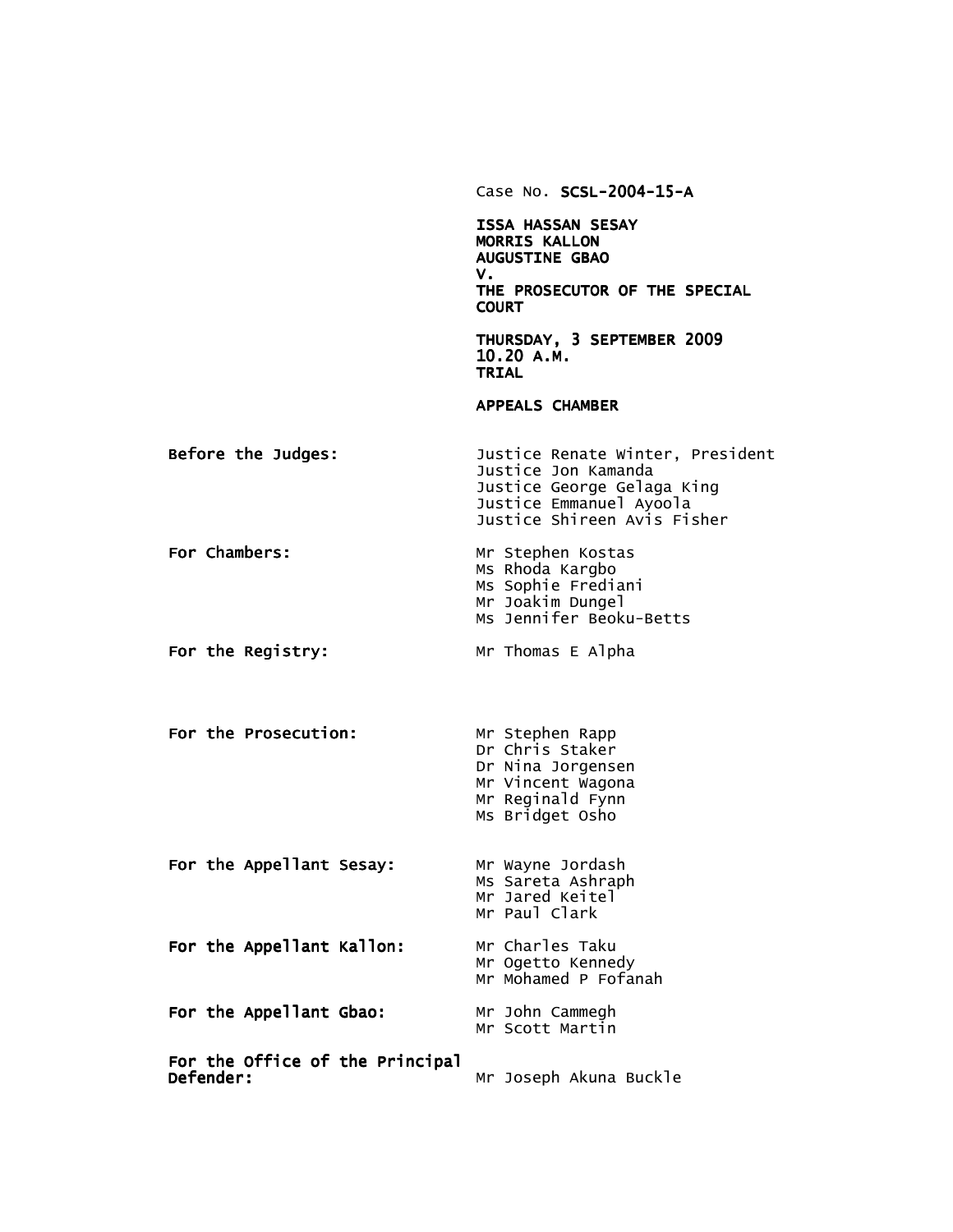1 2 3 4 5 6 7 8 9 10 11 12 13 14 15 16 17 18 19 20 21 22 23 24 25 26 27 28 29 Thursday, 3 September 2009 [Open session] [The accused present] [Upon resuming at 10.10 a.m.] THE COURT OFFICER: Your Honour, the case of the Prosecutor against Issa Hassan Sesay, Morris Kallon and Augustine Gbao. Your Honour, please. JUSTICE WINTER: Just to check the microphones. Everyone can hear? Yes? Does it work? The accused can hear me? ACCUSED SESAY: Yes, my Lord. ACCUSED KALLON: Yes, your Honour. ACCUSED GBAO: Yes, your Honour. JUSTICE WINTER: Thank you. Okay, then I hope everyone had a very good rest after the very first very loaded day and we will continue. I will resume now and I give the floor, according to our schedule from today, first of all to the Prosecution for responding to the submissions and then from 1 to 2 we will have lunchtime as you see - as you have seen with the new schedule for half an hour the Defence for Sesay will have the floor, afterwards the one for Kallon and finally the one for Gbao. That is the plan for today and once again I will ask all the parties to stick to the time schedule. You will have the floor when it is your time and then you can use for whatever you would like to say in your time. MR TAKU: Thank you very much, my Lord. That is just the directions I wanted to seek from the Court. JUSTICE WINTER: I thought so. MR TAKU: Thank you so much, my Lord. JUSTICE WINTER: Can I give now the floor to the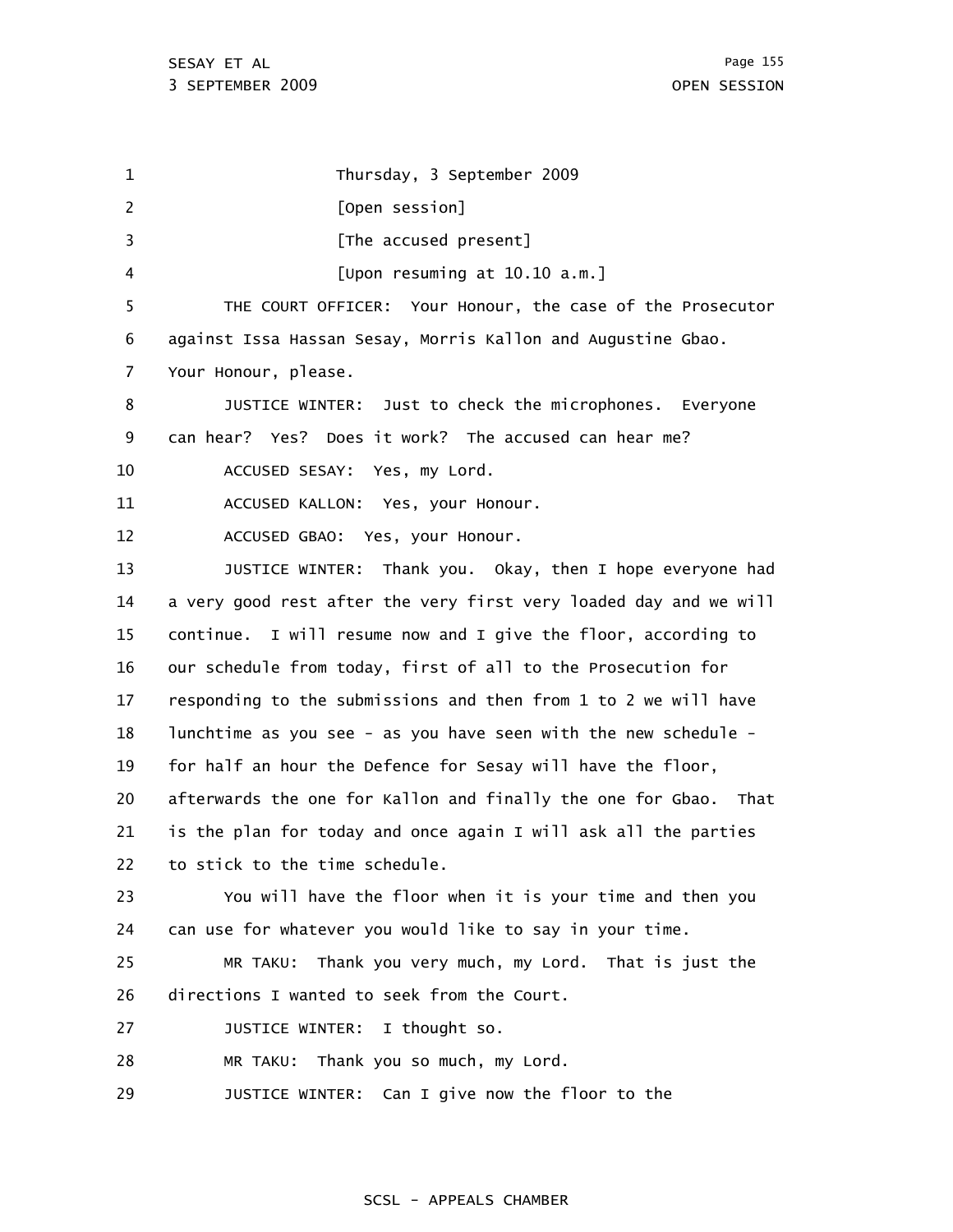1 Prosecution.

| $\overline{2}$ | MR STAKER: Before I commence, could I just check that the         |
|----------------|-------------------------------------------------------------------|
| 3              | Appeals Chamber has a bundle of authorities that have been        |
| 4              | provided by the Prosecution for the purposes of the hearing.      |
| 5              | Yes, and I didn't have a chance to check with my colleagues for   |
| 6              | the Defence in advance, but, yes, I am informed they also all     |
| 7              | have their copies.                                                |
| 8              | May it please the Chamber, the three convicted persons --         |
| 9              | JUSTICE KING: Just a minute.                                      |
| 10             | JUSTICE WINTER: Just a minute, please. You have it?<br>Go         |
| 11             | ahead.                                                            |
| 12             | MR STAKER: Yes, thank you, your Honour. The three                 |
| 13             | convicted persons in this case advance a total of some 95 grounds |
| 14             | of appeal.                                                        |
| 15             | JUSTICE KING: I am sorry, but could you give us just one          |
| 16             | minute so I open my file so I can listen to you properly.         |
| 17             | MR STAKER: Of course, your Honour.                                |
| 18             | JUSTICE KING: Thank you very much.                                |
| 19             | MR STAKER: I am obliged, your Honour. The three accused           |
| 20             | in this case collectively have advanced a total of some 95        |
| 21             | grounds of appeal, some of which contain multiple subgrounds of   |
| 22             | appeal. In our response brief we didn't deal with each of these   |
| 23             | 95 grounds separately in order, but for convenience we grouped    |
| 24             | the various grounds of appeal together thematically so that each  |
| 25             | chapter of our response brief dealt with several grounds of       |
| 26             | appeal of one or more accused relating to related issues.         |
| 27             | Inevitably with three separate appellants and so many             |
| 28             | grounds of appeal we do appreciate that navigating the hundreds   |
| 29             | of pages of written pleadings is not straightforward and we do    |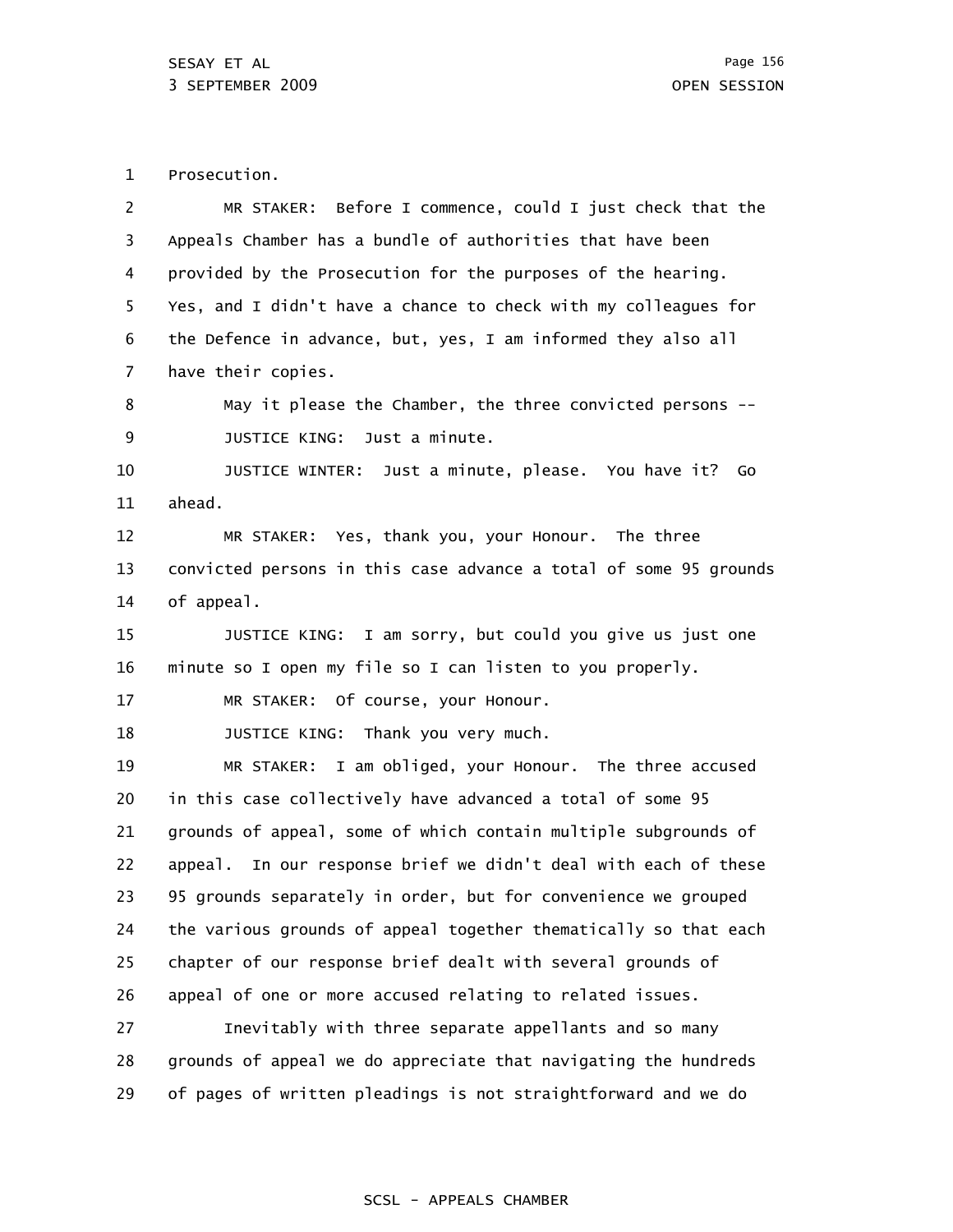1 2 3 4 point out that as a navigational aid Appendix B to the Prosecution response brief contains a table setting out all of the Defence grounds of appeal and where they are dealt with in the Prosecution response brief.

5 6 7 8 9 10 11 12 13 14 15 16 Obviously in the time available for oral argument this morning it would be impossible to address all of those 95 grounds. As our primary submissions we therefore continue to rely fully on our written pleadings in response and in oral argument we confine ourselves to dealing with specific matters that call for further submission, particularly matters arising out of the Defence reply briefs which were filed after our response of course and matters arising out of Defence oral arguments which we only heard yesterday, but I emphasise that where I do not address any particular Defence ground of appeal or where I do so only briefly we do rely fully on our written submissions in relation to that.

17 18 19 20 21 22 23 24 And for convenience we will in oral argument today follow the general structure of our response brief. I will be making submissions on matters raised in chapters 1, 2, 3 and 8 of our response brief. I will be followed by Mr Fynn who is dealing with the Defence grounds addressed in chapters 4 and 7 of our response brief and he will be followed by Mr Wagona who will address the matters in chapter 6 and chapter 9 of the Prosecution response brief.

25 26 27 28 29 I therefore begin my submissions by referring to chapter 1 of the Prosecution response which in turn incorporates by reference the submissions in chapter 1 of the Prosecution appeal brief dealing with the standards of review on appeal. These standards of review are now firmly entrenched in the case law of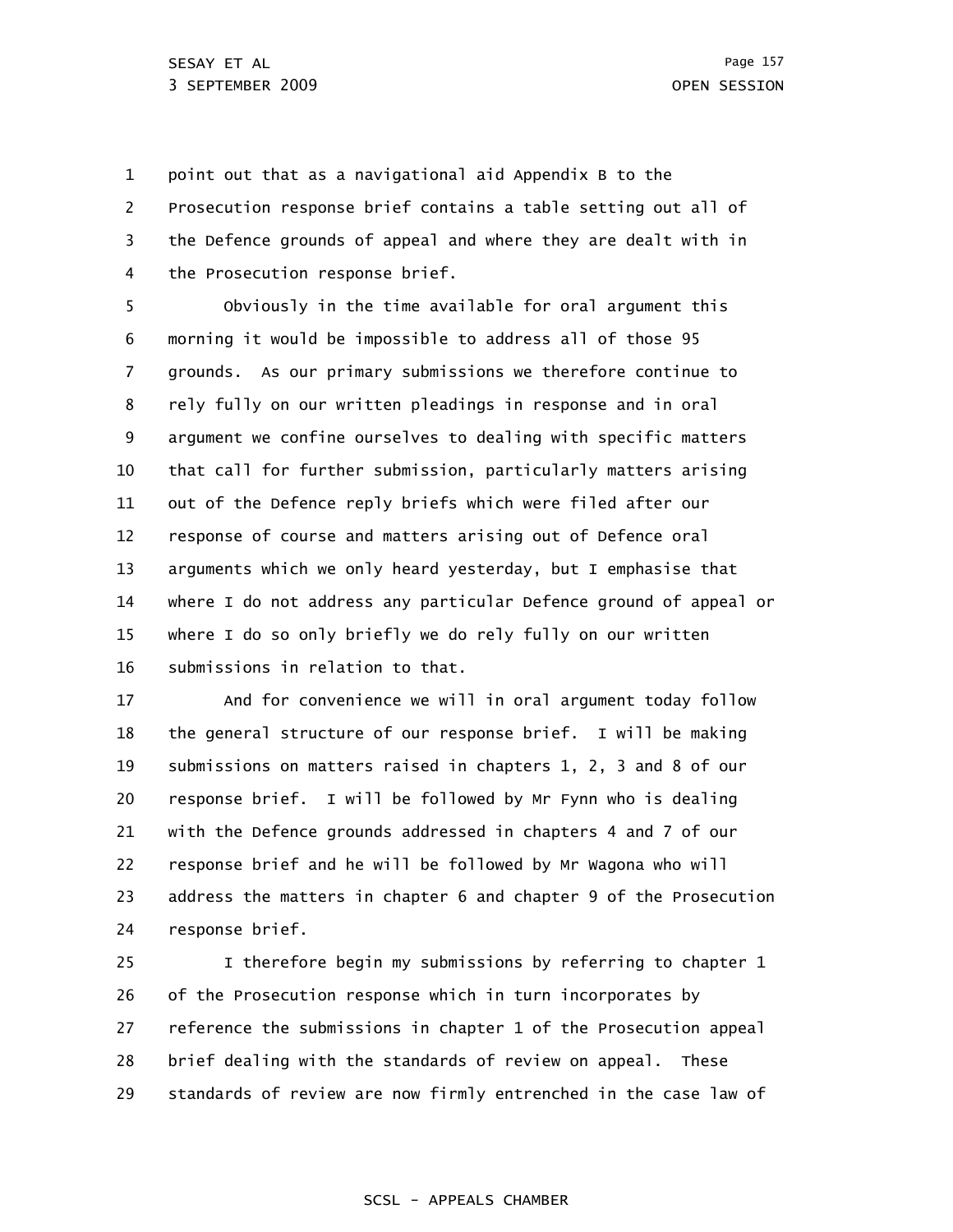1 2 international criminal tribunals and any appeal judgment of the ICTY or ICTR routinely contains an exposition of them.

3 4 5 Paragraphs 31 to 36 of the CDF appeal judgment indicates that this Appeals Chamber has accepted this standing international law on standards of review.

6 7 8 9 10 11 12 13 14 The Appellant mechanism is of course a fundamental fair trial guarantee for the accused, but it is also fundamental that an appeal is not a rerun of the trial. In particular, it is the role of the Trial Chamber and not the Appeals Chamber to consider the evidence and to make findings of fact and the Appeals Chamber will not substitute its views of the evidence for those of the Trial Chamber. The Appeals Chamber will only intervene where a finding of fact by the Trial Chamber was one that was simply not open to any reasonable trier of fact.

15 16 17 18 19 20 Further, as set out in paragraphs 1.12 to 1.15 of our appeal brief, rigorous requirements are imposed on an Appellant. At the trial, of course, the burden of proof is on the Prosecution throughout, but on the other hand in an appeal the burden is on the Appellant to establish an error even where the Appellant is the Defence.

21 22 23 24 25 26 27 28 29 The Appellant cannot simply by making a bare allegation of a defect in the trial judgment put the burden on the Prosecution to establish that there was no defect. The onus is on the Appellant to identify clearly and precisely the alleged error, to identify the applicable standard of review and to establish by reference to the trial record the evidence and legal authority that that standard of review has been met and, in particular, the Defence cannot simply state that there was insufficient evidence to support a particular conclusion and thereby place the burden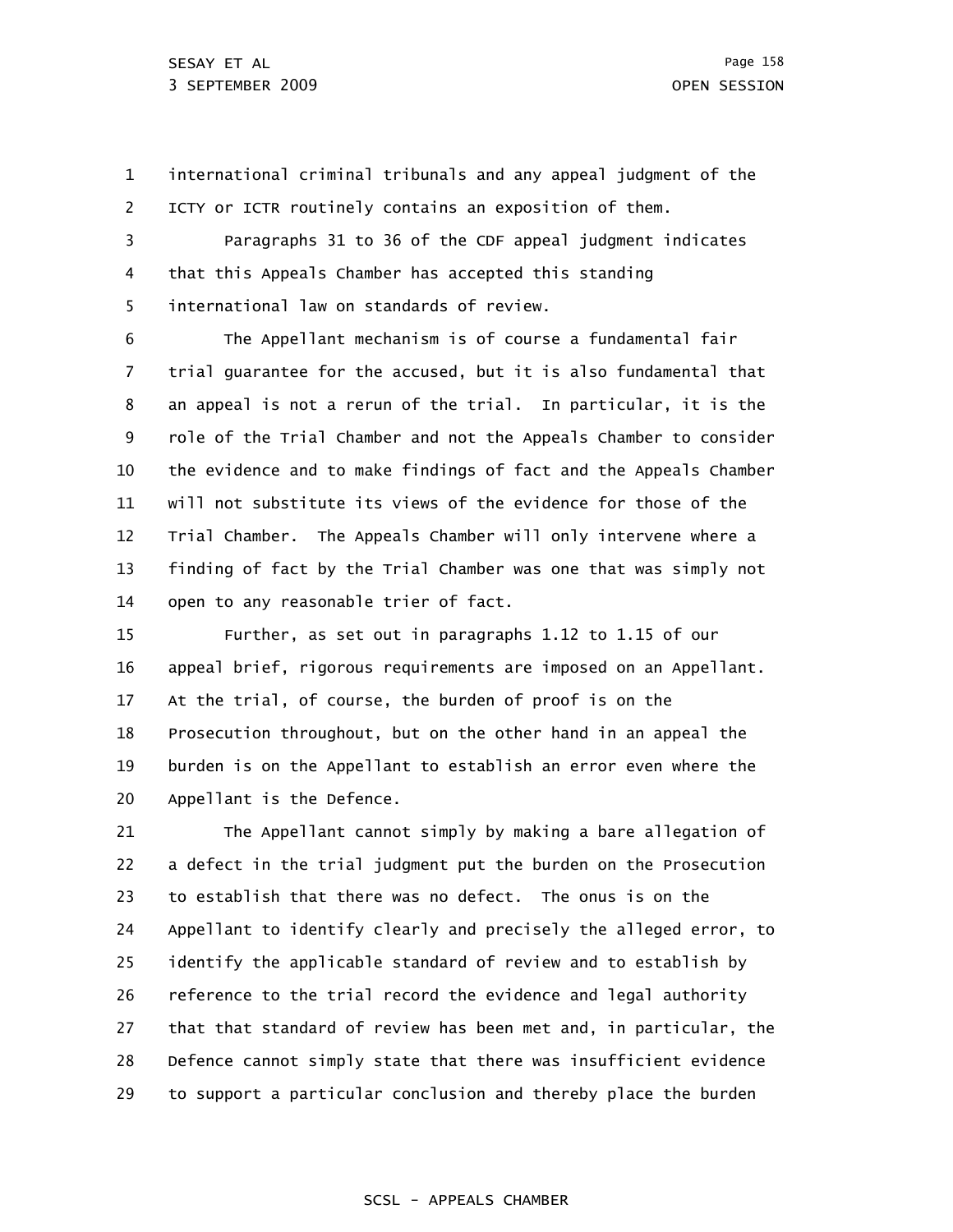1 2 3 4 5 6 7 8 9 10 11 12 13 14 15 16 17 18 19 20 21 22 23 on the Prosecution to identify the relevant evidence and to justify its sufficiency. It is the Appellant that should identify all of the relevant evidence and the reasoning of the Trial Chamber and to explain why no reasonable trier of fact could have reached the conclusion that it did on the evidence. I note that paragraphs 4 to 7 of the Gbao reply brief complains of the Prosecution's alleged nebulous references to the totality of the circumstances as a whole without specific findings of law and fact. We dispute that argument. We submit that in any court of law - in any court of law - it is fundamental that any finding of fact has to take account of all of the evidence in the case as a whole and not merely the evidence relating directly to a specific fact in question. On that we would refer to the Oric appeal judgment, paragraph 82, which is tab 12 in our bundle. Paragraph 82 sets out a Prosecution argument. I won't take your Lordships to it given the constraints of time. I just point out paragraph 82 contains a Prosecution argument. Paragraph 86 of that judgment, the Appeals Chamber did not accept the argument in the circumstances of that case, but appeared to accept that the Prosecution argument in principle was correct; namely, that the Trial Chamber had to take account of all of the evidence in the case as a whole.

24 25 26 27 28 29 Now, in a case of this magnitude, this is an important point. For instance, if you look myopically only at the evidence to a particular factual finding, take for instance the killing of one particular victim, if one only looked at the evidence directly relevant to the killing of that one victim then it may well be true that that evidence alone may not be sufficient to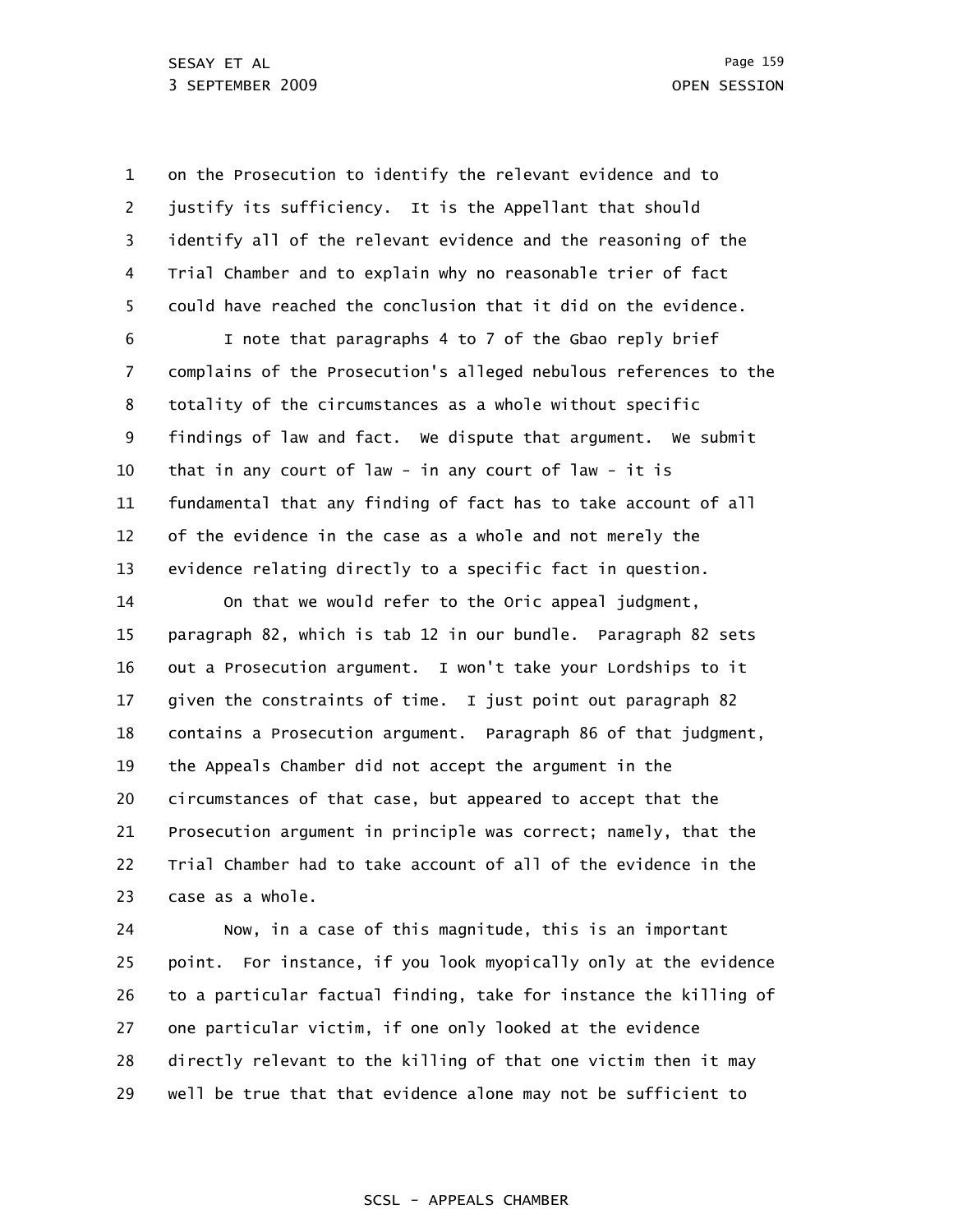1 2 3 4 5 establish whether or not the crime was committed as part of a joint criminal enterprise. The Defence was referring yesterday to the fact that a specific crime might have been an opportunistic one committed by people unconnected to the JCE in the general confusion of the conflict.

6 7 8 9 10 11 12 13 14 15 16 But the position may be different if the evidence is viewed in the light of the totality of the evidence in the case as a whole. If the Trial Chamber were to conclude that this individual crime, like so many other crimes, form part of a systematic pattern, that this systematic pattern can only have been the result of a common criminal plan and that given the time, the location and the way the crime was committed that it was satisfied beyond a reasonable doubt that this crime was a part of the joint criminal enterprise, then it may have been open to a reasonable trier of fact to draw that conclusion on the evidence as a whole.

17 18 19 20 21 22 23 24 25 26 27 28 29 Now, in this case the Defence has challenged a very large number of factual findings of the Trial Chamber and within a reasonable scope of an appeal hearing it is not possible for me to go into detail to all of the evidence relevant to all of those factual findings. It is submitted that in various instances the Defence is in effect merely challenging the Trial Chamber's assessment of the evidence and suggesting an alternative assessment of the evidence. That, of course, is not sufficient to make out a ground of appeal. I refer for that to the Krnojelac appeal judgment, tab 10 in our authorities, at paragraphs 20 to 27. In any event, the Appeals Chamber of course will make its own conclusions. The Trial Chamber makes its findings. It refers to the evidence. It will be for the Appeals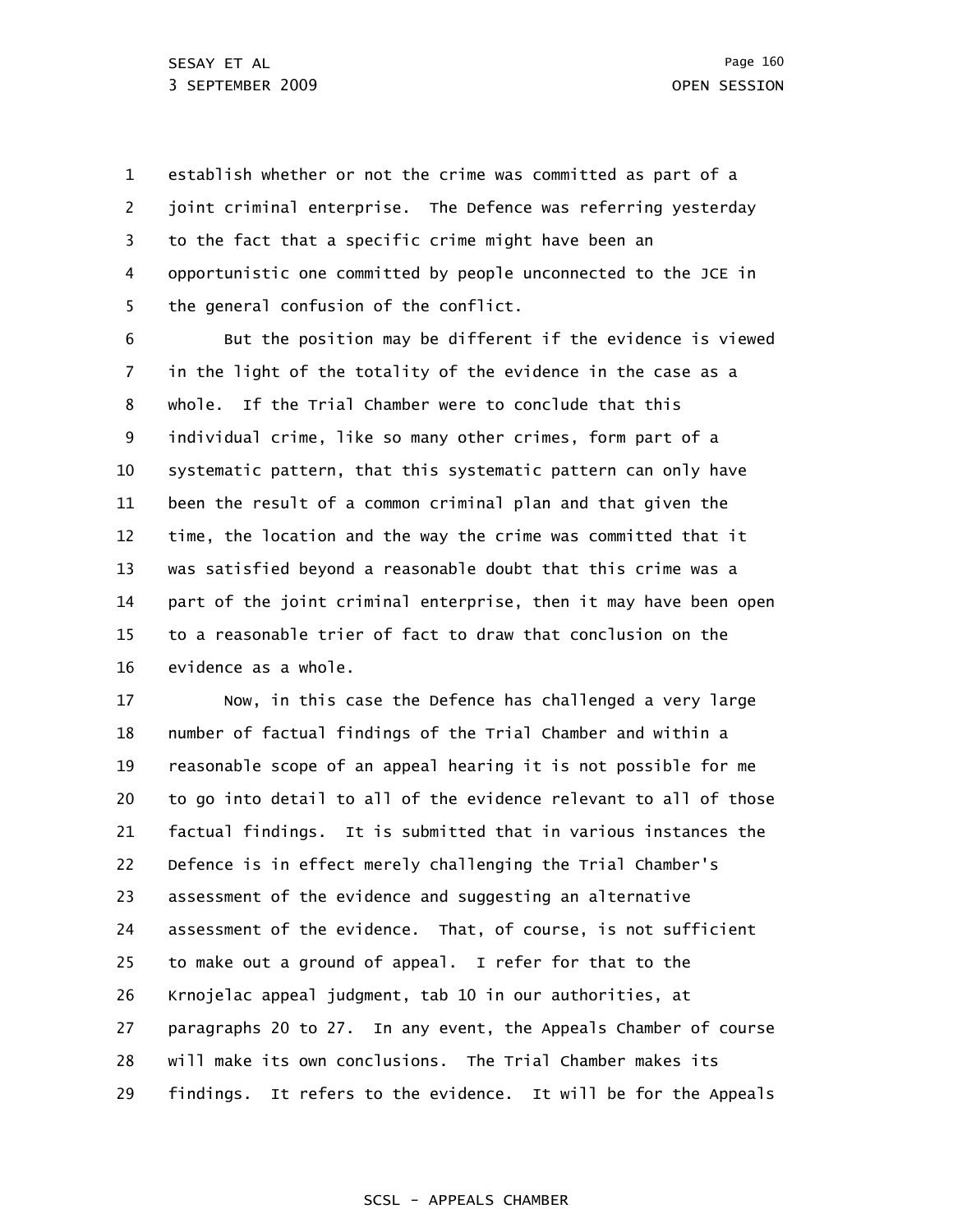1 2 3 4 5 6 7 Chamber to draw its own conclusion subject to the submission I have made that the inquiry for the Appeals Chamber is not what the Appeals Chamber makes of the evidence; the inquiry is whether on the evidence in the case as a whole and in the background of the findings of the Trial Chamber as a whole whether factual findings were open to any reasonable trier of fact on the evidence.

8 9 10 11 12 The Defence has also made much of what they claim are various procedural irregularities in this trial. They refer to various things that happened at the trial and they asked the Appeals Chamber to find that the combination of these various matters rendered the trial as a whole unfair.

13 14 15 16 17 18 19 20 21 22 23 24 25 26 Now, as a general response to those submissions, we submit that the Appeals Chamber is not the place to raise this kind of thing at first instance, and I am not suggesting that all of these have been raised before the Appeals Chamber at the first instance, but as a matter of principle these are matters to be raised before the Trial Chamber and this is a very important point: In trials of this magnitude before international criminal tribunals generally, it is normal for problems and procedural issues to arise and the kinds of problems that can arise are infinite and varied. I think all we can say is that like taxes problems in trials are one of the few inevitable facts of life. And where problems do arise, it is for the Trial Chamber to decide how to deal with them then and there. The focus of the Trial Chamber is to get the proceedings back on track. If

27 28 29 something has gone wrong, the Trial Chamber's focus is to find a remedy, to cure any prejudice and allow the case to move on. It is not the case that a large trial needs to be aborted every time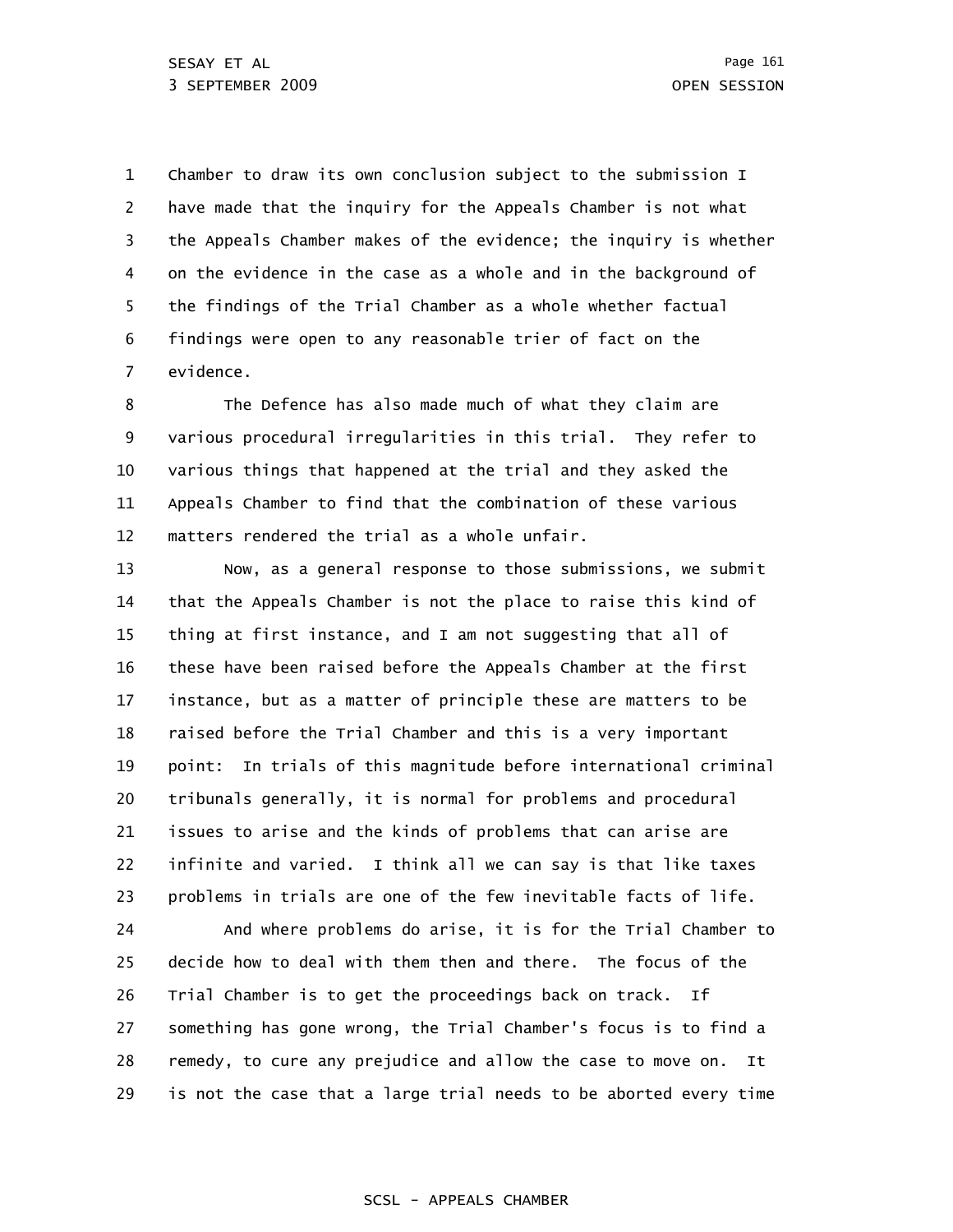1 there is some kind of procedural glitch.

2 3 4 5 6 7 8 9 10 11 12 13 14 15 16 17 18 19 20 Deciding how to remedy procedural problems involves a discretion of the Trial Chamber which must be exercised having regard to all of the peculiar circumstances of the case. The first question, of course, is: Did the Defence raise this problem at the trial? If it didn't, then the complaint may have been waived. If the Defence did raise it, then the Trial Chamber will have ruled on it. If the Trial Chamber ruled on it, the Defence may seek to appeal against that ruling either at the interlocutory stage or on post-judgment appeal and the Appeals Chamber will then rule on that appeal, but the Appeals Chamber's focus will be on the appellate standards of review in relation to the Trial Chamber's decision. It will look at what the situation was. It will look at what the conduct of the parties was. It will look at what the Trial Chamber decided and why. It will apply the standards of review. It will ask whether there were any errors of law in the Trial Chamber's judgment. It will ask whether there was any improper exercise of the Trial Chamber's discretion in the sense that it exercised its discretion in a way that no reasonable Trial Chamber could.

21 22 23 24 25 26 And it is for this reason that these matters shouldn't be raised before the Appeals Chamber at first instance. It should be for the Appeals Chamber to solve problems at the time so that the trial can proceed, not for the Appeals Chamber to look at them ex post facto and start quashing parts or all of a Trial Chamber's verdict.

27 28 29 Now, an illustration of these principles can be given in relation to a matter that was raised by counsel for Gbao yesterday. Counsel for Gbao referred to a witness statement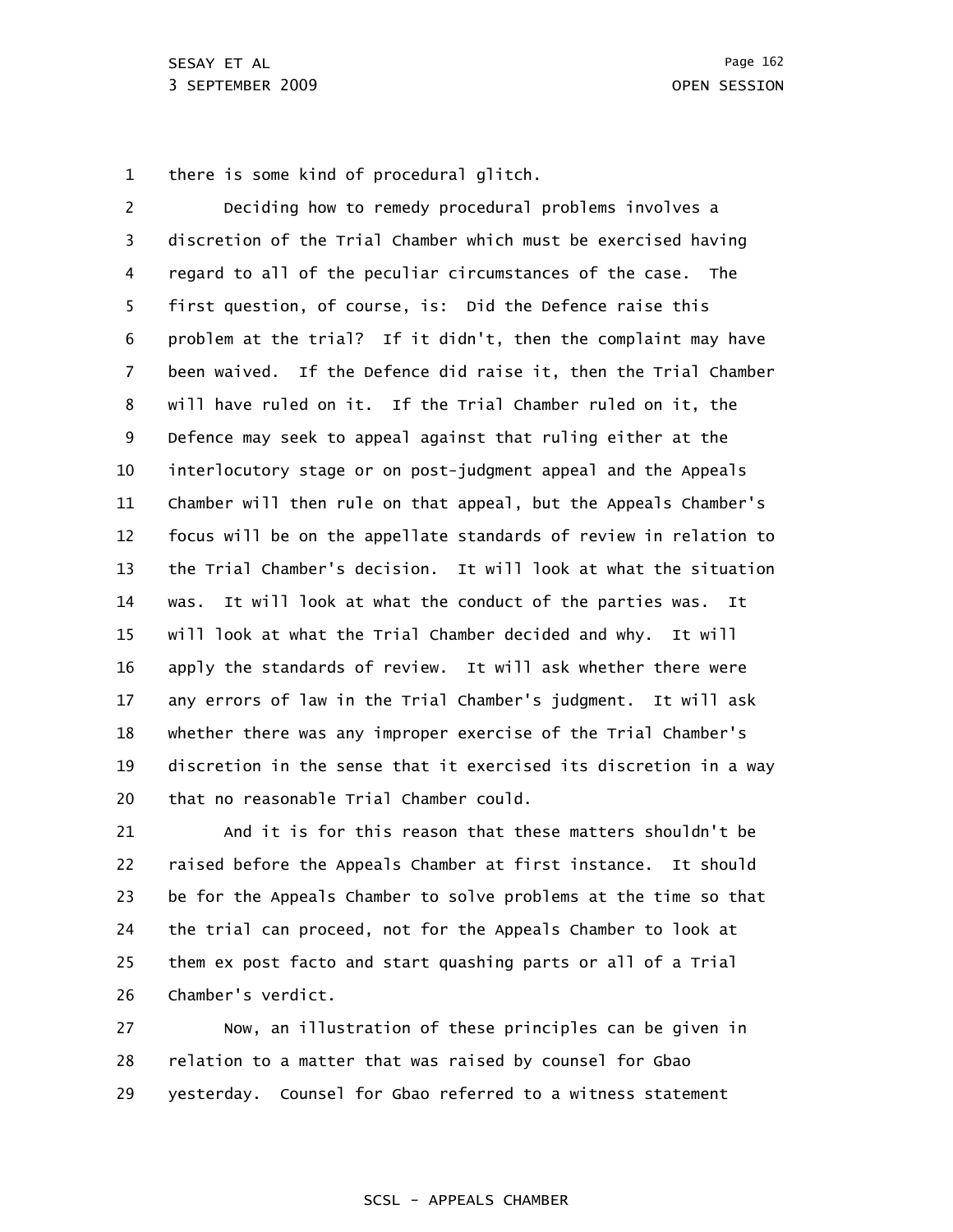1 2 3 4 5 relating to Gbao's conduct in relation to an incident at Makump DDR camp on 1 May 2000 which Mr Cammegh said totally exonerates Mr Gbao. I won't repeat all of what Mr Cammegh said, which despite his promise to refrain from emotional hyperbole, was indeed very strong language.

6 7 8 9 10 This issue was in fact raised at trial. The Gbao Defence filed a motion on 20 October 2006, so we don't dispute that it is a matter that can be raised on appeal, but as I said on appeal this is a matter that really is applying the appellate standards of review to what the Trial Chamber decided.

11 12 13 14 15 16 17 18 19 20 21 Mr Cammegh, we submit, painted a picture which is not a complete one and, therefore, not a fair or accurate description of what occurred. Further details of what did in fact happen can be found in the Trial Chamber decision on the Gbao motion dated 22 July 2008. That is document 1201 in the Trial Chamber decisions, pages 27227 to 27273. It was originally filed confidentially, but the confidentiality was subsequently lifted by a decision of 29 July 2008, document number 1205. That latter decision also lifts the confidentiality of the motion's responses and replies relating to the motion, as well as Justice Itoe's separate concurring opinion to the original decision.

22 23 24 25 26 27 28 29 The facts set out in the decision are this: A statement was taken from the witness in question on 21 July 2004. The witness in question was Major Maroa, who has been referred to. That is now a matter that has been made public. About a year-and-a-half after the statement was taken on 20 October 2006, the statement was disclosed to the Defence. The Gbao Defence filed a motion complaining of the late disclosure on 9 June 2008 - sorry, I may have said 2006 before - it is 9 June 2008, some 20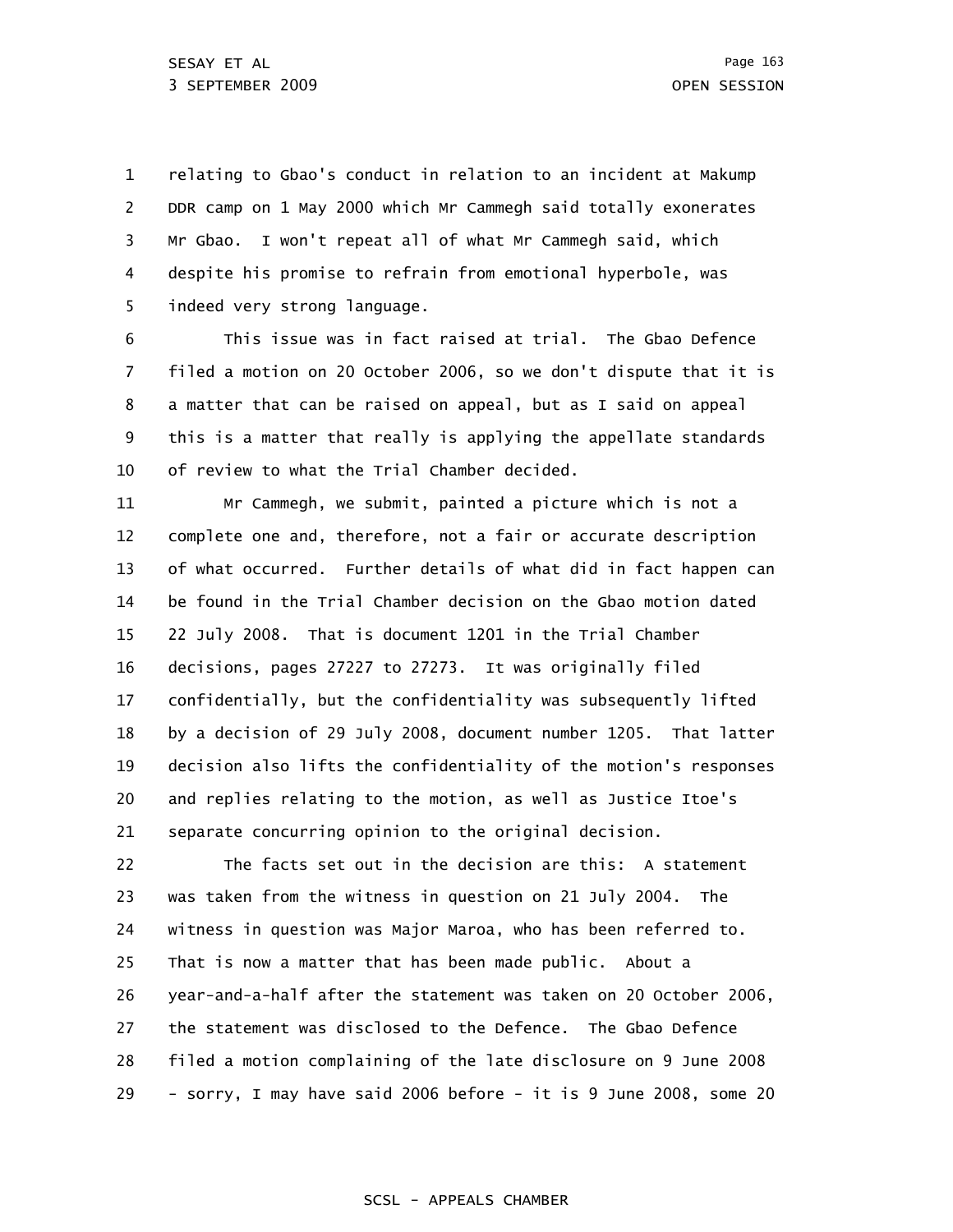1 2 3 months after the statement was disclosed. The relief sought by Gbao in that motion was for a stay of proceedings on counts 15 to 18.

4 5 6 7 8 9 10 11 At paragraph 54 of its decision, the Trial Chamber recorded that the Prosecution had acknowledged that the disclosure was late and had given no reasons and the Trial Chamber found a breach of the disclosure obligations. However, the Trial Chamber found that there had been a 20-month delay in the Defence seeking a remedy and that the Defence had not applied at the earliest opportunity as required by Rule 5 of the Rules, but the Trial Chamber went on to find more than that.

12 13 14 15 16 17 18 19 20 At paragraph 57 of it decision, the Trial Chamber noted that Major Maroa's name was on both the Sesay and Kallon witness lists, but that he had not been called by either of them. It noted that he was not on the Gbao witness list and that the Gbao Defence did not apply to add him as a witness after the statement was disclosed, or at any time before the closing of the Gbao Defence case, which was after the Gbao Defence had filed its motion. Nor was any application made by the Gbao Defence to recall Jaganathan or Ngondi.

21 22 23 24 25 26 27 28 29 At paragraph 62 of its decision, the Trial Chamber found effectively that any prejudice to the Defence caused by the Prosecution's late disclosure was reparable. It could have been repaired by calling Maroa and recalling Jaganathan and Ngondi, but that the Gbao Defence had not done that. At paragraph 61 of its decision, the Trial Chamber said that it could not fathom why the Gbao Defence had not done this. So the Trial Chamber found that there had been no material prejudice to the Defence and therefore declined to consider the abuse of process argument. So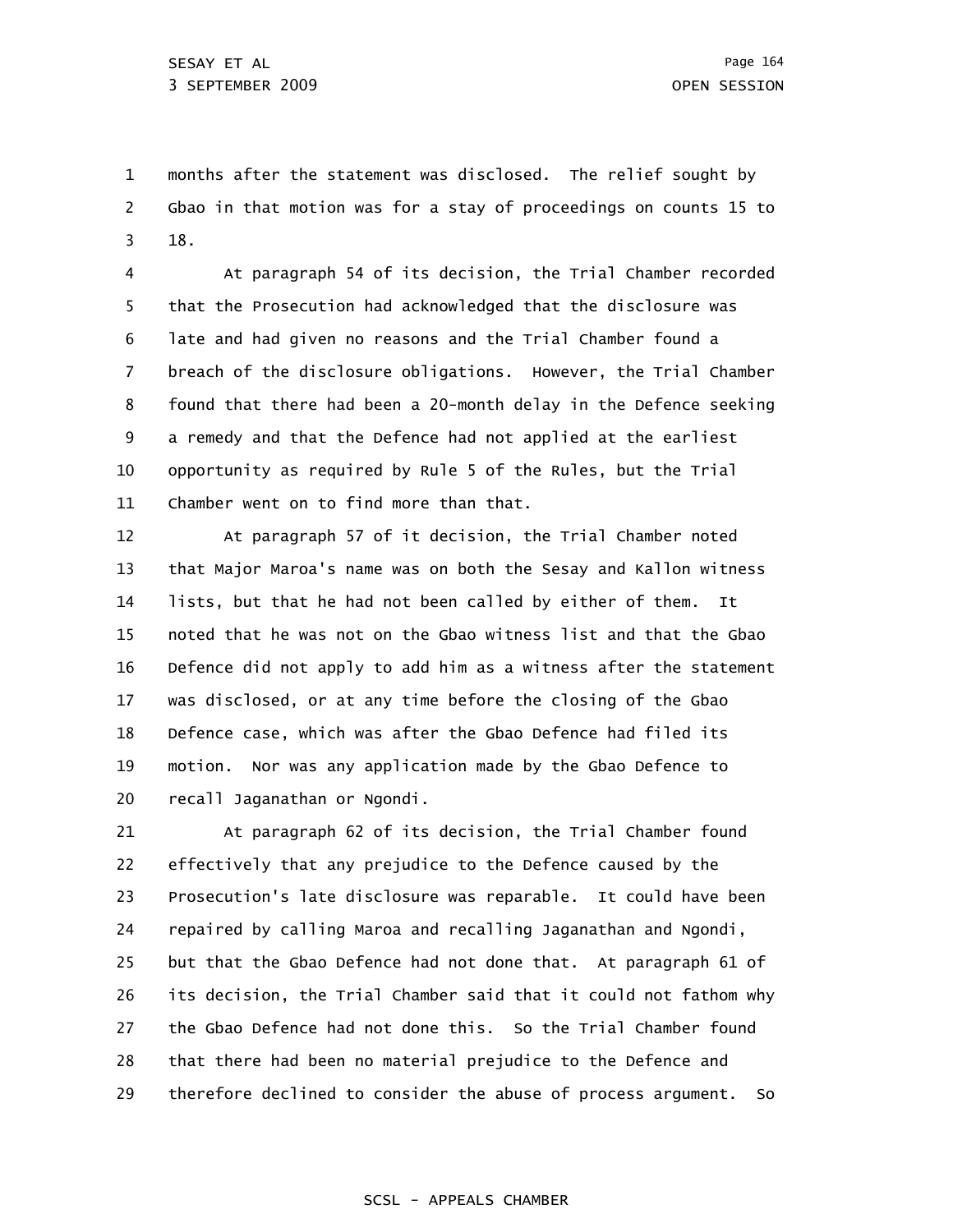1 we say the picture is not as Mr Cammegh presented it.

2 3 4 5 6 7 8 9 10 11 12 13 Further, my information is that the Prosecution did have information that Major Maroa's government would have been consenting to him being called as a witness and we would say in the circumstances that the Gbao position in that particular situation could be characterised as seeking to profit from a breach of disclosure obligations by the Prosecution. The position was, "Oh, the Prosecution has breached a rule. Therefore we can have some charges dismissed against Mr Gbao." When it was then put in response that in fact any prejudice caused by the late disclosure could be remedied, and that part of that prejudice was due to the Gbao Defence's own delay, then the Gbao Defence wasn't so interested.

14 15 16 17 So we say that looking at all the circumstances as a whole the Trial Chamber's decision and the reasons for it that no appealable error has been found in that trial interlocutory decision.

18 19 20 21 22 23 24 25 26 27 28 29 And we say this same process needs to be gone through in relation to every other procedural issue that has been raised by the Defence in this appeal. We say the Defence can't just stand back, can't ignore all of the interlocutory decisions given by the Trial Chamber, can't ignore the reasons given by the Trial Chamber for its interlocutory decisions based on all of the circumstances as they presented themselves to the Trial Chamber at the time, can't ignore specific questions of whether any prejudice could have been remedied at that time, to stand back, put all that aside and argue before the Appeals Chamber, effectively at first instance, that all of these matters viewed cumulatively rendered the entire trial unfair.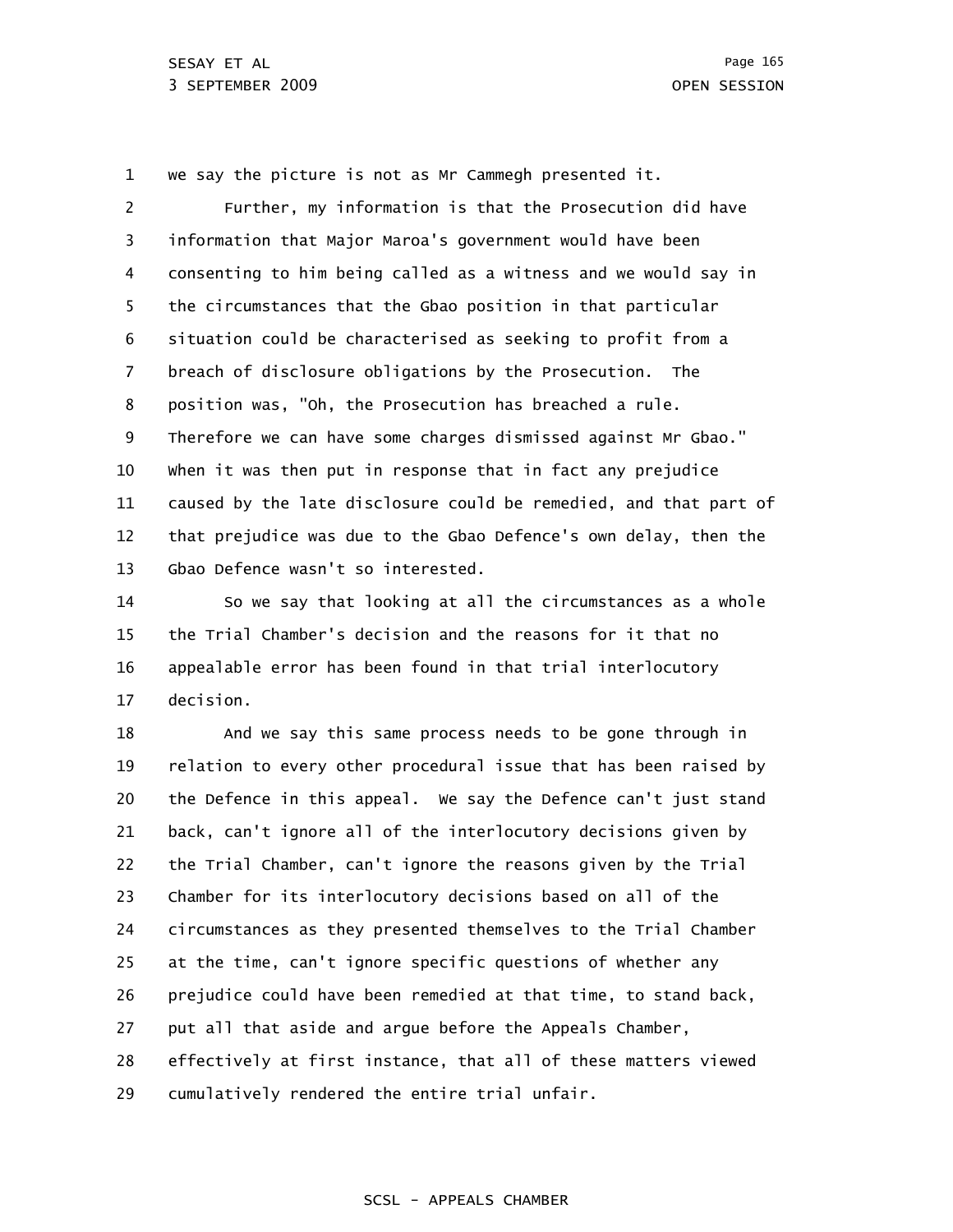1 2 3 4 5 6 7 8 9 With that I turn to the first group of Defence grounds of appeal relating to alleged defects in the indictment and lack of notice. At the outset, paragraphs 7 to 16 of the Kallon response brief deal with the issue of the standard of review on appeal for alleged defects in the indictment. The Prosecution has said it is the abuse of discretion standard. We refer to the CDF appeal judgment at paragraph 36. That abuse of discretion standard is not as the Kallon suggests an attempt to incorporate a fourth ground of appeal into the statute.

10 11 12 13 14 15 16 17 On the standard of review, we submit that it is self-evident that the question whether an indictment is sufficiently pleaded is not a matter that can be determined with mathematical precision. There is a discretion involved in deciding where to draw the line between what is sufficient and what is not and we therefore submit that the abuse of discretion standard is an appropriate appellate standard for alleged defects in the indictment.

18 19 20 21 22 23 The Kallon Defence says that the Prosecution cites no authority for this. We accept that it is true; we are not aware of any. We have included two authorities that perhaps come nearest to it, the Kupreskic appeal judgment at paragraph 114 in our tab 17 and the Niyitegeka appeal judgment at paragraph 223 at tab 4.

24 25 26 27 28 29 We concede, of course, there are legal principles to be applied in determining whether an indictment has been properly pleaded and any error in the legal principles applied by a Trial Chamber in determining this question of course would be errors of law and would also go as such to the question of whether the discretion of the Trial Chamber was properly exercised.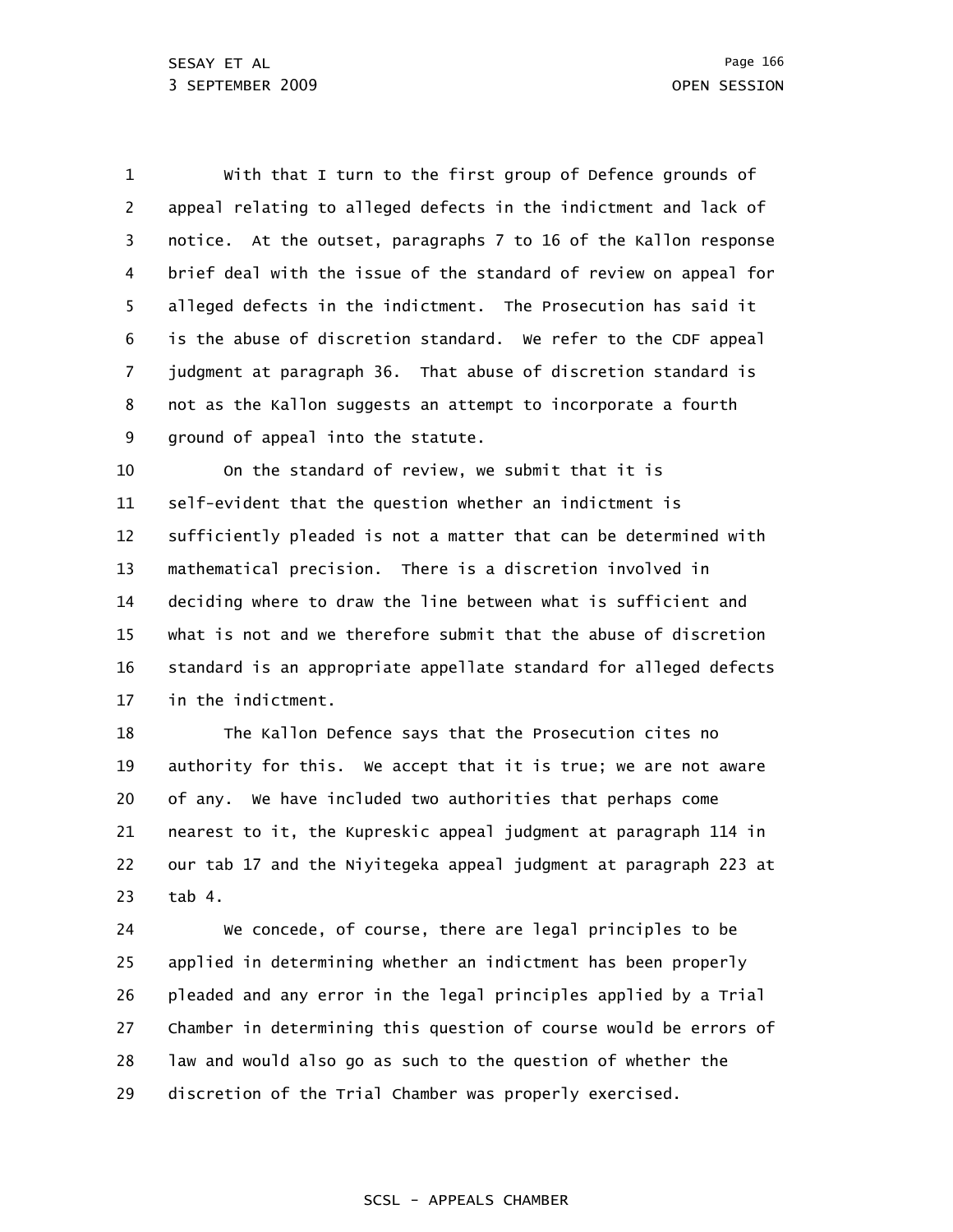1 2 3 4 We also at the outset recall of course that defects in an indictment can be cured and can be waived so that even if defects in an indictment are established that does not necessarily mean the trial as a whole was unfair.

5 6 7 8 9 10 11 12 13 14 15 Another preliminary point is that the Prosecution rejects any suggestion which the Defence has made that the Prosecution deliberately attempted to gain an unfair advantage by withholding details that should have been pled in the indictment. The Defence brought motions alleging defects in the indictment, the Trial Chamber ruled on those motions, and the Prosecution complied with what the Trial Chamber required of it in those decisions. The Defence can now raise issues on appeal, but in circumstances where the Prosecution fully complied with what was required of it we submit that allegations of bad faith or of deliberate withholding are not sustainable.

16 17 18 19 20 21 22 The Sesay Defence complains that the Prosecution gave the Defence inconsistent or fluctuating notice concerning the joint criminal enterprise charged in the indictment. This argument relates primarily to a notice filed by the Prosecution on 3 August 2007 in the course of the trial where it is said that the Prosecution put its case in a different way to what had been pleaded in the indictment.

23 24 25 26 27 28 29 It is true that the Trial Chamber ultimately agreed with the Sesay argument at paragraph 343 of the trial judgment and the Trial Chamber said that because the Prosecution in that notice put its case in a different way the Trial Chamber would disregard that notice. The Prosecution's position was that the notice was not inconsistent with the way joint criminal enterprise was pleaded in the indictment, but the Trial Chamber having found to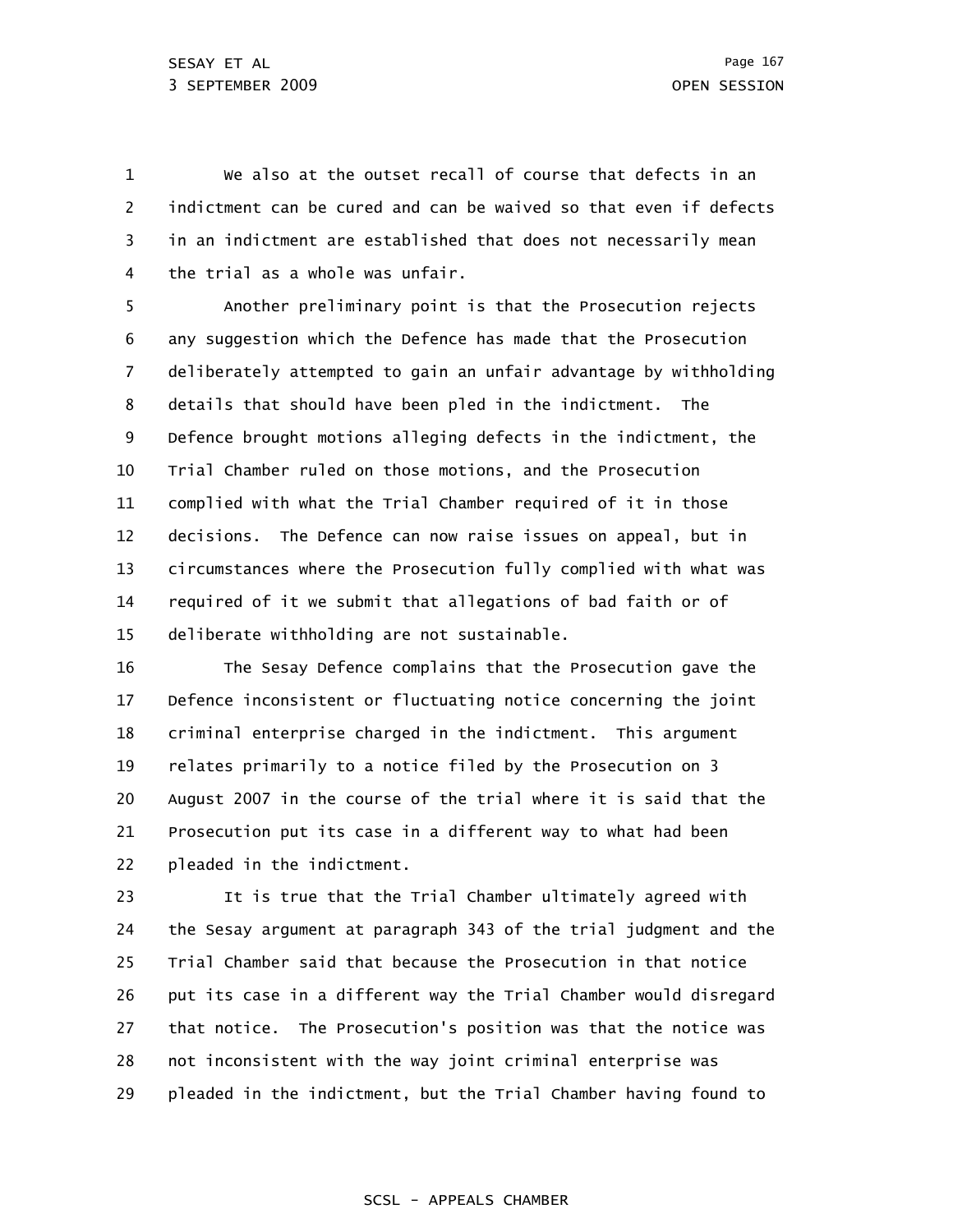1 2 the contrary did what we submit was the straightforward and obvious thing to do.

3 4 5 6 7 8 The indictment is the primary charging instrument. If it is found that the Prosecution subsequently puts its case in a way that is inconsistent with the indictment it is the indictment that stands. The Defence is entitled to object to inconsistent notice. Notice of an inconsistency as I say may be disregarded, but such inconsistent notice does not invalidate the indictment.

9 10 11 12 13 14 15 16 17 18 We further submit that any inconsistency as was found by the Trial Chamber was not such as to cause confusion preventing the Defence from preparing or presenting its case. The Trial Chamber found at paragraph 372 that the Prosecution had been consistent with the indictment in its pre-trial brief opening statement, Rule 98 argument and final trial brief, that the purpose of the joint criminal enterprise was to take control of the Republic of Sierra Leone and in particular diamond mining activities by any means, including unlawful means as detailed in paragraph 37 of the indictment.

19 20 21 22 23 24 25 26 27 28 29 Now, the notice filed by the Prosecution was after the AFRC trial judgment was rendered, but before the AFRC appeal judgment was rendered. The AFRC trial judgment of course found that a similarly worded indictment in the AFRC case had defectively pleaded joint criminal enterprise because the criminal purpose alleged to take over the country was not inherently criminal. That finding of the Trial Chamber was overturned by the Appeals Chamber in the AFRC appeal judgment where the Appeals Chamber held that it is sufficient that the criminal purpose -- that the common purpose even if not inherently a crime it is sufficient that it contemplates the commission of a crime in the pursuit of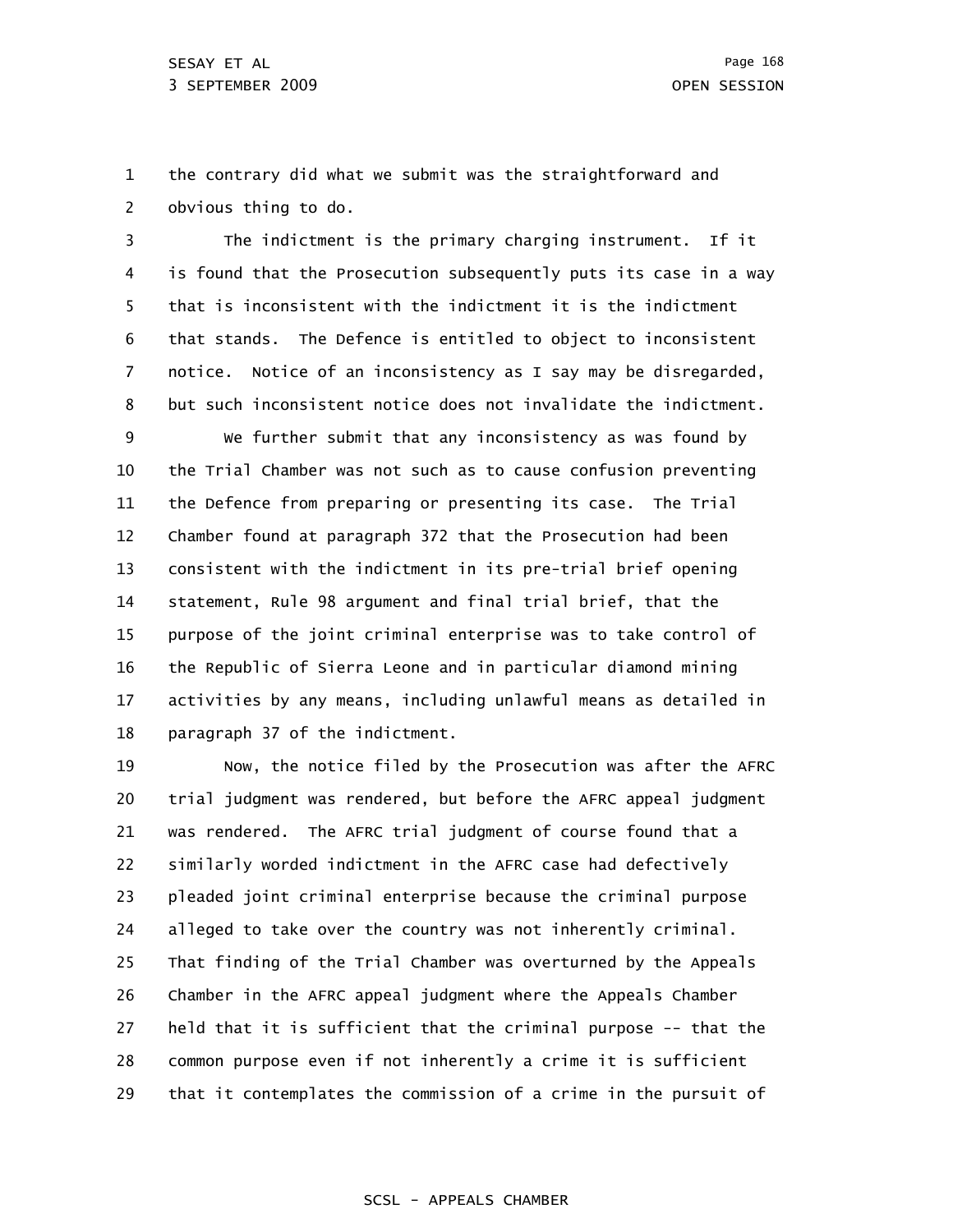1 2 3 4 5 its objectives and that the joint criminal enterprise had been validly pleaded in the AFRC case. Given the material similarities with the indictment in the present case, we submit it would follow that the pleading of the joint criminal enterprise was valid in this case as well.

6 7 8 9 10 11 12 13 14 15 As to the inconsistency in the notice in the indictment, we submit that the difference was really one of semantics rather than any substance. Both in the indictment and in the subsequent notice filed by the Prosecution what was alleged, as indeed is reflected in paragraph 375 of the trial judgment, was a common purpose to take control of Sierra Leone through criminal means including through a campaign of terror and collective punishment. We submit that there is no basis for concluding that the Defence were somehow thrown off balance by the Prosecution notice causing the trial to become procedurally unfair.

16 17 18 19 20 21 22 23 24 25 26 27 28 29 There was also a suggestion yesterday that the Prosecution was inconsistent at the Rule 98 stage by relying on the second category of joint criminal enterprise liability. Our submission first is that the indictment as worded does cover all three forms of joint criminal enterprise liability. The Vasiljevic appeal judgment at paragraph 98 and the Krnojelac appeal judgment at paragraph 89 hold that the two variants do not need to be pleaded separately. In fact, the -- as far as I am aware the only way the Prosecution put its case on the second category of joint criminal enterprise was in one paragraph, paragraph 18, of its Rule 98 skeleton argument, where it referred to forced labour as an example of the second category of joint criminal enterprise. Similarly, we submit, that that kind of brief reference cannot invalidate an indictment, or be considered as giving even notice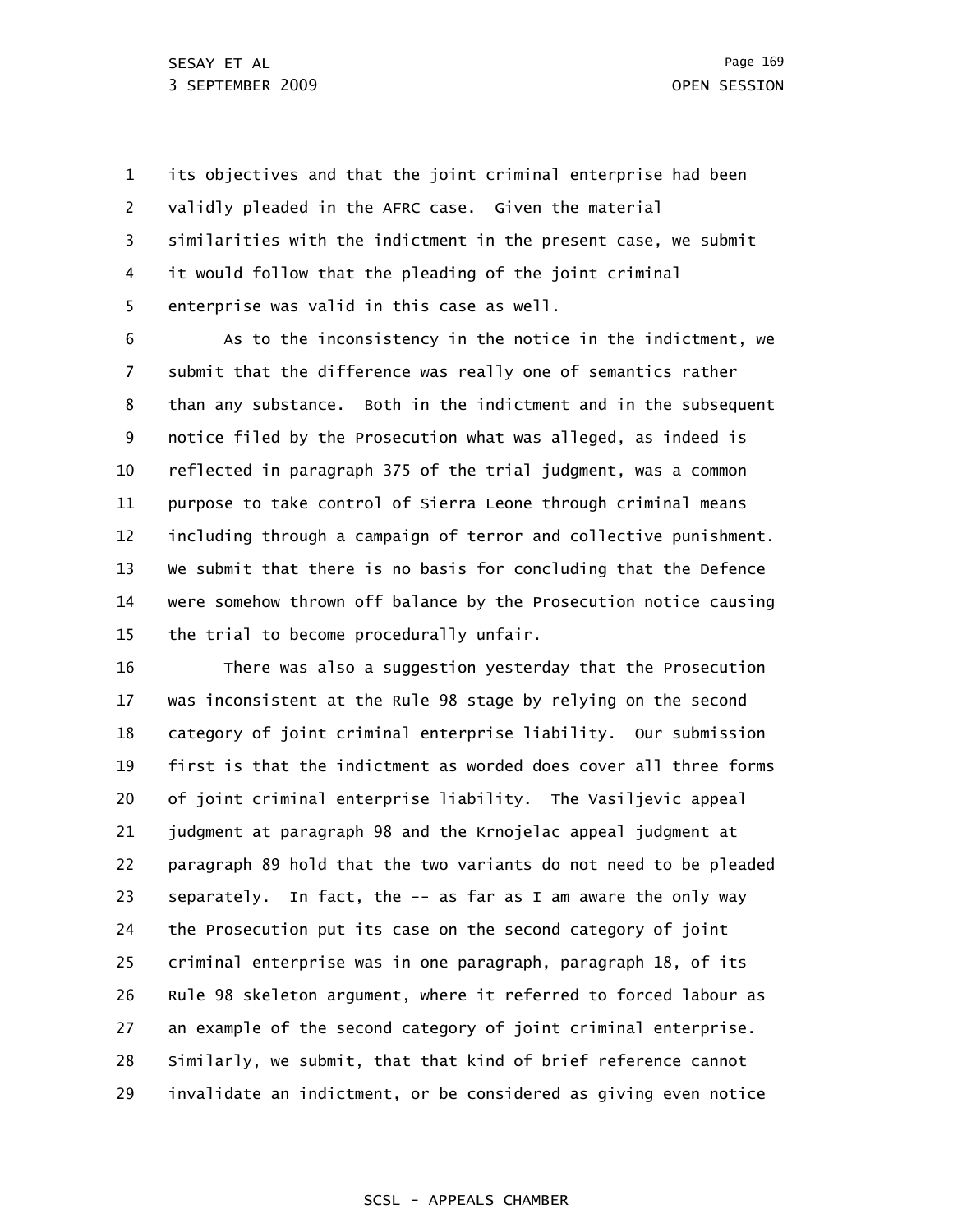1 that is inconsistent with the indictment.

2 3 4 5 6 7 8 9 10 The Gbao Defence argues that the indictment was defectively pleaded because it did not put Gbao on notice that his role in the joint criminal enterprise was put on the basis of his role as ideologist in the RUF. We refer to paragraph 2.15 of the Prosecution appeal brief. First of all, we agree it was not the Prosecution's theory that Gbao's function as RUF ideologist in itself constituted his substantial contribution to the JCE and, therefore, this was not a material fact that the Prosecution had to plead in the indictment.

11 12 13 14 15 16 17 18 19 20 As I have said, the role of the accused in the joint criminal enterprise was pleaded in this indictment in the same way as in the AFRC case and, although perhaps this aspect of the pleading wasn't expressly considered in the AFRC appeal judgment, the Appeals Chamber, at paragraphs 85 to 87 of the AFRC appeal, after considering various aspects of the pleading in that case, concluded that the joint criminal enterprise was validly pleaded. Again, in the Taylor case the Appeals Chamber has given an interlocutory decision affirming the way joint criminal enterprise was pleaded in that case.

21 22 23 24 25 26 27 28 29 We submit, however, that -- well, joint criminal enterprise having been validly pleaded in the indictment it was then ultimately the Trial Chamber's task to render its judgment on Gbao's joint criminal enterprise liability based on all of the evidence in the case. Gbao had the opportunity to address all of that evidence in the final trial brief and to rebut all Prosecution evidence during the Defence case and we submit the Trial Chamber didn't convict Gbao on any other basis than what had been charged in the indictment, namely, that he shared the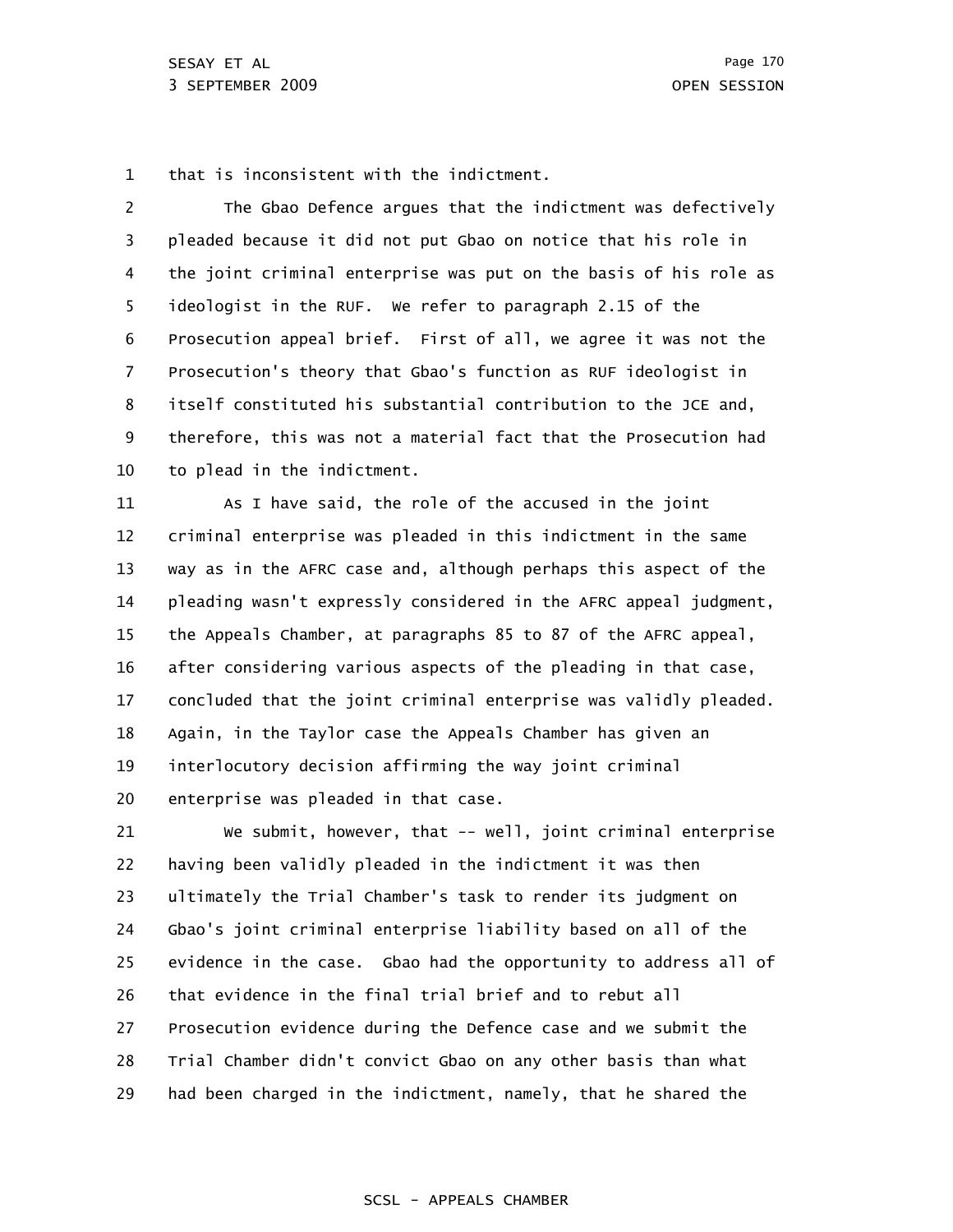1 2 3 4 5 intent of the joint criminal enterprise and made a substantial contribution to it. It is submitted that the Trial Chamber reached its conclusion based on all the evidence in the case and is not rigidly confined to the arguments of the parties or the way that the Prosecution itself put the case.

6 7 8 9 10 As we understand it, the Sesay Defence also makes a generalised allegation that the Defence was denied proper notice due to the fact that additional evidence continued to be disclosed to the Defence throughout the trial. In response, we rely on paragraphs 2.18 to 2.38 of the response brief.

11 12 13 14 15 16 We submit that this complaint in fact effectively raises two separate issues. One is whether the indictment was properly pleaded. For the reasons I have given and further reasons I will be giving, we submit that it was not defectively pleaded. The second issue relates to disclosure and the timeliness of disclosure.

17 18 19 20 21 22 23 24 25 26 As to whether the indictment is properly pleaded, in the AFRC appeal judgment at paragraph 41, this Appeals Chamber affirmed that there is an exception to the specificity requirement for indictments at international criminal tribunals in cases where the widespread nature and sheer scale of the alleged crimes makes it unnecessary and impracticable to require a high degree of specificity. We cite case law for that in our pleadings. The Trial Chamber found that this principle was applicable on the case and we submit that the Trial Chamber made no error in so deciding.

27 28 29 The Trial Chamber also gave careful consideration at the stage of final trial judgment as to how the way the indictment pleaded affected what convictions it could enter. In particular,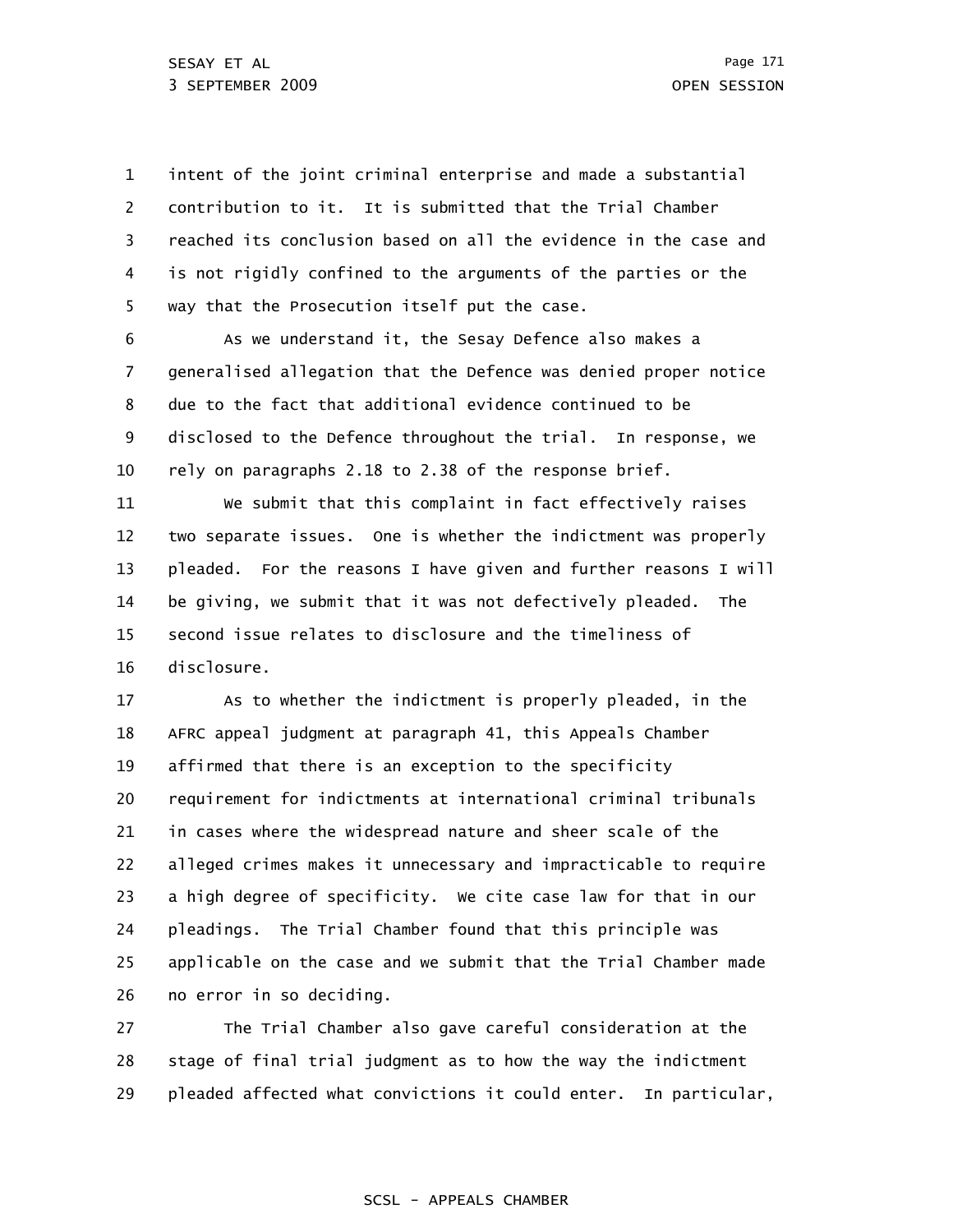1 2 3 4 5 it found that personal commission was defectively pleaded and it would only enter convictions on that basis where the defect had been cured. So we say that the issues of the validity of the indictment pleading was carefully considered by the Trial Chamber.

6 7 8 9 10 11 12 13 14 15 16 17 18 19 20 21 22 23 24 25 26 On the second issue of disclosure of evidence, the Sesay Defence appears to be putting the argument on the basis that where evidence of a particular crime base incident is disclosed for the first time during trial, for instance as a result of an ongoing investigation or proofing of witnesses, that this amounted to the addition of new charges to the indictment requiring an amendment of the indictment. We submit that this is clearly not the case. If the indictment for instance alleges murder of an unspecified number of victims on a large scale, the disclosure of evidence of an additional murder victim is not the addition of a new charge. It is evidence of yet another instance of what has already been charged in the indictment. We think it is clear from the fact that if that evidence had been disclosed at the pre-trial stage there would be no question of suggesting that evidence was outside the scope of the indictment requiring an amendment and we submit similarly that if it is disclosed in the course of the trial there is no question of an amendment to the indictment. The only question relates to timeliness of disclosure. We submit that the case law cited by the Sesay Defence on addition to new charges on the indictment is simply not relevant to this situation.

27 28 29 It doesn't appear to be disputed that the Prosecution is entitled to continue to investigate its case during the course of its trial. Of course if the Prosecution discovers a new witness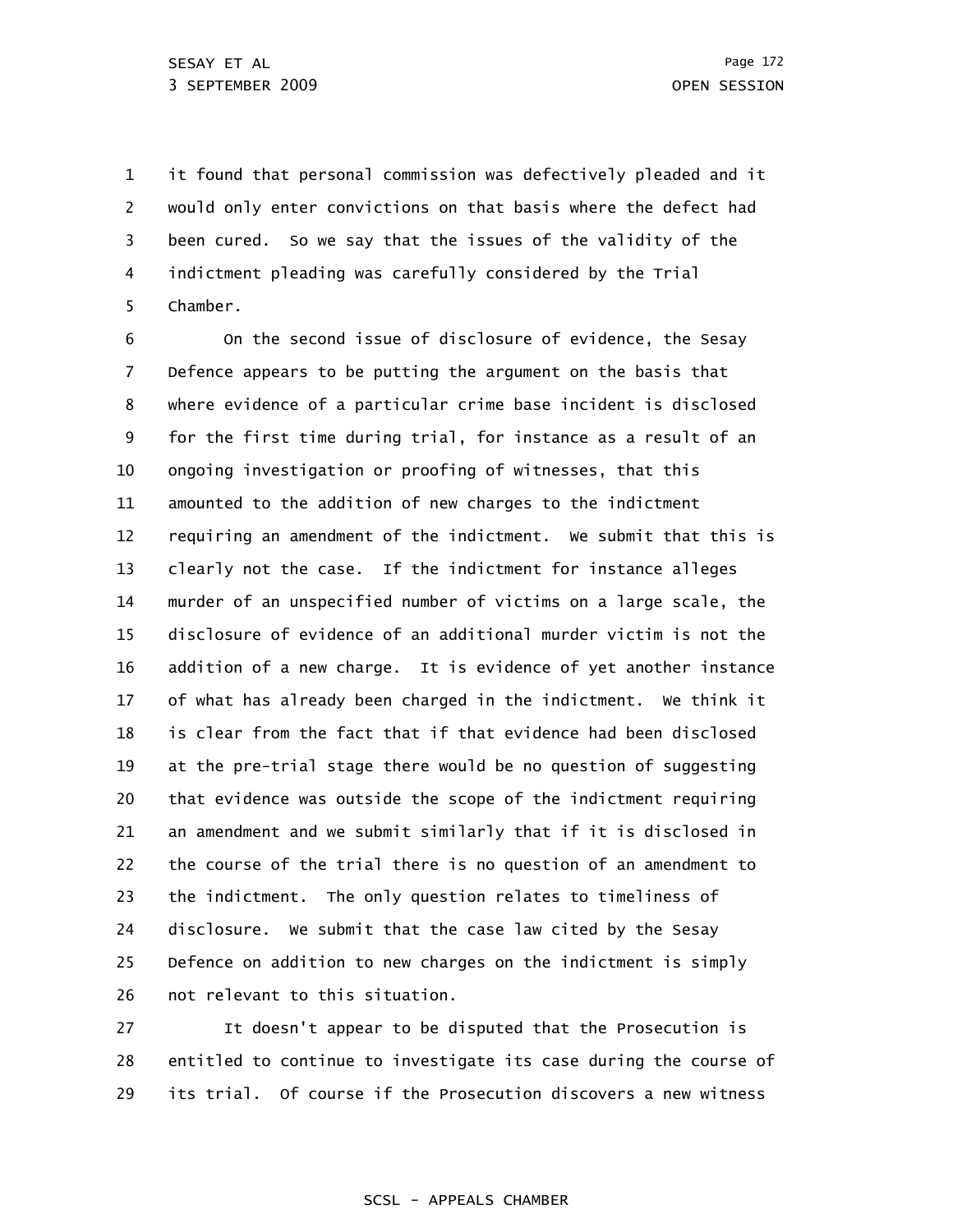1 2 3 4 5 6 7 8 9 10 11 12 13 14 15 16 17 18 19 20 21 22 23 in the course of ongoing investigations, it would have to apply to add a new witness to its witness list if it wanted to. As I say, that would be a matter of decision for the Trial Chamber and, if there is any complaint on appeal about the Trial Chamber's decision, it is the Trial Chamber's decision that needs to be the focus of the appellate argument. Again, if new information comes out in proofing of a witness, or indeed if a witness just gives evidence of something for the first time in testimony that was previously not anticipated or disclosed, again it is a matter for the Defence to make any application it wishes to the Trial Chamber in respect of any alleged prejudice or breach of the Rules that it may claim. Again, it is for the Trial Chamber to rule. Again if the matter is taken on appeal the focus is what did the Trial Chamber decide? Has any error been established in the Trial Chamber's decision in that respect? I turn then to claims of alleged defective pleading of Article 6.3 responsibility. The Trial Chamber in its pre-trial decision decided that Article 6.3 had been properly pleaded at the final trial stage. At paragraphs 406 to 410 of the trial judgment, the Trial Chamber saw no reason to revisit that. The Trial Chamber recalled the findings in the AFRC appeal judgment at paragraph 39 concerning the requirements of Article 6.3 pleading and it is to be presumed they took them into account.

24 25 26 27 Contrary to the Defence suggestion, the Prosecution did not rely on the Blaskic case as such in its response brief. It considered the Blaskic case because that had been raised by the Kallon Defence.

28 29 Blaskic says the relationship between the Appellant and the direct perpetrator must be pleaded; that is, that the accused is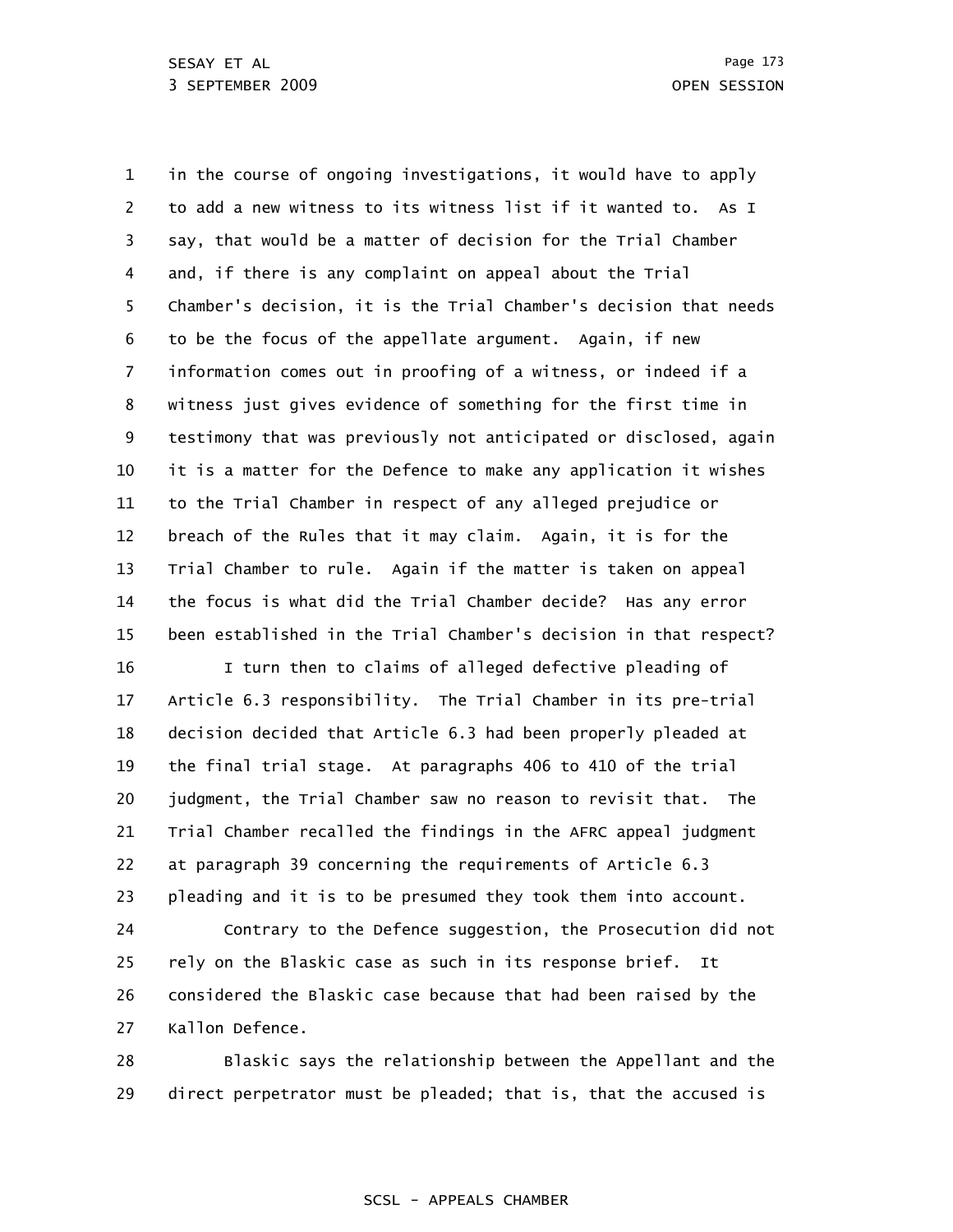1 2 3 4 5 6 a superior who exercised effective control over sufficiently identified subordinates; that direct perpetrators may be identified by reference to their category as a group and that relevant facts of subordinates will usually be stated with less precision because of the details of those acts by whom and against whom they are done are often unknown.

7 8 9 10 11 12 13 14 Blaskic also holds that it is not necessary for the Prosecution to plead particular necessary and reasonable measures that were not taken. It is sufficient to plead that there was a failure to take such measures, or that the accused omitted to act altogether. We refer to the Hadzihasanovic case, tab 3 in our authorities, the Prosecution response brief, paragraph 2.56. The Nahimana appeal judgment, tab 5 of our authorities, paragraph 323.

15 16 17 18 19 20 As to the knowledge of the accused, the Stanisic case, tab 11 of our authorities, in that case that fact - the knowledge of the accused was found to have been sufficiently pleaded where the indictment stated that each accused knew or had reason to know that crimes charged in the indictment were about to be or had been committed by subordinates. That is at paragraph 60.

21 22 23 24 25 26 27 28 29 While the Blaskic standard may have become well accepted at the ICTY, it does not set out a rigid formula. In the Halilovic case, tab 14 at paragraph 86, the ICTY Appeals Chamber pointed out that the manner in which effective control was exercised might encompass facts which are not required to be alleged as long as there is a clear indication in the indictment of effective control at the time of the crimes. It was recognised that although each of the material facts must usually be pleaded expressly, it may also suffice if they are expressed by necessary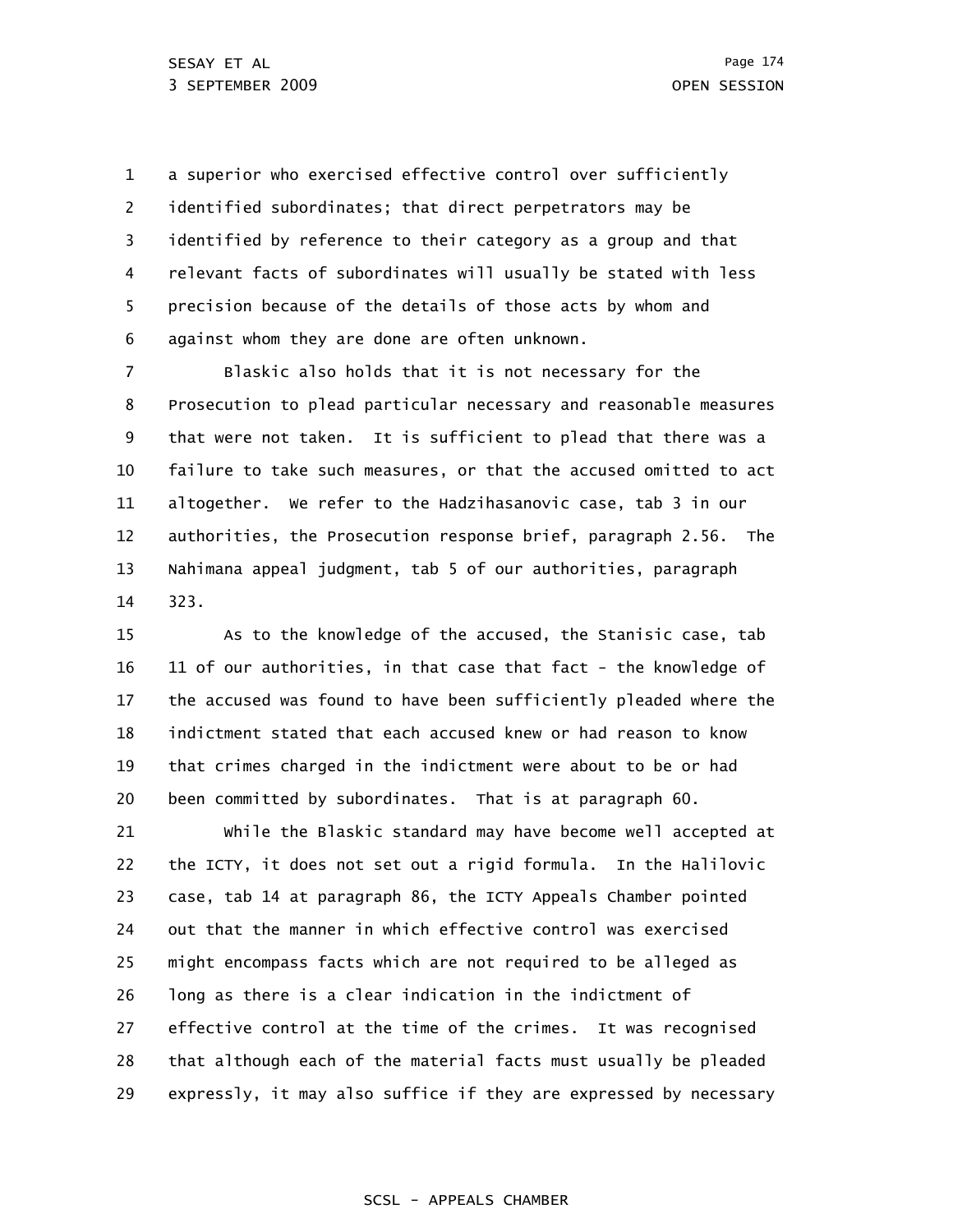1 2 3 4 5 6 7 8 9 10 11 12 13 14 15 16 17 18 19 20 21 22 23 implication. And that includes the state of the mind of the accused. I refer to Stanisic again, tab 11 at paragraph 16. It has also been stated that when evaluating the sufficiency of the indictment pleading it is necessary to read it as a whole and not as a series of paragraphs taken in isolation. The Trial Chamber accepted the case law to the effect that it is permissible to plead the material facts underlying both individual and superior responsibility in a manner that is consistent with both. We refer to paragraph 408 of the trial judgment. In any case, an important distinction must always be drawn between the material facts which must be pleaded and the evidence that is intended to prove the material facts. As to alleged defective pleading of locations in the indictment, paragraph 45 of the Sesay appeal brief, and paragraph 24 of the Sesay reply brief, claim that Sesay could not be convicted of terror in relation to burnings in Koidu because they were not pleaded in the indictment. It is submitted that that is incorrect. Paragraph 80 of the indictment pleaded burnings in various locations in Kono District, including - and it is the word including - three named locations. Admittedly the three named locations didn't include Koidu, it wasn't expressly mentioned, but the use of the word "including" is clearly not exclusive. It indicates that burnings occurred in other

24 locations also.

25 26 27 28 29 I rely on paragraphs 2.61 to 2.74 of our response brief dealing with locations not specifically pleaded in the indictment. We submit the decision to consider burnings in Koidu Town as acts of terror clearly falls within the decision of the Trial Chamber that it would consider locations not specifically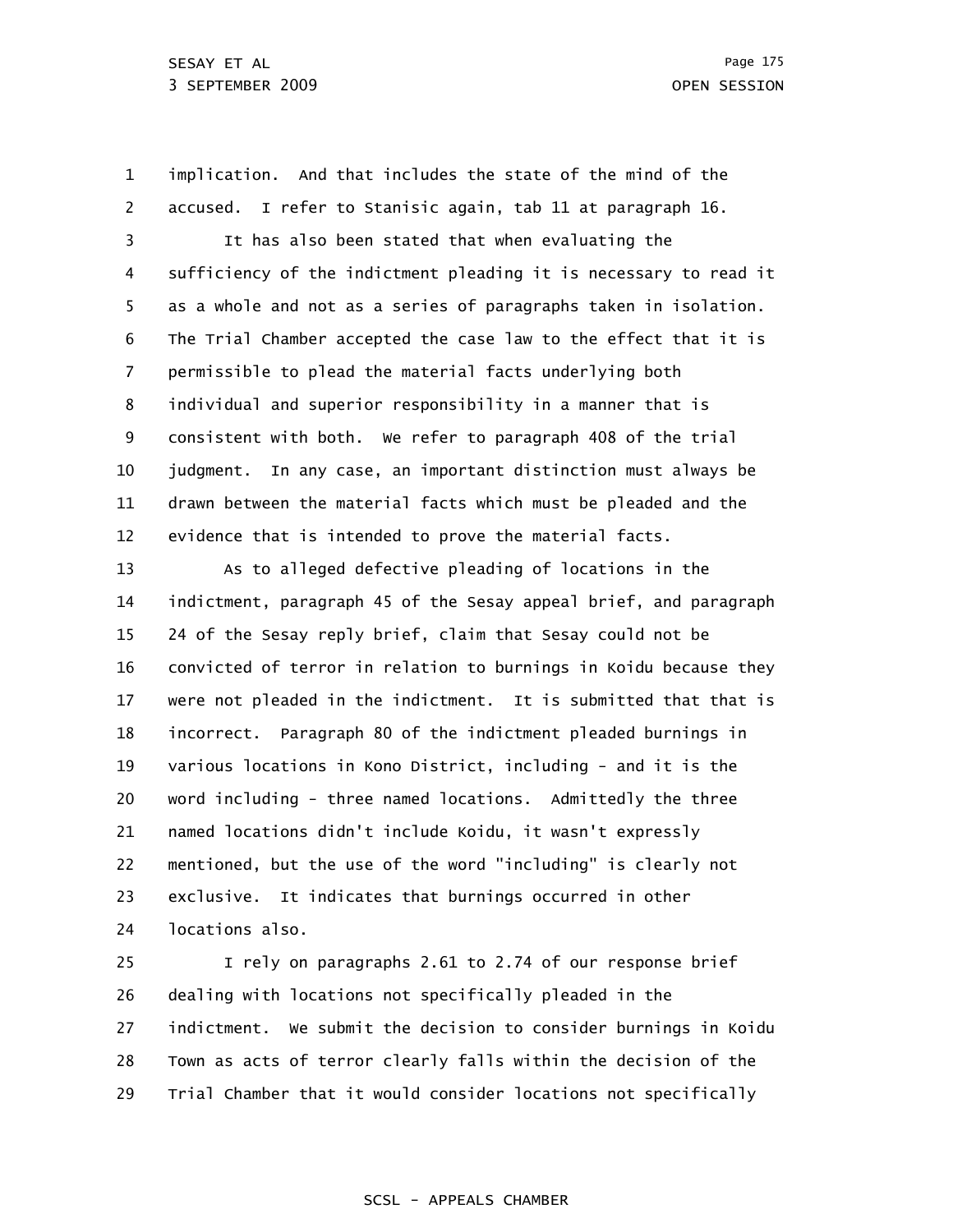1 pleaded in the indictment.

2 3 4 5 6 7 8 Contrary to the argument of the Sesay Defence, the Prosecution does not accept that forced labour for diamond mining was only pleaded in relation to Tombodu. Forced labour in a non-exclusive way was pleaded in relation to Kono District and other districts as well and the conviction for forced mining we submit applied to all locations found in paragraph 1240 to 1259 of the trial judgment.

9 10 11 12 13 14 15 16 17 In relation to Count 6 to 9, forced marriage and sexual crimes, the Sesay Defence appears to argue that the indictment was defective for failure to plead what they call specimen charges in relation to the forced marriage count. Paragraph 100 of the Sesay reply brief quotes from the Kupreskic trial judgment. It is actually a quote from paragraph 626 of the Kupreskic trial judgment. It doesn't, we submit, support the Defence argument at all. It is dealing with something entirely different.

18 19 20 21 22 23 24 25 26 What that case says is that it is not possible to plead persecution without specifying what it is that constituted the persecution; persecution being a crime of a general nature. The way that would apply to this case can be seen for instance in the terror count. It would mean that you can't just plead acts of terror without specifying what the acts of terror were and the indictment in this case did specify the acts of terror with the conduct charged in relation to Counts 3 to 14 in the indictment so that is straightforward.

27 28 29 The Sesay Defence tries to apply this principle somehow to forced marriage by saying you have to give specimen counts. We submit that is not what it says. In relation to forced marriage,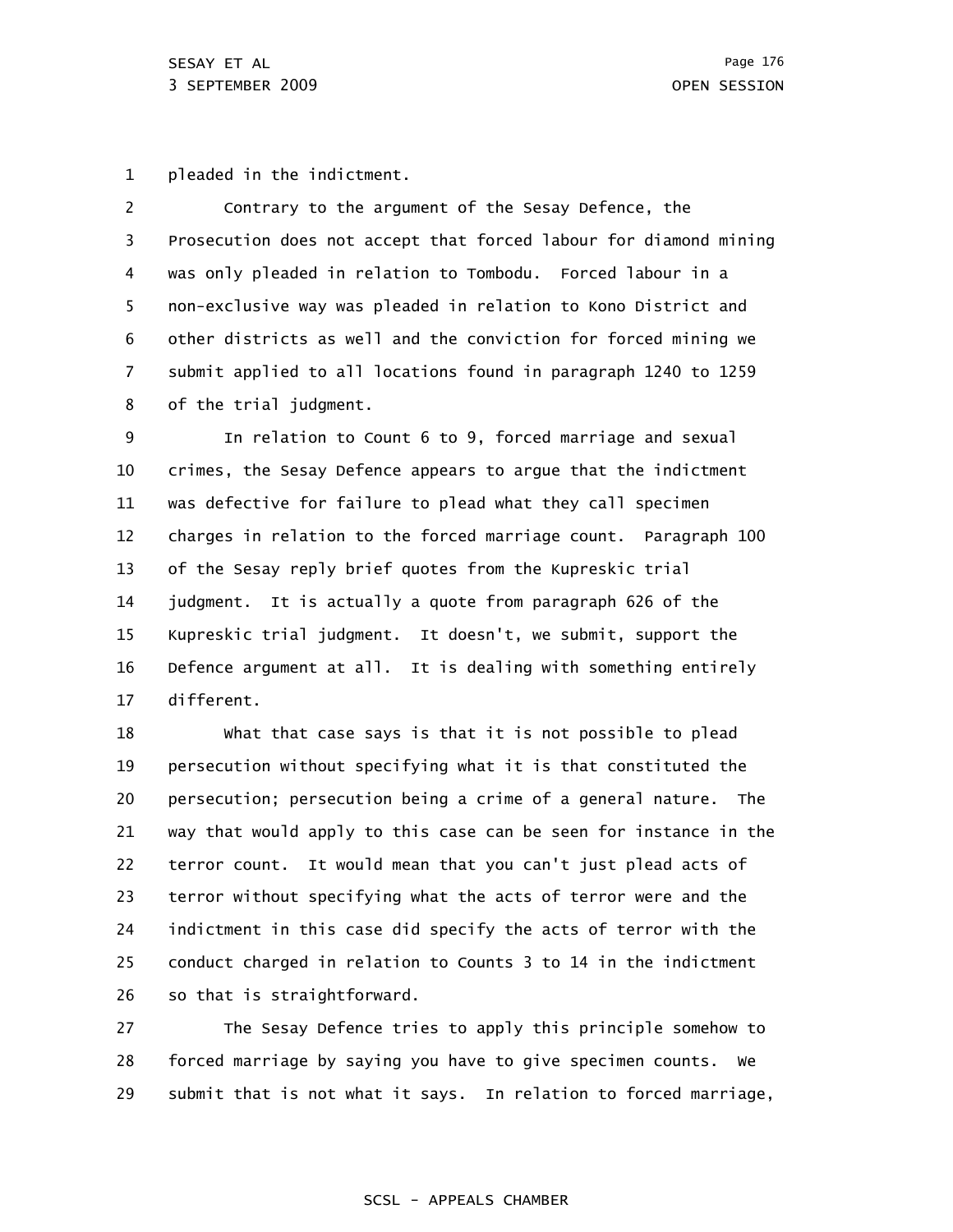1 2 3 4 paragraphs 55 to 60 of the indictment pleaded locations and time frames, specified that victims were forced into marriages and that they were forced to perform a number of conjugal duties under coercion from their husbands, in inverted commas.

5 6 7 8 Nowhere in the quoted paragraph of the Kupreskic trial judgment is it suggested that in cases such as forced marriage it is necessary to plead specimen charges where there is a large number of victims.

9 10 11 12 13 The Sesay reply brief does refer to the Galic case where specimen charges were pleaded in the indictment in relation to particular allegations. We submit while that may be an example of what can be done, it hardly stands as an authority as to what is required to be done.

14 15 16 17 18 19 20 21 We submit that in cases where crimes are committed on a very large scale, it is possible in fact that it may not be possible even to identify the identity of particular victims and if that is the case it would be possible for the Trial Chamber, if satisfied on the evidence beyond a reasonable doubt, that the crime was in fact committed on a large scale against unknown victims, that it would be possible to enter a conviction on that basis.

22 23 24 25 26 27 28 Furthermore, contrary to what is suggested in paragraph 27 of the Sesay reply brief, we disagree that the Trial Chamber found in paragraph 1476 of the trial judgment that the Prosecution had given notice that acts of enslavement would be limited to domestic labour and use as diamond miners. In that paragraph, in fact, the Trial Chamber repeats the word "including" used in the indictment.

29 It was only in relation to Kono District that the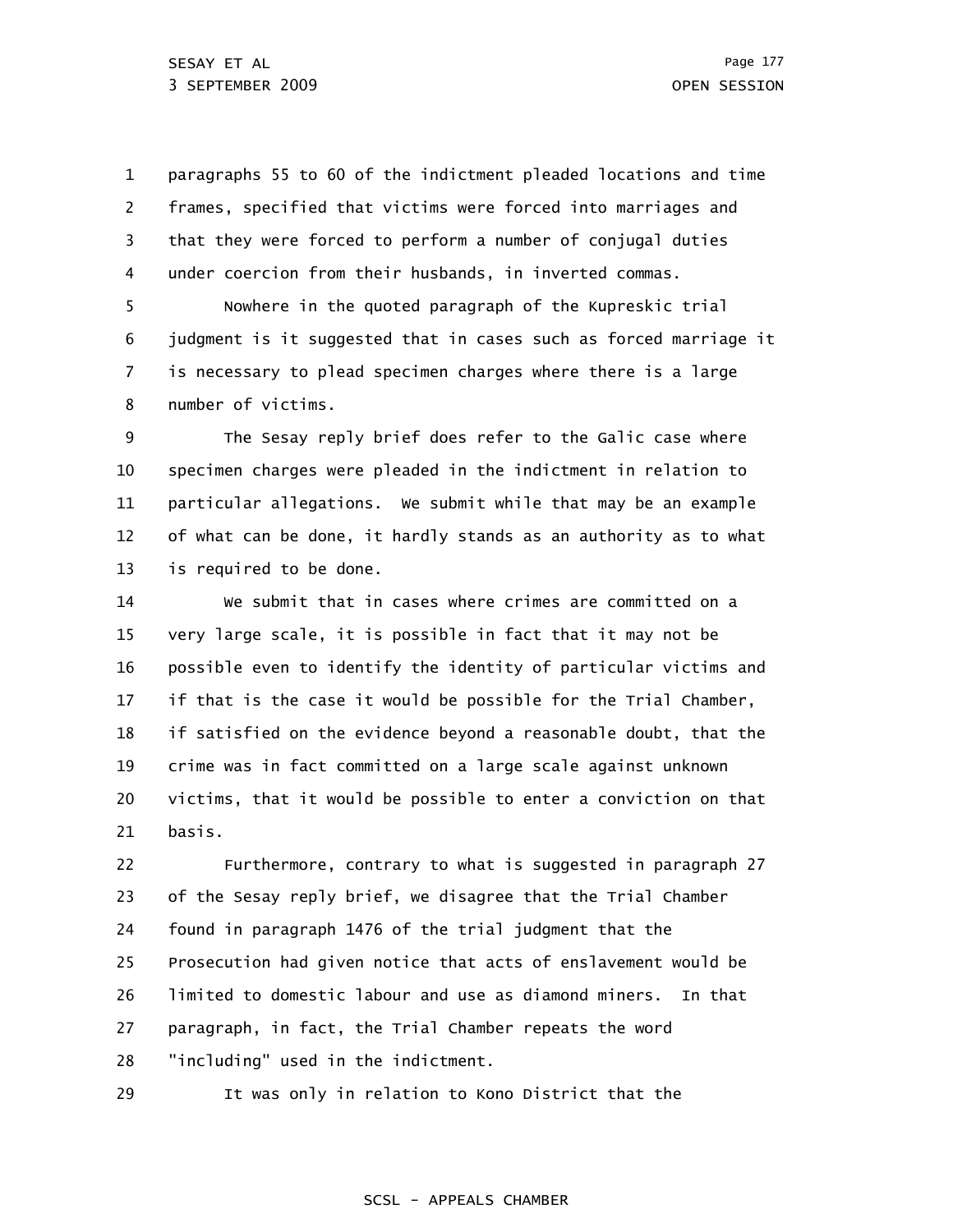1 2 3 4 5 indictment specified domestic labour and as diamond miners as types of forced labour and even then it said that the forced labour included these forms. In other paragraphs in relation to other districts it was merely forced labour generally that was alleged, so it wasn't confined to any particular type.

6 7 8 9 10 The Trial Chamber noted at paragraph 416 of the trial judgment that additional particulars of forced labour had been provided in equivalent particulars and it is submitted that the charges in the indictment generally never specifically limited forced labour to domestic labour and use as diamond miners.

11 12 13 14 15 16 Paragraph 28 of the Sesay reply brief refers to a wealth of jurisprudence to the contrary, but we submit that none of these authorities deals with the issue of the specificity with which charges of forced labour must be pleaded. The references are merely to case law given in support of Sesay's ground 6 dealing with the general pleading requirements of indictments.

17 18 19 In relation to alleged defects in the indictment, given the passage of time, the Prosecution otherwise relies on its written pleadings.

20 21 22 I move on next to the next group of Defence grounds of appeal dealt with in chapter 3 of the Prosecution appeal brief which is alleged violations of fair trial guarantees.

23 24 25 26 27 28 29 First of all, I address the Defence submission that the Trial Chamber failed to provide a reasoned opinion in writing as required by Article 18 of the Statute. Paragraphs 9 to 11 of the Sesay reply brief, for instance claim that there was a cursory dismissal of the Defence case in 16 paragraphs of the judgment, in clearest disregard of jurisprudence from other international criminal tribunals.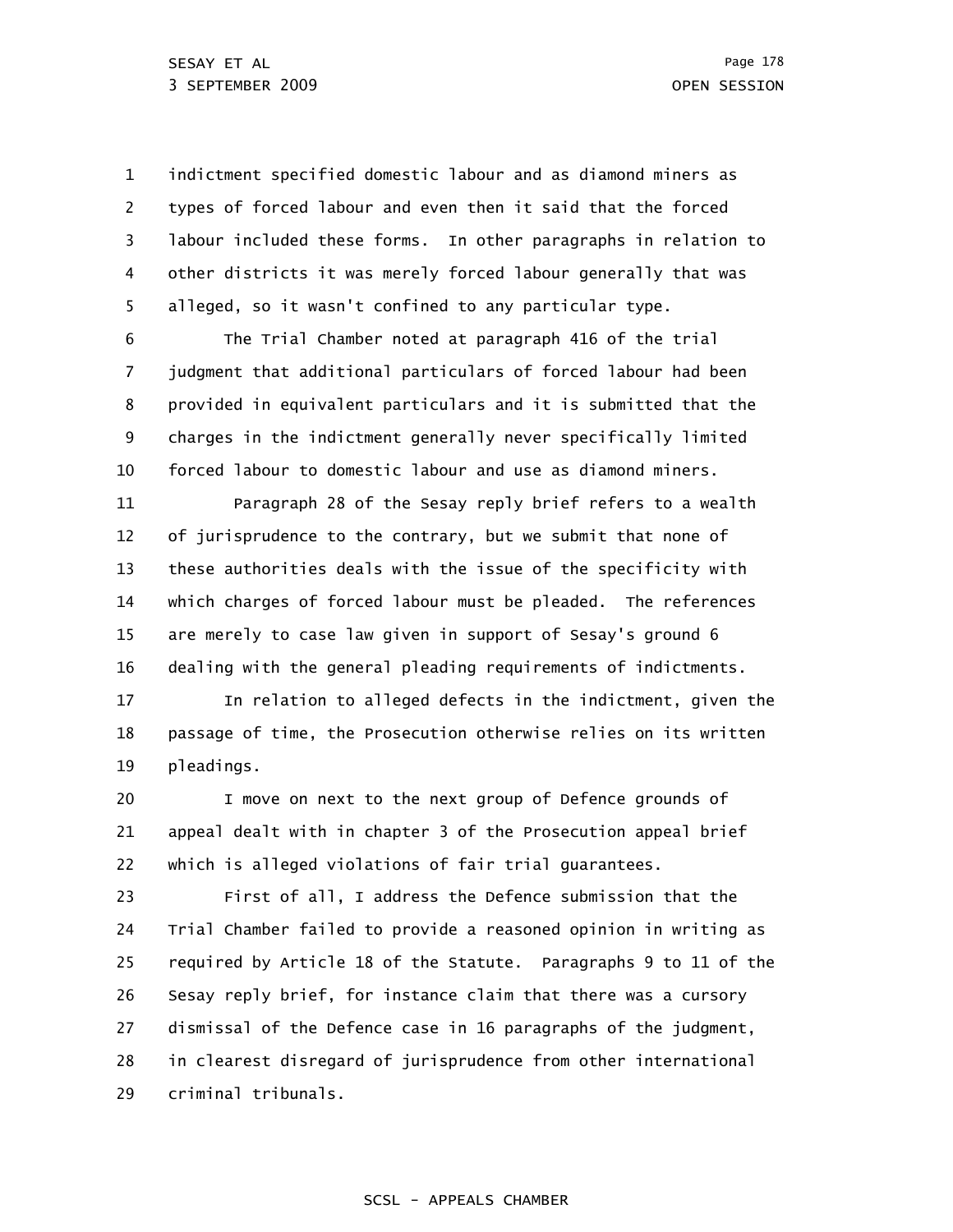1 2 3 4 5 6 The Prosecution submits this is a very sweeping general assertion which is in fact quite incorrect. The Trial Chamber is some 800 pages long, including dissenting opinions and annexes. It is possibly the longest trial judgment ever produced by an International Criminal Court, I am happy to stand to be corrected on that, but I would submit certainly one of the longest.

7 8 9 10 11 12 In separate chapters it contains detailed findings in relation to applicable law, the evaluation of the evidence, the RUF as an organisation and the relationship between the AFRC and the RUF. It gave separate consideration to the evidence of different crimes in different locations and to the individual responsibility of the accused for each of those crimes.

13 14 15 16 It is submitted that the trial judgment is for instance more detailed than the Kvocka trial judgment, which was held in the Kvocka appeal judgment, that is tab 9 as paragraphs 21 to 25, to pass the test of a reasoned opinion in writing.

17 18 19 20 21 22 It was held in the Kvocka appeal judgment at paragraph 23 that there is no need for the trial judgment to refer to all of the evidence and that absent contrary indication it is to be presumed that the Trial Chamber did consider all of the evidence in the case. This was confirmed by this Appeals Chamber in the AFRC appeal judgment at paragraph 268.

23 24 25 26 27 We also refer to the Celebici appeal judgment, tab 17 at paragraph 481, in which it was said that a Trial Chamber is not required to articulate in its judgment every step of its reasoning in reaching particular findings. We also refer to the Krajisnik appeal judgment, tab 8 at paragraph 139.

28 29 Of course it would always be possible for a Trial Chamber in any trial judgment to provide more detailed reasoning than it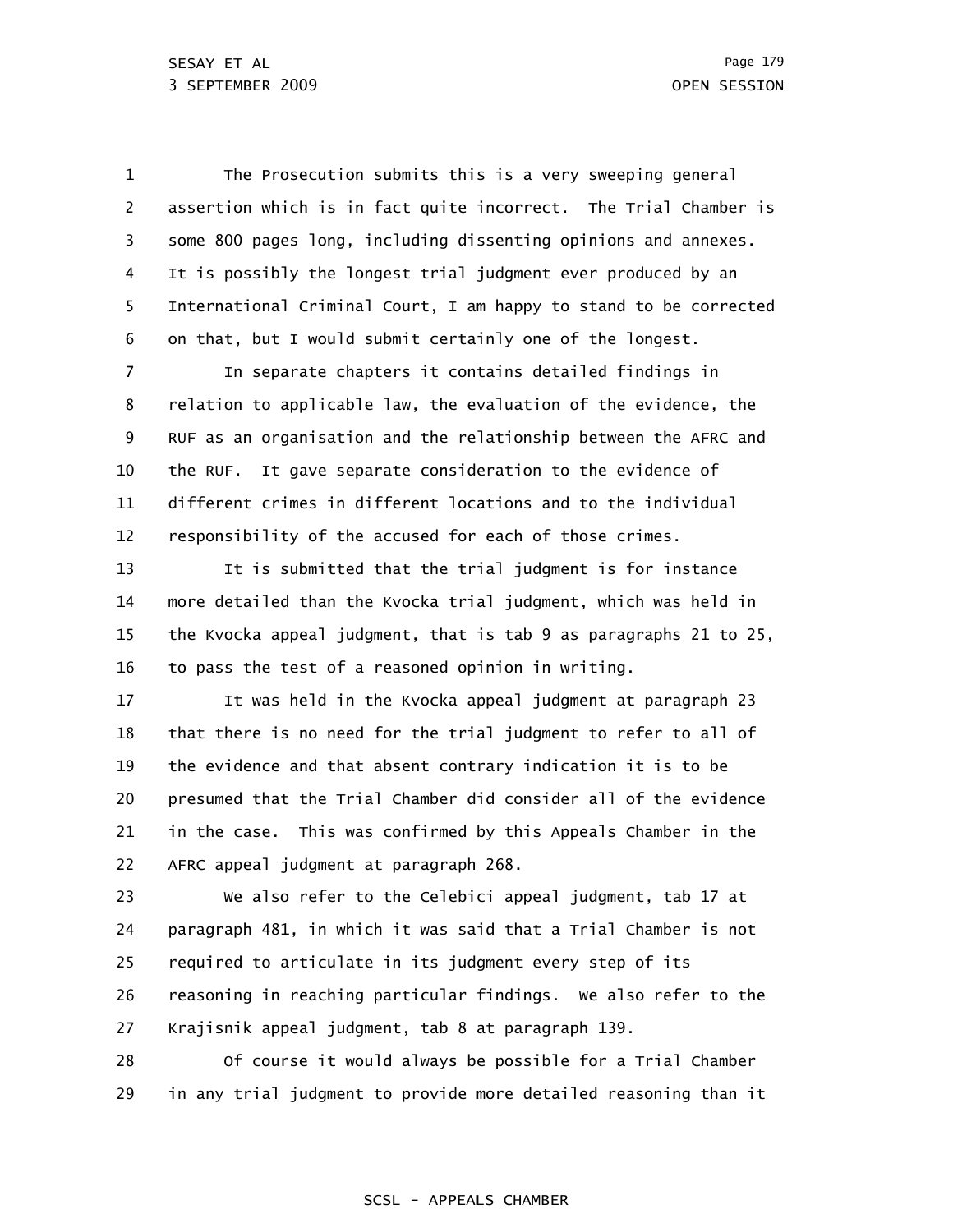1 2 3 did, and if the Trial Chamber had done so in this case perhaps the trial judgment would have been several thousands pages long. We submit that Article 18 of the Statute does not require this.

4 5 6 7 8 9 10 11 12 13 14 15 16 17 Various Sesay grounds are based on arguments that the Trial Chamber did not undertake the requisite analysis of this or that. An example is the Sesay appeal brief paragraph 206, or the Sesay reply brief paragraph 52 but, as I have said, it is not necessary for the Trial Chamber to articulate every step in its reasoning. If the Trial Chamber articulates the correct legal principles, if it indicates or the presumption applies that it considered all of the evidence as a whole, if the Trial Chamber makes findings of fact that are legally sufficient to satisfy the elements of the crimes and the individual responsibility of the accused, and if those findings of fact were open to a reasonable trier of fact on the evidence, then we submit that absent demonstration to the contrary it is presumed that the Trial Chamber undertook all the correct and requisite analysis.

18 19 20 21 22 23 24 25 26 27 28 29 I turn then to the alleged reversal of the burden of proof. Now, the presumption of innocence of course is absolutely fundamental. It was acknowledged at paragraph 475 of the trial judgment. Again in the absence of contrary indication we submit that it is to be taken the Trial Chamber proceeded on that basis. Paragraph 2 of the Sesay reply brief refers to its argument in paragraph - its argument based on paragraph 2016 of the trial judgment - that resorting to arms to topple a government necessarily implies the resolve and determination to shed blood and commit crimes. The suggestion being made by the Defence is that this somehow suggests that anybody who seeks to topple a government intends to commit crimes within the statute of the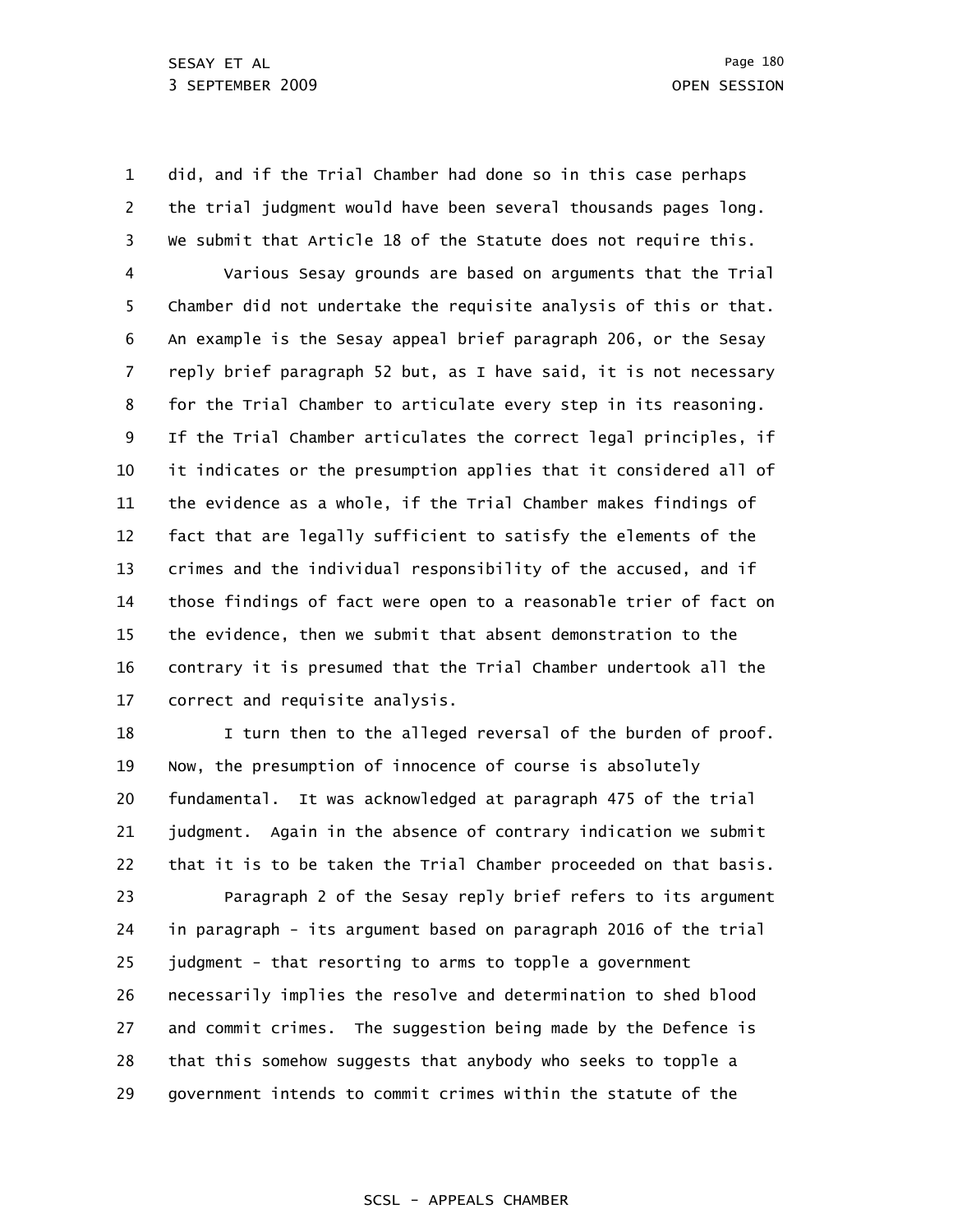1 2 court and that this create as presumption of guilt that anyone with that purpose must intend to commit crimes.

3 4 5 6 7 8 9 10 11 12 13 14 15 16 17 18 19 20 21 22 We submit that that is taking the sentence of the trial judgment out of context. We submit that sentence in context is referring to the specific facts of this particular case in the light of all of the evidence as a whole. The sentence in fact reads, "Resorting to arms to secure a total redemption and using them to topple a government which the RUF characterised as corrupt necessarily implies the resolve and determination to shed blood and commit crimes", and those words "total redemption" and "government characterised as corrupt" are references to the findings in the preceding and subsequent paragraphs of the trial judgment which are an analysis of RUF ideology and specifically the connection of that ideology to the crimes, and that based on all of these findings and all of these paragraphs the Trial Chamber were satisfied that on the evidence and findings in this case that the commission of crimes in order to achieve RUF objectives was an integral part of RUF ideology. And if it is open to a reasonable trier of fact to conclude that on the evidence as a whole, such a conclusion does not involve a reversal of the burden of proof or the presumption of innocence. Complaints have also been made about alleged rejection of

23 24 25 26 27 28 29 Defence evidence, or dismissal of the Defence case. We submit these arguments also can't be sustained. We submit of course there is nothing wrong with rejecting Defence evidence or rejecting a Defence case. In any case where an accused pleads not guilty, then if that person is ultimately convicted it means the Trial Chamber has necessarily rejected the Defence case and presumably rejected the Defence evidence, or parts of it. It is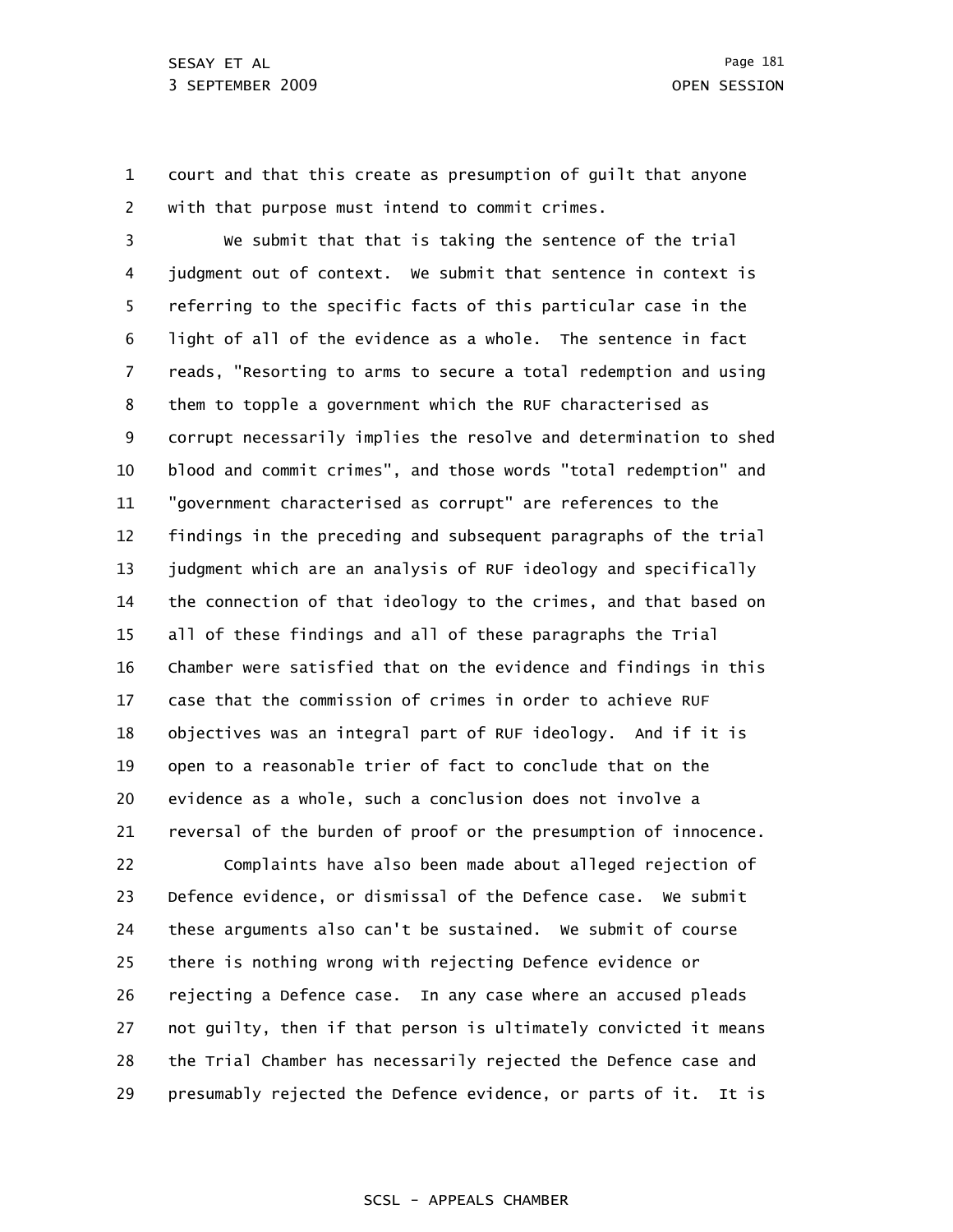1 2 not a denial of the rights of the accused for the Defence case to be dismissed.

3 4 5 6 7 8 9 10 11 12 13 We also submit that the Defence case was not dismissed summarily. As I say, there is a presumption that the Trial Chamber considered all evidence and considered all arguments and all of the findings of the Trial Chamber as a whole go to the reasons that the Trial Chamber had for rejecting the Defence case. And even so part 5 of the trial judgment contains detailed consideration by the Trial Chamber on matters of the evaluation of witness testimony including its findings as to the reliability of particular Defence witnesses and particular categories of Defence witnesses. I refer in particular to paragraphs 527 to 531, 565 to 578.

14 15 16 17 18 The Sesay reply brief contends that the Trial Chamber failed to address inconsistency in the testimony of principal Prosecution witnesses. Again, we refer to paragraphs 489 to 491 of the trial judgement. The whole of part 5 gave detailed consideration to witness credibility issues.

19 20 21 22 23 24 At paragraph 546, for instance, the Trial Chamber said expressly that it shared the concerns of the Defence in relation to one particular Defence witness, so clearly the Trial Chamber did consider the credibility of each witness individually. As I say, it was not required to give reasons for every single step along the way.

25 26 27 28 29 Similarly, the Sesay Defence complains that the Trial Chamber decided to attach no weight whatsoever to witnesses who said they hadn't heard of the commission of crimes. The Trial Chamber gave two reasons: (1) that some of these witnesses expressly said they still adhered to RUF ideology, which the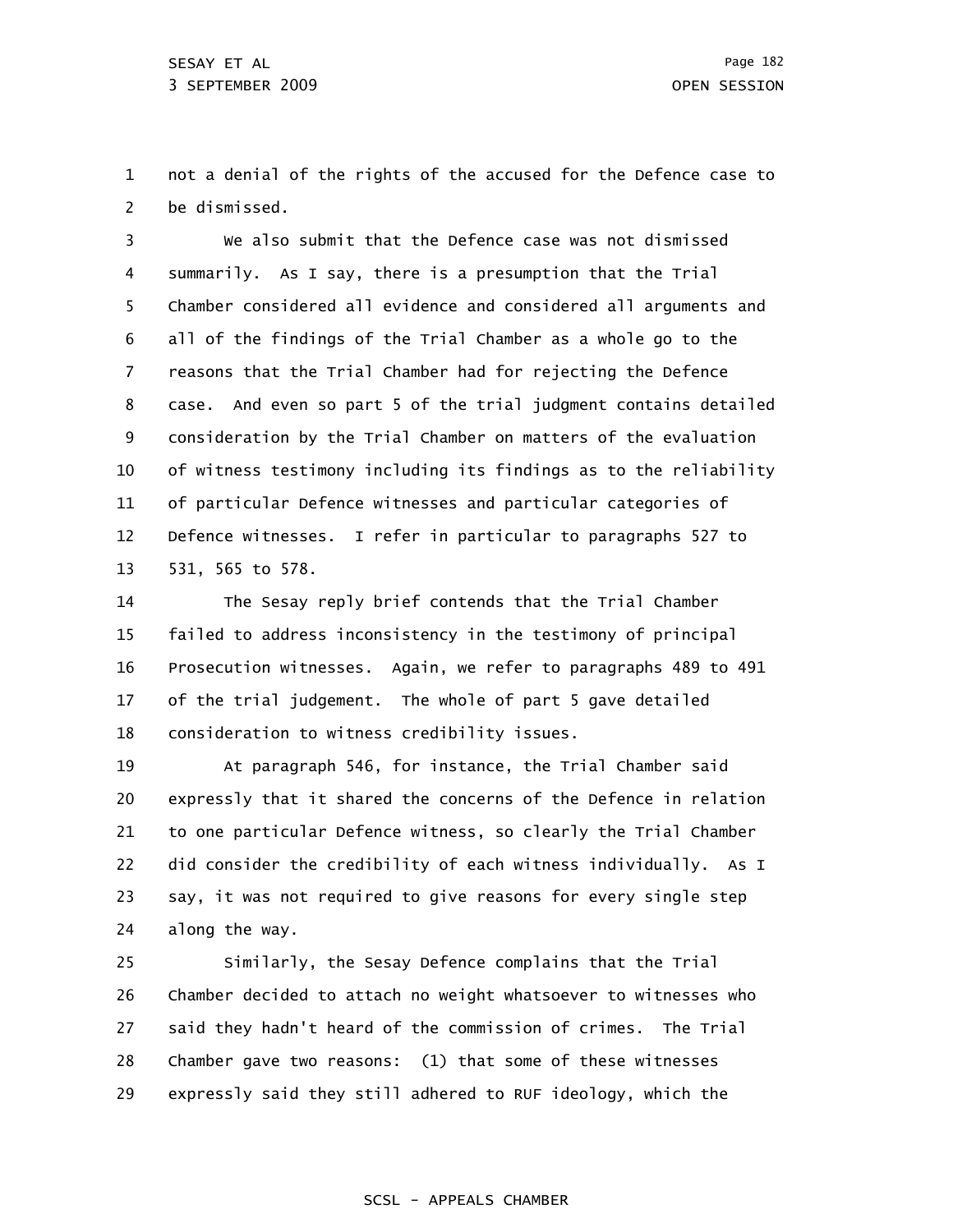1 2 3 4 5 6 Trial Chamber thought undermined their credibility and (2) because the mere fact a witness hasn't heard of a crime doesn't mean a crime has not been committed. We say the weight to be given to evidence is a matter for the Trial Chamber and it was open to a reasonable trier of fact to decide in the circumstances there to attach no weight to that evidence.

7 8 9 10 11 12 13 14 15 16 17 18 Counsel for Kallon yesterday spoke about prejudice caused to Kallon because of adverse testimony given by a co-accused and that complaint related specifically to two items of the evidence, Exhibit 212 introduced by Sesay, and witness DAG-111 called by Gbao. We refer first to paragraph 3.19 of the Prosecution response brief, and we say that a witness presented by one accused as a matter of law can give evidence against a co-accused. There is nothing in the statute or the rules or international criminal law generally that would prevent that. We say that is in fact the point of a joint trial that all of the evidence can be looked at as a whole and that the truth can be got to.

19 20 21 22 23 The Kallon reply brief says that there was nonetheless unfairness because the Trial Chamber had made affirmative representations that in this particular case it would not consider evidence of one co-accused against another and we submit that is not in fact what the Trial Chamber said.

24 25 26 27 28 29 We submit that the situation was that the Trial Chamber did not allow one accused to adduce evidence directly to implicate a co-accused. Such evidence would be excluded. But if evidence didn't fall into that category, general evidence adduced by one accused and that was allowed in became general evidence in the case and when the Trial Chamber came to giving its trial judgment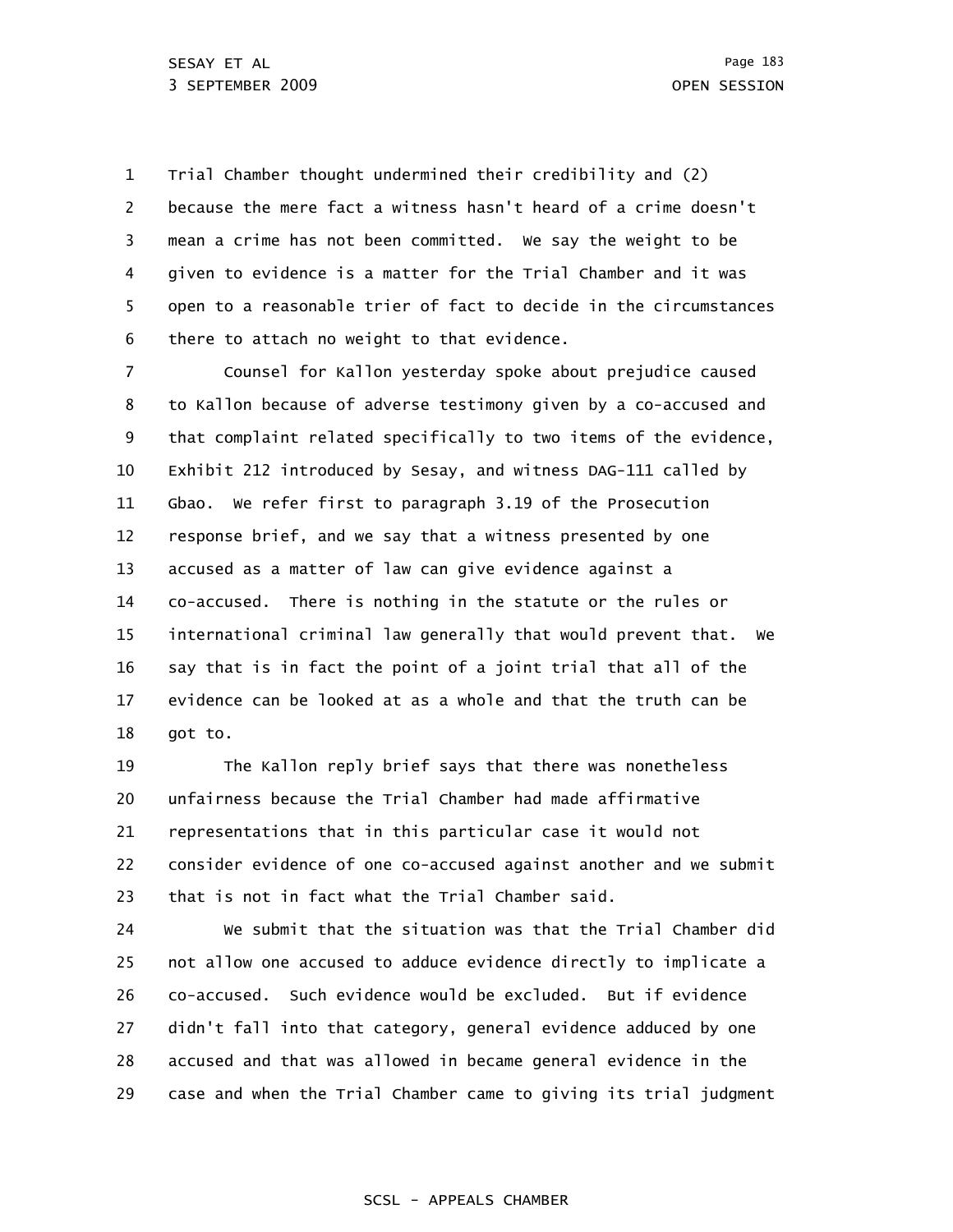1 2 it could base its findings in relation to each accused on all of the evidence in the case.

3 4 5 6 7 8 We also submit it was the case that even if a witness called by one accused couldn't directly give evidence implicating another accused in examination by Defence counsel, the Trial Chamber never said that such evidence couldn't be brought out by the Prosecution in cross-examination and that is what happened to witness DAG-111.

9 10 11 12 13 14 15 16 17 Just to explain very briefly what happened. In the transcript of 17 June 2008 there is an exchange that begins on page 101 as to whether the witness called by the Gbao Defence could answer a certain question or not, and at paragraph 132 of that transcript Judge Thompson then says to counsel for Gbao that based on his undertaking that the question wasn't designed to elicit incriminating evidence against Kallon the question could be put, and the examination and cross-examination of that witness then proceeded.

18 19 20 21 22 23 24 But then subsequently on 19 June - I refer to page 44 of the transcript - counsel for Kallon moved that testimony elicited by the Prosecution in cross-examination of that witness should be excluded because the Prosecution had brought out evidence inculpating Kallon, according to Kallon Defence counsel contrary to the very express conditions on which evidence was allowed to be led.

25 26 27 28 29 On the following page of the transcript, page 45, Judge Boutet said that that direction had been given to Mr Cammegh and not to the Prosecution and he and Judge Itoe agreed that this would be a matter for final trial argument. The matter was addressed in the Kallon final trial brief at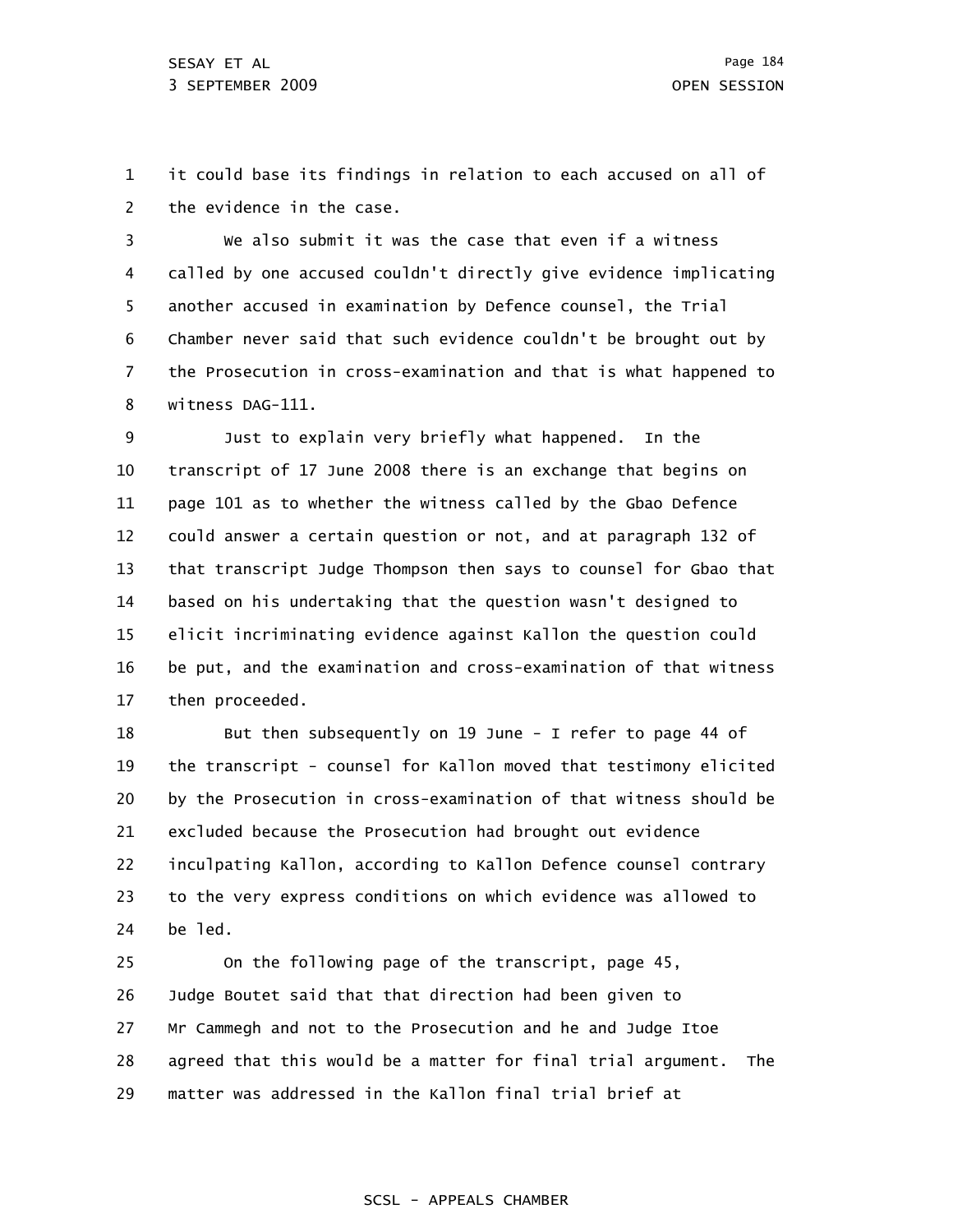1 2 paragraphs 268 to 278 and we submit that the Trial Chamber made its decision based on those arguments.

3 4 5 6 We say that this whole argument was rendered moot in any event by the fact that at paragraph 278 the trial judgment said that it found DAG-111 unreliable in relation to the events of 1 May 2000 anyway and that it wouldn't rely on that testimony.

7 8 9 10 11 12 13 14 15 16 17 18 Something is then made by the Defence of the fact that there was a reference to DAG-111 in paragraph 609 of the trial judgment, referring to the incident of 1 May. We say nothing hangs on that. It might in fact be a typographical error, because the findings of the Trial Chamber dealing specifically with that 1 May incident do not refer in fact to the evidence of this witness. In any event, we submit that reference makes no difference because the Trial Chamber had made its findings in respect of that incident based on the evidence of Jaganathan and Ngondi and the mere reference to DAG-111 in a paragraph in another part of the trial judgment we submit does not undermine the validity of the trial judgment in that respect.

19 20 21 22 23 24 25 26 Again, time is marching on. I would just deal with two further brief points relating to fairness of the trial. One is that an argument was made in relation to evidence of a consistent pattern of conduct. Now, it is suggested that evidence of a consistent pattern of conduct can only be taken into account pursuant to Rule 93 and that the Trial Chamber, in making findings that there was a consistent pattern in the way things happened, contravened that Rule.

27 28 29 We submit that is not the effect of Rule 93. The effect of Rule 93, we say, is that where evidence would otherwise be inadmissible because it is simply irrelevant to the case, it may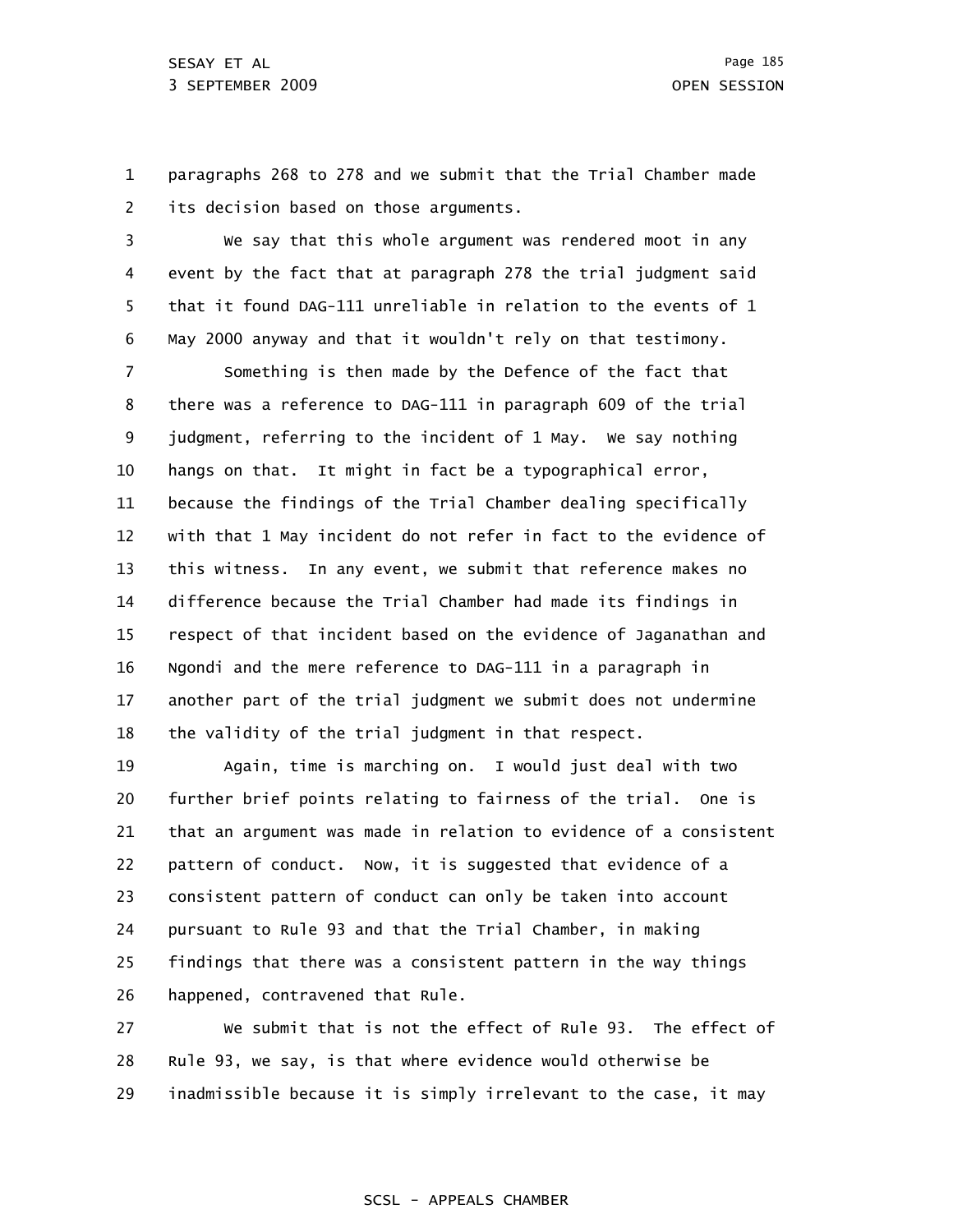1 2 3 4 5 be allowed in in the interests of justice if it goes to establishing a consistent pattern of conduct, and where that occurs Rule 93 requires that evidence of that consistent pattern be disclosed to the Defence under Rule 66 if it otherwise wouldn't have been disclosed under Rule 66.

6 7 8 9 10 11 12 13 14 15 16 On the other hand, where there is just the general evidence in the case, where it has been disclosed pursuant to Rule 66, the evidence has been led, when the Trial Chamber in its examination of all the evidence in the case as a whole has to reach a verdict, we say there is nothing to prevent the Trial Chamber from looking at that evidence as a whole and saying "We see a consistent pattern here. We are satisfied this was systematic. This was pursuant to a plan. It wasn't just random isolated incidents." As an authority for that, I would refer to the Boskoski and Tarculovski case, tab 6 in our authorities, paragraph 573.

17 18 19 20 21 22 23 24 Another issue that came up was that of payments to witnesses. Again, we say -- I revert back to my earlier submissions to the effect that matters have to be raised before the Trial Chamber, the Trial Chamber rules on them. If the matters are raised on appeal we are looking at whether the appellate standard of review has been met in relation to the Trial Chamber's judgment - Trial Chamber's interlocutory decision on that Defence motion.

25 26 27 28 29 What happened here? Details of payments to witnesses, which were payments of defraying of expenses of witnesses coming to testify, defraying of transport expenses, defraying of subsistence while witnesses were testifying, in some cases defraying of expenses of relocation, assistance with protection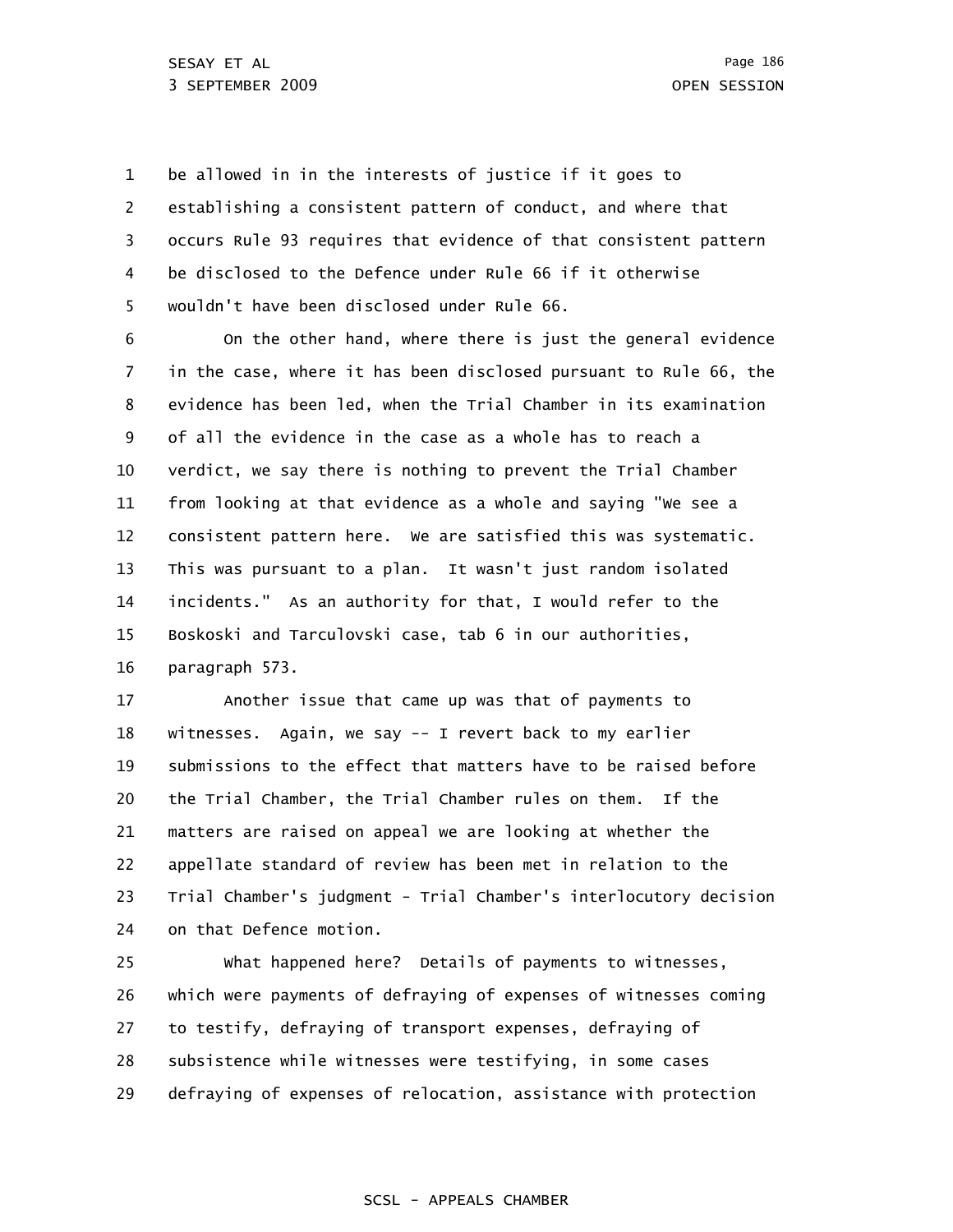1 2 3 4 5 6 7 8 9 10 11 12 and so forth, had been disclosed to the Defence over the course of some three years. Finally, on 30 May 2008, the Sesay Defence filed a motion requesting the Trial Chamber to hear evidence concerning Witness Management Unit and the way payments were made to witnesses. Again, the Trial Chamber rejected that motion. It was noted that the Defence had in cross-examination questioned witnesses about such payments, in relation to other witnesses it hadn't raised that, the Defence had not sought to bring evidence of its own, it had not raised the objection at the earliest opportunity. Under Rule 5 the motion was rejected. In paragraphs 253 to 256 of the Trial Chamber, the Trial Chamber expressly looked at the issue of witness incentives. We

13 14 15 16 17 18 submit that nothing has been shown that the Trial Chamber committed any appellate error in giving that decision. We submit further that it hasn't been established simply through the legal submissions that have been made on appeal here before the Appeals Chamber that the trial in any way miscarried as a result of such things.

19 20 21 22 23 24 25 Witness relocations. I also simply mention that I am only aware of one motion ever having been filed in relation to witness relocations. I am informed that the fact that a witness was being considered for relocation was disclosed to the Defence during trial. Relocations themselves only happened after witnesses testified such that that was not a matter that would have been disclosed in detail before a witness testified.

26 27 28 29 The one motion that I refer to is one on which the Trial Chamber gave a decision on 2 May 2005, the decision on Sesay motion seeking disclosure of the relationship between governmental agencies of the United States of America and the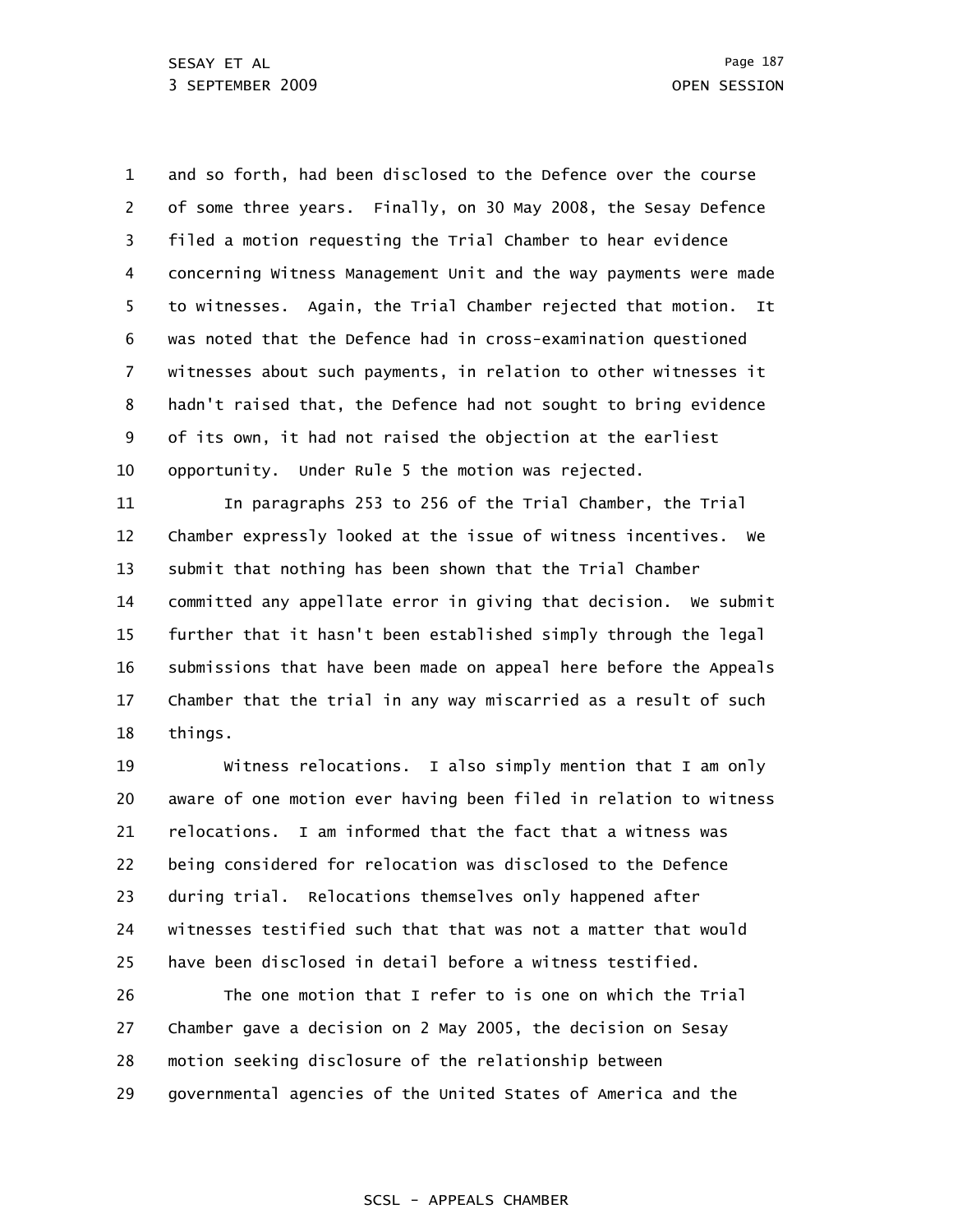1 2 3 4 5 6 7 OTP. That Defence motion and the decision was really about an alleged breach of Rule 15, a question of whether the Prosecution was acting independently. It was held that seeking the assistance of a government is not inconsistent with the prosecutorial independence under Rule 15 and, as I say, I am not aware of any specific Defence motion relating to relocations other than that.

8 9 10 I will say nothing about cumulative convictions because they haven't come up in oral argument and we will rely on our written submissions in relation to that issue.

11 12 13 I then turn to the next group of alleged Defence errors; those relating to principles of joint criminal enterprise dealt with in chapter 5 of the Prosecution response brief.

14 15 16 17 18 19 20 I begin, of course, with the proposition that joint criminal enterprise responsibility is a firmly entrenched principle in international criminal law. It was acknowledged in the Tadic appeal judgment which was one of the very first appeal judgments of an International Criminal Court. It has been routinely applied in numerous cases since then and it was recognised by this Appeals Chamber in the AFRC appeal judgment.

21 22 23 24 25 26 27 28 29 The Gbao reply brief makes some general submissions that joint criminal enterprise is not a fundamentally appropriate mode of liability and that its overexpansion can lead to an inequitable result, but as we say it is beyond argument that joint criminal enterprise liability is firmly established in international criminal law. In response I would merely confirm that the Prosecution in this case is not seeking to extend the existing law. We are not seeking to push the envelope. We are not seeking to break the frontiers of that principle. We are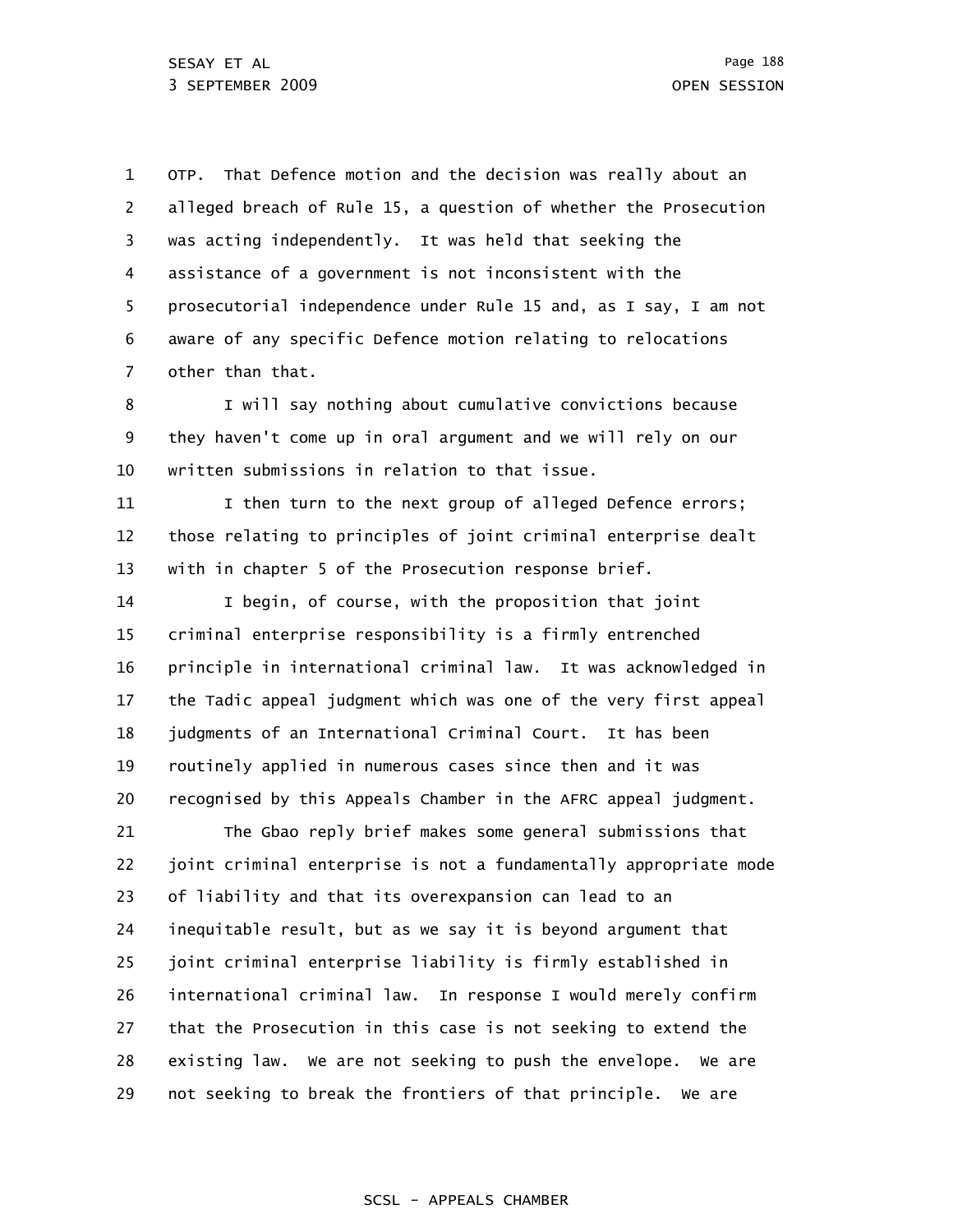1 2 seeking to have this case and this appeal proceed on the basis of the principles as firmly established in the existing case law.

3 4 5 6 7 8 9 One point is that joint criminal enterprise liability under the established law can apply in very large cases. I refer to the Brdjanin appeal judgment, tab 13 of our authorities, at paragraph 435. There the ICTY Appeals Chamber expressly rejected an argument that JCE liability is confined to cases involving a single district within a country and rejected the argument that it is not appropriate to crimes on a large scale.

10 11 12 13 14 15 I would also note as a preliminary matter that the finding of Gbao's JCE liability was by a two to one majority. We submit that is of no relevance in this appeal. Article 18 of the Statute provides that the judgment of the Trial Chamber is rendered by majority and the majority decision, notwithstanding a dissenting opinion, is the judgment of the Trial Chamber.

16 17 18 19 20 21 22 The issue on appeal is whether there is any error in the judgment of the Trial Chamber, namely the majority judgment. If a reasonable trier of fact could have reached the factual conclusions that the Trial Chamber, namely the majority, did then there is no occasion to reverse the Trial Chamber's findings. It is irrelevant that the dissenting judge might have been equally reasonable in the Appeals Chamber's view.

23 24 25 26 27 28 29 Another important point is that in the indictment in this case - and we submit also in the Trial Chamber's findings in the trial judgment - there was a single joint criminal enterprise. It wasn't alleged that there were separate joint criminal enterprises in separate districts in Sierra Leone. That is important because for reasons we presume of convenience in making its findings of fact and in making its findings of individual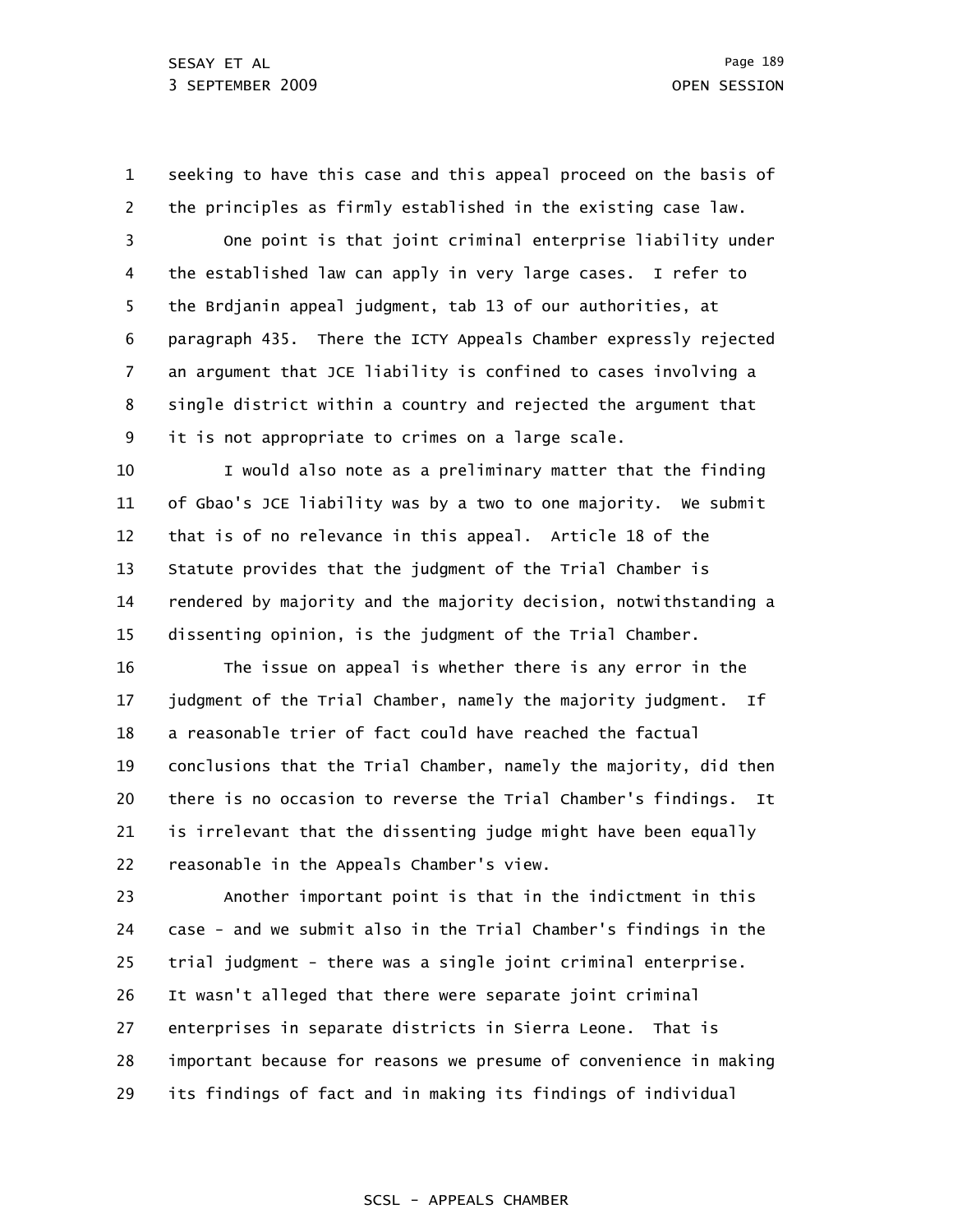1 2 3 4 5 6 7 8 responsibility of the accused, the Trial Chamber made separate findings in relation to each separate district, but that doesn't mean there was a separate joint criminal enterprise in each separate district. There was one joint criminal enterprise, we alleged, the Prosecution alleged, and the Trial Chamber found, which was to take control of the whole country by means which included the commission of crimes. One joint criminal enterprise, one plurality of persons, with one common purpose.

9 10 11 12 13 14 15 16 17 It follows as a matter of principle - established principle - that anybody sharing the common purpose who makes a significant contribution to the joint criminal enterprise is individually responsible for all crimes committed in pursuance of that joint criminal enterprise. It means that even if an accused made a significant contribution only in one district, that contribution is a contribution to the one joint criminal enterprise, that accused becomes responsible for all crimes in all districts committed pursuant to that joint criminal enterprise.

18 19 20 21 22 23 24 Similarly, in assessing whether an accused made a significant contribution to the joint criminal enterprise, it is necessary to assess contributions made in all different districts in which a contribution may have been made and to look at those contributions cumulatively as the one cumulative contribution to the one joint criminal enterprise. The fact that there was no contribution in one particular district or another is immaterial.

25 26 27 28 The Defence says that this amounts to a very broad application of joint criminal enterprise liability. It would mean that anyone who was a member of the RUF would be responsible for all crimes committed by the RUF.

29

Well, we clarify. The Trial Chamber found that certain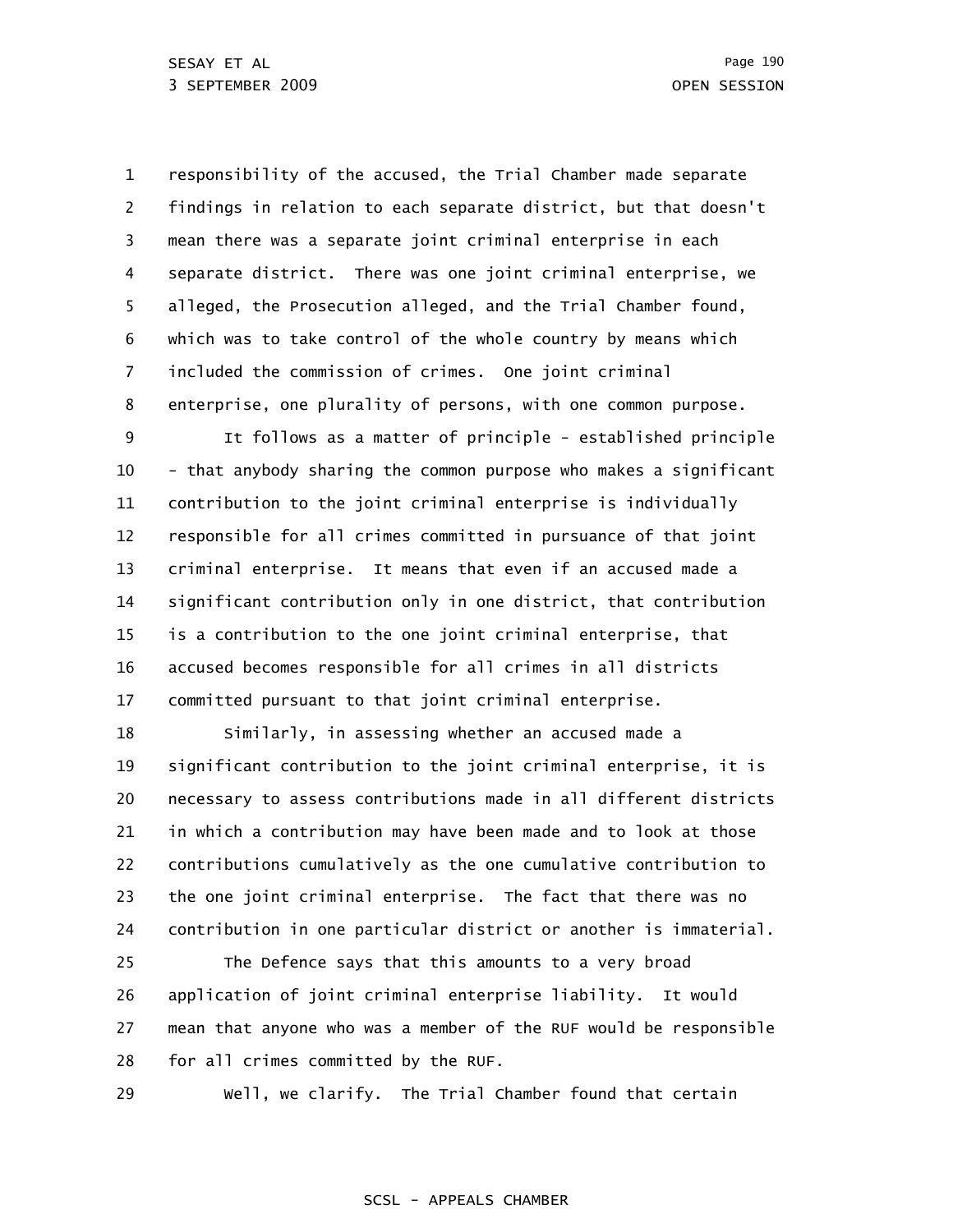1 2 3 4 5 6 7 8 9 10 11 12 13 members of the RUF and certain members of the AFRC together shared this intent and were members of the joint criminal enterprise, that other members of the RUF and the AFRC were not members of this plurality and were mere tools being used by JCE members to commit crimes, and we submit, yes, it is the case. If a person was not a tool being used by members of the joint criminal enterprise to commit crimes, but rather if a person was themselves a member of that joint criminal enterprise sharing that common criminal purpose of that one joint criminal enterprise, and making a significant contribution to it then, yes, as a matter of established principle and established case law that person is responsible for all crimes committed within the joint criminal enterprise.

14 15 16 17 18 19 20 This leads me on to the arguments that were presented in relation to the findings of the Trial Chamber on the interplay between the first and third categories of joint criminal enterprise in relation to Gbao. We submit there is nothing inherently inconsistent with finding that a person - in this case Gbao - was responsible for some crimes on the basis of the first category and for other crimes on the basis of the third category.

21 22 23 24 25 26 27 28 29 I can illustrate with a simple example: Suppose A, B and C are members of a joint enterprise, they all agree they are going to beat three victims. A, B and C all share that common intent to beat three victims. A and B also have a common intent to kill one of those three victims, and that is what happens. The three victims are beaten and then one of them is killed. C, the third accused, shared the intent to engage in the beatings, did not share the intent for the killing, but it was reasonably foreseeable to the third accused that the killing would happen.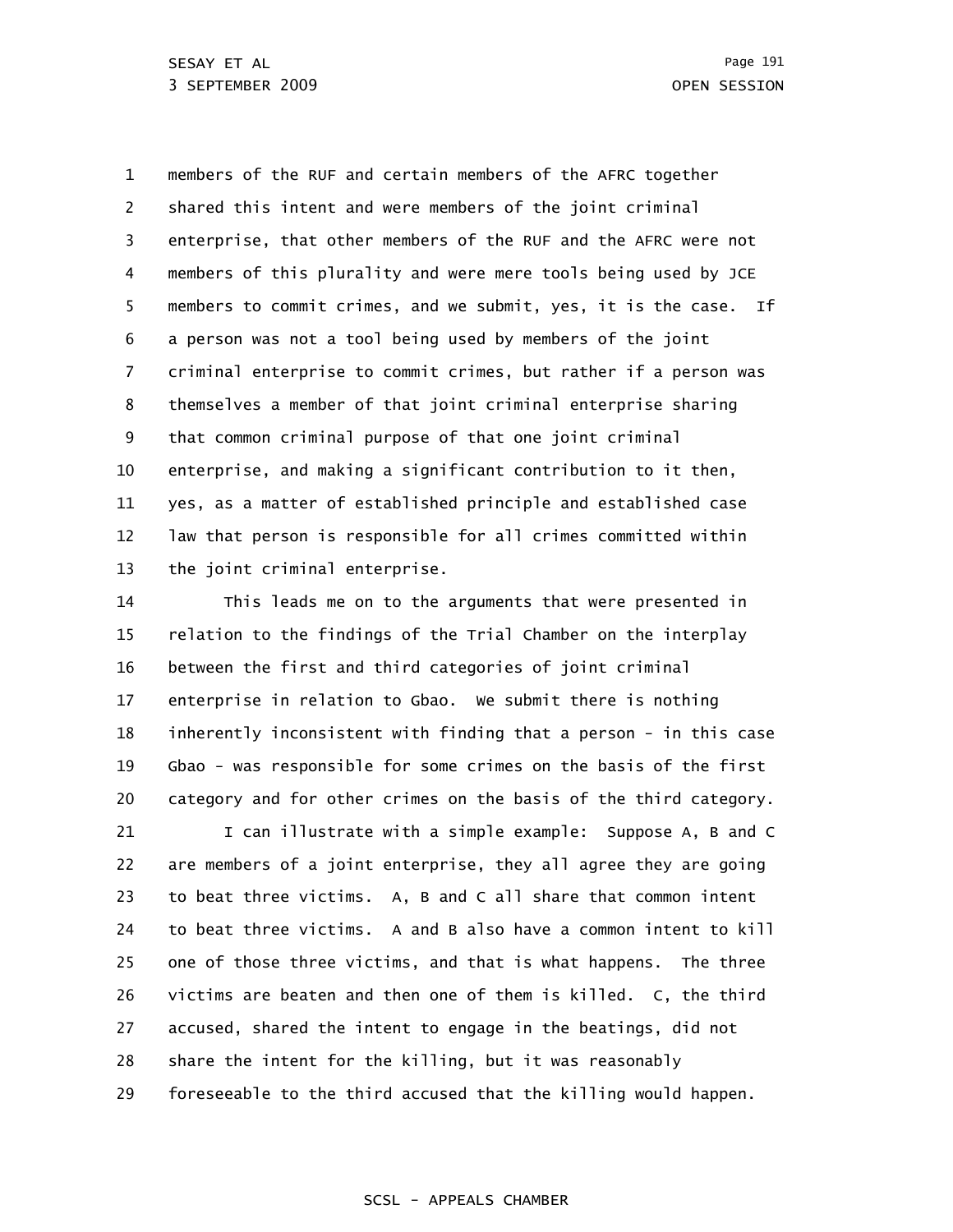1 2 3 4 5 6 In that case it follows as a matter of principle - we submit it is not difficult - A and B are responsible on the first category of joint criminal enterprise liability for the beatings and the killings, C the third accused is responsible on the first category for the beatings and on the third category for the killing.

7 8 9 10 11 12 13 14 15 16 17 Of course it is necessary for the third accused to be a member of the joint criminal enterprise and that is what the Trial Chamber found. It found at paragraph 2172 of the trial judgment that Gbao was responsible on the first category of JCE for crimes committed in Kailahun District, so he shared the common intent on the Trial Chamber's finding that crimes would be committed in Kailahun District. In relation to the other districts, Bo, paragraphs 2047 to 2048, Kenema, paragraphs 2059 to 2060 and Kono, paragraphs 2019, findings were made on the basis of the third category of joint criminal enterprise liability.

18 19 20 21 22 23 24 25 26 27 28 29 Now, it is true one might ask the question: If Gbao shared the intent to commit these crimes in Kailahun District and he was part of the plurality that intended to take - intended to gain control of the entire country, could one not conclude that rather than merely foresee that crimes would be committed in districts other than Kailahun, that he also actually intended that? One might draw that conclusion. The Trial Chamber didn't. The Prosecution might have appealed against the finding that in the other districts it was JCE3, rather than JCE1, but the Trial Chamber did not appeal. If there was an error -- JUSTICE KING: The Trial Chamber didn't appeal? MR STAKER: I am sorry, the Prosecution didn't appeal. And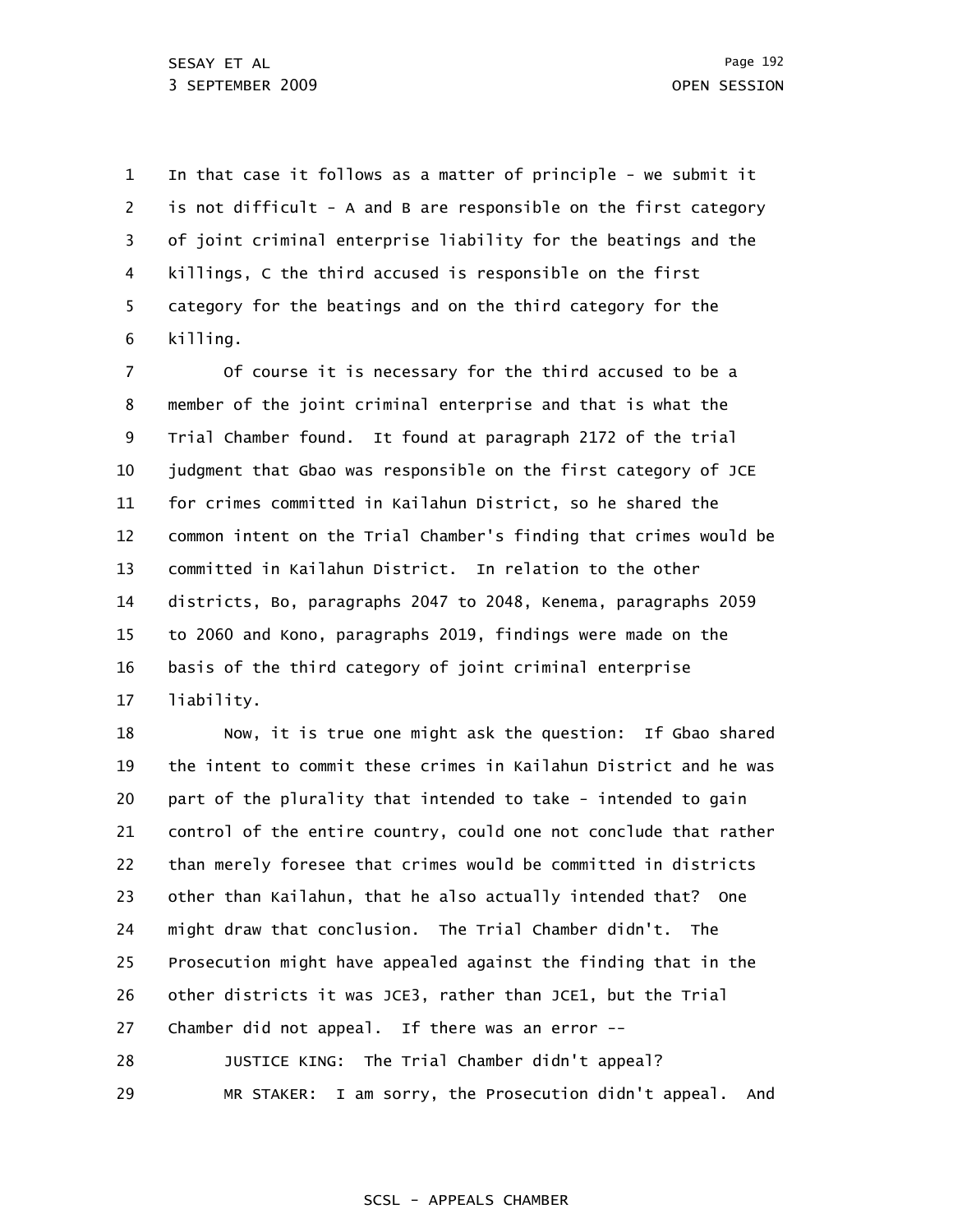1 2 3 4 we would submit even if there was an error of the Trial Chamber in this respect it was an error to the advantage of Gbao in the sense that he was convicted on the third category, rather than the first category.

5

My general submission --

6 7 8 JUSTICE KING: Before you go to the general submission, what is the test for one to be convicted under the third category?

9 10 11 12 13 14 15 MR STAKER: The third category is that the accused is a member of a joint criminal enterprise. There is an intent of a plurality to commit a crime. On that test, even if a crime that is committed in execution of the JCE was one not falling within that intent, the accused can nonetheless be committed (sic) if that crime was a natural and foreseeable consequence of the execution of the joint criminal enterprise.

16 17 18 19 20 21 22 23 24 25 26 27 28 29 The typical example in national law, it exists even at the national level, a group of people are in a joint criminal enterprise to commit an armed robbery of a bank. That is what is agreed. "We are going to go in with the guns into the bank and hold the place up and steal the money." In the course of the robbery one of the members of the joint criminal enterprise fires a gun when one of the guards tries to apprehend them and kills the guard. The person who fires the shot obviously is guilty of committing murder. The others, although they haven't agreed to commit the murder, they only agreed to commit an armed robbery, nonetheless it was a natural and foreseeable consequence of an armed bank robbery that somebody may get shot in the process. They are all responsible as participants in the joint criminal enterprise for the murder.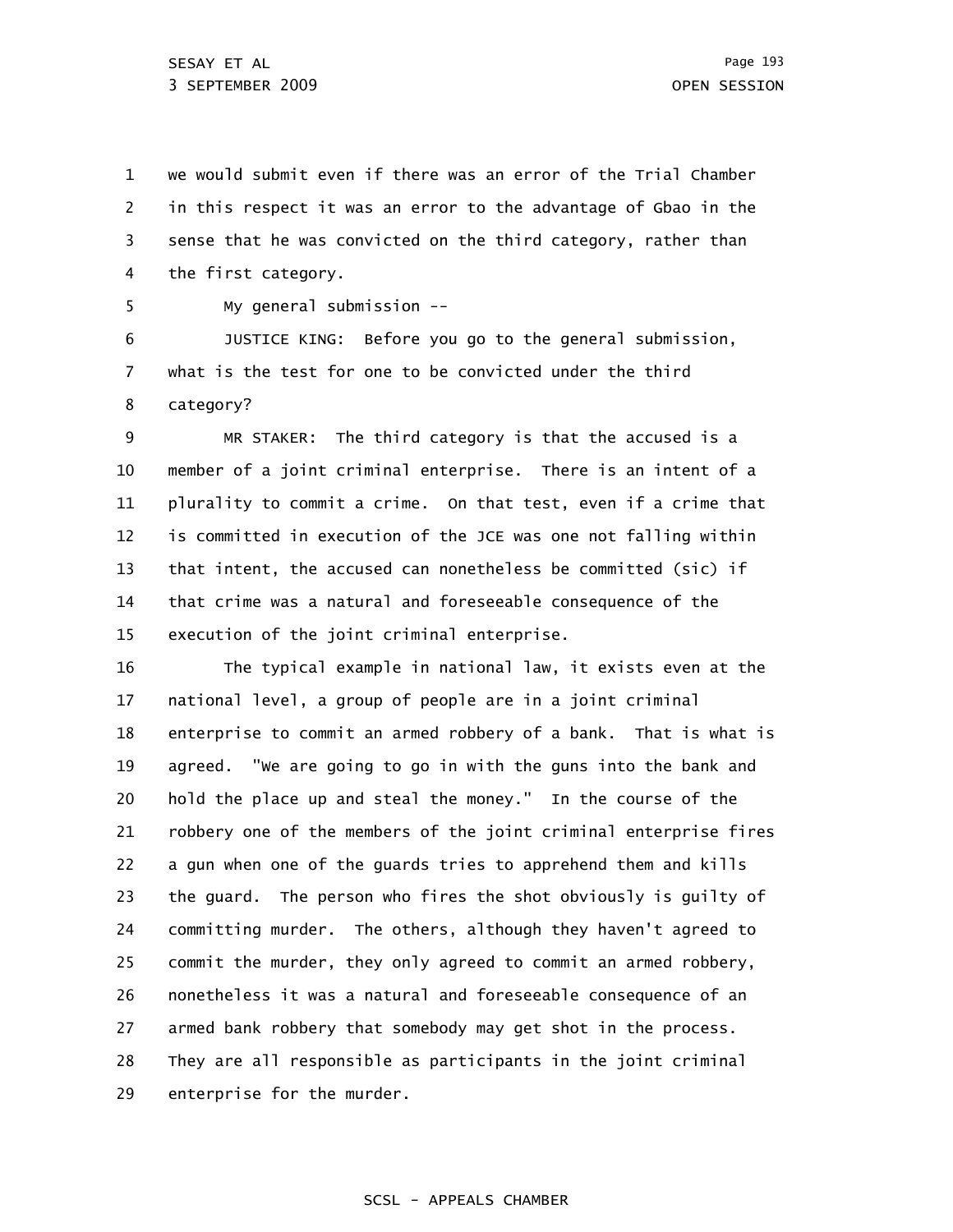1 2 3 JUSTICE KING: Yes, I understand that. The point really I wanted to expatiate on is whether the test of natural foreseeability is objective or subjective.

4 5 6 7 8 9 10 11 12 MR STAKER: I confess I am not aware of any case law on that issue. It would obviously be more favourable to the accused to apply a subjective test. Ultimately in practice it may not make a significant difference, because as in the case of any mens rea finding, it is difficult to get inside the actual mind of an accused and findings of intent are normally based on objective evidence as to what an accused did, what an accused said, and what reasonable inferences can be drawn from that. We don't submit that anything hangs on that difference in this case.

13 14 15 16 17 JUSTICE KING: So what you are in fact saying is that what the Trial Chamber found was that in one aspect Gbao, for instance - Gbao, that is the Appellant you are talking about, was not guilty and it was within their powers to hold him guilty on the other aspect of it?

18 19 20 21 22 23 24 25 MR STAKER: No. What the Trial Chamber found was that he shared the intent for the crimes to be committed in Kailahun District, so he was a participant in the joint criminal enterprise. Together with others he had the intent to commit crimes. He was a member of the joint criminal enterprise. JUSTICE KING: In other words, he had the common purpose. MR STAKER: He had the common purpose. JUSTICE KING: Yes.

26 27 28 29 MR STAKER: In relation to crimes in Kailahun District. In relation to crimes in other districts, the Trial Chamber's finding was that it was foreseeable to him that these same crimes -- these same kinds of crimes would be committed in other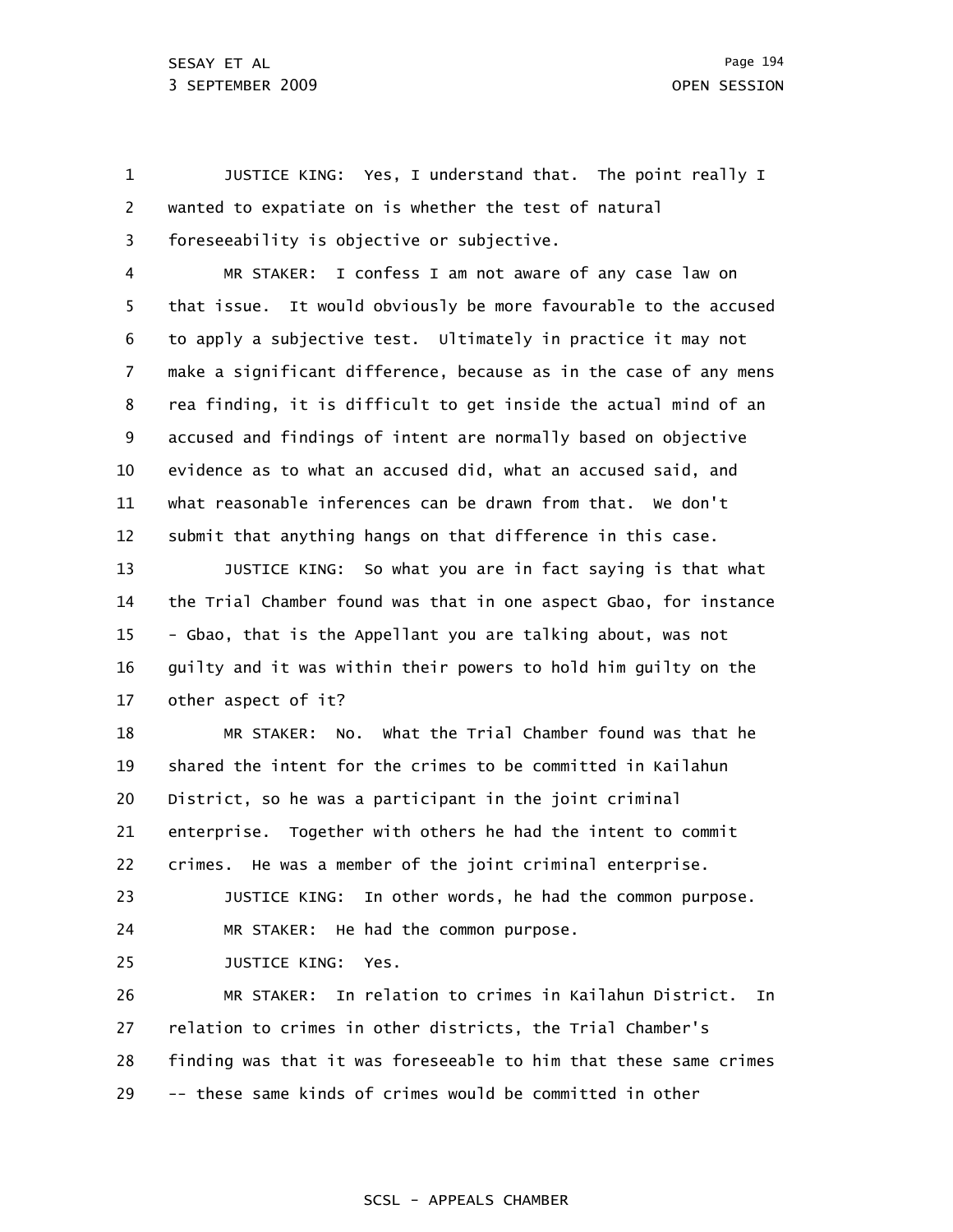1 2 3 4 5 6 7 8 9 10 11 12 13 14 15 16 17 18 19 20 21 22 23 districts as well, they were the natural and foreseeable consequence and he was liable for those as well. JUSTICE KING: That is the third category. MR STAKER: That is the third category. JUSTICE KING: The extensive one. MR STAKER: Yes. JUSTICE KING: I understand. MR STAKER: And I have submitted -- JUSTICE KING: Thanks a lot. MR STAKER: Yes. JUSTICE FISHER: I am sorry, could I follow up on that please. Are you suggesting that the crimes in the other districts were not part of the common purpose and, if so, how do Sesay and Kallon become liable for those crimes if they weren't part of the JCE1? MR STAKER: Yes. The Trial Chamber found that the crimes in the other district were part of the common criminal purpose, so in the example I gave before of accused A, B and C, A and B would be the first two accused in this case. In the example I gave they had the intent both for the beating and for the killing. In the case of Gbao, the Trial Chamber's finding was that he had the intent for Kailahun District. For the other districts it was natural and foreseeable consequences.

24 25 26 27 28 29 JUSTICE FISHER: Well, excuse me, but I think the JCE that you are describing in your small example really are two JCEs if in fact we are going to define them as JCEs, are they not? One is a common purpose to commit the robbery and cause injury. Two of those share in that JCE. There is a second JCE which is only to commit the robbery. I don't see how you can have a common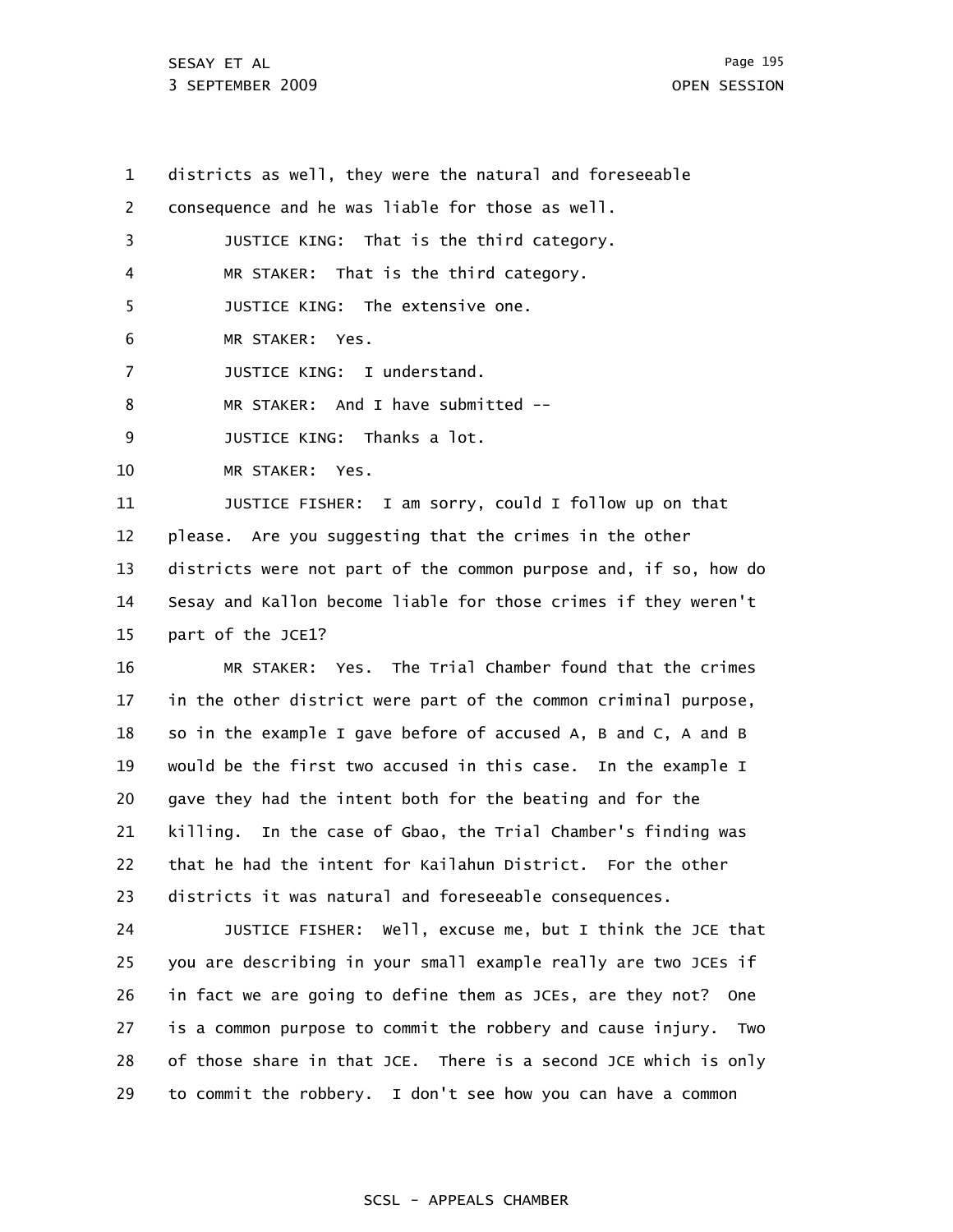1 2 purpose that is different for one member and still have that member be a JCE - a member of the JCE1.

3 4 5 6 7 8 9 MR STAKER: We would submit that is not in fact the case as a matter of principle. The example I gave of the beating and the killing in my submission would be one joint criminal enterprise, but there would be an aspect of that enterprise where there was a further intent on the part of some members that may have been foreseeable to others but not necessarily known or intended by them.

10 11 12 13 14 15 16 17 18 19 20 I am sorry, the joint criminal enterprise as pleaded had the common purpose of taking control of the country by means including the commission of crimes as pleaded in the indictment, and the Trial Chamber found that such a common criminal purpose did exist, that it did include those crimes. Both JCE1 and JCE3 were pleaded. We would submit it is not inconsistent with the way the indictment was pleaded to find that the intent of one of the members of the joint criminal enterprise may have been specific to one district and that in relation to others, while the joint enterprise existed, the intent on the part of that one accused was foreseeability rather than specific intent.

21 22 23 24 JUSTICE FISHER: You have indicated that you have no desire to expand the concept of JCE. Can you tell the Chamber what, if any, case in international law has ever defined JCE liability in the way that is suggested here?

25 26 27 28 29 MR STAKER: I gave what I thought was a simple example. In our submission that is not a shocking submission, or not a surprising one. I would have put it as something that - well  $-$ JUSTICE FISHER: I am looking for a case. MR STAKER: Yes, I am not in a position to cite any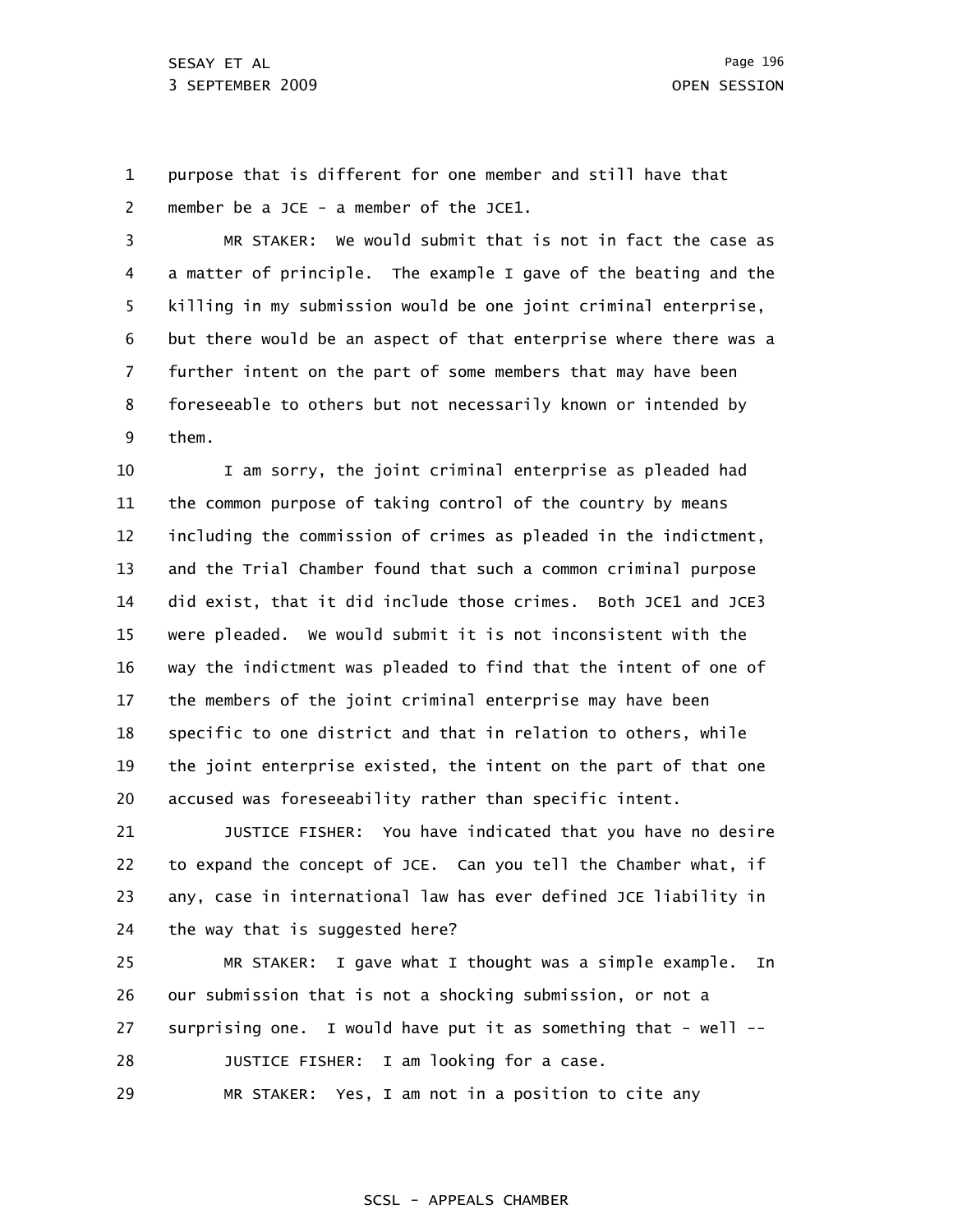SESAY ET AL 3 SEPTEMBER 2009 OPEN SESSION

1 2 3 4 5 6 7 8 9 10 11 12 13 14 15 16 17 18 19 20 21 22 23 24 25 26 27 28 29 authority. In our submission, although there may be no authority on that point, in my submission, to so find would not be an expansion of existing case law. It might be a clarification in my submission if there is no existing case on that, but in my submission it does not take the concept or the principle any great distance beyond what it has already been taken. JUSTICE FISHER: Okay, thank you. JUSTICE KING: Excuse me, excuse me. I am still on this point. You say there is no case law, but you referred to the original case, Tadic. That is I think in 1990. I think it was in that appeal that that third concept relating to JCE was expounded upon by the judges of the Appeals Chamber. MR STAKER: Yes. JUSTICE KING: Isn't that right? MR STAKER: That is right. JUSTICE KING: Isn't that an authority for that third aspect of it? MR STAKER: No, of course, the third category of JCE liability was propounded in the Tadic appeal judgment -- JUSTICE KING: Yes. MR STAKER: -- and it has been applied in subsequent case law. So we submit there is no dispute, in our submission, that the third category of joint criminal enterprise liability exists. It is true that in the Tadic case Tadic was a low level perpetrator. It wasn't a case where we were looking at a joint criminal enterprise applying across a whole country, and the particular facts in which it applied in that case were that a group of paramilitaries had been involved in an attack on a village and the accused was held liable for the killing of three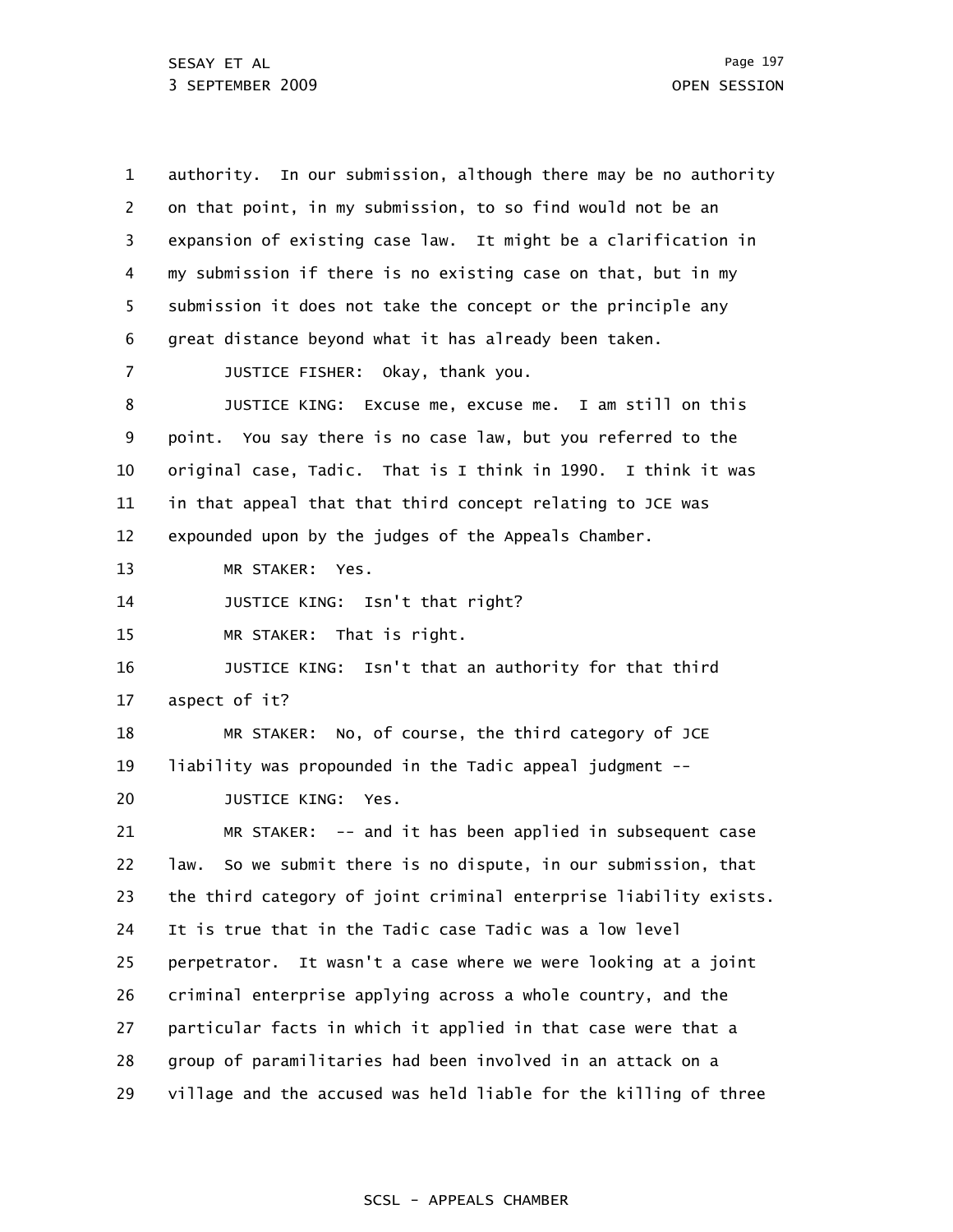1 2 civilians in that attack even though it couldn't be shown that the accused personally committed the killings.

3 JUSTICE KING: Yes, exactly.

4 5 6 7 MR STAKER: And that was a finding on the basis of joint criminal enterprise liability along the lines of that simple example I gave earlier, rather than along the lines of the facts of this case.

8 9 10 11 12 JUSTICE KING: Yes, because you remember that in that case the Trial Chamber had held that there was no evidence that the three of them had agreed to kill those three people that you mentioned, but the Appeals Chamber thought otherwise and said it was reasonably foreseeable.

13 14 MR STAKER: Yes. In our submission - well, yes, that was the Trial Chamber's finding. As I say --

15 16 17 18 JUSTICE KING: They were overruled by the Appeals Chamber and in fact the Appeals Chamber convicted them on that basis. They said that when they went into this place where these three men were they were alive and when they left the men were dead.

19 MR STAKER: Yes, in the Tadic case.

20 JUSTICE KING: Yes, in the Tadic case.

21 MR STAKER: Yes, yes, yes, yes, and that was in my

22 recollection an example of the third category --

23 JUSTICE KING: Exactly.

24 25 MR STAKER: -- where it was held that there may not have been an intent to commit killings.

26 27 JUSTICE KING: Precisely, but that was an actual foreseeability.

28 29 MR STAKER: But foreseeability that the intent may have been to commit --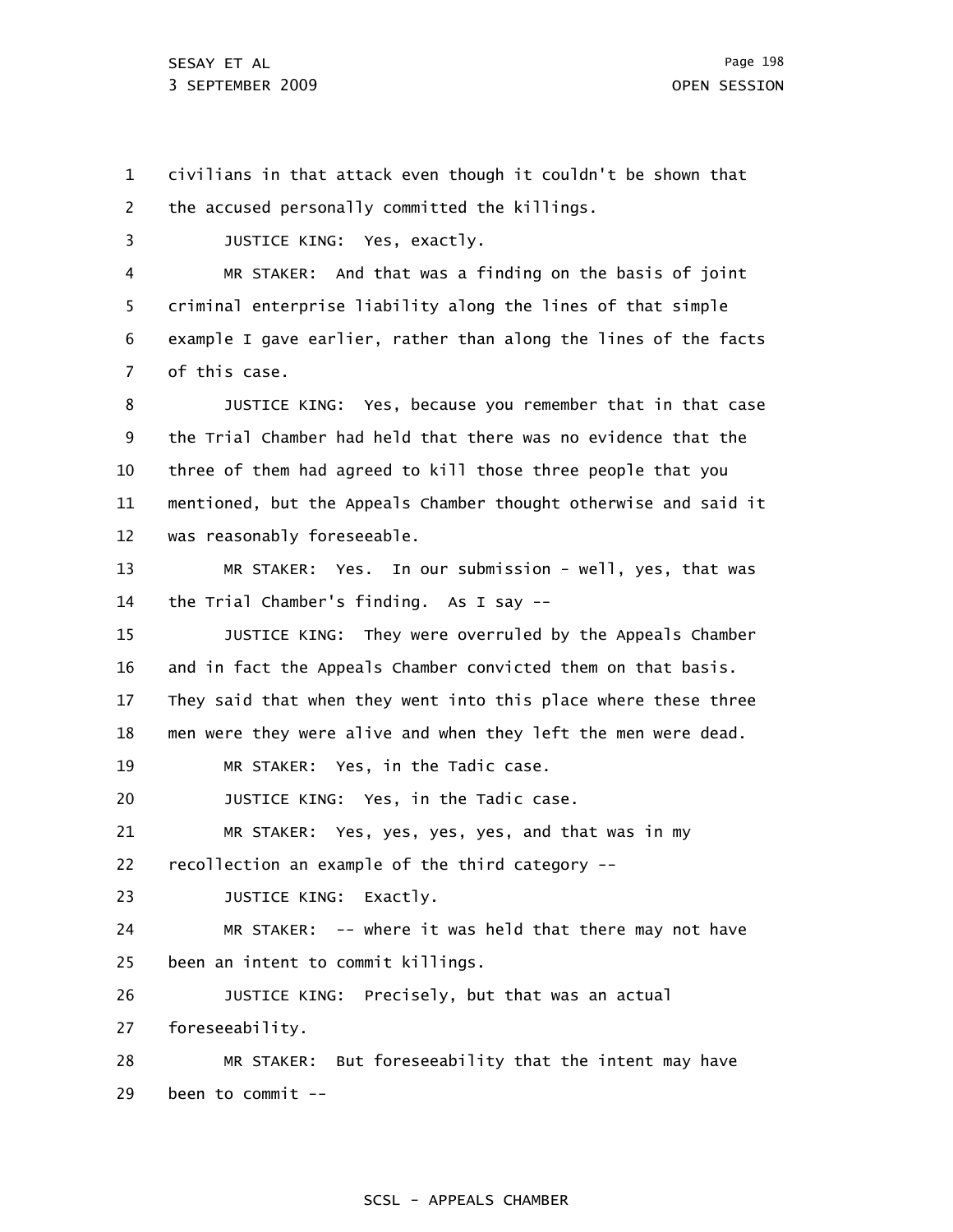1 JUSTICE KING: So that is the authority, I think.

2 MR STAKER: Yes, yes, yes.

3 JUSTICE KING: Thank you.

4 5 6 7 8 9 10 MR STAKER: In relation to the specific contribution of the accused in this case to the joint criminal enterprise, my colleague, Mr Fynn, will be making more detailed submissions on that. I see time is running very short and I will try to confine myself to a few additional specific points on the general principles and approach that the Trial Chamber took to joint criminal enterprise liability.

11 12 13 14 15 16 17 18 Paragraphs 51 and 52 of the Sesay reply brief take issue with the findings of the Trial Chamber concerning the use of non-JCE members by the JCE to further the common purpose. We rely on paragraphs 5.20 to 5.27 of our response brief. Again, the Sesay reply brief says that it wasn't sufficient to find that crimes were committed by non-JCE members, but rather that an analysis was required which focused on a specific crime and a specific JCE member.

19 20 21 22 23 24 25 26 27 28 29 This goes back to the Defence argument that I addressed before about the sufficiency of the reasoning in the trial judgment. We submit that where crimes are committed on a very large scale it is not necessary that the Trial Chamber made individualised findings in relation to each crime and find a particular RUF member which then needs to be linked to a specific JCE member, provided that on the evidence before the Trial Chamber as a whole it is capable of being satisfied beyond a reasonable doubt that non-JCE members were being used by JCE members to commit crimes in furtherance of the joint criminal enterprise.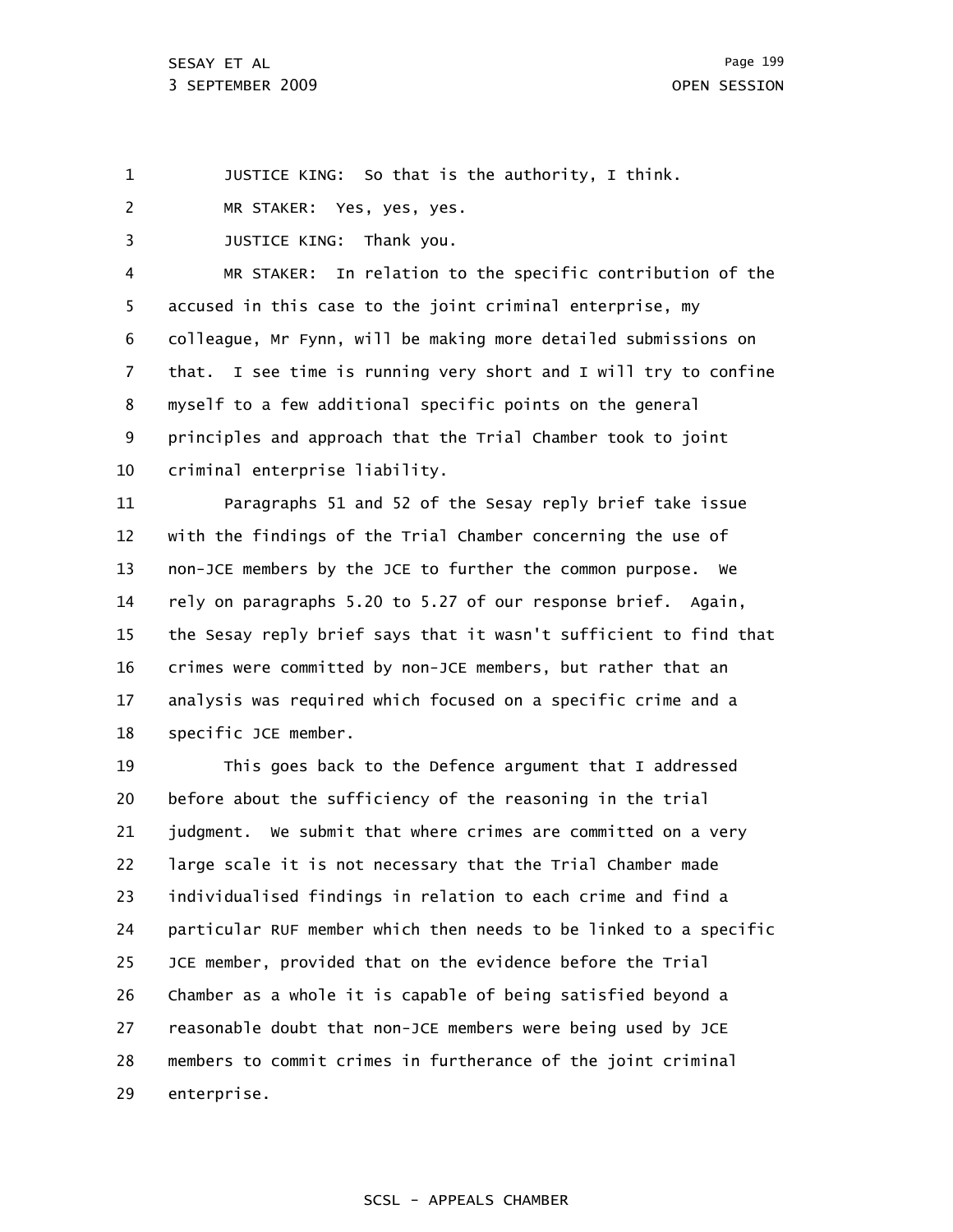1 2 3 4 5 6 7 8 9 We submit that is what the Trial Chamber did. We refer to paragraph 1992 of the trial judgment where it refers to - well, it says taking account of the entirety of the evidence and the widespread and systematic nature of the crimes committed, that it was capable of being satisfied by this. And in any event, there are more detailed findings in some aspects of the trial judgment that do establish links between specific crimes and specific non-JCE members and the common purpose. An example is given in paragraph 5.23 of our response brief.

10 11 12 13 14 15 16 17 18 19 Sesay's ground 26 concerns the Defence contention that there was no evidence that members of the joint criminal enterprise other than Bockarie were involved in the planning of crimes of terror in Bo District. Again this comes back to general JCE principles, in our submission. We submit that in order to be responsible for a crime under the doctrine of joint criminal enterprise it is not necessary for an accused to have made a significant contribution to a particular crime. It is not necessary for the accused in fact to have committed any crime at all.

20 21 22 23 24 25 26 27 28 29 What is necessary is that the accused made a significant contribution to the joint criminal enterprise. If an accused made a contribution to a joint criminal enterprise, the accused will be responsible for all of the crimes committed within that joint criminal enterprise, even crimes that the accused in fact may not have been individually specifically aware of. If the joint criminal enterprise is to, for instance, commit killings throughout the country, and a campaign of killings is conducted, then there would be various incidents of that occurring in particular places and particular times that the accused may not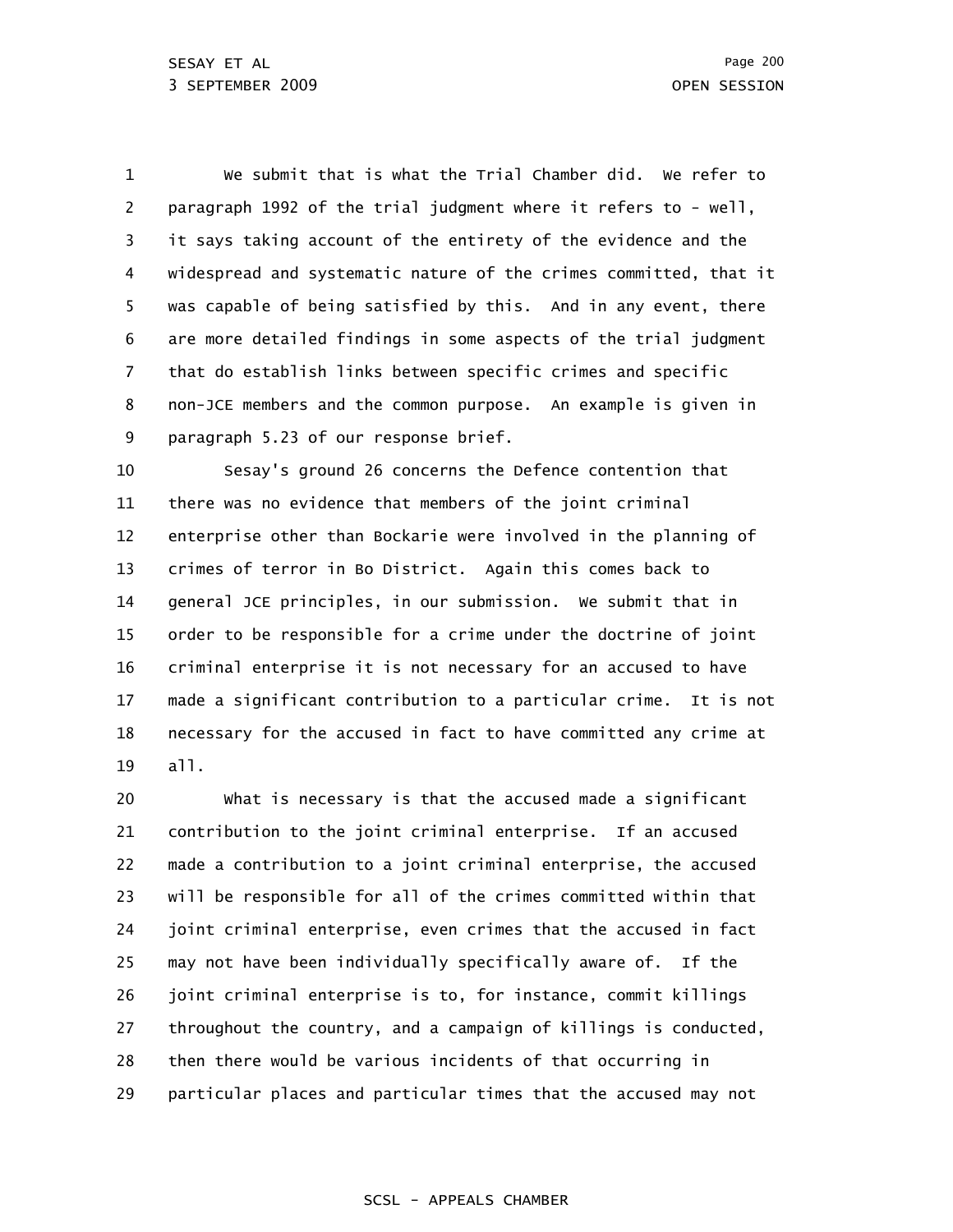1 2 3 be specifically aware of, but it is the joint criminal enterprise that the accused is part of and the accused does become responsible for those crimes.

4 5 6 7 8 9 10 11 12 Yesterday it was submitted by counsel for Gbao that the joint criminal enterprise at least in relation to enslavement ended on 19 February 1998. We submit that is not the case. It is true different time frames were pleaded for different districts. In the case of Kailahun District, in paragraph 74 of the indictment, it was at all times material to the indictment. At paragraph 2081 of the trial judgment, the Trial Chamber expressly found that the joint criminal enterprise extended to April 1998.

13 14 15 16 17 18 19 20 21 22 23 24 There is a suggestion in paragraph 203 of the Sesay appeal brief that in assessing the evidence of crimes in one district you can't have regard to crimes committed in another district. Again, our submission is that in assessing the evidence of any crime clearly the evidence has to be assessed against the backdrop of what was happening in the country as a whole before, during and after the incident in question. We say, as I have submitted, this is not impermissible reliance on similar fact evidence. We say it is an inevitable and essential aspect of making findings of fact based on the evidence as a whole. Again, I refer to the Krajisnik appeal judgment at paragraph 144, tab 8, in our authorities.

25 26 27 28 29 Paragraph 70 to 71 of the Sesay reply brief says that the Prosecution does not explain what it means by saying the Trial Chamber had to be satisfied that Sesay made a substantial contribution to the JCE and not that he made a substantial contribution to each crime in each location. Again, we submit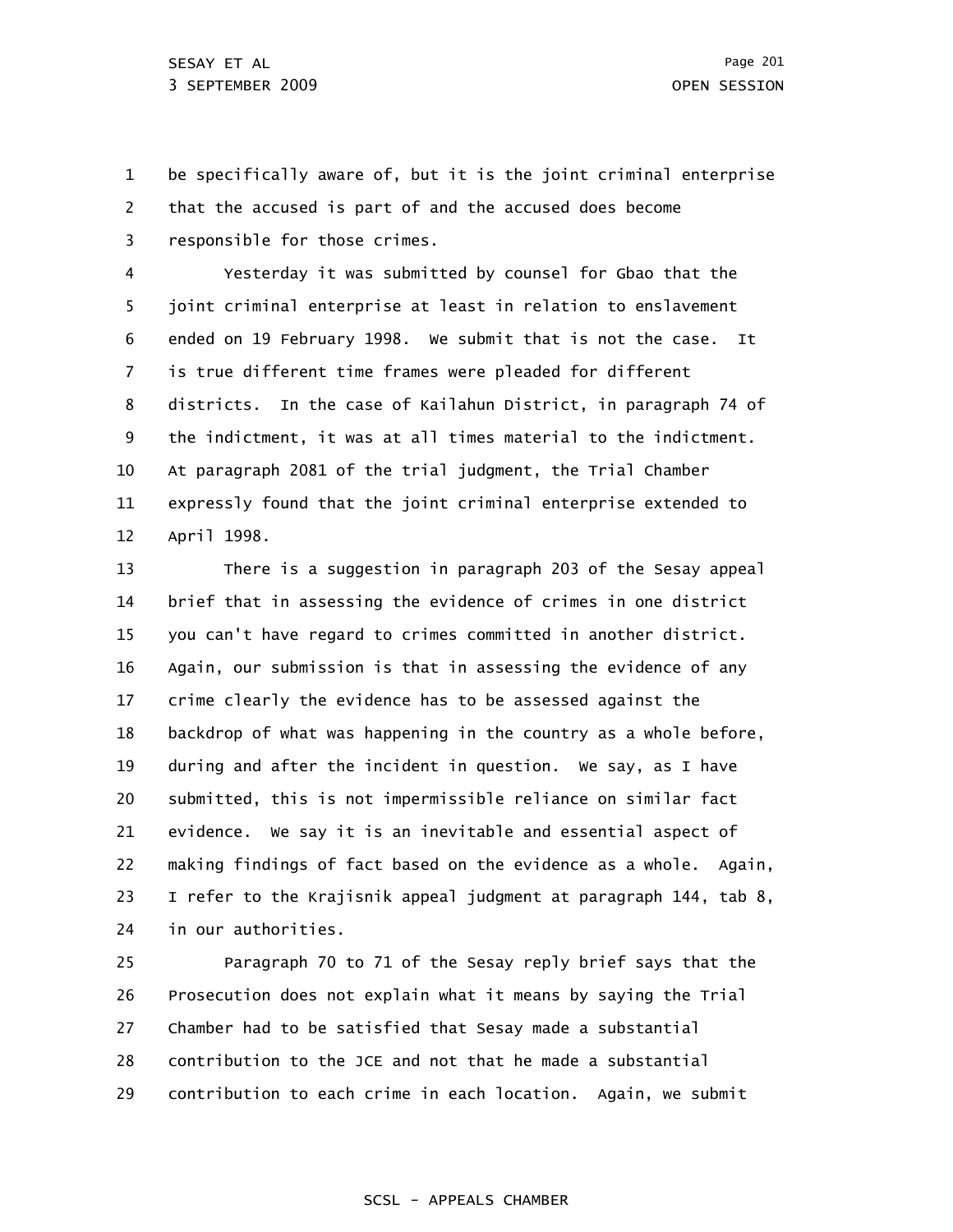1 2 3 4 5 the principles of joint criminal enterprise liability are well-established. First of all, the relevant expression is in fact significant contribution, not substantial contribution, and a significant contribution need not be substantial. I refer for that to paragraph 261 of the trial judgment.

6 7 8 9 10 11 12 As I said, the commission - the contribution to the joint criminal enterprise need not necessarily involve the commission of a crime at all. For that I refer to: Paragraph 261 of the trial judgment; the Kvocka appeal judgment tab 9, paragraphs 99 to 163; Krnojelac appeal judgment tab 10, paragraphs 31 and 81; the Krajisnik appeal judgment tab 8, paragraphs 215 to 18; and the Simba appeal judgment tab 1, paragraph 303.

13 14 15 16 17 18 19 20 21 I would add that even if crimes in certain locations were committed exclusively by members of the RUF, or exclusively by members of the AFRC, this does not mean that the crimes cannot have been committed pursuant to a joint criminal enterprise involving members of both the AFRC and the RUF. As I say, if crimes are committed pursuant to a joint criminal enterprise, all members of the JCE are responsible for crimes committed in the enterprise as a whole even if not all members may have individually participated in each crime that was committed.

22 23 24 25 26 27 28 29 As to Gbao's ground 8(b), we submit also that it wasn't in fact the case that the Trial Chamber relied solely on Gbao's role as ideology instructor to establish his significant contribution to the joint criminal enterprise. Reference has been made to paragraph 270 of the sentencing judgment where in fact two major contributions have been identified. One was the role as ideology instructor. The other was planning and direct involvement in the enslavement of civilians in Kailahun District.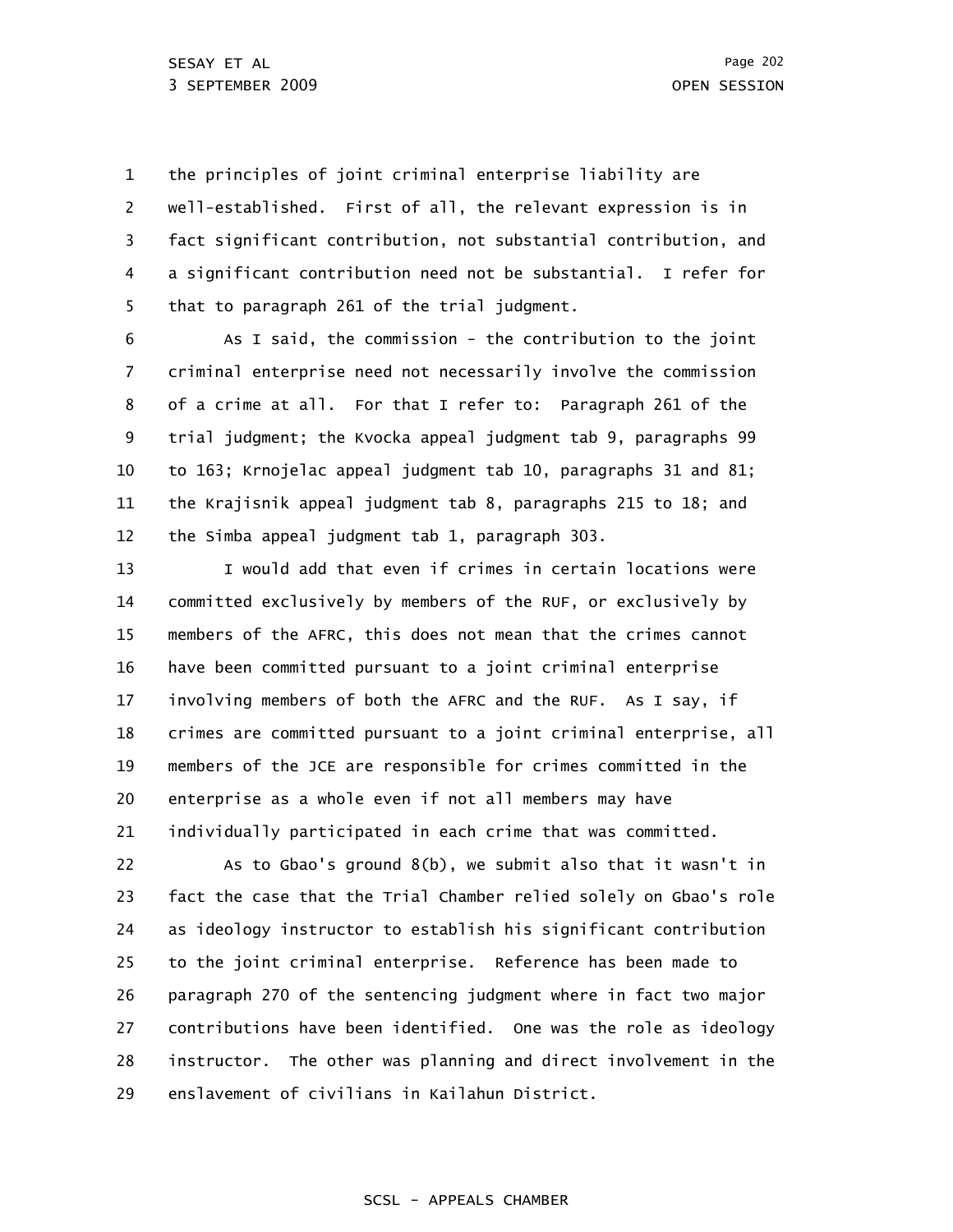1 2 3 4 We submit that even if the role as ideology instructor were disregarded, one is still left with the finding that the role in the enslavement of civilians was itself a significant contribution to the joint criminal enterprise.

5 6 7 8 9 10 11 12 13 14 15 There was reference made to a finding of the Trial Chamber that Gbao trained every recruit in RUF ideology. I don't have a direct reference to a finding of the Trial Chamber to that effect. I am told it exists. I won't take issue with that. We submit, though, that in context this cannot be understood as the actual finding of the Trial Chamber. At paragraph 693, there is a reference to the G5 training civilians in RUF ideology. At paragraph 234 a finding that Gbao had a supervisory role over the G5. Again, we submit the findings of the Trial Chamber on that issue have to be understood in the context of the trial judgment as a whole.

16 17 18 19 20 The Trial Chamber acknowledged, at paragraph 213 of the trial judgment, that holding a revolutionary ideology does not in itself constitute a crime. It examined at some length the role of ideology in the RUF before reaching the conclusion that it did on Gbao's contribution in that respect.

21 JUSTICE WINTER: Just an interruption, please.

22 23 24 JUSTICE KAMANDA: Now, Dr Staker, if you remove the issue of ideology, what are you left with to implicate Gbao as a member of the JCE if you remove the ideological question?

25 26 27 MR STAKER: The Trial Chamber expressly made two findings of significant contribution very clearly in the trial judgment and in the sentencing judgment.

28 29 JUSTICE KAMANDA: Significant contribution that can locate him as a member of the JCE, not as a perpetrator of the purpose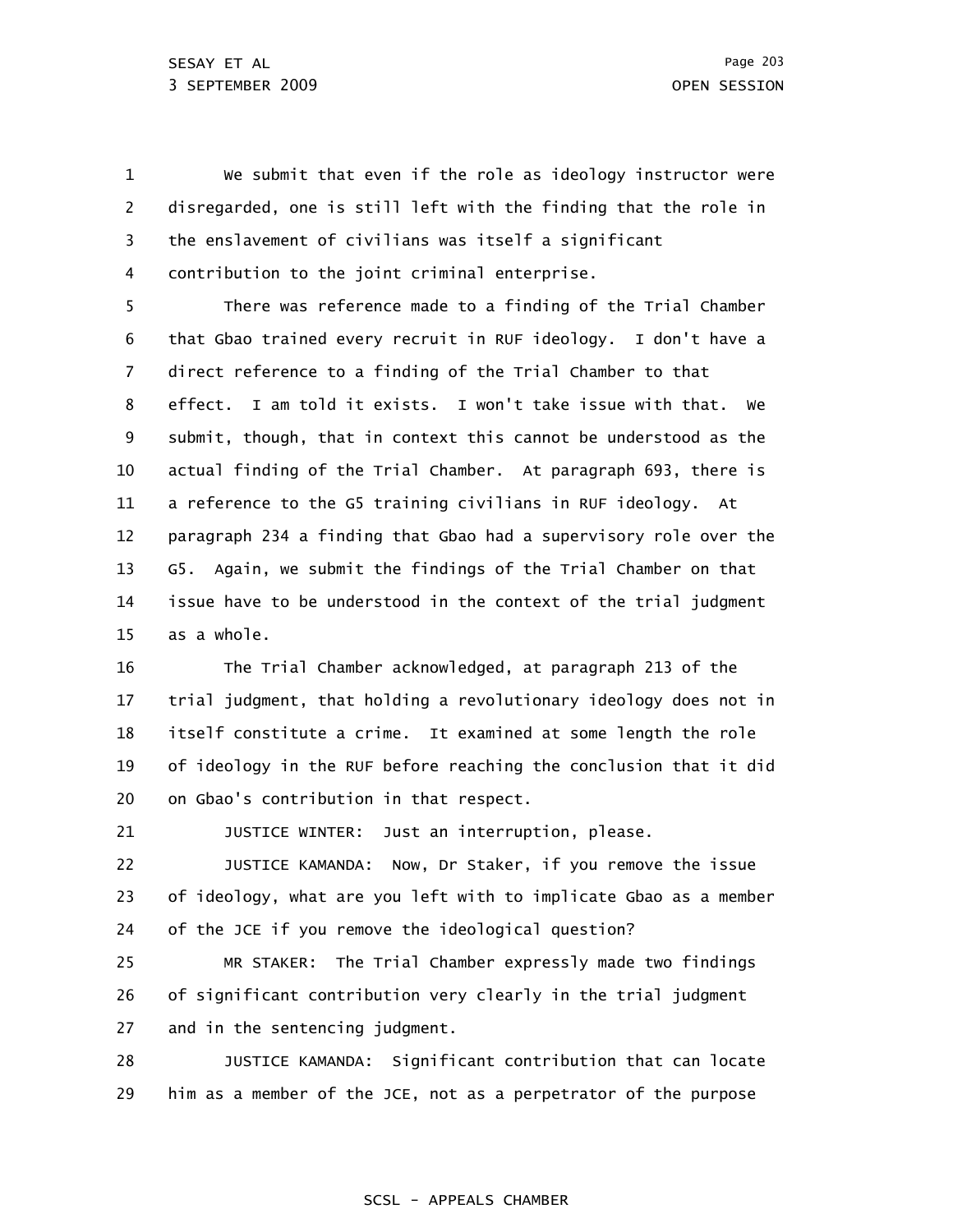| $\mathbf{1}$ | of the JCE, which non-members can be? Non-members can be          |
|--------------|-------------------------------------------------------------------|
| 2            | perpetrators of the means intended by the members of the JCE      |
| 3            | without being members of the JCE. If you look at the judgment,    |
| 4            | the Trial Chamber extensively dealt with the question of ideology |
| 5            | and the position of Gbao in relation to the ideology as the       |
| 6            | conduct that locates him as a member of the JCE.                  |
| 7            | MR STAKER:<br>Yes.                                                |
| 8            | JUSTICE KAMANDA: If you remove that, what are you left            |
| 9            | with?                                                             |
| 10           | MR STAKER: One is still left with the finding that the            |
| 11           | role in enslavement in Kailahun District was a significant        |
| 12           | contribution to the JCE. That was a finding of the Trial          |
| 13           | Chamber. The Trial Chamber didn't say those two viewed            |
| 14           | cumulatively are a significant contribution. The Trial Chamber    |
| 15           | found each was a significant contribution. If one takes away the  |
| 16           | role as ideology instructor, one is still left with a finding     |
| 17           | that there was a significant contribution to the JCE.             |
| 18           | JUSTICE KAMANDA: what qualifies you to be a member of the         |
| 19           | JCE?                                                              |
| 20           | It is the sharing of the common purpose and the<br>MR STAKER:     |
| 21           | making of a significant contribution to the JCE.                  |
| 22           | JUSTICE KAMANDA: Thank you. With regard --                        |
| 23           | Excuse me - oh, sorry.<br>JUSTICE FISHER:                         |
| 24           | JUSTICE KAMANDA: Well, in JCE the significant contribution        |
| 25           | and the substantial contribution might well pose a problem in a   |
| 26           | very definitive way to really distinguish between one and the     |
| 27           | other. If one understands there was a mere agreement between      |
| 28           | parties, would that constitute a substantial contribution without |
| 29           | more?                                                             |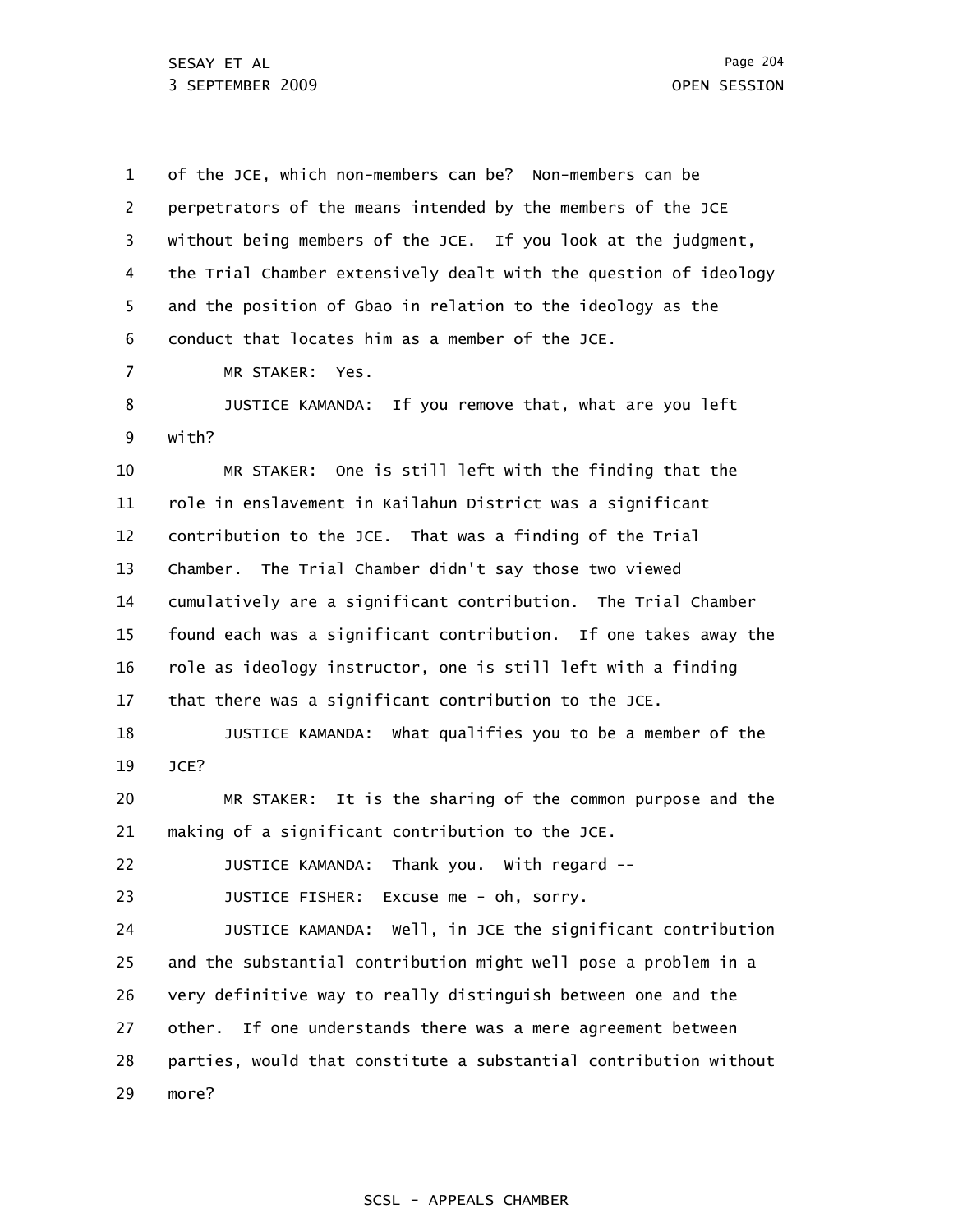1 2 3 4 5 6 7 8 9 10 11 12 13 14 15 16 17 18 19 20 21 22 23 24 25 26 27 28 29 MR STAKER: The mere agreement without a substantial without a significant contribution may not be enough. JUSTICE KAMANDA: So what is significant? MR STAKER: There is case law expanding on this in greater detail. If I am not wrong, we do refer to it in our written pleadings, case law to the effect as I have said, a significant contribution need not be substantial. It need not be an essential prerequisite for the commission of the crime. It is not necessary to show that the crime would not have been committed but for the contribution of the accused. Significant, I suppose, is one of those words like the word "reasonable" used in the law. It is a matter for assessment by the Bench when faced with a situation to weigh the evidence and to decide whether a contribution was significant. JUSTICE KAMANDA: So I meant to really ask what is substantial, beyond the mere agreement and without any further major activity? MR STAKER: I don't want to be exclusive in my response to say it has to be this, or it has to be that, but what it can be is the giving of practical assistance, I suppose similar to aiding and abetting - the giving of practical assistance that enables the joint enterprise to be carried out. Again, I am trying to think of abstract examples from national law. If we had say a drug importing ring, you have people who collectively agree together they are going to engage in the importation of illegal drugs, the role of one is to finance the operation. Now, lending or providing money is not inherently criminal, they haven't actually committed a crime and they may have had nothing to do with the actual importation of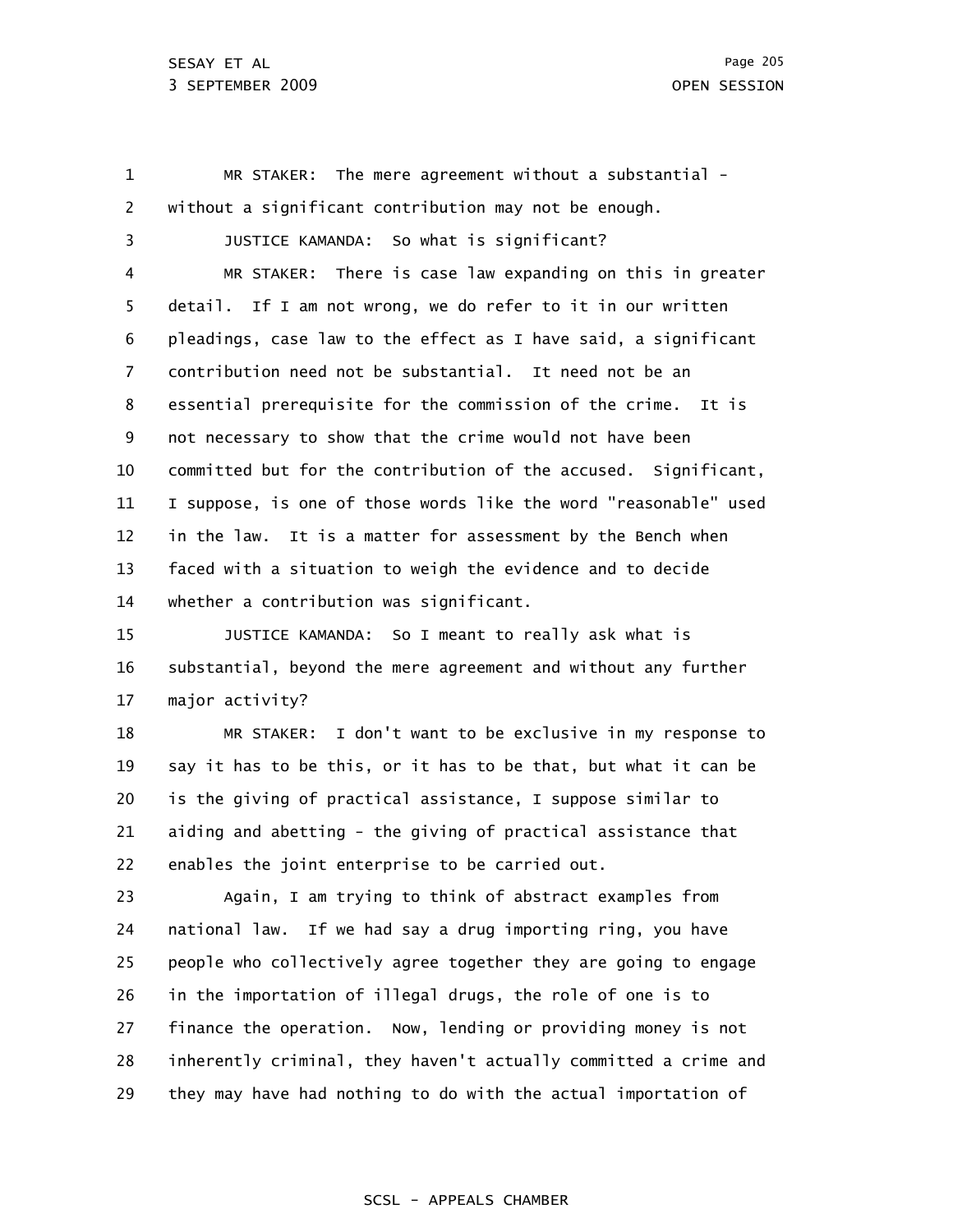29

1 2 3 4 5 6 7 8 9 10 11 12 13 14 15 16 17 18 19 20 21 22 23 24 25 26 27 28 the drugs, but they were part of the agreement to do it, they shared the intent, they intended that it would happen and by providing money to finance the operation they have rendered practical assistance to putting that plan into effect. That is an example. If the plan includes the enslavement of or forced labour of civilians, the fact of being involved in the scheme of forced farming and forced labour is an exercise in practical furtherance of the implementation of the joint enterprise. JUSTICE KAMANDA: I wish to come back to the membership of the JCE. You did submit earlier that not all members of the RUF can be regarded as members of the JCE. Am I correct? MR STAKER: That was the Trial Chamber's finding. JUSTICE KAMANDA: Yes, what is - and you agree with the finding apparently? MR STAKER: Well, we are responding to a Defence appeal, so that was the Trial Chamber's finding, the Defence challenge it, we are responding to the appeal. JUSTICE KAMANDA: Yes, yes. MR STAKER: The Prosecution case was not that every member of the RUF and the AFRC was a member of this joint criminal enterprise. The trial -- JUSTICE KAMANDA: Now, if that is so, how - what is the distinguishing feature that qualifies you to be a member of the JCE and that makes you not a member? Although all of you are members of the RUF, how do you determine which one of them is a member of the JCE - RUF member of the JCE? MR STAKER: That is a matter to be determined by the Trial

# SCSL - APPEALS CHAMBER

Chamber on the evidence which approached the matter from this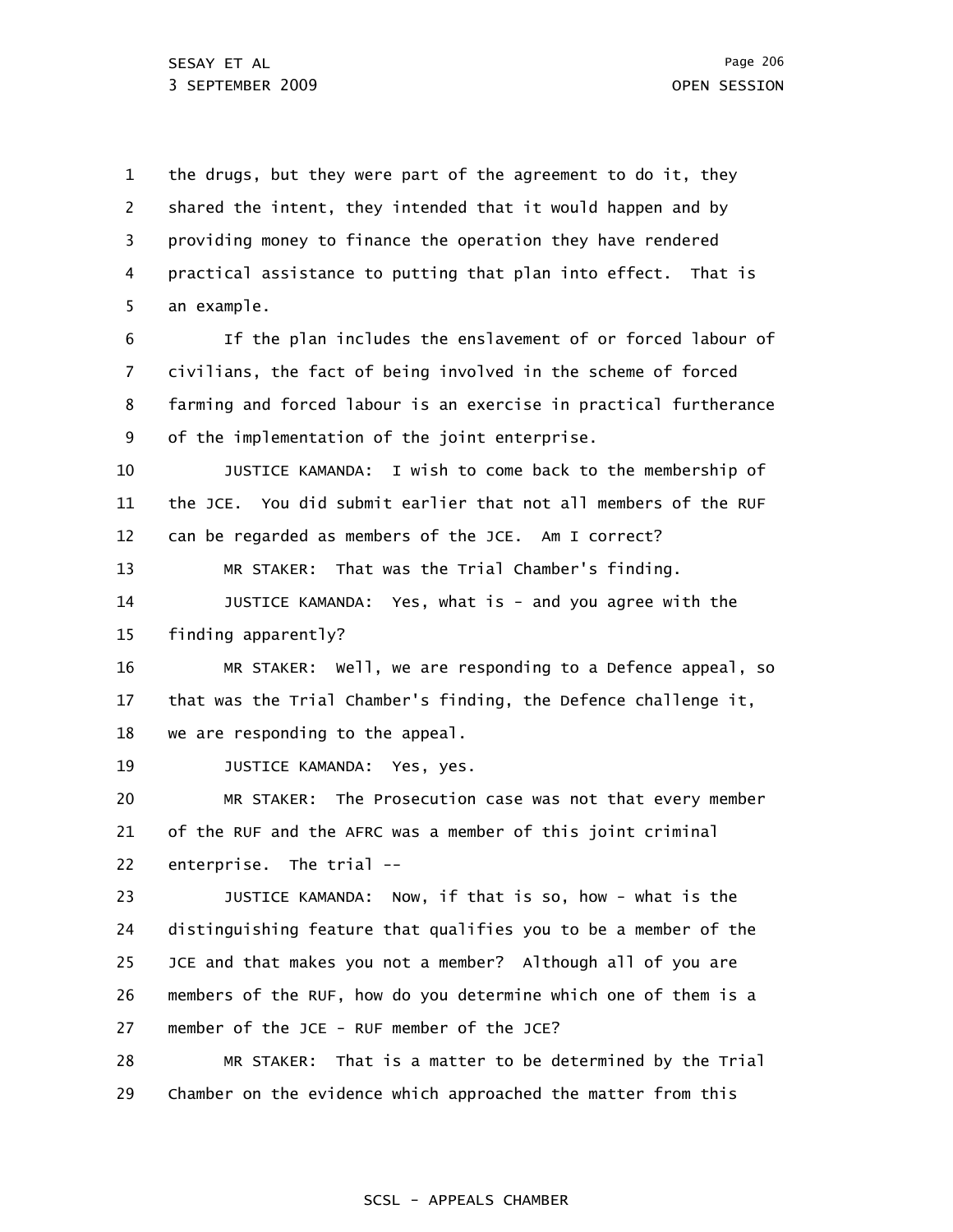1 2 3 4 5 6 7 8 9 10 11 12 13 way: It said given the widespread nature of the crimes and the way they were committed, they were satisfied that this didn't happen randomly. There was a joint enterprise involving senior people, or certain people in the RUF and AFRC, to agree to make this happen. And the question then was who were those people who were involved in this common plan? And the Trial Chamber looked at the evidence and it made findings. Not just the three accused in this case. It named various other individuals which it said it was satisfied on the evidence were part of this joint criminal enterprise. It said there may have been others, it could not exhaustively define who all of them were on the evidence, but it was also satisfied that not every single member of the RUF or AFRC was, but it was satisfied that these three accused were.

14 15 JUSTICE KAMANDA: So it is clear that the case was built on circumstantial evidence in that regard?

16 17 18 19 20 21 MR STAKER: The substantial contribution, not necessarily circumstantial evidence. The intent of the accused - I mean, I don't deny aspects of the findings of the Trial Chamber were circumstantial. There was no direct evidence directly of the JCE and the people involved in it and necessarily in a crime of this nature findings will be made from circumstances.

22 23 24 25 26 JUSTICE KAMANDA: And with regards to Gbao - sorry, I keep going back to Gbao. In regard to Gbao, the ideology appears to have been the main feature of the circumstantial evidence that the Trial Chamber used to come to the conclusion that he was a member of the JCE?

27 28 29 MR STAKER: The role as ideology instructor we would submit did, in the Trial Chamber's findings, go both to the significant contribution and to evidence of the intent - the intent to be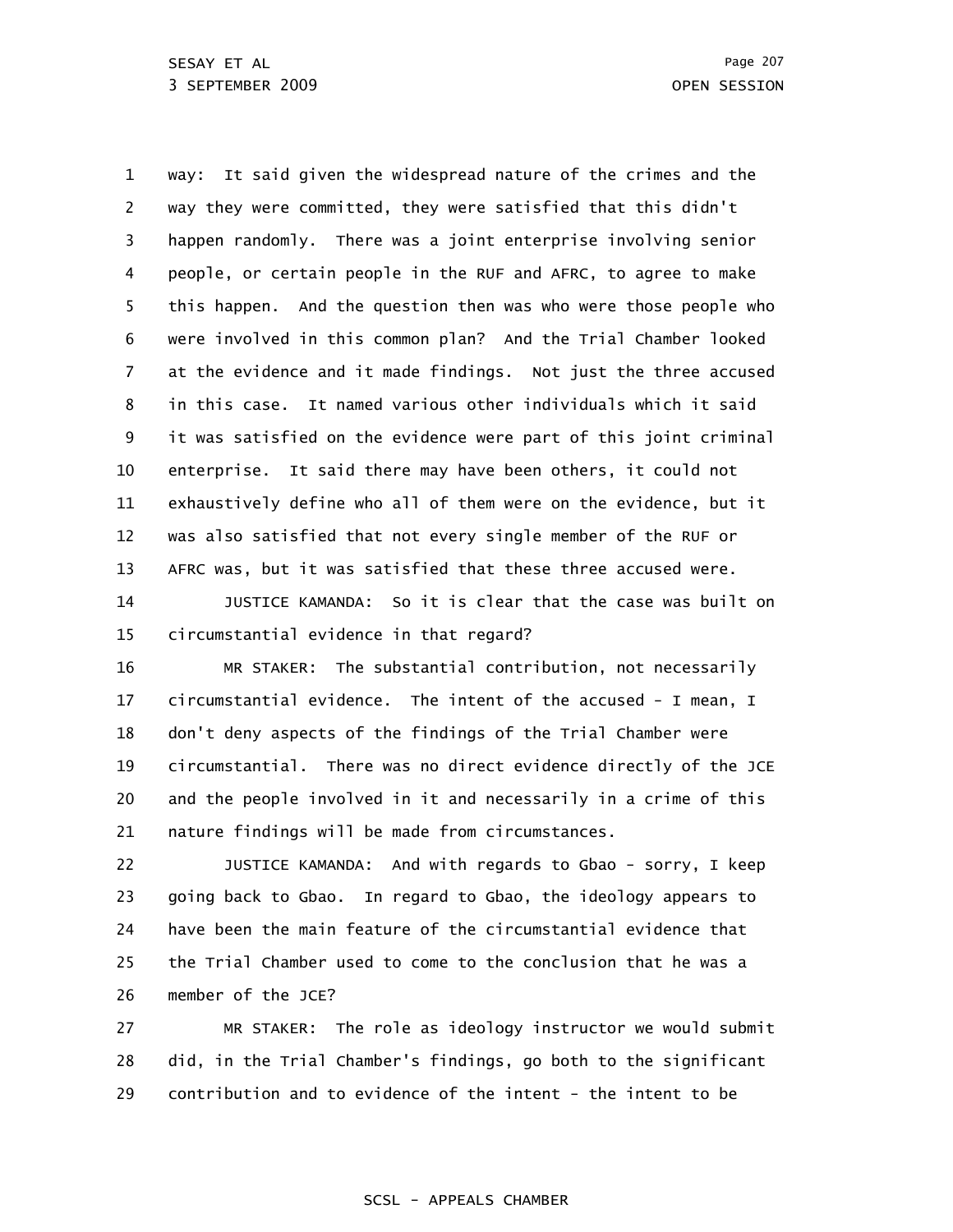1 2 part of the common purpose - and to that extent we would agree that is circumstantial.

3 4 5 6 7 8 9 JUSTICE KAMANDA: Sorry, one last question and I won't trouble you on this point any more. In your earlier submission you gave the impression that the question of ideology was not a material fact, whereas when you look at the indictment starting from I think paragraph 30, where you talked about Gbao, you mentioned several of the roles he played, but nothing was said about the ideology. Can you explain that?

10 11 12 13 14 15 16 17 18 19 20 21 MR STAKER: What I said is that the Trial Chamber, when giving its judgment, will base its judgment on all of the evidence in the case as a whole and that the Trial Chamber is not necessarily bound by the way that the Prosecution put its case. So if the Prosecution case wasn't put on the basis that the role as ideology -- that the role as ideologist was a significant contribution, that does not prevent the Trial Chamber from being satisfied on the evidence that it was and basing a Trial Chamber -- basing a trial judgment in whole or in part on that finding. If it wasn't the Prosecution case, of course there was no requirement for the Prosecution to plead that in the indictment. JUSTICE KAMANDA: Thank you.

22 23 24 25 26 JUSTICE FISHER: Given what you have just said about that, is it fair to say then that the Prosecution did not attempt to cure the defect, if that is what it is, in the indictment of not mentioning the material fact of the ideological contribution that was made by Mr Gbao?

27 28 29 MR STAKER: Well, it wasn't the Prosecution case. The Defence have said this and that is true. It was not the Prosecution case so the Prosecution would not have seen that as a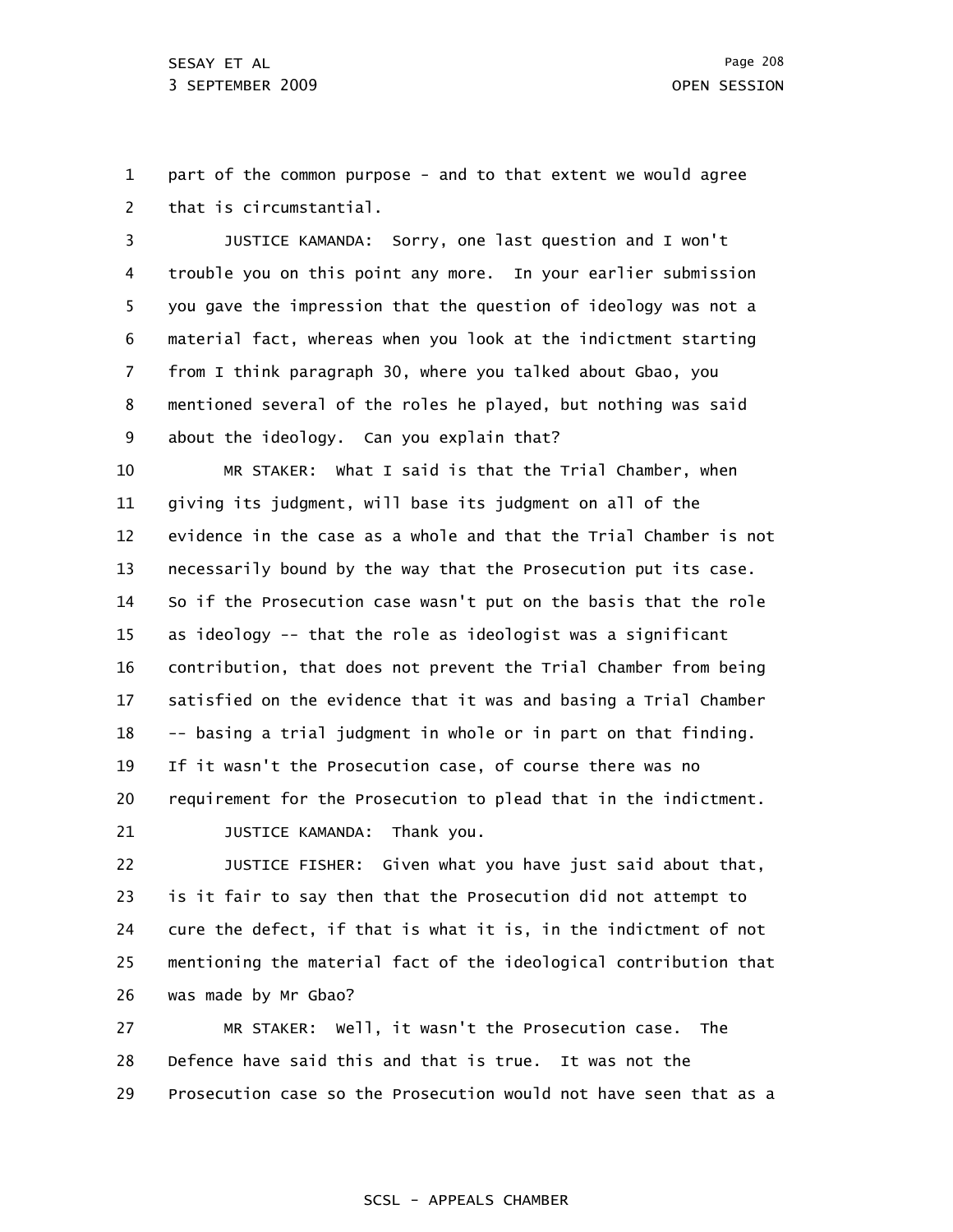1 defect in the indictment.

2 3 JUSTICE FISHER: And there would have been no effort to try to cure it?

4 5 6 MR STAKER: Well, as I say, if it wasn't the Prosecution case it would have been nothing to cure from a Prosecution perspective.

7 8 9 10 11 12 13 14 15 16 17 18 JUSTICE FISHER: Okay. Just getting back again to the answer that you have given to my colleagues on the JCE issue and Mr Gbao, you indicated I think that what distinguishes a member of a JCE who makes a contribution to the JCE, and a person who is a non-member but used by the JCE as including sharing the common purpose and [microphone not activated] by the characterisation of the Trial Chamber of Mr Gbao's intent and what he shared and what he did not share, what - can you tell us whether the Prosecution's position on what the common purpose was is limited only to the crimes which he shared the intent for, or to all of the 14 crimes which Mr Sesay and Mr Kallon are found to have shared as well?

19 20 21 22 MR STAKER: Yes. First of all, I don't want to sound unduly technical, I think this is taken as a given, but of course we are not concerned so much with what the Prosecution case is as what the Trial Chamber found --

23 JUSTICE FISHER: Of course.

24 25 26 MR STAKER: -- and whether that finding contains errors. JUSTICE FISHER: But I need the Prosecution's position on that.

27 28 29 MR STAKER: Yes, but it is the case the Prosecution's position at trial - I think the Prosecution's position now - and the Trial Chamber's finding was that the common purpose was to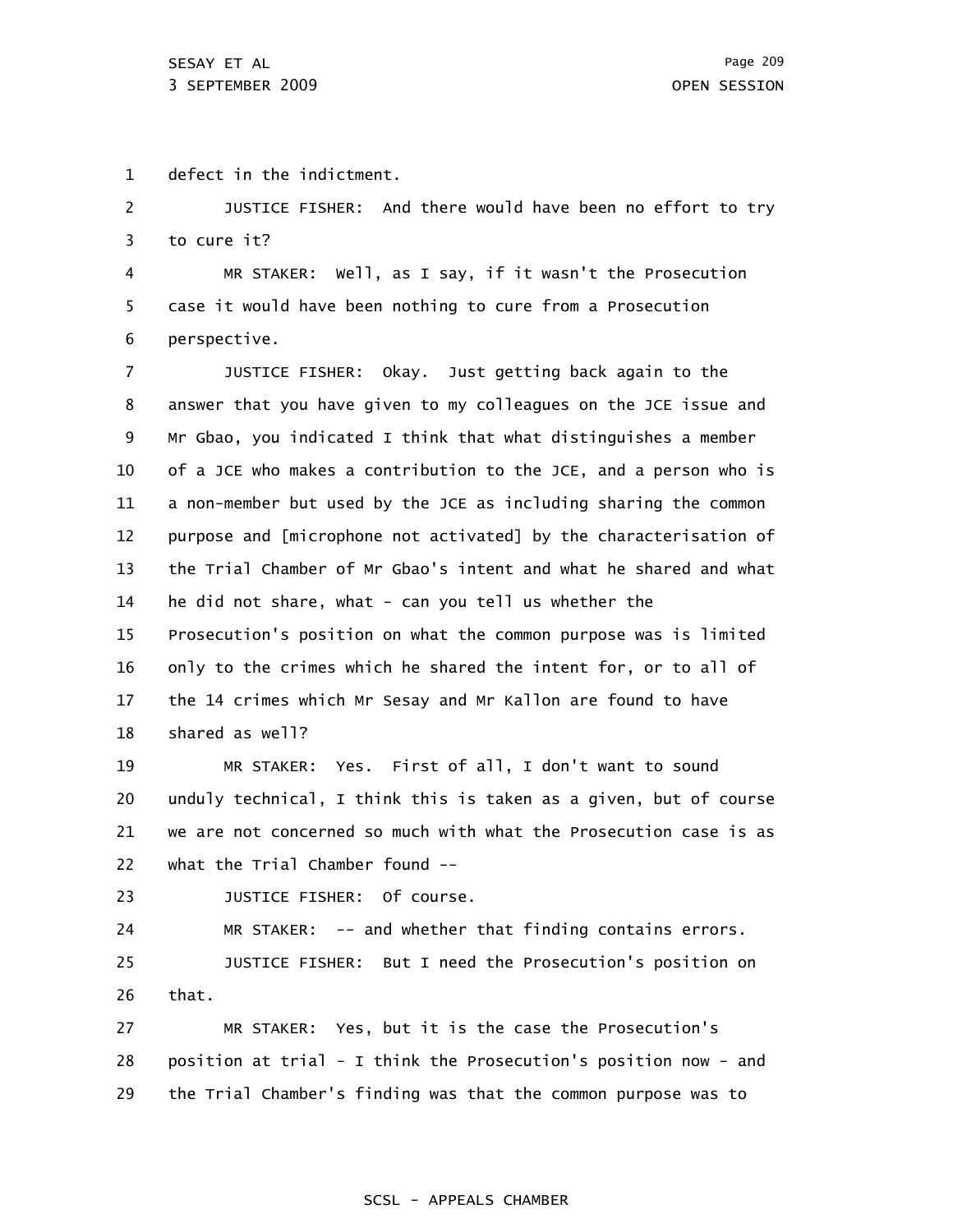1 2 3 4 5 6 7 8 9 10 11 12 13 14 15 16 17 18 19 20 21 22 23 24 25 26 27 take control of the territory of Sierra Leone by means that included the commission of the crimes charged in the indictment. JUSTICE FISHER: All of the crimes? MR STAKER: All of the crimes. It was the campaign of terror and collective punishment involving the commission of the other crimes charged in the indictment and the Prosecution's case is that Gbao was a member of, as I said, that one JCE. That was the Prosecution case and in our submission that was the Trial Chamber's finding. JUSTICE FISHER: Okay. Thank you. JUSTICE KING: This question of ideology worries me a bit. Now, in the indictment you did not plead it as a material fact, but then the Trial Chamber went on to make a finding about Gbao's ideology. Do you think they were right in doing that? MR STAKER: It would have been open perhaps to the Trial Chamber to reopen proceedings and to invite the parties to make submissions on that, given that it had not been argued. The question is whether the entire trial judgment, or whether that entire part of the trial judgment, is rendered invalid or the proceedings as a whole rendered unfair, because the Trial Chamber didn't do that. As I said, the Trial Chamber's finding was based on all of the evidence in the case as a whole, and the Defence had the opportunity to challenge any of that evidence and to make any submissions on it. Our submission is the Trial Chamber is not bound by the way the Prosecution puts its case, or indeed by the way the Defence puts its case. JUSTICE KING: No, I think you misunderstand me. I am not

28 29 saying that the way the Prosecution puts its case. I am referring specifically and directly to the material facts pleaded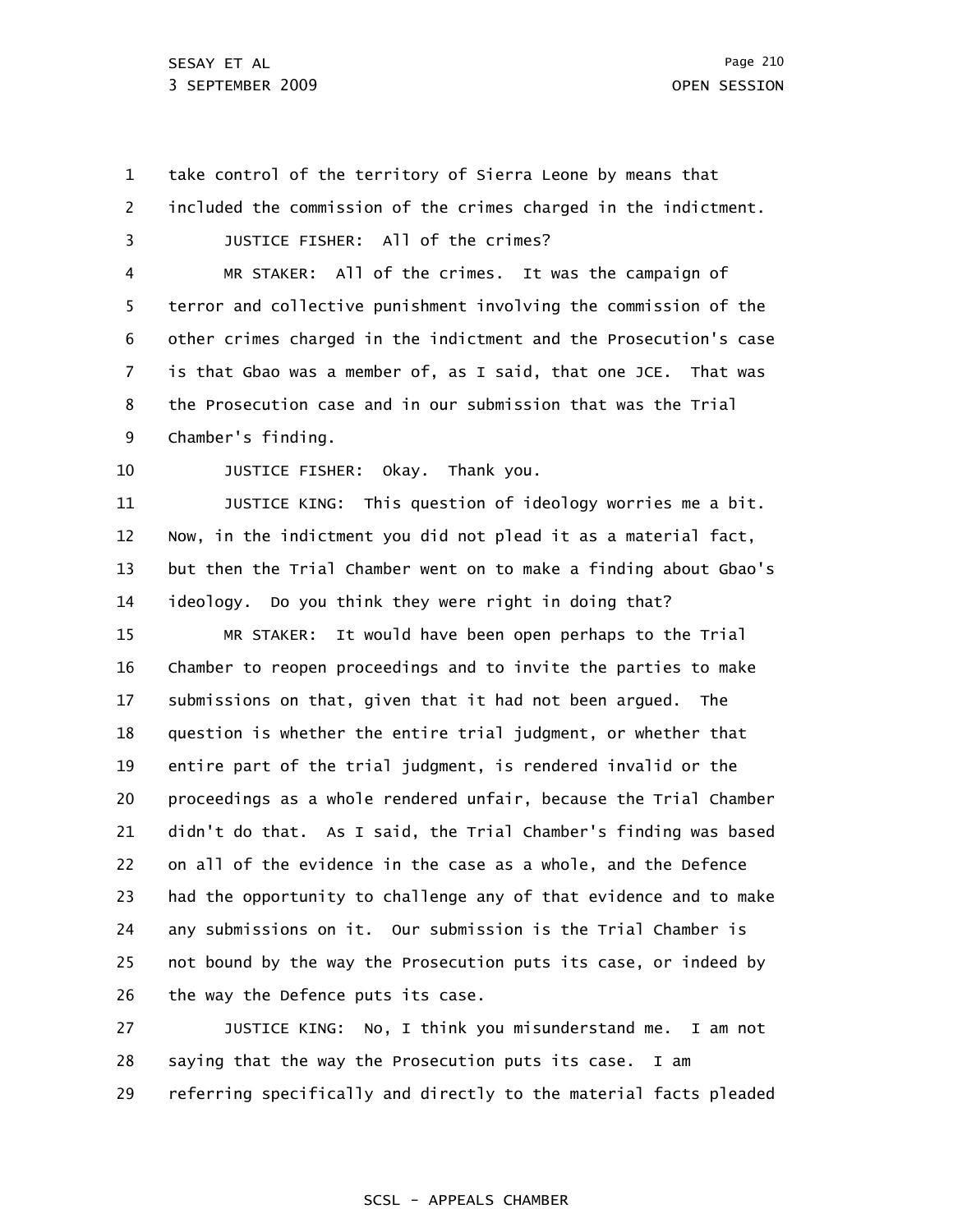1 2 3 4 5 6 7 in the indictment. And as you yourself have admirably admitted, there is nothing pleaded there about ideology of Gbao, and yet the Trial Chamber went to the extent of pronouncing on this on the guilt or otherwise of Gbao. As a Prosecutor, and having regard to Article 17, the rights of the accused, were they entitled to do that? That is the question I want you to answer positively or otherwise.

8 9 10 11 12 MR STAKER: Yes. We submit that it was not necessary to plead it. We submit that the contribution of Gbao to the joint criminal enterprise was pleaded with the same level of specificity as the other two accused in this case and as other accused in other cases before this Special Court.

13 14 15 16 17 18 19 20 21 As I said, the indictment in this case is materially identical to that in the AFRC case. We have had another indictment in the Taylor case. There are general principles about the level of specificity required in indictments, particularly when the exception of sheer scale applies which was held to apply by the Trial Chamber in this case and which has been held by this Appeals Chamber to be an exception to normal specificity requirements. We submit the specificity in the case of Gbao was no different to any other accused, so --

22 23 24 JUSTICE KING: With respect, I don't see - I don't think you have seen the point I am trying to stress. I am dealing specifically with the question of ideology.

25 26 MR STAKER: Yes. Well the answer is, no, it wasn't necessary to plead that.

27 JUSTICE KING: Exactly. That is what I wanted to say.

28 MR STAKER: Yes.

29 JUSTICE KING: Thank you.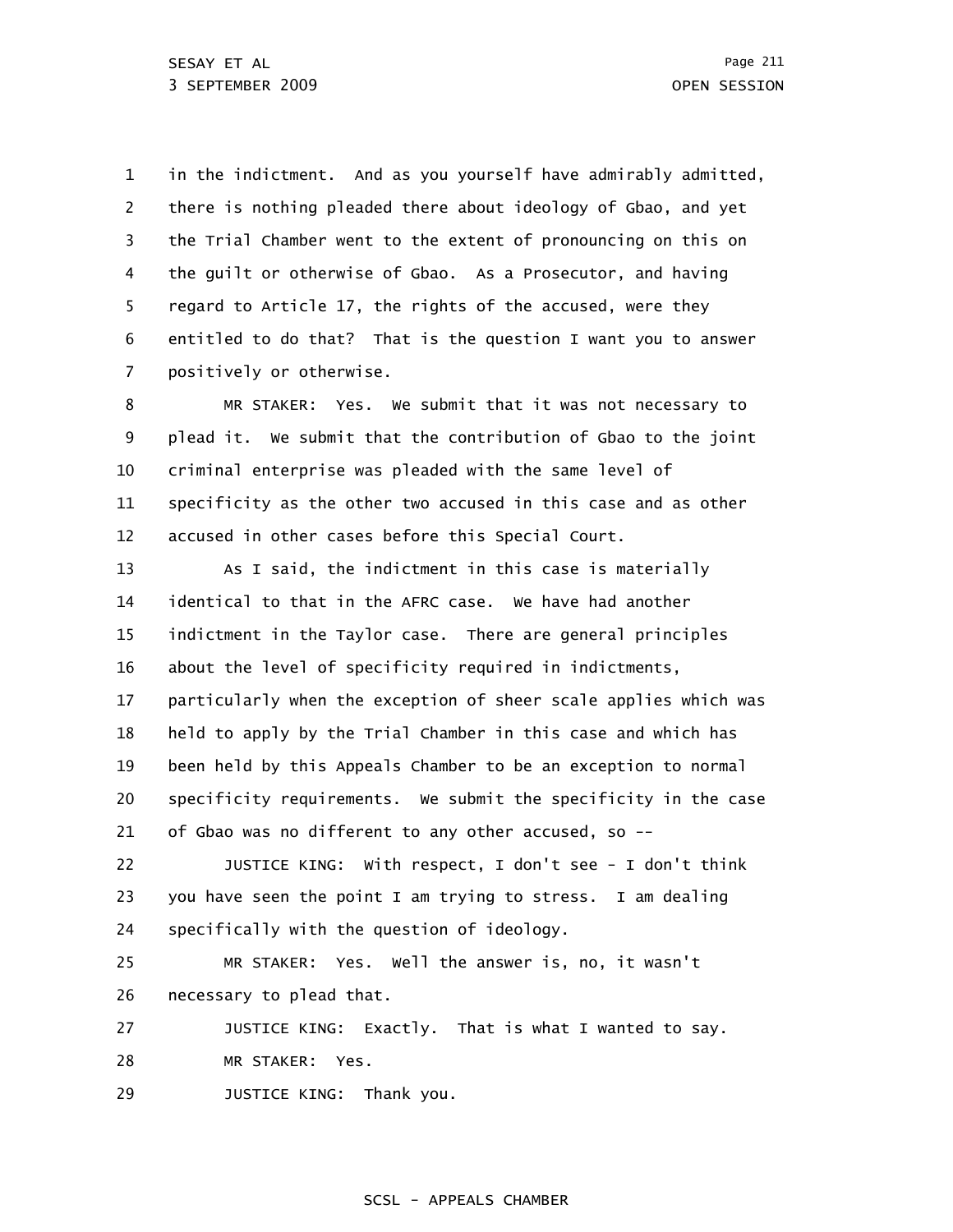1 JUSTICE WINTER: Do you have a question.

2 3 4 5 6 7 8 9 MR STAKER: Yes, I am sorry. At this juncture, given the passage of time, I will hand over to Mr Fynn. I am sorry that it has been the Prosecution to say this now because the Defence have been rigorous in adhering to their allocated time, but in view of the number of questions if we did seek leave at the appropriate time to extend our time I would be very grateful if the Bench were not too harsh on whichever of my colleagues turns out to be the one to ask for it.

10 11 12 13 14 JUSTICE FISHER: Before you leave and having in mind your request, I have some questions. I didn't want to interrupt you before, but they go back to some of the points you made earlier and I would ask Madam President is this a good time, or should we wait until the submission is completed?

15 16 PRESIDING JUDGE: If you have questions for Dr Staker, then you should ask them now.

17 18 19 JUSTICE FISHER: Thank you. I would like to just hit some of the points that you hit and the questions that arose in my mind as you were talking about them.

20 21 22 23 24 25 26 We talked about one a little and that is the curing of the alleged defect in the indictment regarding reference to the ideology. I would also ask in the same regard the Defence has raised issues regarding what they allege to be 20 unnamed locations upon which convictions were ultimately found, and the second is the acts of forced labour which underlined the convictions for enslavement.

27 28 29 Both of those were raised as defects in the indictment because they had not been specifically pled and I wonder if you have any information as to an argument as to why they maybe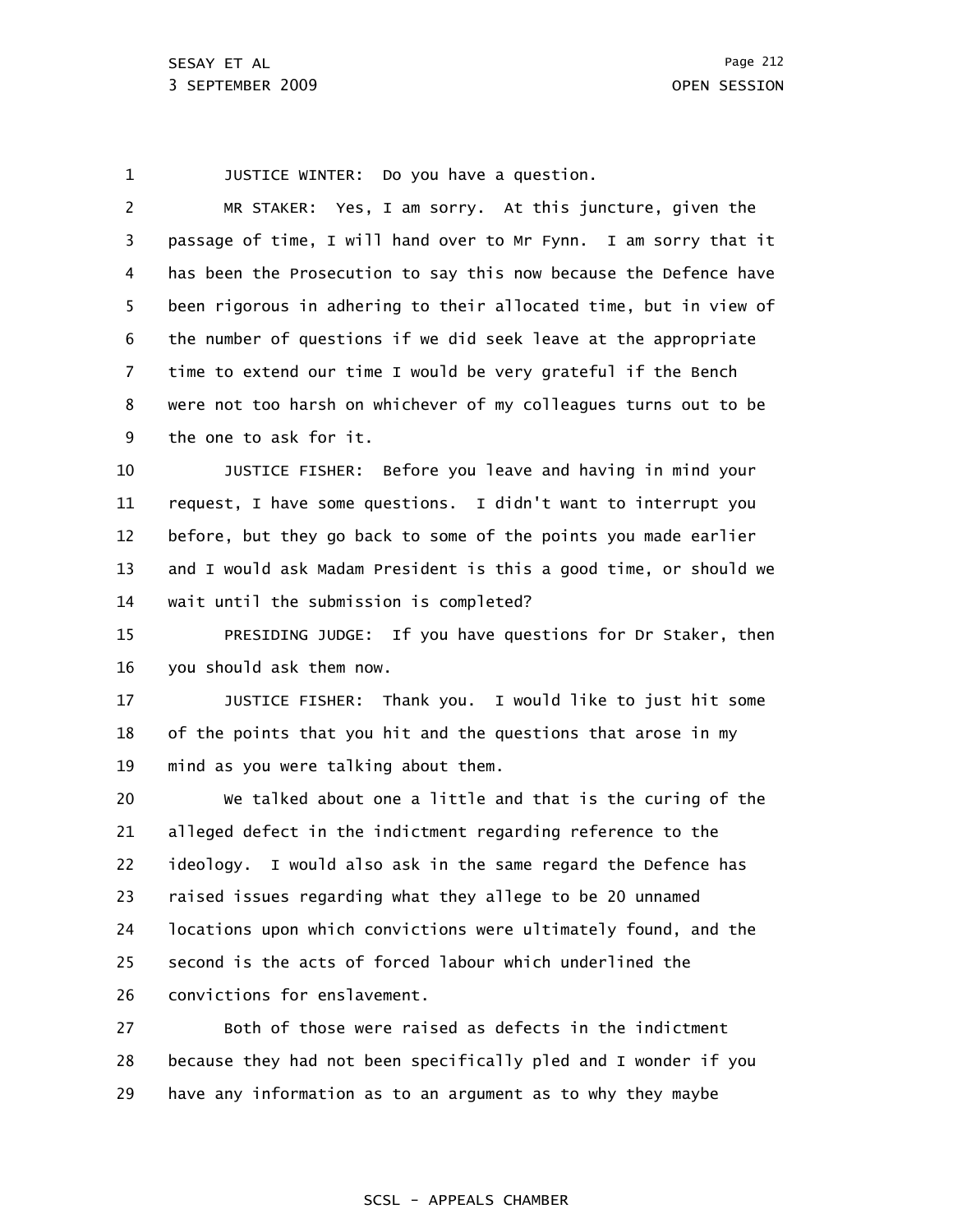1 2 either cured, or waived, as those were the two conditions that you mentioned earlier.

3 4 5 6 MR STAKER: If we might be permitted to take that one on notice? I am told I think we have dealt with it in our written pleadings. I don't want to spontaneously say anything that may not be correct.

7 8 9 10 11 12 13 JUSTICE FISHER: That would be fine. My next question and this has to do and perhaps you are not the person to ask, but it falls within JCE. This has to do with a point that was raised in the Sesay appeal that I could not find answered in your submissions and, if you could either direct me to where I should be looking for this answer or provide an answer, I would be grateful.

14 15 16 17 18 19 20 That has to do with Sesay's conviction for planning the use of child soldiers and the role regarding the contribution to the common purpose of that activity. The issue that I believe was raised by the Sesay argument had to do with specific requirements for planning that don't apply to other types of commission of crimes and I believe Mr Sesay's Defence submitted a couple of case references for that.

21 22 My question is do you address that in your response and, if not, could you address that argument?

23 24 25 26 MR STAKER: Again, given the stage of time, could I request that perhaps we address those immediately after the lunch break, the replies of the Defence, and we can confirm over the lunch hour?

27 28 29 JUSTICE FISHER: Okay. Now the other area that I wanted to look at was the fair trial area and you indicated answers to several of the points that were raised yesterday, but there are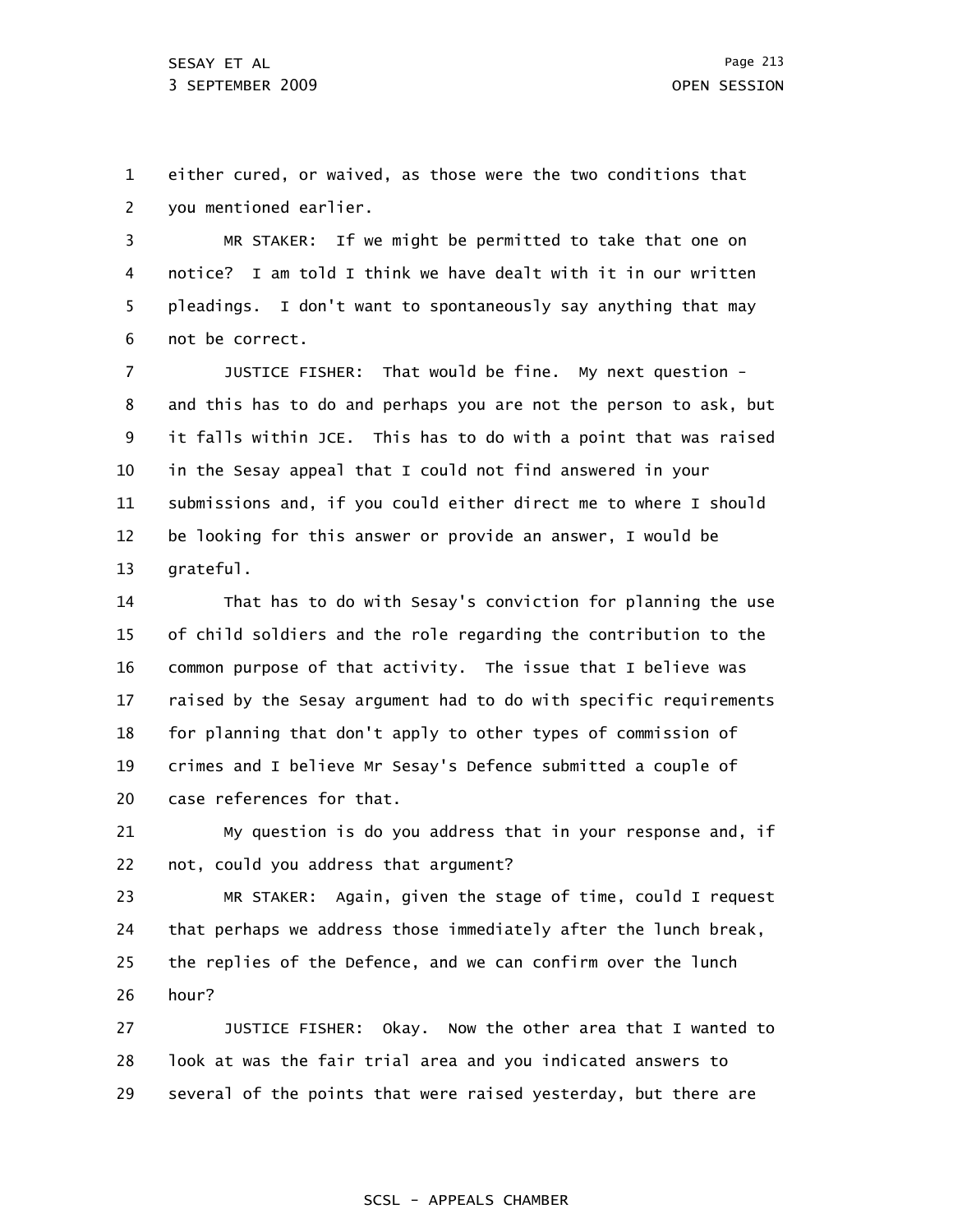1 2 two issues that I am a little concerned about and would like more on your views.

3 4 5 6 7 8 One has to do with the submission that was made by the Defence regarding failure to disclose sums of money that were paid to witnesses. I understand your argument about the issues when they weren't raised, but I am focusing now on the one that was raised. You have also referenced the trial court judgment, paragraphs 253 to 256, as responding to the concerns there.

9 10 11 12 13 14 I have a couple of questions about that. First of all, 253 to 256 seem to be addressing only the payments that were made to witnesses from the Registry and I believe that the core of the objection goes to payments that were made from the funds of the Prosecution. So my first question is are there other findings that you can point to that actually address that point?

15 16 17 18 19 My second question in that same regard is does the Prosecution consider that relocation benefits paid by the Prosecution as opposed to the Registry and any other money given by the Prosecution to witnesses falls within Rule 68 material and, if so, why or why not?

20 21 22 MR STAKER: The Prosecution's position is that it is disclosable under Rule 68 and that it was disclosed; payments from the Prosecution.

23 24 JUSTICE FISHER: Okay. And it was disclosed in what way? Simply that payments were made, or in some detail?

25 MR STAKER: In detail.

26 JUSTICE FISHER: Okay.

27 28 29 MR STAKER: The payments made were known, and I go back to the submission that if the Defence had issues they were matters to be raised with the Trial Chamber and then before this Appeals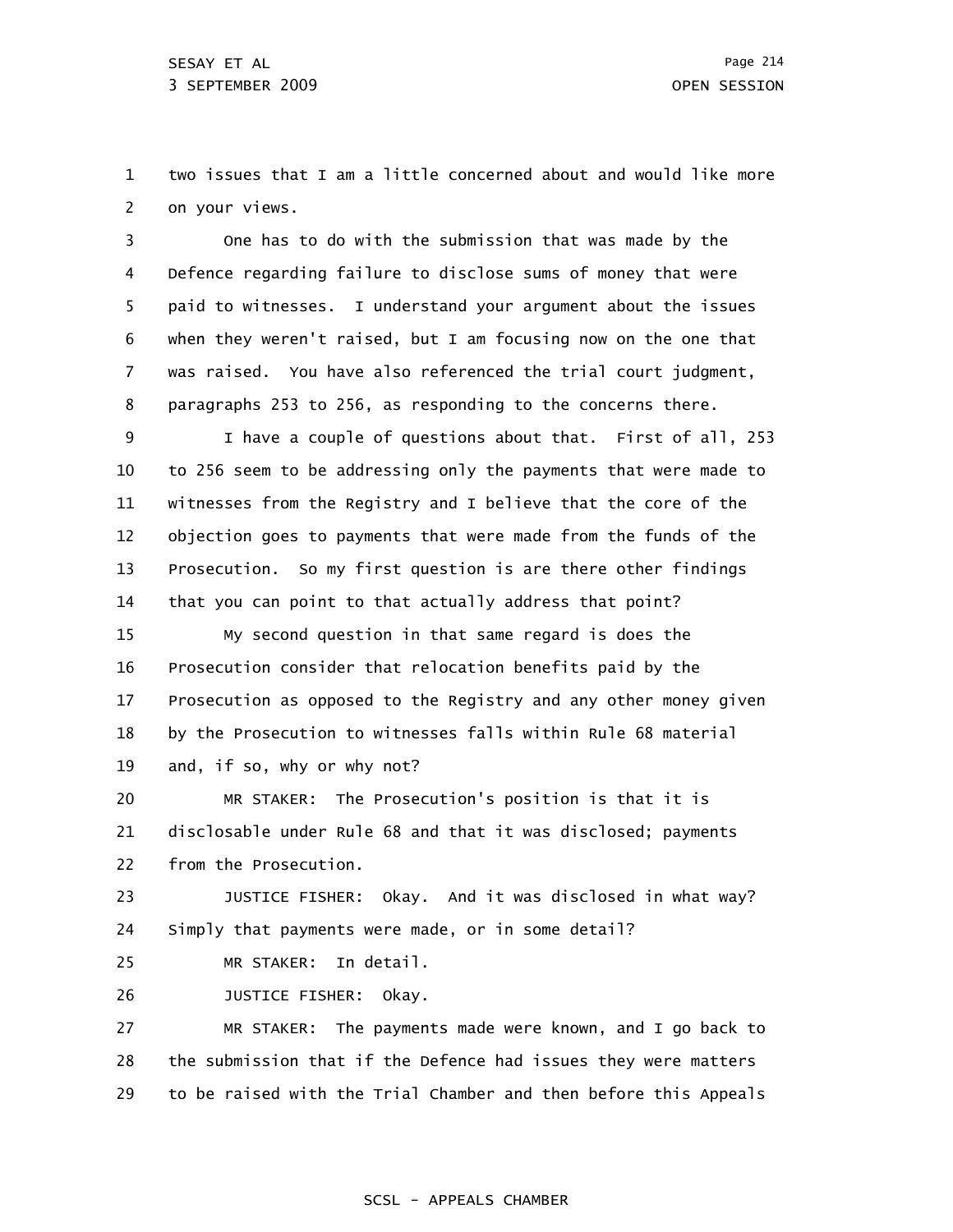1 2 Chamber the focus would be on whether there was any error in the way the Trial Chamber dealt with the matter.

3 4 5 6 JUSTICE FISHER: Okay, perhaps we are looking at different motions, but my understanding was that the motion for further specificity - the motion for disclosure was denied on the grounds that the material had to be identified with greater precision.

7 8 9 10 11 12 13 MR STAKER: To our knowledge, there was only the one motion. Perhaps that motion speaks for itself. My understanding is that it goes to the whole panoply of payments to witnesses issues, but disclosure was made consistently and the opportunity was always there to raise it at any time. As disclosure is made, the opportunity is there to the Defence to raise any issues and a reason of the Trial Chamber was the delay in raising the issue.

14 15 16 17 18 19 JUSTICE FISHER: Okay, I think I understand your answer. And just one final question on the fairness issue and that is the Kenyan major. You invited the Chamber to look at the decision of the Trial Court regarding the motion that was filed by Mr Gbao in connection with the late disclosure and we have taken you up on that invitation.

20 21 22 23 24 25 26 27 28 29 In paragraph 53 of that decision, the Chamber acknowledges that the statement - the pre-trial statement - made by the Kenyan major was in fact Rule 68 material. It then is unclear to me and I guess I would like your position on this. It seems to me that the Chamber never actually said that the effect of the late disclosure was not prejudicial, but rather it said that the failure of the Defence to do anything to mitigate the prejudice rendered their submission at this point - I don't think it says unprejudicial and perhaps that is the reading that you have given it, but nonetheless it doesn't ever say that the points they have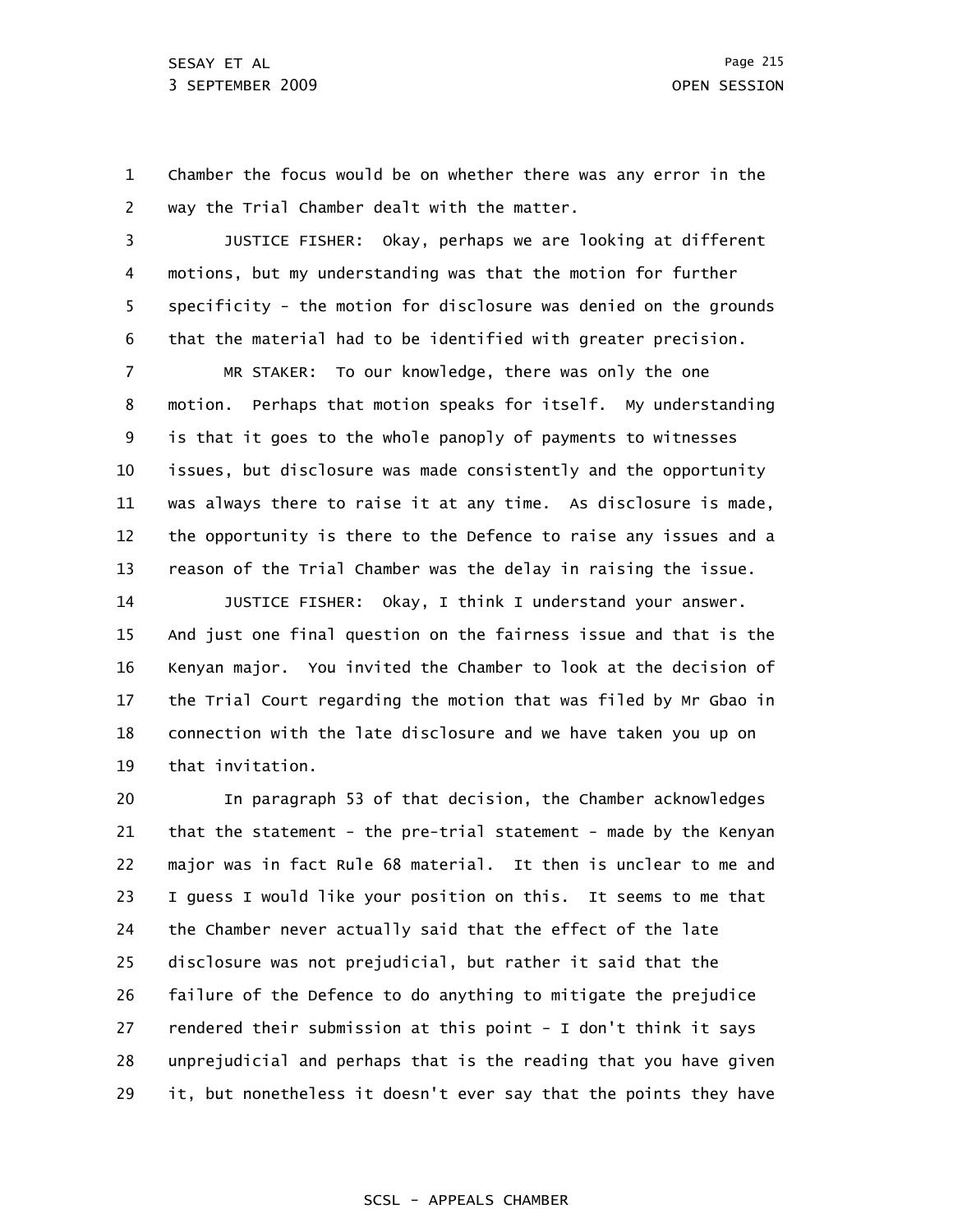1 2 3 4 5 6 7 8 9 10 11 12 13 14 15 16 17 18 19 20 21 22 23 24 25 26 27 28 29 made are not prejudicial, only that they could have done things in that 19 to 20 month period to relieve or mitigate the prejudice. Is that the Prosecution's reading as well? MR STAKER: I think I would agree that there is no clear and expressed statement that at the point of disclosure there had been no prejudice to that point, but certainly the Trial Chamber does in the final paragraphs come to the conclusion that there has been no prejudice. I can't put my finger on the paragraph now. JUSTICE FISHER: Well, I think they found that there was no abuse of process because the prejudice aspect was missing somehow. MR STAKER: My recollection is they didn't address the abuse of process point because they found there had been no prejudice. JUSTICE FISHER: That is right. They never got to the analysis of the abuse of process. MR STAKER: Yes, sorry, paragraph 62. JUSTICE FISHER: Yes. MR STAKER: "In our considered opinion if there was any prejudice expressed in the hypothetical, remedies were available to cure that prejudice ", and the final sentence, "We have, however, found specifically that there was no resulting material prejudice." So that was the finding. JUSTICE FISHER: So I guess my question to you is first of all you argued that material prejudice was - had to be proven in order for there to be a remedy at that point and that is still your position, is that right? MR STAKER: I wouldn't go that far. My position is that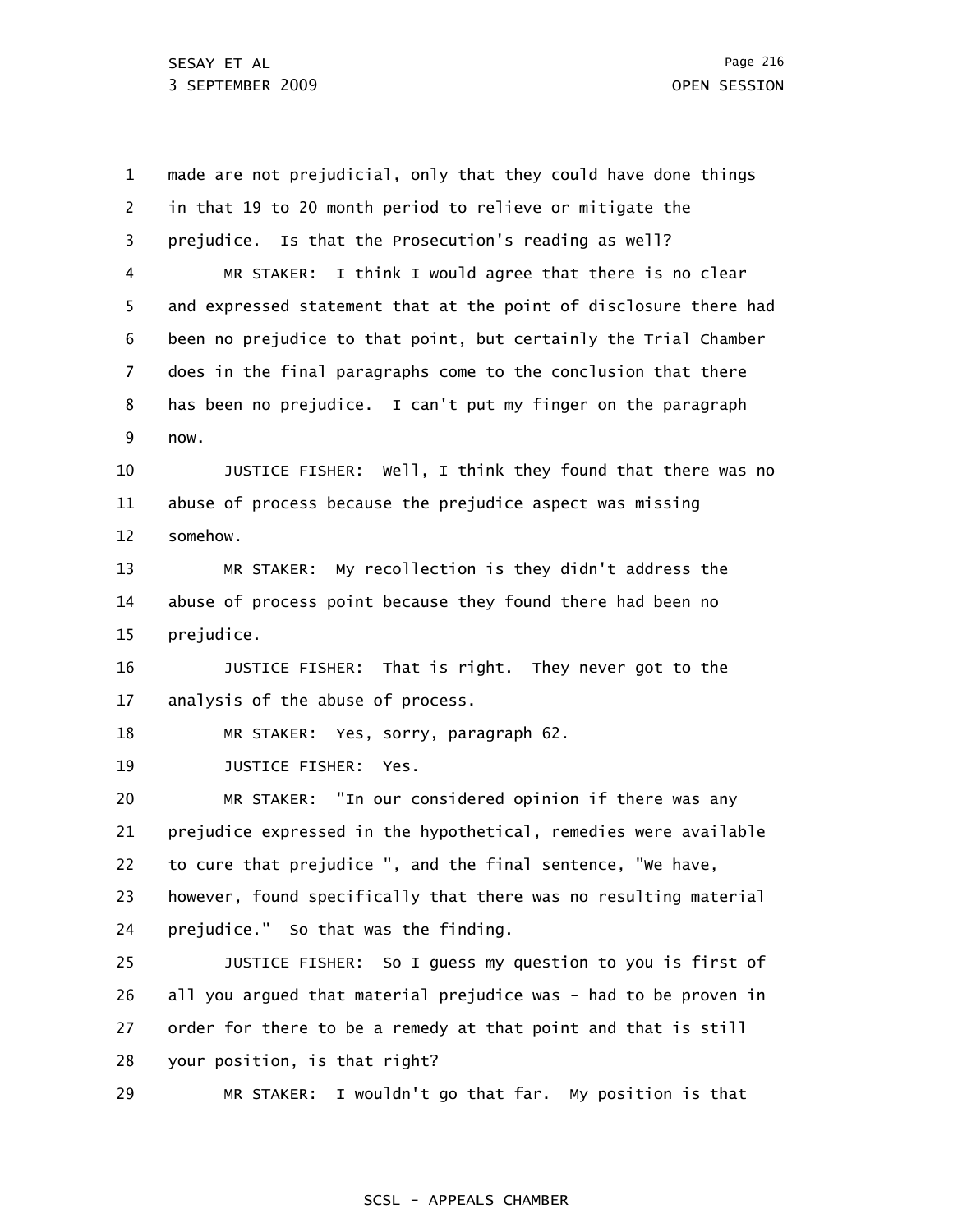1 2 3 4 5 6 for this to be raised now before the Appeals Chamber, the inquiry must be was there an appealable error in that Trial Chamber decision? It is not for the Appeals Chamber to decide de novo whether this late disclosure caused unfairness to the accused, but rather whether the way the Trial Chamber handled it was legally erroneous.

7 8 9 10 11 12 JUSTICE FISHER: And isn't the error of law that is being alleged that the Trial Chamber required there to be a showing of material prejudice and required that the burden of showing that be on the Defence? Isn't that the crux of the legal error, or is there something else that you would suggest is the legal error that is in contest here?

13 14 15 16 17 MR STAKER: I would say that ultimately the basis of the Trial Chamber's decision was that whatever material prejudice there may have been the Defence were in a position to cure that and that they didn't, presumably they didn't want to, so that it was not an issue, or --

18

JUSTICE FISHER: I understand, yes.

19 20 21 22 23 MR STAKER: And that ultimately - that ultimately - was the basis of the Trial Chamber's decision and our submission is there is no appealable error in the way the Trial Chamber dealt with that. There is nothing to challenge on appeal in the way that that situation was handled.

24 25 26 27 28 JUSTICE FISHER: Okay, but characterising it as you have as the Trial Chamber finding that there was no material prejudice, is not - the fact of whether or not the Trial Chamber needed material prejudice to rule on the motion, is not that the issue in contest?

29 MR STAKER: No, I don't think so, because the first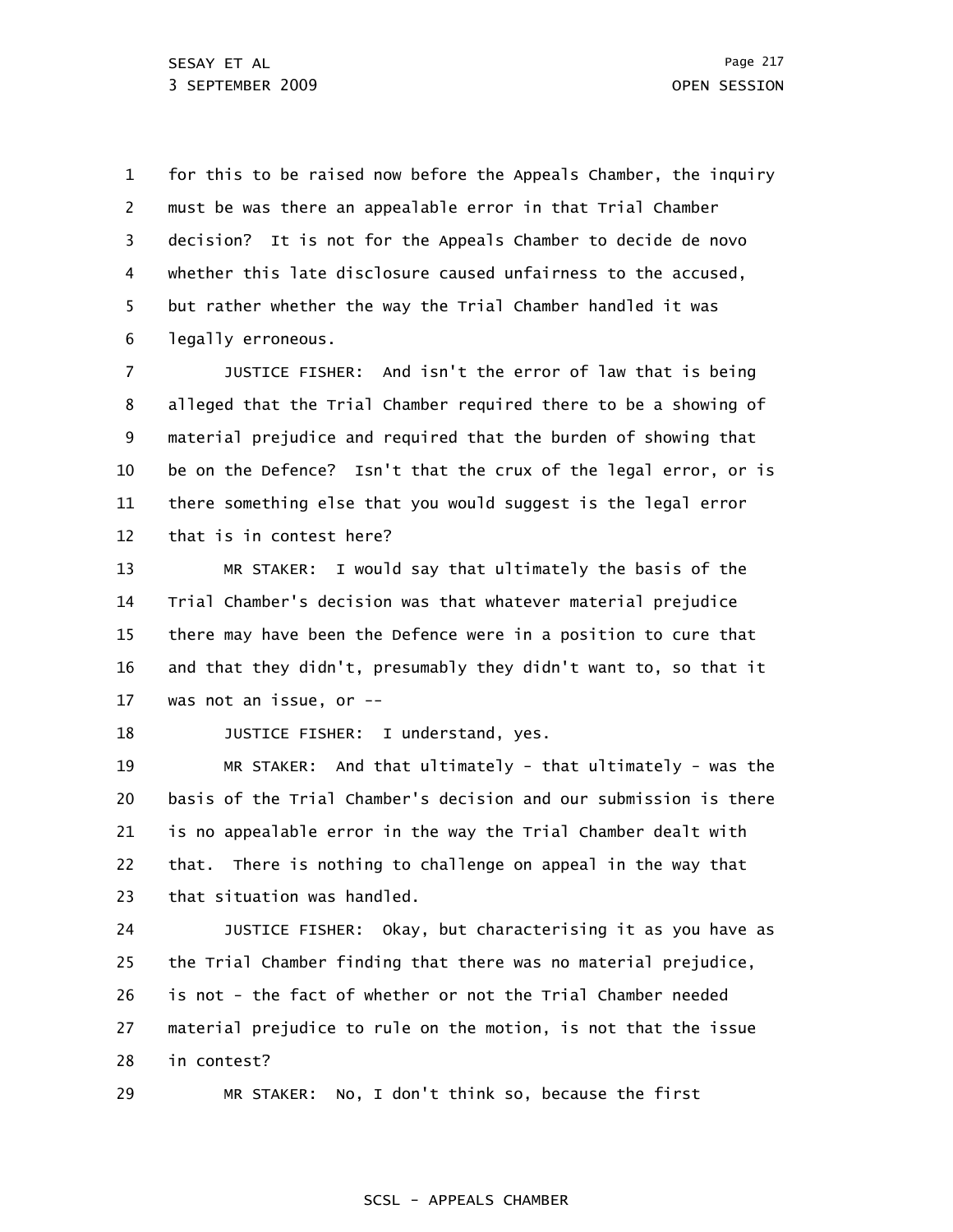1 2 sentence in that paragraph I referred to said that even if there was material prejudice it could have been cured and so --

3 4 JUSTICE FISHER: And the failure to cure is what the motion was dismissed on, yes?

5 6 7 8 9 10 11 12 MR STAKER: Yes, I mean as a matter of principle if an accused says there has been a breach of the rules, take specifically a breach of the rules in relation to disclosure obligations, it can raise that before the Trial Chamber and it is within the discretion of the Trial Chamber to say, "Yes, we find that there has been a breach of the rules, but we are providing no remedy because there has been no prejudice, or no material prejudice."

13 14 JUSTICE FISHER: And I am asking you is that the standard that the Prosecution believes is the correct standard?

15 16 17 18 19 20 MR STAKER: No, not necessarily. I think that even if there was no material prejudice the Trial Chamber might for other reasons in its discretion consider that some kind of remedy was appropriate, but it is certainly appropriate for a Trial Chamber to say, "We grant no remedy because we find there was no material prejudice."

21 JUSTICE FISHER: That is your position?

22 MR STAKER: That is our position.

23 JUSTICE FISHER: Thank you.

24 25 26 27 28 29 JUSTICE WINTER: Before we now continue, I think given the time we have been sitting here there would be need for a break for ten minutes. We will resume after ten minutes and we will take that of course into consideration concerning the time for the continuation of the Prosecution's submissions. MR STAKER: I am obliged, your Honour.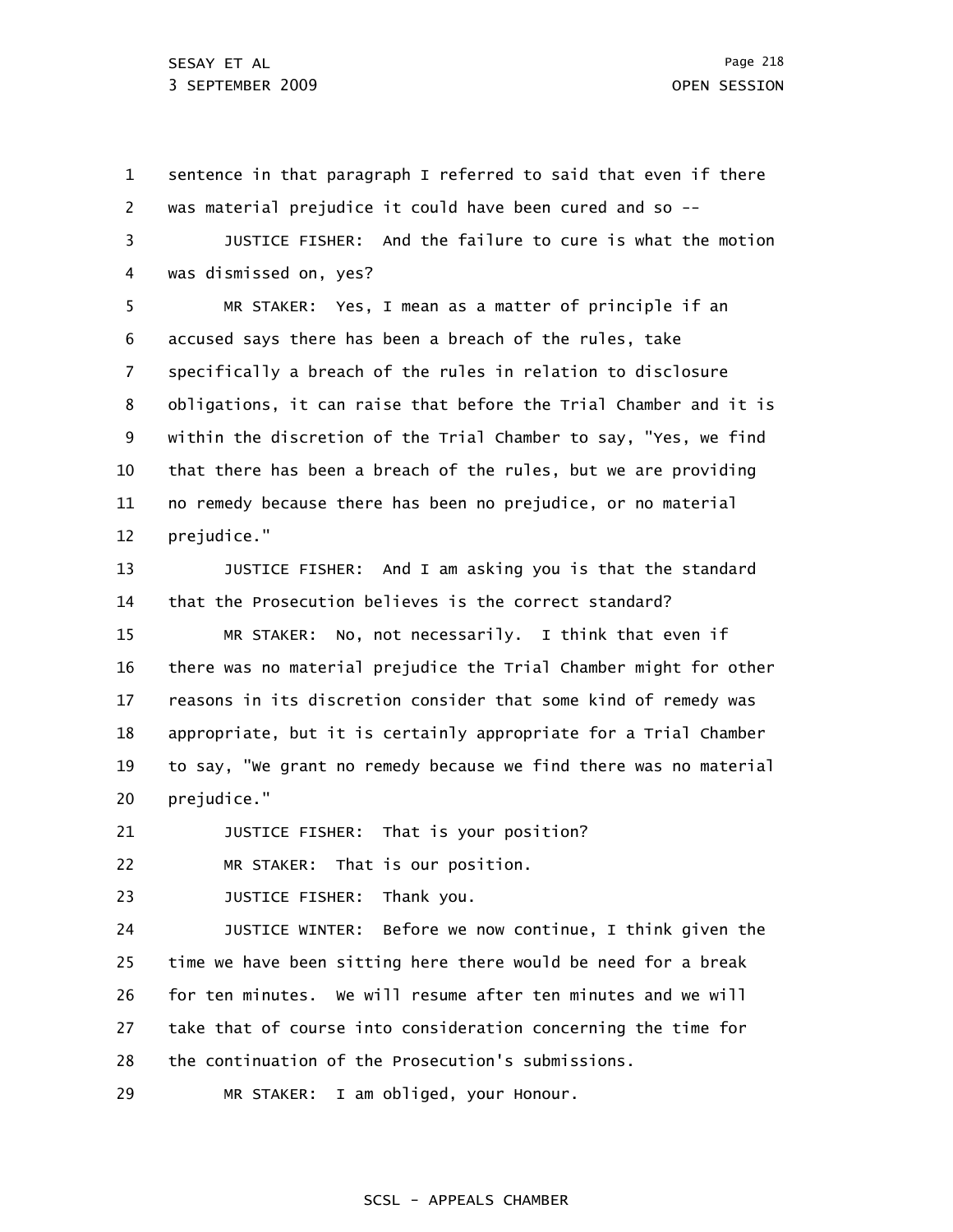29

1 2 3 4 5 6 7 8 9 10 11 12 13 14 15 16 17 18 19 20 21 22 23 24 25 26 27 28 [Break taken at 12.20 p.m.] [Upon resuming at 12.30 p.m.] JUSTICE WINTER: My usual check. Can everyone hear? Everything is okay? Okay, I give the floor now to Mr Fynn and he has three quarters of an hour now until 1.15. MR FYNN: Thank you very much. PRESIDING JUDGE: I will continue after when we come from the lunch and we will give another 15 minutes to the Prosecution. MR FYNN: Thank you very much, Madam President. I will be using between 30 and 40 minutes and I would then defer to my learned friend, Vincent Wagona, who will use the rest of the time. Madam President, my Lords, I would be addressing parts 4 and 7 of the Prosecution's response brief and matters dealt therein, but I must say that the Prosecution continues to rely on all that has been submitted in its written brief and I will be focusing on matters which have been raised by the Appellants in their oral submissions and in their reply. Part of the issues raised include evidence evaluation matters, some of which my learned friend Dr Staker has already averred to. I would draw your attention to Sesay's grounds 14 and 15 which specifically touch the question of accomplices. The Prosecution submits that as a general rule there is no legal requirement that the evidence of accomplices ought to be corroborated and so any claims or complaints by the Defence that such corroboration or lack of corroboration of accomplice witnesses makes the judgment defective must be disregarded, my Lords.

My Lords, the Trial Chamber of its own volition felt the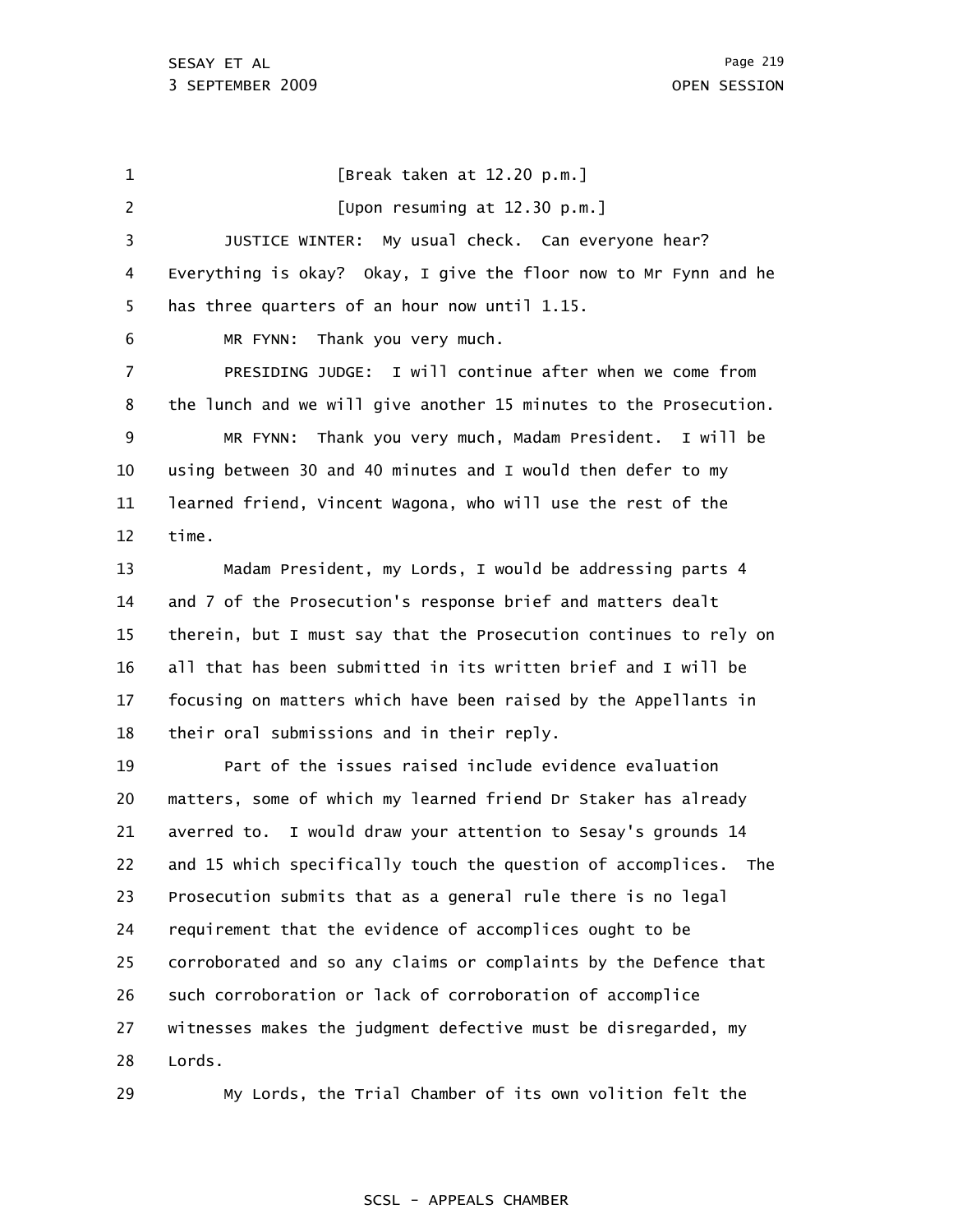1 2 3 need to seek corroboration of the evidence of certain insider witnesses, or accomplices, and we would submit that that does not amount necessarily to that being a legal requirement.

4 5 6 7 8 9 10 Having set that standard, it was up to the Trial Chamber itself to find corroboration where it may and, my Lords, I say this bearing in mind that such corroboration can come from other witnesses and these need not be witnesses who have been characterised in any particular way and such corroboration can also come from the total circumstances and context of the case which is before the Trial Chamber.

11 12 13 14 15 16 Indeed, if I would refer your Lordships with your leave to paragraph 540 of the trial judgment, the Chamber at that paragraph averts its mind to the possible defect or the possible credibility issues which insider witnesses would have, but then it retains for itself, my Lords, the power to accept or reject the testimony of those witnesses.

17 18 19 20 21 My Lords, I would suggest that the standard is the same for all witnesses, accomplices not being different. The same discretion which a Trial Chamber has to accept or reject testimony of any witness is the same that they have regarding the testimony of accomplices.

22 23 24 25 26 27 28 29 I would move on to Mr Gbao, who in his grounds 6 and 7 alleges that there has been a failure to address and reconcile inconsistencies. That ground, my Lords, is very similar to that raised also by Mr Sesay in grounds 1, 2, 3 and indeed 14, which I have mentioned, and to my mind - and it is my submission - that they also deal with corroboration issues, because in those several grounds the Appellants suggest - the Appellants suggest that having found inconsistencies in a particular witness's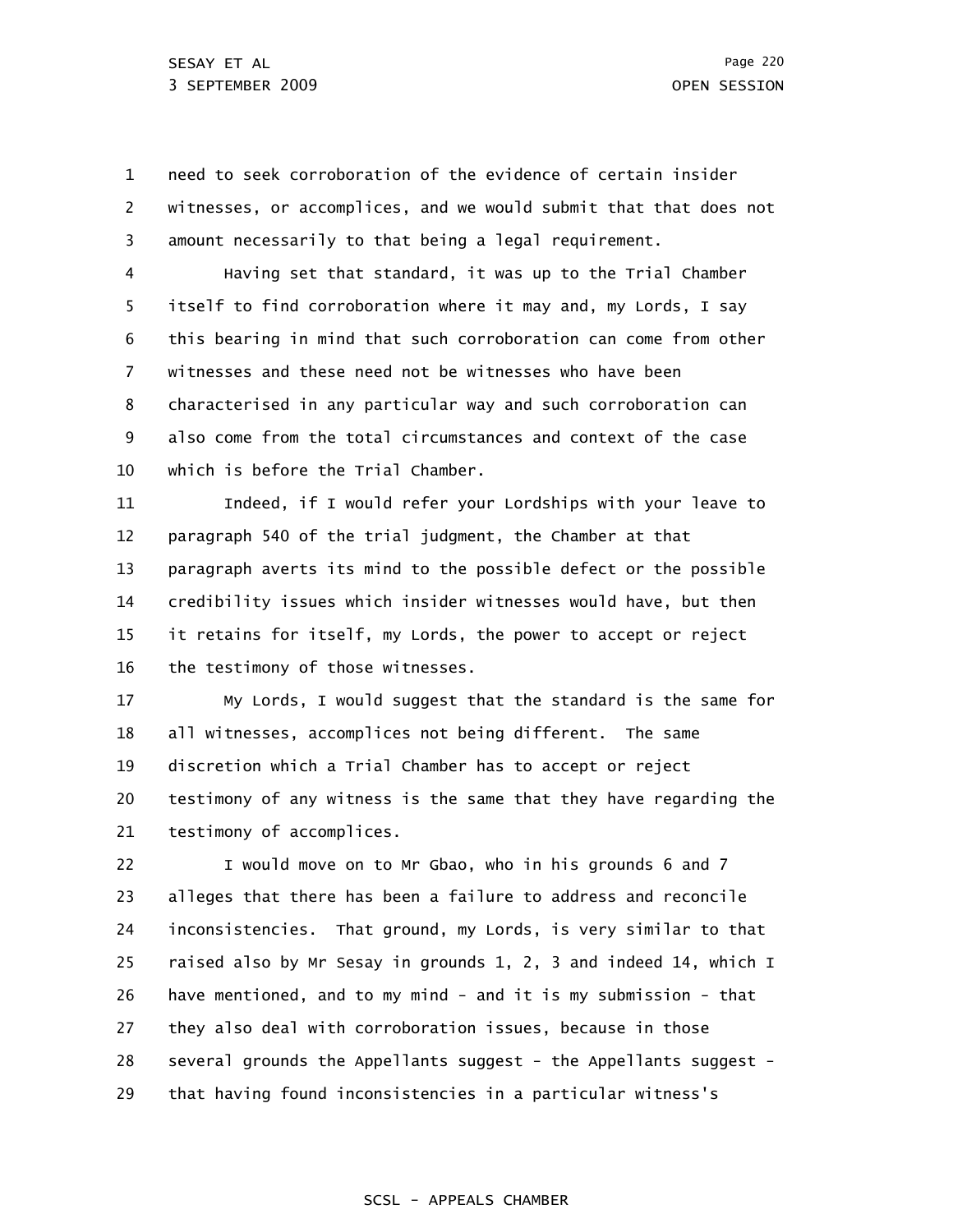1 2 3 4 testimony the Trial Chamber ought to have excluded such testimony. The Trial Chamber need not have relied on the testimony of such witnesses whose statements have been found to be inconsistent.

5 6 7 8 9 10 11 It is my submission, my Lords, that inconsistencies in a witness's testimony does not by itself provide a ground for the whole of that witness's testimony to be discarded. On the contrary, it is up to the Trial Chamber taking the whole of that witness's testimony into the context of the evidence as a whole to evaluate and see whether it could accept some of it, reject some of it, or indeed reject the whole.

12 13 14 15 16 17 18 19 20 21 22 23 My Lords, this is true also with respect to witnesses who Gbao suggests admitted to lying under oath. Where a witness has been found to have told an untruth, the question arises does that mean the whole of that testimony is untrue? Cannot the Trial Chamber - having regard to all the testimony before it and all the reliable witnesses before the Chamber, cannot the Trial Chamber accept some of the testimony of such a witness who has been found to be telling an untruth? My Lords, we would submit that the Trial Chamber was open to find - testimony of witnesses who had proved to be telling untruths in some aspects, the Chamber was still entitled to find their testimony useful and acceptable in other respects.

24 25 26 27 My Lords, the Sesay Defence - the Appellant Sesay in his ground 21 and 22 raises further issues regarding the way the Chamber evaluated the evidence and in those grounds they were specific to victims and child combatant witnesses.

28 29 The Appellant Sesay suggests - he submits - that the Chamber had created what Sesay calls an inviolable category of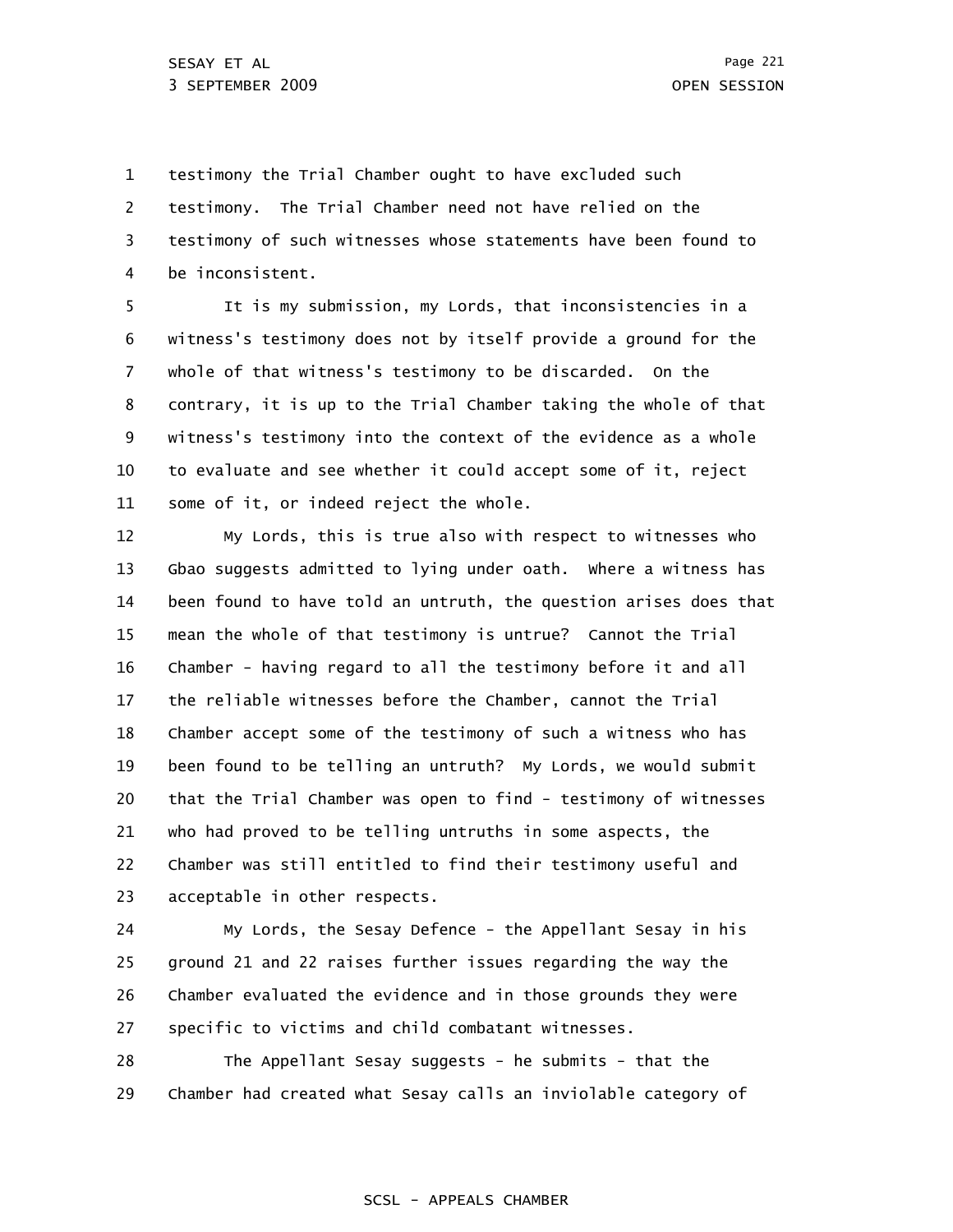1 2 3 4 5 witnesses. It is our submission that no such inviolable class was created. The Chamber was aware that these witnesses were victims and children, but did not attach any particular significance regarding credibility to their testimony simply because of their being victims and child combatant witnesses.

6 7 8 9 10 11 My Lords, we would at the risk of repeating ourselves say this is an evaluation issue. The Chamber uses the same principles by which it will evaluate evidence. It doesn't matter whether these are child combatants, or whether these are victims. The Chamber is still entitled to accept their evidence, or reject it.

12 13 14 15 16 17 18 19 20 Well, the Chamber did in this particular circumstance limit its use of such evidence and it is said - and I quote - that, "The evidence of victims was generally accepted for the purpose of establishing that crimes took place." This is paragraph 535 of the trial judgment. But I would suggest that - I would submit, my Lords, that even that it was left to the Trial Chamber to come to that conclusion, the Trial Chamber was free and had a discretion to use the evidence of these witnesses for even further purposes if the Trial Chamber had chosen to do so.

21 22 23 24 25 Sesay at grounds 17 and 18 singles out TF1-108's evidence and also TF1-366 for particular censure and claims that these witnesses did not have their testimony corroborated. In particular Sesay says that TF1-108's evidence on forced farming is uncorroborated.

26 27 28 29 However I would refer your Lordships to the trial judgment at paragraphs 1417 to 1425 where, my Lords, we would find that not only TF1-366, another witness complained of by Sesay, not only TF1-366, but also TF1-133 and TF1-330 they also corroborate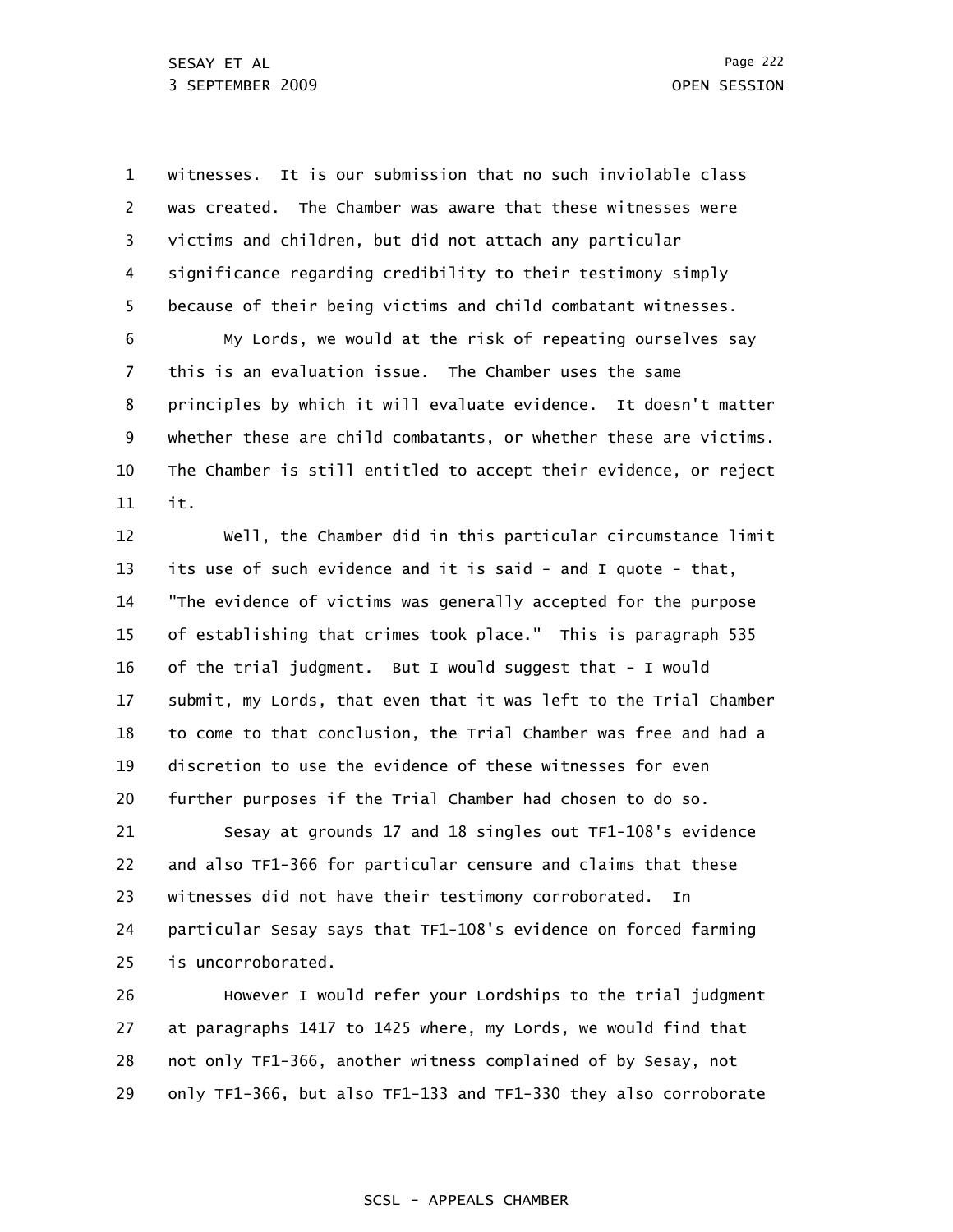1 2 3 4 Sesay's - sorry, TF1-108's evidence on forced farming. Further to that, at those paragraphs the Trial Chamber found further corroboration in the evidence of DAG-048 who spoke of government farming and said there were RUF controlled farms.

5 6 7 8 9 10 11 So, my Lords, the contention by my learned friends for Sesay that TF1-108's evidence was not corroborated, though we have already submitted that it is open to the Chamber to use uncorroborated evidence, though it is open to the Chamber to do that, we would submit that in fact the evidence of TF1-108 was in fact corroborated not only by other Prosecution witnesses, but in some respects by Defence witnesses as well.

12 13 14 15 16 17 With respect to TF1-366, who also is complained of in those grounds, we have already discussed the motion which was put before the Court at some stage by the Defence to exclude these witnesses - this witness's testimony. The Trial Chamber was in a position to look at that motion and did so and on the merits of the motion dismissed it.

18 19 20 21 22 23 24 The Trial Chamber, my Lords, found that TF1-366's testimony was "somewhat problematic" to use their words, but again based on the principles of evaluation we have already mentioned notwithstanding that problematic nature it was still open to the Trial Chamber to do with that witness's testimony as it deemed just within the context of the whole evidence which was before the Trial Chamber.

25 26 27 28 29 My Lords, I would move on to Gbao's ground 2 where he appeals the use of expert reports in the determination of ultimate issues. As a preliminary point, the Prosecution submits that the preliminary issue in every criminal case is the question of whether the accused persons are guilty or not and that that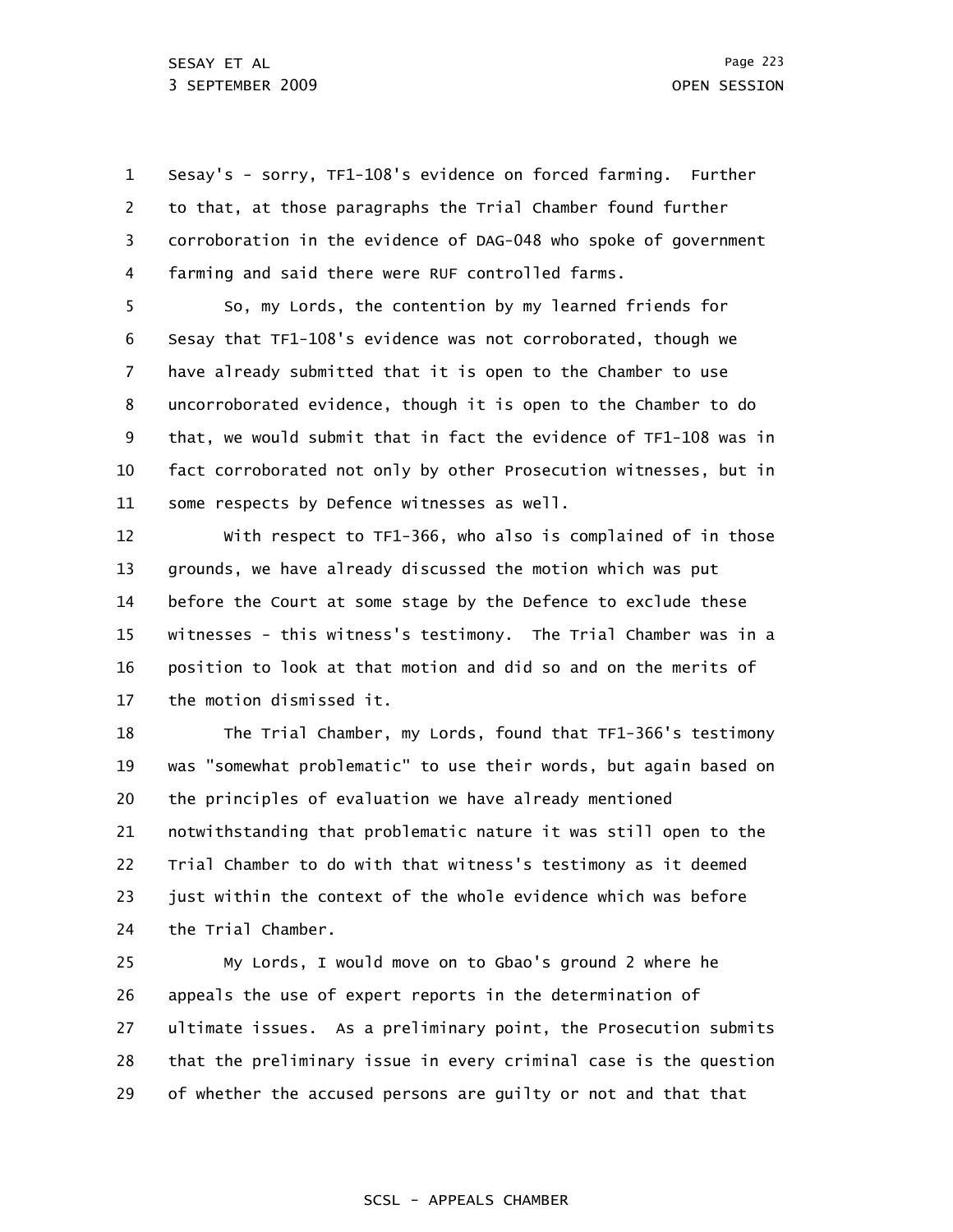1 2 3 4 ultimate question is a question which can only be answered by the Court itself and to suggest that those issues were answered by experts is to misconstrue the whole purpose and use to which experts' testimonies were used by the Trial Chamber.

5 6 7 8 9 10 11 I feel it is accepted by all parties that the use of expert testimony in criminal trials is quite established and has been a practice for quite a long time and I need not make submissions on that, but now zero in on TF1-369 - TF1-369 - of whom Gbao's complaint is directed. Gbao's complaint is directly about TF1-369, who is the expert who testified for the Prosecution regarding sexual violence, forced marriage and such like issues.

12 13 14 15 16 17 18 The Trial Chamber was very clear as to the use it put this expert's testimony to and we would submit that it was the testimony of this expert that helped the Trial Chamber understand the full gravity, scope and effect of the crimes of sexual violence and forced marriage which were committed during the indictment period and the Trial Chamber makes findings to this regard at paragraph 1474 of the trial judgment.

19 20 21 22 23 24 25 26 In view of that, we do not think - we submit that Mr Gbao's contention that the Trial Chamber relied on expert reports in determining ultimate issues should be ignored. In fact I must mention the whole of the report of this particular expert says nothing about Mr Gbao as a person, or any accused as a person. It merely helped - it merely helped - the Chamber to understand the effect of the crimes alleged on the women and the people of Sierra Leone.

27 28 29 My Lords, Mr Sesay at his grounds 23 and 29 and Mr Kallon on ground 16 and Gbao on ground 12 raise issues regarding forced marriage, sexual slavery and sexual violence as being acts of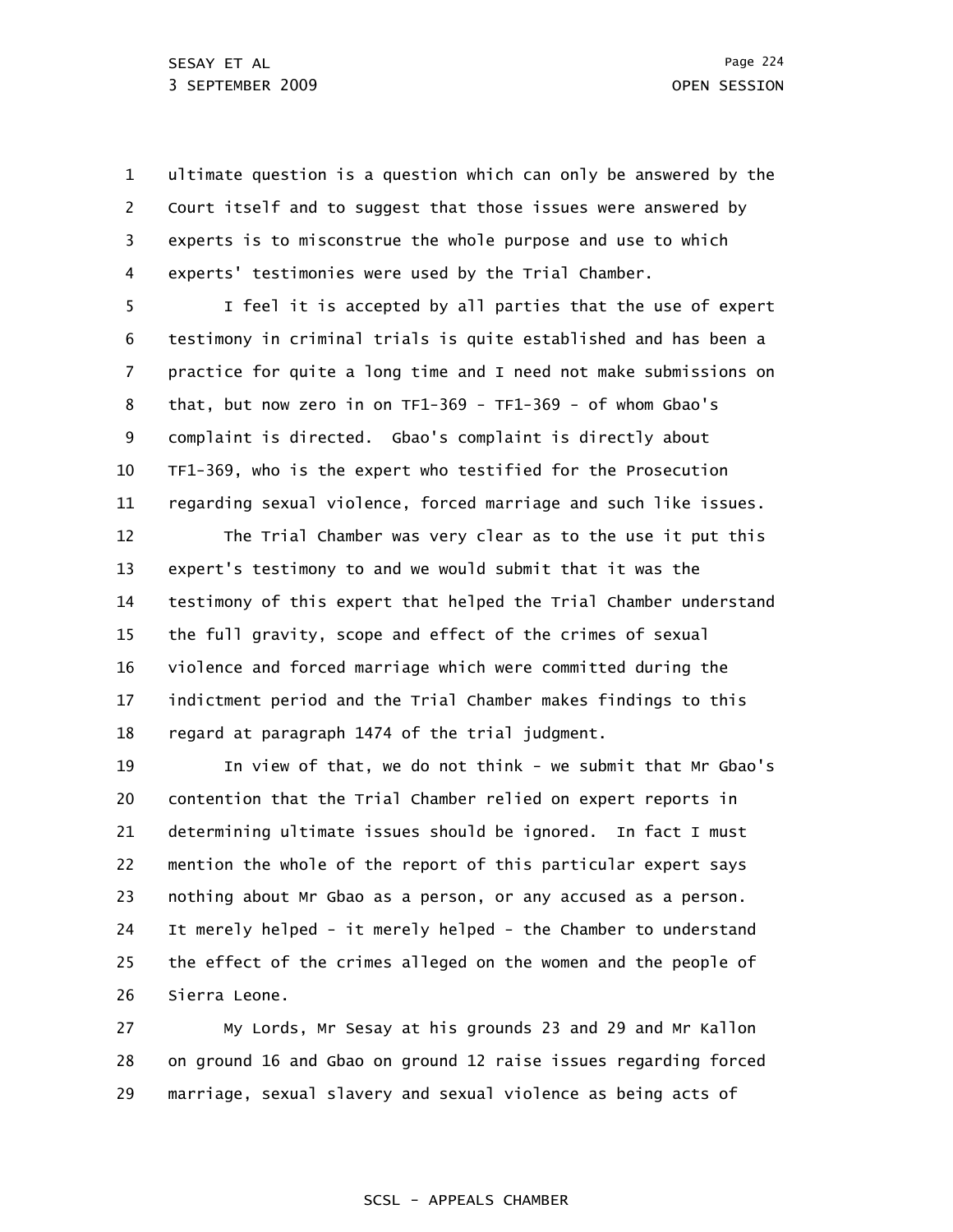1 2 terror, and the Prosecution submits that the Court has a unique opportunity to lay any confusions regarding these to rest.

3 4 5 6 7 Mr Sesay has spoken about certain sexual crimes being opportunistic in their nature. There has been a suggestion by the Appellants that the fact that women were used to satisfy sexual needs and conjugal duties at random by other persons does not necessarily mean that these were acts of terror.

8 9 10 11 12 Well the Chamber found, and particularly so at 1466 - at paragraph 1466, my Lords, the Chamber found that there appeared and it was satisfied that there was the pattern - a concerted pattern - to use sexual violence and forced marriage as a weapon of terror.

13 14 15 16 17 18 19 20 21 22 23 My Lords, it must be submitted that the fact that there may be some sub-motive, some other purpose, behind the commission of a crime does not mean that where the principal element of the crime has been established, that principal element becomes negated or is detracted from. I would submit that when the Trial Chamber found a pattern - a concerted pattern - to use sexual violence as a weapon of terror, that formed sufficient basis for the conviction of the accused for crimes of forced marriages and sexual slavery and sexual violence. The fact that some people may have used the opportunity to commit crimes does not detract from the pattern which was found.

24 25 26 27 28 29 The Appellants also refer to a finding in the AFRC trial regarding acts of terror. We would submit, my Lords, that the finding in the AFRC trial was not that sexual violence and forced marriage could not be used as a weapon of war, an act of terror, rather the AFRC(sic) found that in their particular case and circumstances there was insufficient evidence to prove the crimes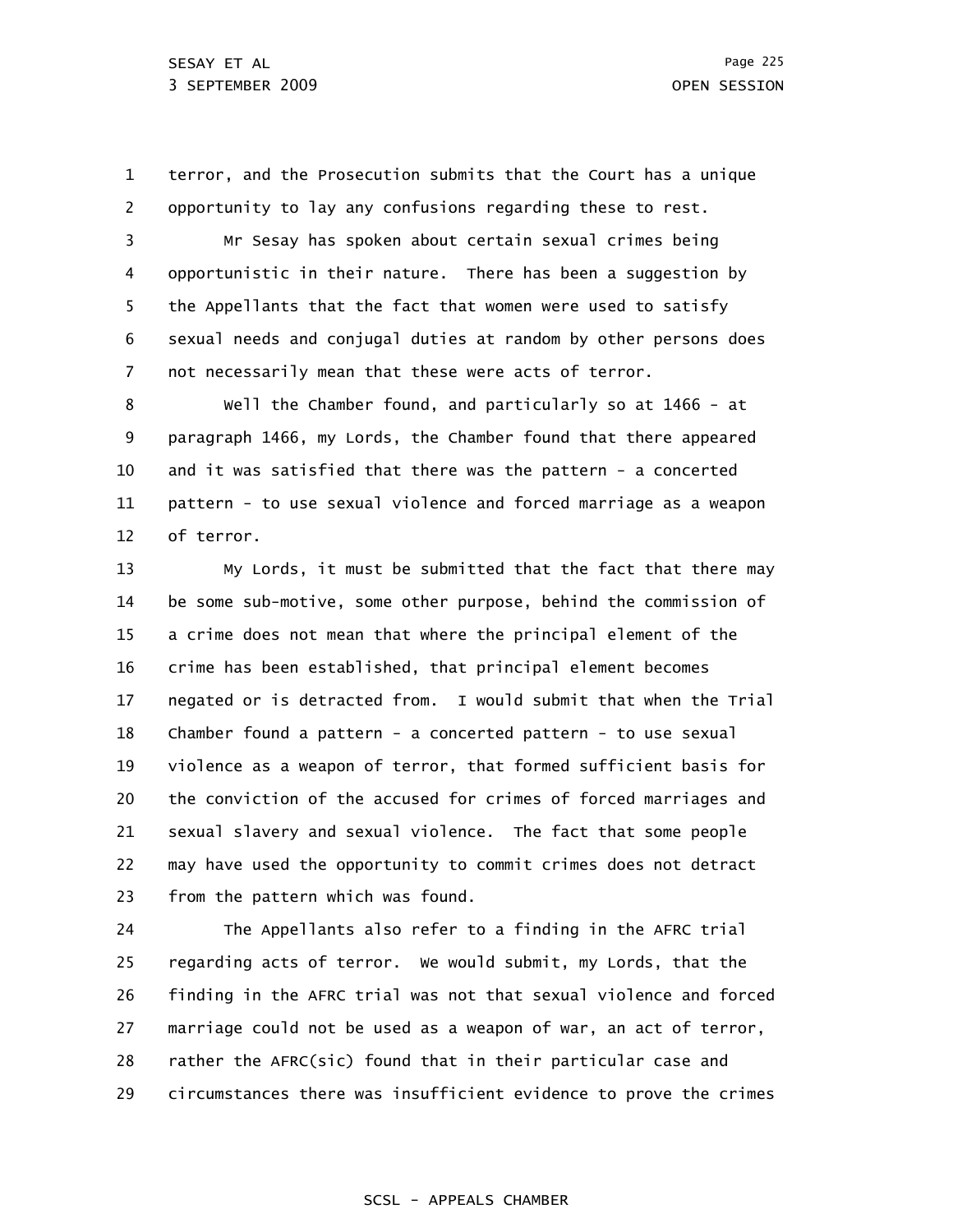1 as charged.

2 3 4 5 6 My Lords, the Appellant Sesay in his ground 30 complains about his conviction for collective punishment. My Lords, we would submit - and in his submissions, my Lord, he did put forward a thesis that the Chamber ought to have assessed each incident case by case before coming to conclusions.

7 8 9 10 11 My Lords, we would suggest - and already this has been said - that the duty of the Chamber to assess crimes or incidents case by case does not mean - does not translate, my Lords - to a duty to enumerate the consideration of each piece of evidence within its judgment.

12 13 14 15 16 17 18 19 20 21 22 23 24 25 26 27 28 29 My Lords, only those findings which support the conclusion of the Chamber need be put in the judgment, and we would submit, my Lords, that the evidence of happenings in Kenema which are detailed by the Trial Chamber in paragraphs 1098 to 1101, those happenings, my Lords, including Bockarie and Akim attacking a house at Mambu Street and killing two people, the killing of suspected Kamajors at the NIC building, the killings of alleged Kamajor bosses, the arrest - [indiscernible] arrest - and torture of suspected Kamajors and the beating and killing of BS Massaquoi and others, those findings, my Lord, underscore and provide the basis for a conviction in collective punishment, because these individuals met their fate or had the treatment meted to them which was for one reason and one reason alone because they were either believed to be Kamajors, or Kamajor collaborators, my Lords. My Lords, we submit that Sesay's appeal against his conviction on the collective punishment must be disregarded. In ground 30 of Sesay's appeal, 17 of Kallon's and 9 of Gbao's, the Appellants complain about the convictions relating to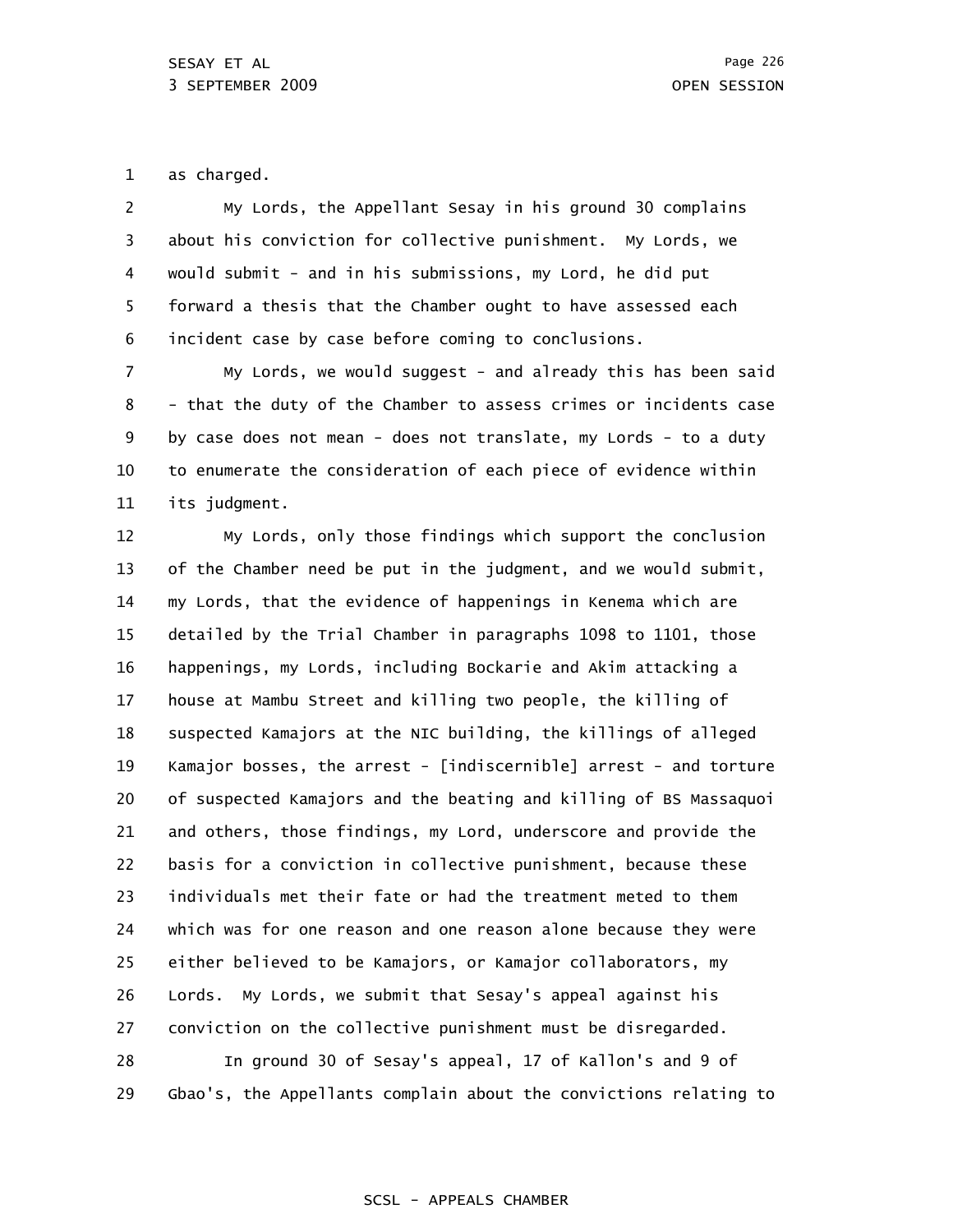1 2 unlawful killings. Sesay, in particular, contends that there were no killings in the Cyborg Pit at Tongo Field.

3 4 5 6 My Lords, I would draw your attention to the trial judgment at paragraphs 1106 to 1109 where the Trial Chamber makes specific findings, my Lords. My Lords, if I would with your leave read 1106:

7 8 9 10 11 12 "The Chamber finds that on three separate occasions SBUs under the command of AFRC/RUF fighters killed over 20 civilians, 25 civilians and 15 civilians at the Cyborg Pit. On another occasion, three civilians and two fighters were killed by AFRC fighters. The Chamber is satisfied that the killings of these civilians at Cyborg Pit constitute murder as charged."

13 14 15 16 17 18 My Lords, clearly Mr Sesay's contentions that there was no - there were no killings in the Cyborg Pit but for occasions when the sand collapsed, clearly, my Lords, this is not supported by the findings of the Chamber. My Lords, we would also submit that TF1-045 and TF1-035 are witnesses who have testified about the deaths and unlawful killings which occurred at the Cyborg Pit.

19 20 21 22 23 24 My Lords, Sesay on his ground 39 and Gbao in his ground 10 make further reference to sexual violence, challenging the credibility of witness TF1-314 and TF1-093. My Lords, we would submit that those contentions raise again issues of the evaluation of witness testimony and the earlier submissions in that regard are relied upon, my Lord.

25 26 27 28 29 My Lords, the Sesay Defence in their ground 43 and Kallon at ground 20 make complaints regarding the finding of the planning the use of child soldiers in active combat. My Lords, I would submit that at paragraph 1735, which I would refer your Lordships to, the Chamber makes findings about Mr Sesay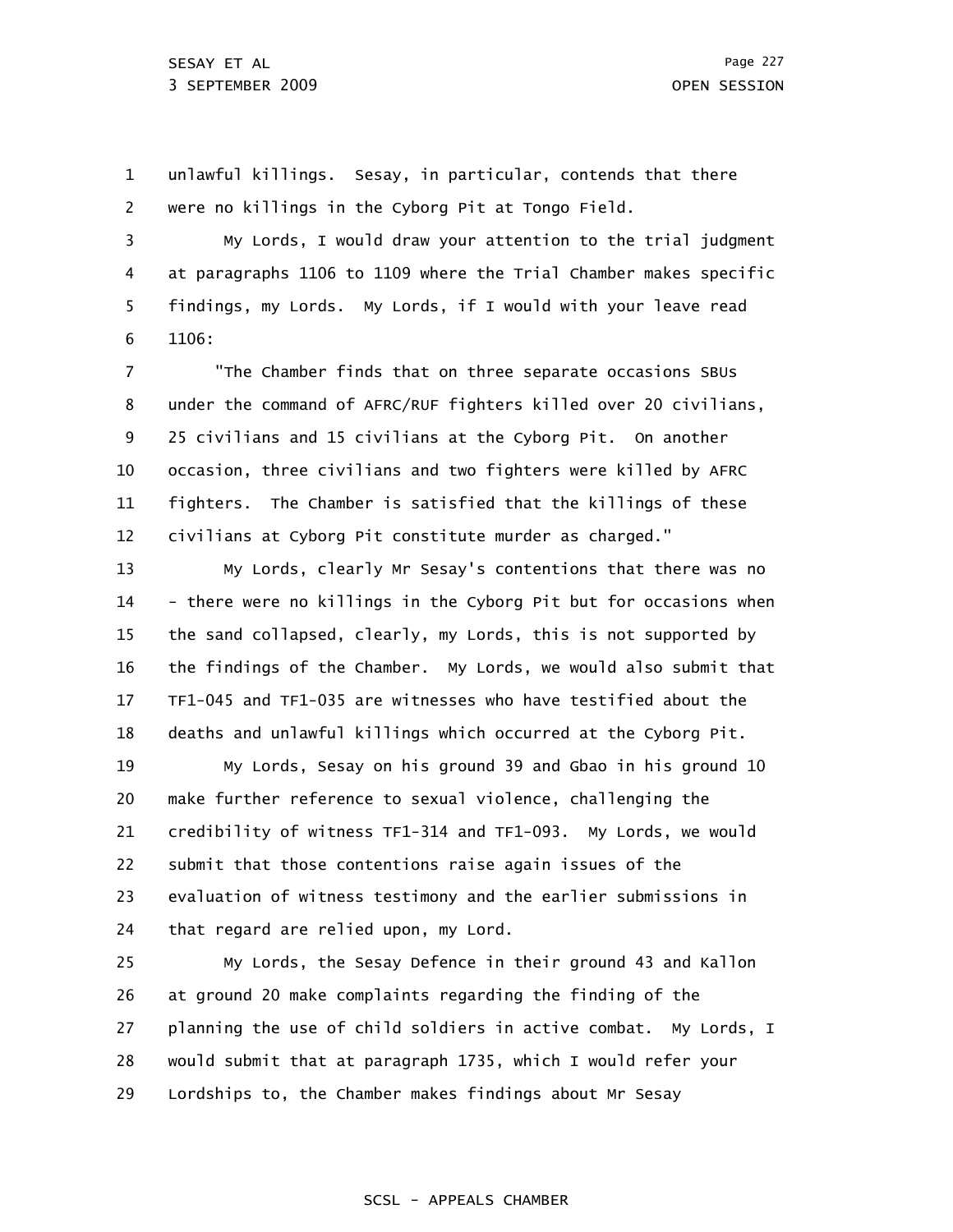1 2 specifically regarding the use of child soldiers. My Lords, if I may, 1735 reads:

3 4 5 6 7 8 "The Chamber therefore finds that the security guards between the ages of 12 and 15 who accompanied Sesay during the December 1998 attack on Koidu were Sesay's bodyguards and they were therefore actively participating in hostilities. The Chamber is satisfied that at least some of these bodyguards were under the age of 15."

9 10 11 12 13 14 15 16 17 18 19 20 My Lords, Sesay may wish to say that doesn't support a finding for planning but, my Lords, we would draw your attention to the fact that the Chamber also found that the use of child soldiers was an integral part of the plan of the RUF. Since the very beginning, even in pre-indictment period, the RUF had used child soldiers in combat and, my Lords, I would submit that Sesay, considering his rank and role, being a part and parcel of that movement and having been found to be using child soldiers himself personally, it was not unreasonable, my Lord, for the Trial Chamber to have found him guilty of the use of child soldiers, my Lords - planning the use of child soldiers, my Lords.

21 22 23 24 25 My Lords, a similar argument is advanced for Mr Kallon, who himself was found to be using child soldiers as bodyguards. My Lords, I would refer your Lordships to paragraph 1744 to 1748 as general findings on the use and planning the use of child soldiers.

26 27 28 29 My Lords, if I may I wish to pick up from where my learned friend, Dr Staker, left off regarding the individual participation of the accused to the JCE. I wish, my Lords, to quickly draw your attention to certain findings of the Chamber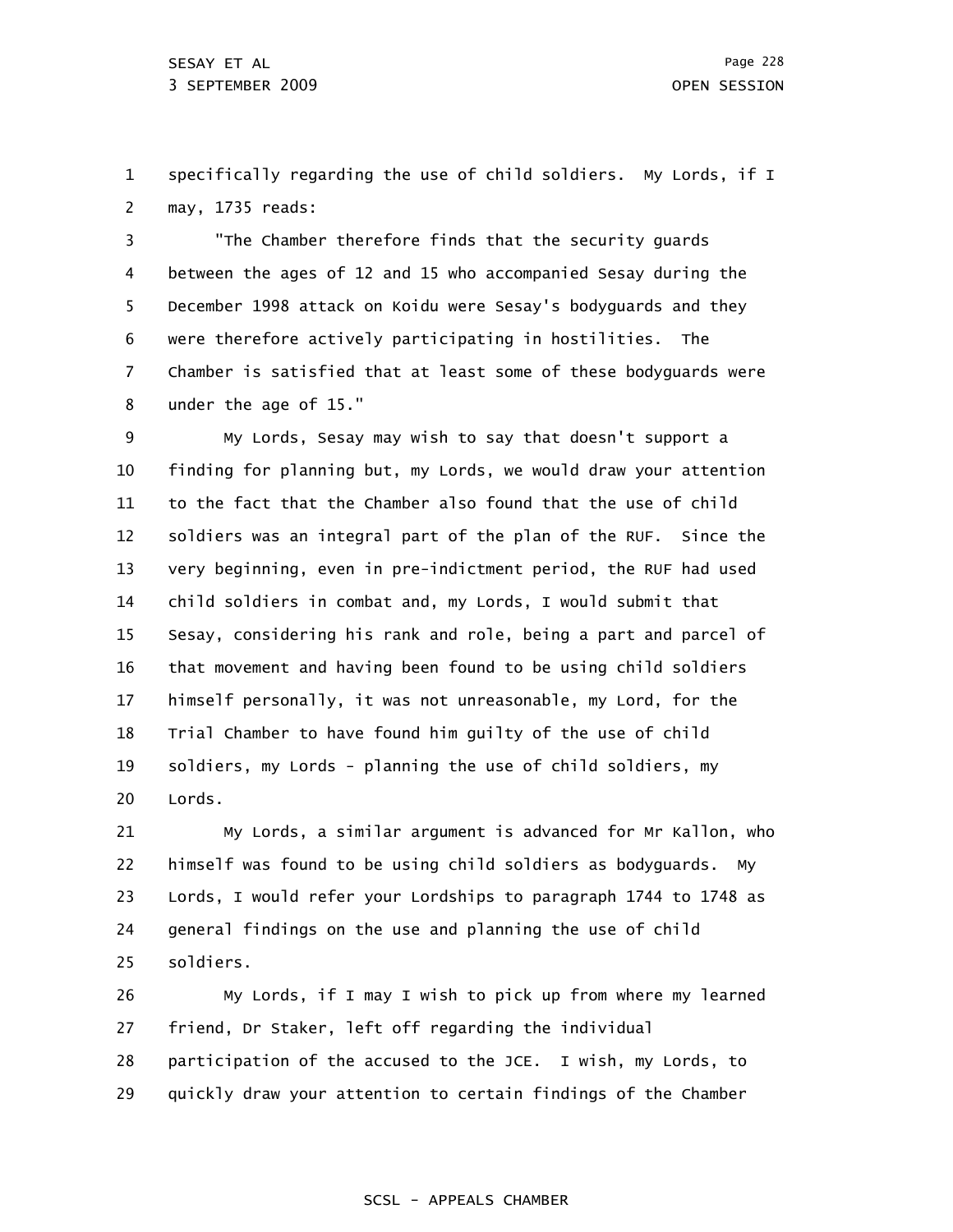1 2 which I submit support our position that each accused played a significant role in the JCE.

3 4 5 6 7 8 9 I would submit, my Lord, that for Sesay firstly one has to consider his rank and his role within the RUF and the influence this brings to him, but more so his close collaboration with Bockarie in 1998 and pre-1998. My Lords, we would suggest - and I would refer you to paragraph 826 which is the finding that relates directly to this. My Lords, with your leave I will read. It says:

10 11 12 13 14 15 16 17 "Between March and May 1998, Sesay was a colonel and had the important assignment of BFC. He was based in Buedu. Bockarie was the only commander in Buedu with a radio set at his house. Sesay lived across the street from Bockarie and the two men worked closely together, sharing the radio set. Sesay and Bockarie maintained constant contact with the front lines and transmitted orders and received messages via the radio. Sesay took command in Buedu in Bockarie's absence."

18 19 20 21 22 23 24 25 26 My Lords, this is Sesay. He had a very important role; a role which over the passage of time grew and it became great in stature since the time frame referred to in this reference, my Lord, in the reference stated. He grew in stature, he became the interim leader and leader of the RUF and even before that at the time referred to in the paragraph he enjoyed - he still enjoyed significant position, but also enjoyed the ear of the feared and dreaded Bockarie, my Lord. They could be seen clearly, my Lord, working together.

27 28 29 My Lord, we would submit that Sesay played a significant role in ensuring that the JCE had sufficient men and fighters to pursue the common purpose. He ensured that there was a steady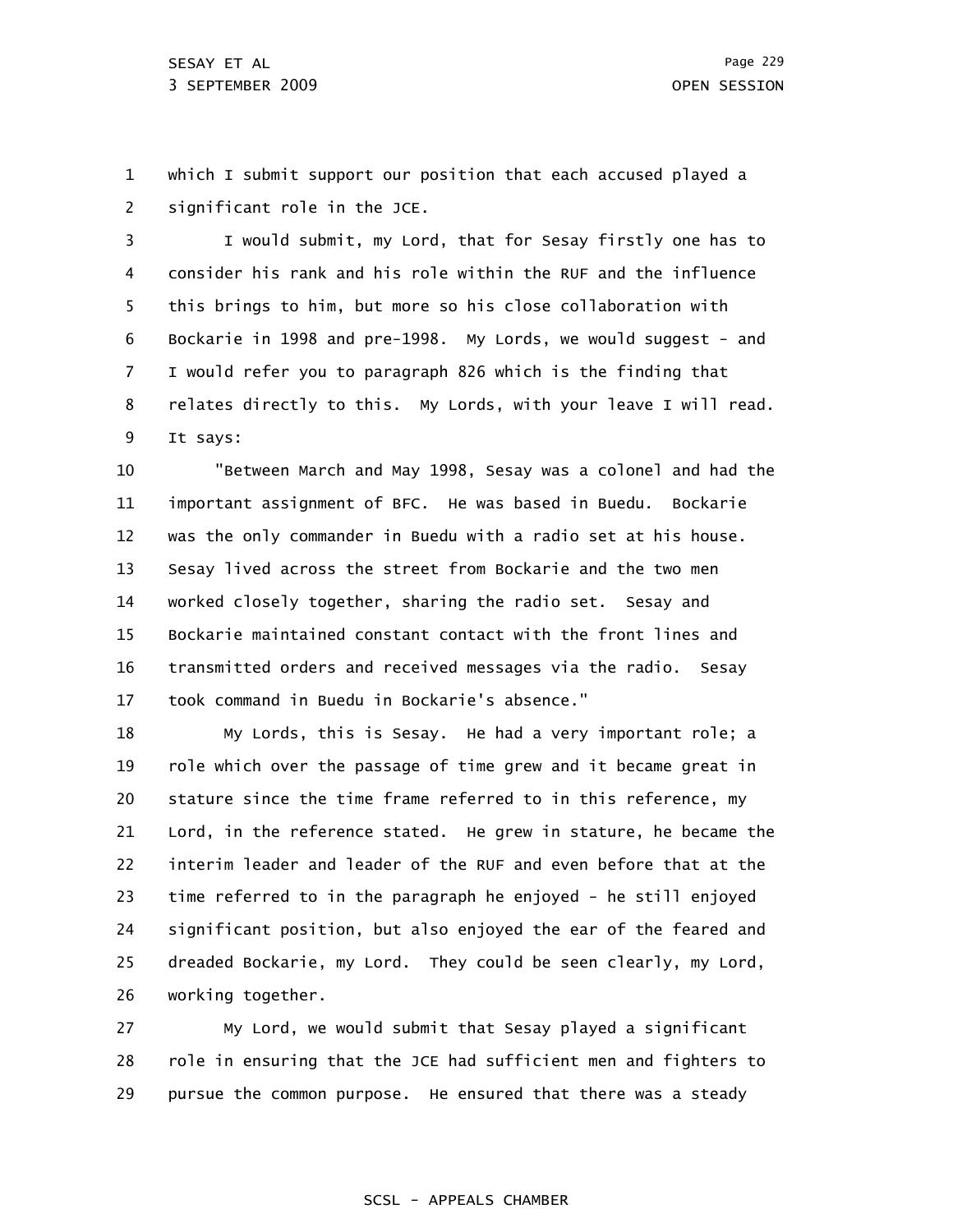1 2 3 4 5 supply of footmen, my Lord, and for that I would refer your Lordships to paragraph 2000 of the trial judgment. It says, "Sesay also participated in organising the availability of sufficient fighters for the RUF to allow them to maintain control over the civilian population and captured territory."

6 7 My Lords, this is Sesay. His role included ensuring that there was a supply of manpower.

8 9 10 11 12 13 14 15 16 To that end we would see that in paragraph 1437 the Chamber found that it was Sesay in collaboration with Sam Bockarie who gave orders for the capture of civilians and taking them to Bunumbu for training, my Lords, and when Bunumbu was closed and moved to Yengema - as the Trial Chamber found in paragraph 2088, when Bunumbu was closed and moved to Yengema it was again Sesay and Bockarie collaborating with one another issuing the command, "Close Bunumbu. Let's move to Yengema." These, my Lords, we would submit are significant contributions to the JCE.

17 18 19 20 21 22 23 24 25 26 27 My Lords, he did not only send men to the training camps. There is evidence and the Court found that Sesay visited the camps himself. He visited the training camps. TF1-141 at paragraph - in the trial judgment paragraph 1441, my Lords, TF1-141 at paragraph 1441 of the trial judgment, the Court refers to the evidence of this witness who saw Sesay visit and Sesay told them that even his own boys, that is Sesay's own boys, he would bring to the camp and he threatened that if anybody were to escape from the camp or disobey orders that person would be killed. My Lords, this is Sesay making significant contributions to the JCE.

28 29 My Lords, it is also found at paragraph 199 that Sesay used the levers of state to squash any support for the Kamajor and in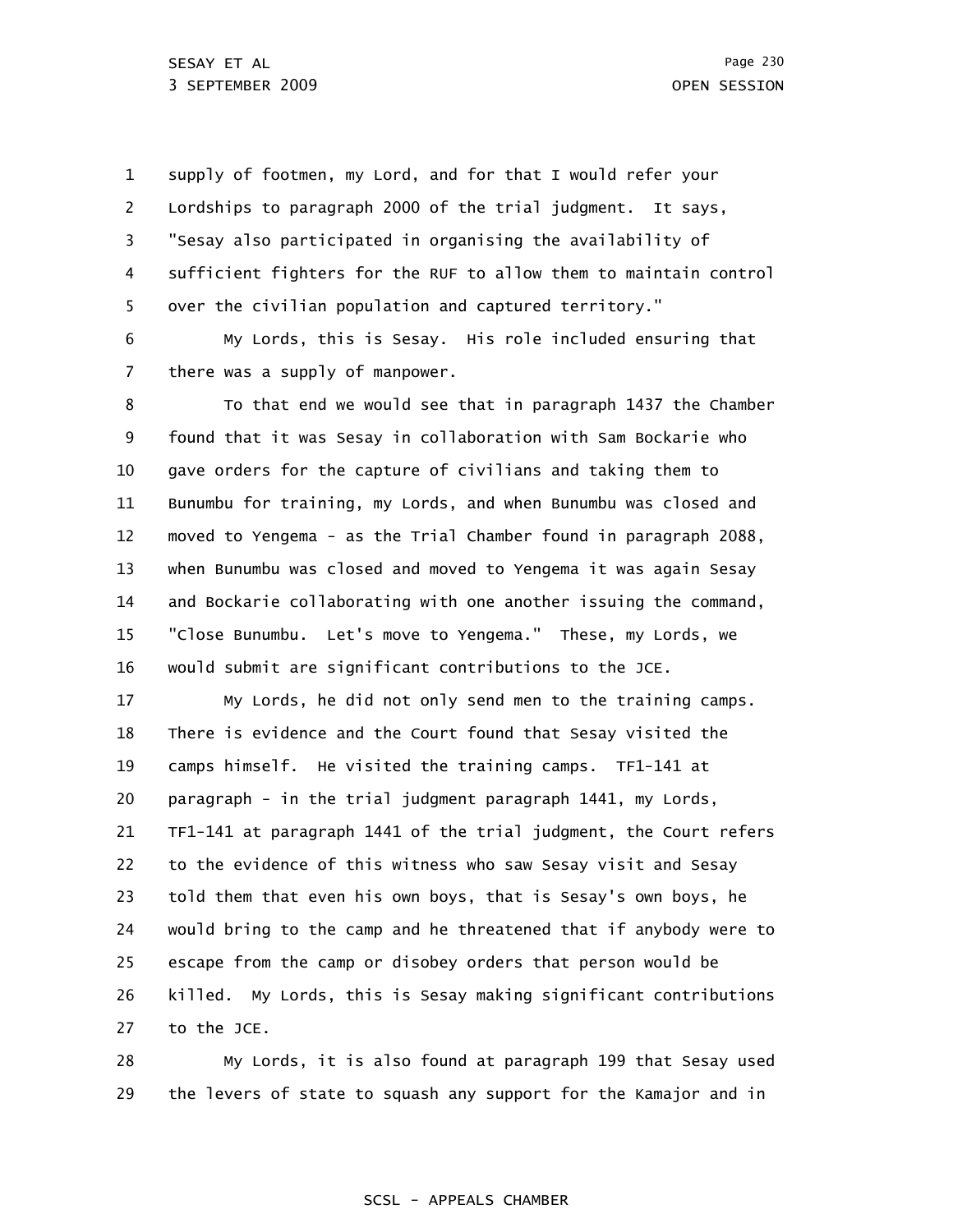1 2 that process lots and lots of civilians were terrorised and were physically abused, my Lords.

3 4 5 6 7 8 9 10 11 12 13 14 15 16 17 My Lords, Kallon on his part also served - he served on the Supreme Council, as Sesay himself did. Kallon served on the Supreme Council of the AFRC and was involved in that group which made significant decisions regarding the furtherance of the JCE. Denis Koker testified that Kallon brought people to be trained at Bunumbu and Denis Koker's testimony is that 45 per cent of those trained there were below 15 years. There is evidence of this at the Trial Chamber's findings 1438. There is evidence that Kallon's bodyguards forced civilians to mine diamonds at Tongo Field. Paragraph 2005 has findings that support Kallon having his bodyguards forcing civilians to mine and TF1-045, TF1-041 and TF1-366 all testify to Kallon doing just that. My Lords, we also have evidence at paragraph 2006 of the judgment that on two occasions Kallon was present when SBUs opened fire at civilians mining in a mining pit.

18 19 20 21 22 My Lords, I would move on to Mr Gbao. Mr Gbao's contribution to the JCE I believe has been pursued by Dr Staker earlier, but in brief I would draw your attention to paragraph 1990 of the trial judgment which sets Gbao's rank and his role in Kailahun, my Lords.

23 24 25 26 27 28 29 My Lords, I would draw your attention to paragraph 2023 which talks about the capture and forced conscription of civilians being part of the organisation and Gbao being present and participating in the groups - the organisations - within the RUF which oversaw the supervision and screening of captured civilians, deciding what civilians were more appropriate for; whether they were more appropriate to become people working in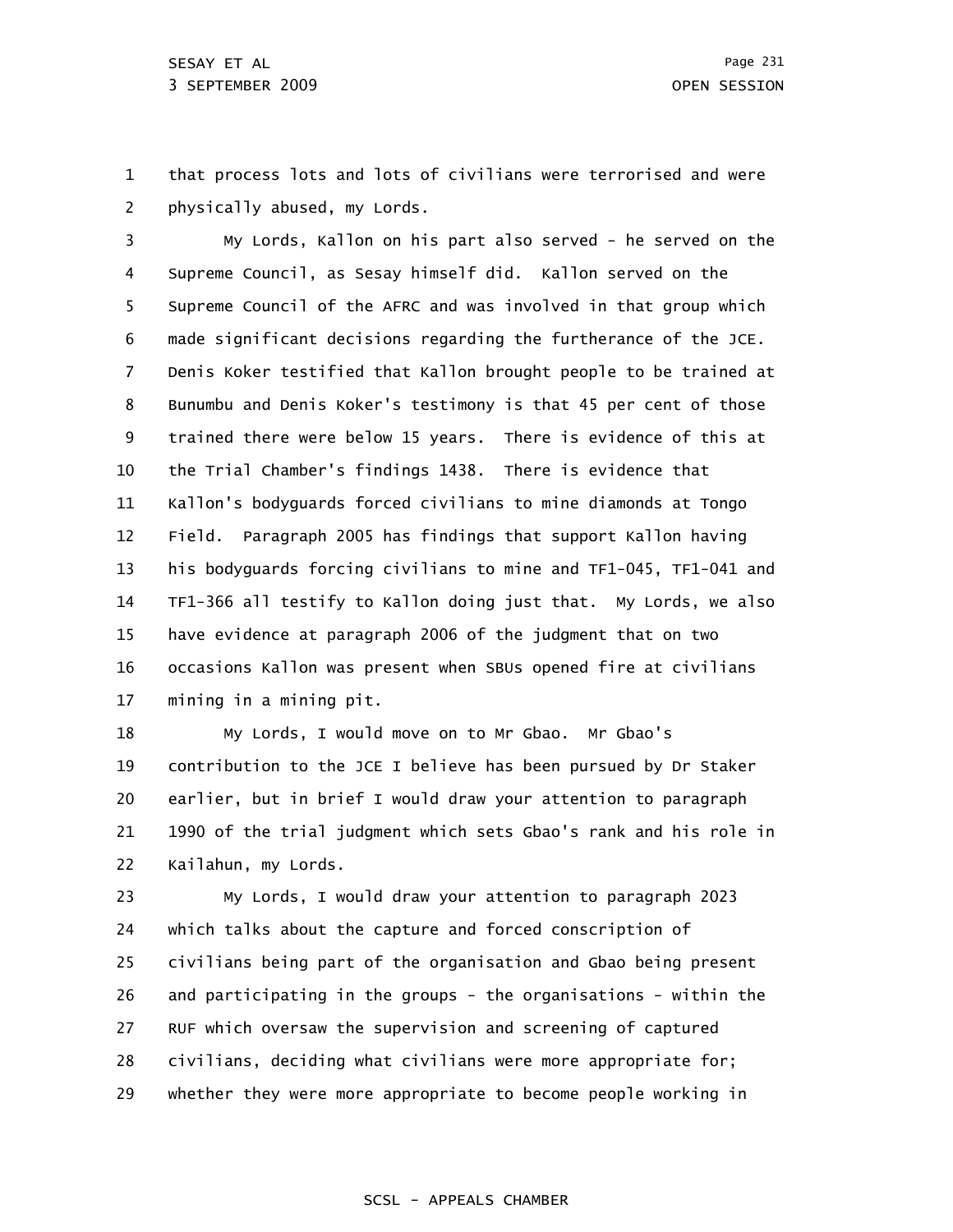1 2 3 the mines forcibly, farming or trained as soldiers. My Lords, we would bring your attention to the fact that Gbao was a vanguard and was the overall security commander of the RUF.

4 5 6 7 8 9 10 11 My Lords, these are findings which support our submission that Gbao, Kallon and Sesay made significant contributions to the JCE. By no means am I suggesting that the list I just went through is exhaustive of the contributions found by the trial judgment. These are merely indicative of the significant contribution that they did make to the joint criminal enterprise. This is all I intended to say, my Lords, and I would if there are no questions defer to my learned friend, Mr Wagona.

12 Thank you, Madam President.

13 14 15 16 17 18 JUSTICE WINTER: I do think it would not be appropriate for you to have just three minutes left and then to be interrupted and to restart again, so I would rather say we are going to break now for three quarters of an hour - unfortunately only three quarters of an hour - and we will then resume with 15 minutes for you and 15 minutes for the answers directed to Dr Staker.

19 20 21 Can you manage with three quarters of an hour, Dr Staker? Thanks a lot for your understanding and assistance. We will rise.

22 [Lunch break taken at 13.12 p.m.]

23 [Upon resuming at 2.10 p.m.]

24 [14:11:10 audio missing]

25 26 27 28 29 MR STAKER: Your Honour, I hope we can deal with the questions that were asked briefly. I have to confess, though, and this is entirely a fault on our part, that we're not entirely certain we understood the question exactly as it was put. If I understand, the first question related to the elements of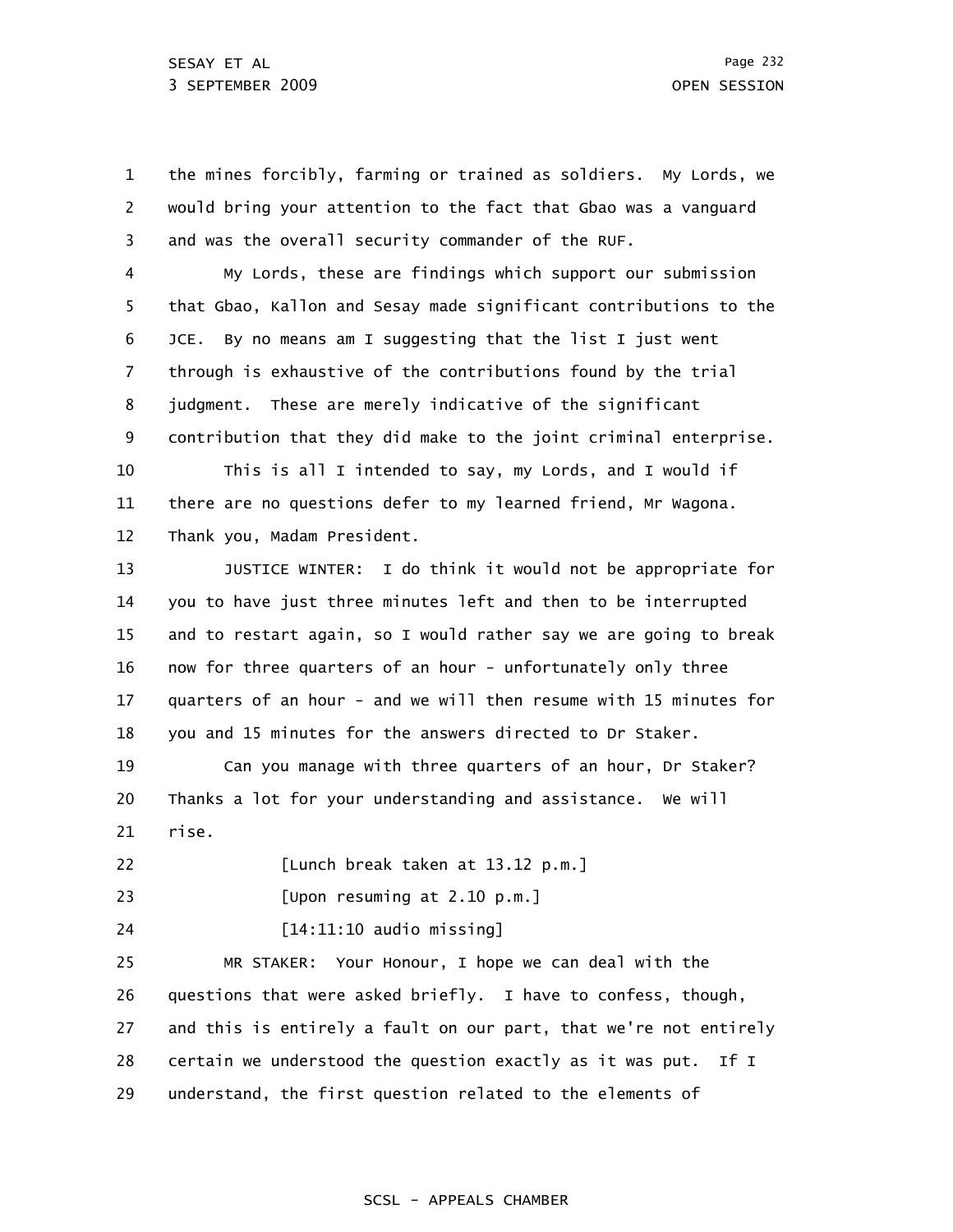1 planning.

| 2              | JUSTICE FISHER: The arguments that were raised by Sesay              |
|----------------|----------------------------------------------------------------------|
| 3              | and the cases cited by him, did you address those in your            |
| 4              | submission?                                                          |
| 5              | MR STAKER: I believe we do.                                          |
| 6              | JUSTICE FISHER: So we'd be getting a reference to that               |
| $\overline{7}$ | case.                                                                |
| 8              | MR STAKER: Paragraphs 29 to 30. No. It's section 2(f) of             |
| 9              | our response brief.                                                  |
| 10             | JUSTICE FISHER: Okay. Thank you.                                     |
| 11             | MR STAKER: The second question, if I understand it,                  |
| 12             | related to forced marriage and an inconsistency in the way the       |
| 13             | Prosecution have put the case over the course of the trial.          |
| 14             | I don't think so.<br><b>JUSTICE FISHER:</b>                          |
| 15             | MR STAKER: Then we genuinely have misunderstood.                     |
| 16             | JUSTICE FISHER: What is your understanding of the                    |
| 17             | question?                                                            |
| 18             | MR STAKER: In our conferral, our understanding was it                |
| 19             | related to the Sesay contention that the Prosecution case on         |
| 20             | forced marriage evolved over the course of the trial as              |
| 21             | originally a sexual crime, and by the end of it something not        |
| 22             | necessarily involving sexual conduct.                                |
| 23             | No, that was not $-$ - I did ask you about<br><b>JUSTICE FISHER:</b> |
| 24             | acts of forced labour that formed the basis for the conviction of    |
| 25             | enslavement.                                                         |
| 26             | MR STAKER:<br>Yes.                                                   |
| 27             | And whether or not if we found that they<br>JUSTICE FISHER:          |
| 28             | were not properly pled in the indictment, whether there had been     |
| 29             | any cure proposed.                                                   |
|                |                                                                      |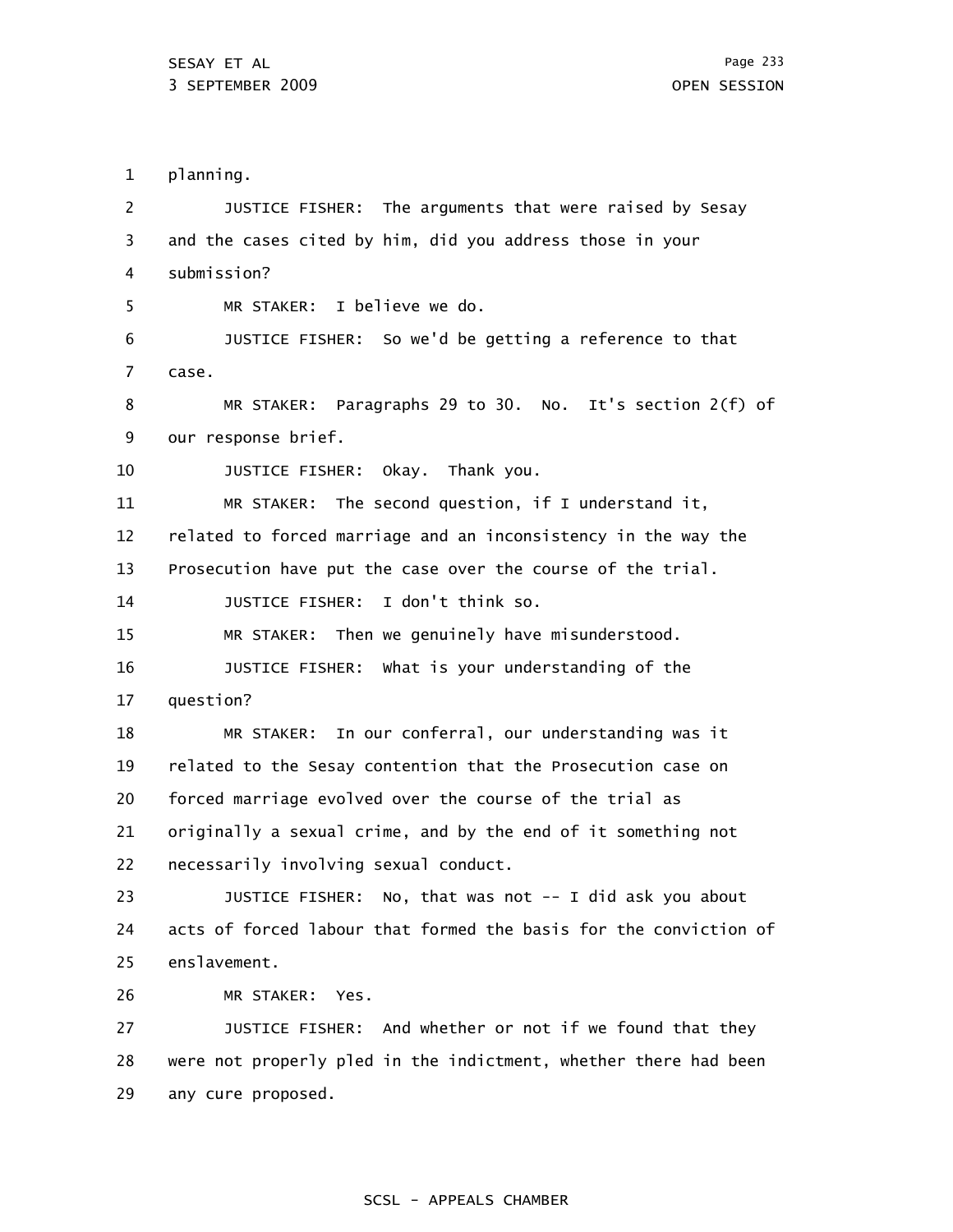1 2 3 4 5 6 7 8 9 10 11 12 13 14 15 16 17 18 19 20 21 22 23 24 25 26 MR STAKER: Yes. That would depend on the nature of the defect. What I can confirm is that if this relates to individual victims, that names of individual victims were not given in the pre-trial brief or in a bill of particulars, so we rely on our submission that the indictment was not defectively pleaded. JUSTICE FISHER: Okay. MR STAKER: Through disclosure, the Defence knew what witnesses were going to say. If they had issues about sufficient notice, they were in a position to raise those before the Trial Chamber, but names of individual victims were not given prior to that, is my information. JUSTICE FISHER: And the second question was of the same character and that was as to the unnamed location. Allegedly, there were 20 unnamed locations from which convictions were found. If, in fact, we find that that was a defect, is there some instance of cure that you'd like to share with us? MR STAKER: I do apologise. If it's just a case of giving a reference to our pleadings, I'll give that after Mr Wagona. JUSTICE FISHER: No, I understand your pleadings, but your pleadings don't address cure, and that's what I'm looking for. MR STAKER: Right. JUSTICE FISHER: If you have some response to that. MR STAKER: I'll give a very quick response after Mr Wagona. JUSTICE FISHER: Okay. MR WAGONA: My Lords, I will start by responding to the

27 28 29 submissions made in respect of Mr Kallon concerning his ground 13, which were repeated in oral argument yesterday. The Kallon Defence submits that the crime of forced marriage was not pleaded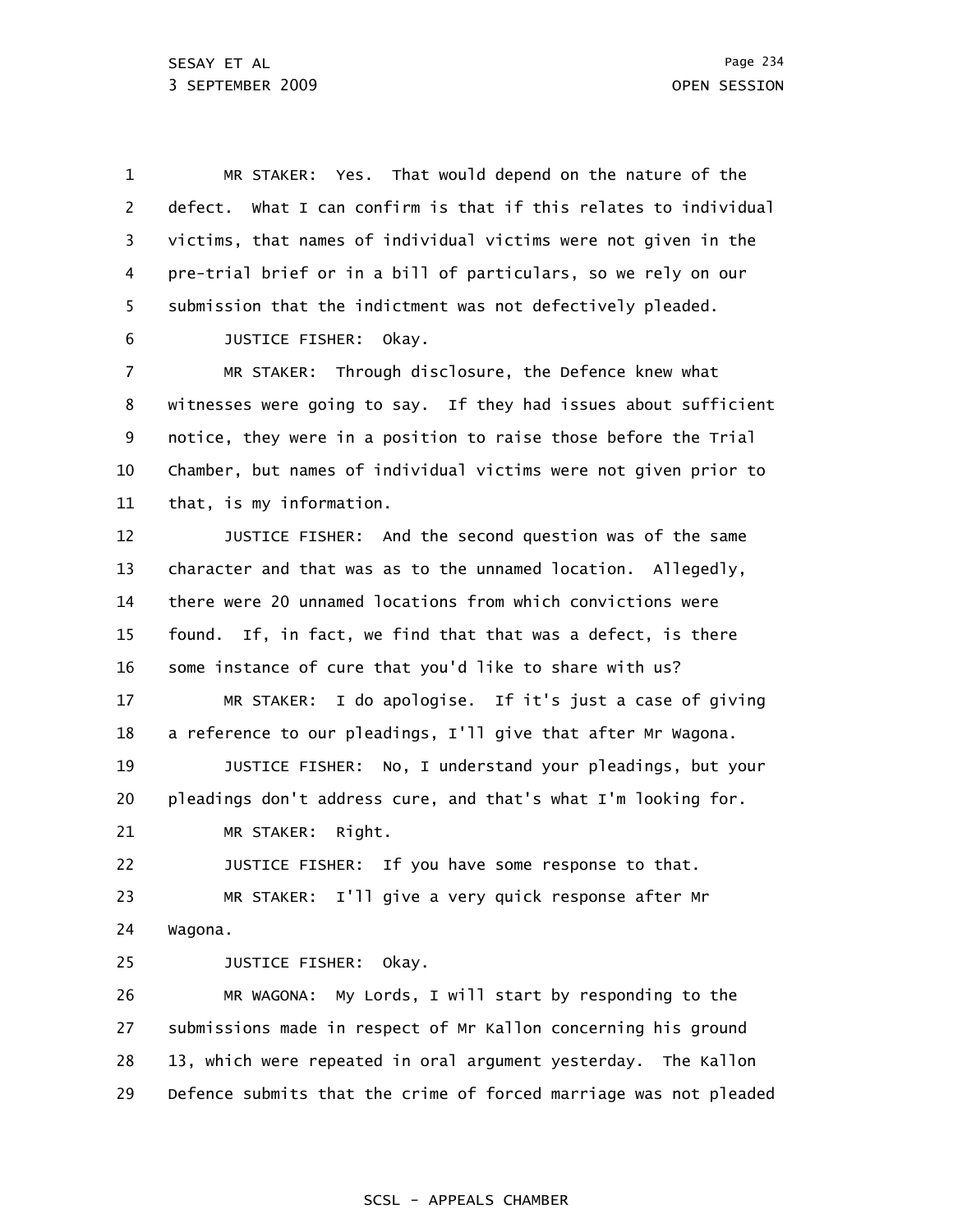1 2 3 4 5 6 7 8 in indictment and that he had no notice of the allegation of forced marriage. My Lords, this is addressed in the Prosecution response brief at paragraphs 2.51 to 2.53, and what I want to respond to specifically is the submission that the elements of Kallon's Article 6.3 responsibility for the crime of forced marriage were not established. Those submissions are at paragraphs 138 to 142 of the Kallon appeal brief, and they were repeated in oral argument yesterday.

9 10 11 12 13 14 15 16 The Kallon Defence submits that there's nothing to show that the Appellant was in effective command and control of RUF troops at Kissi Town, as he was found by the Trial Chamber to have been based at a different location, Guinea highway, at the time, and that Kallon was also found not to have had discrete combat units or forces assigned to his command. It was further submitted that it was not established that Kallon either knew or had reason to know of the commission of the crime.

17 18 19 20 21 22 23 24 25 26 27 28 29 My Lords, in response it is submitted that all the elements of Article 6.3 responsibility were established. First, it is submitted that the effective control test which refers to the material ability to prevent or to punish criminal conduct was satisfied. In this regard I refer to the Trial Chamber findings in the Trial judgment of paragraphs 833 to 838, and 2135 to 2136. At paragraphs 2135 to 2136, in assessing Kallon's superior subordinate relationship with troops in Kono, the Trial Chamber recalled its earlier findings at paragraph 833 to 838, which I will not repeat, but notably - notably - the Trial Chamber further found at paragraph 2137 that Kallon had a supervisory role over the civilian camps in Kono District and that he had effective control over Rocky, the commander of the camps.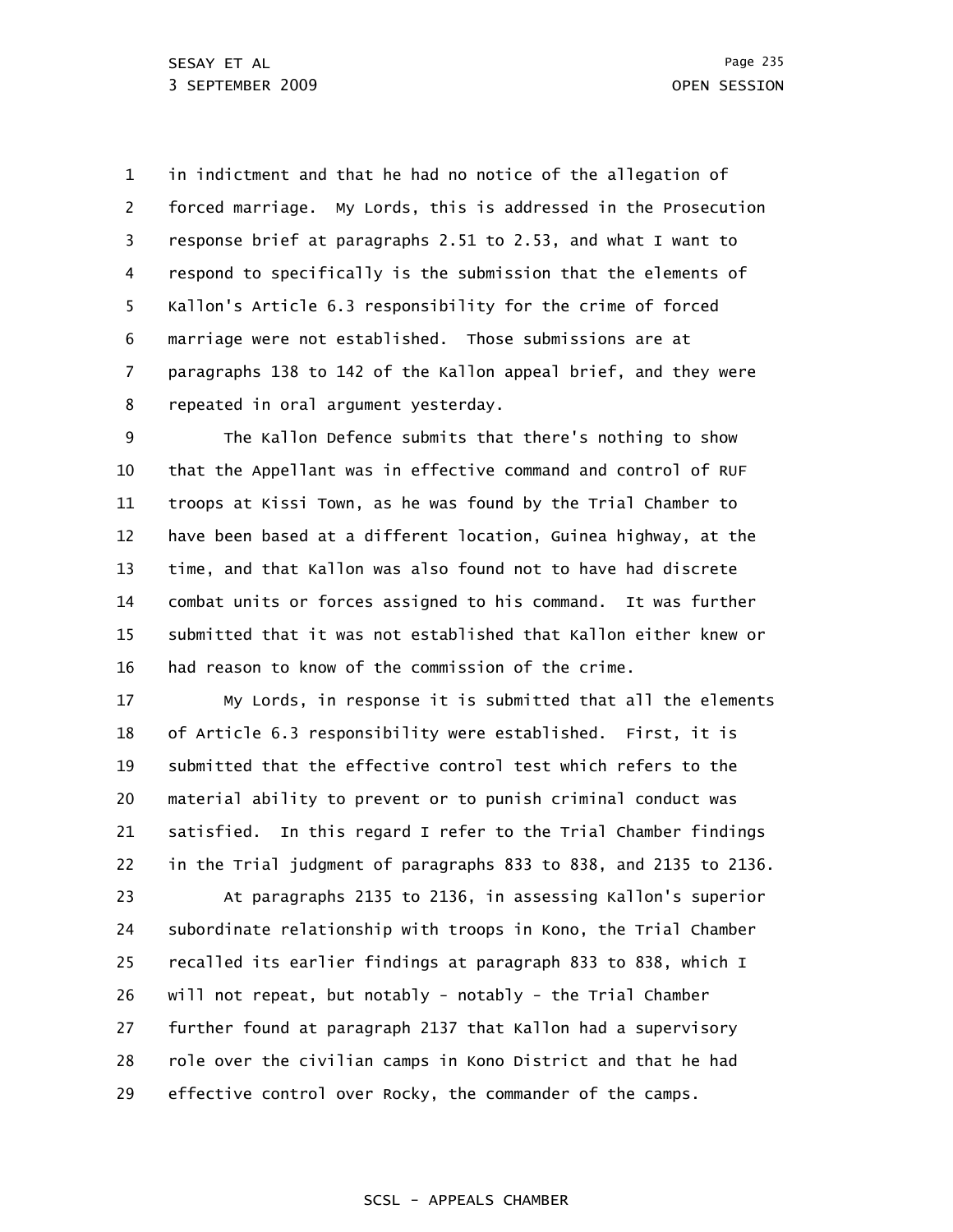1 2 3 4 5 6 7 8 9 10 11 12 13 My Lords, the significance of this is that Kissi Town, where the crime of forced marriage was found to have been committed, was one of the civilian camps. In this regard the indictment at paragraph 55 listed Kissi Town or Kissi Town camp as one of the locations in Kono District where the crimes in Counts 6 to 9 were alleged to have been committed, and elsewhere in the trial judgment, for example, paragraphs 1283 and 1188, reference is made to Kissi Town as a civilian camp. So there was therefore no error in the Trial Chamber's finding that Kallon had effective control over the RUF fighters who forcibly married TF1-016 and her daughter in Kissi Town between May and June 1998, as the Trial Chamber held at paragraph 2146. The effective control test, we submit, was therefore satisfied.

14 15 16 17 Next, my Lords, it is submitted that Kallon had reason to know that his subordinates had committed the crimes of forced marriage in Kissi Town. I rely, my Lords, on the trial judgment finding at paragraph 2148, where it was held as follows:

18 19 20 21 22 23 24 25 "The Chamber has found that Kallon occupied a supervisory role with respect to the civilian camps and we are therefore satisfied that Kallon had actual knowledge of the enslavement of civilians there. The Chamber is further of the view that the commission of the crime of forced marriage was widespread in Kono District and indeed throughout Sierra Leone, and we find that in these circumstances Kallon had reason to know of the fighters who committed this crime at Kissi Town."

26 27 28 29 My Lords, as I've already indicated, the finding that Kallon occupied a supervisory role with respect to civilian camps is relevant to the crime of forced marriage at Kissi Town, given that in Kono District civilian camps were some of the places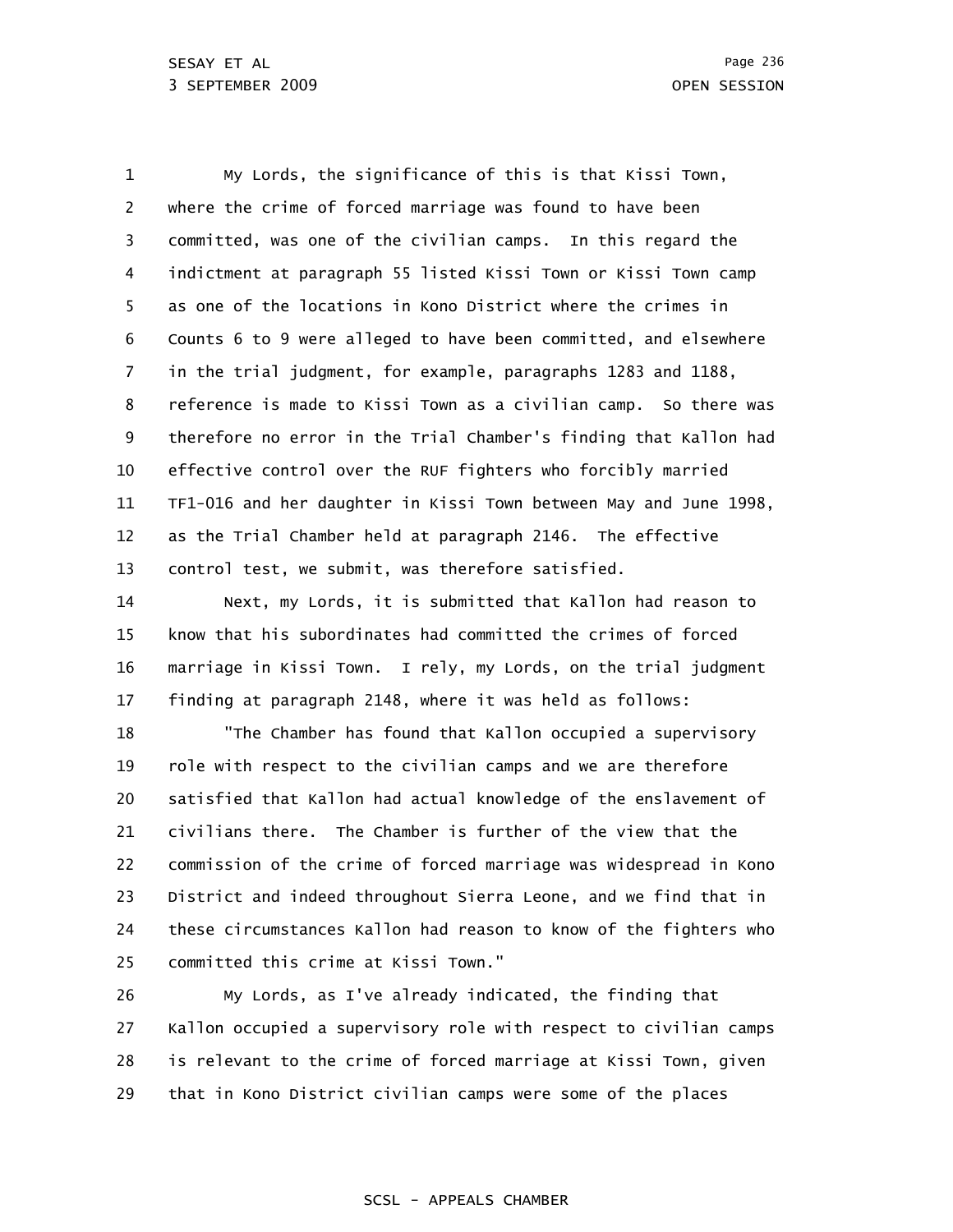1 2 3 4 5 6 7 where crimes of forced marriage were found by the Trial Chamber to have been committed. I refer, for example, also to the trial judgment, paragraph 1179, relating to forced marriage in another camp, which was Wendedu camp. Kissi Town camp, as I've already said, was itself another civilian camp where crimes of forced marriage were found to have been committed. This is at the trial judgment, paragraph 1211.

8 9 10 11 12 13 14 15 16 17 The Trial Chamber found in that paragraph that at Kissi Town, the RUF distributed female captives among themselves and that both TF1-016 and her daughter were given to rebels as wives in this fashion. In these circumstances, my Lords, it is submitted the Trial Chamber committed no error in finding, at paragraph 2148 of the trial judgment, that Kallon had reason to know of the fighters who committed the crime of forced marriage in Kissi Town and also in finding, at paragraph 2151, that Kallon was responsible under Article 6.3 for the forced marriage of TF1-016 and her daughter in Kissi Town.

18 19 20 21 22 23 24 25 26 27 My Lords, I now beg to move to the grounds relating to sentence, and my first submission is that none of the Appellants has demonstrated that in exercising its discretion in sentencing the Trial Chamber went outside the law. It is indeed our submission, my Lords, that the sentence imposed on each of the Appellants was within the provisions of the law, namely, Article 19.2 of the Statute which states that, "In imposing sentence, the Trial Chamber should take into account such factors as gravity of the offence and the individual circumstances of the convicted person."

28 29 I also refer to Rule 101 of the Rules, which additionally requires the Trial Chamber to take into account aggravating and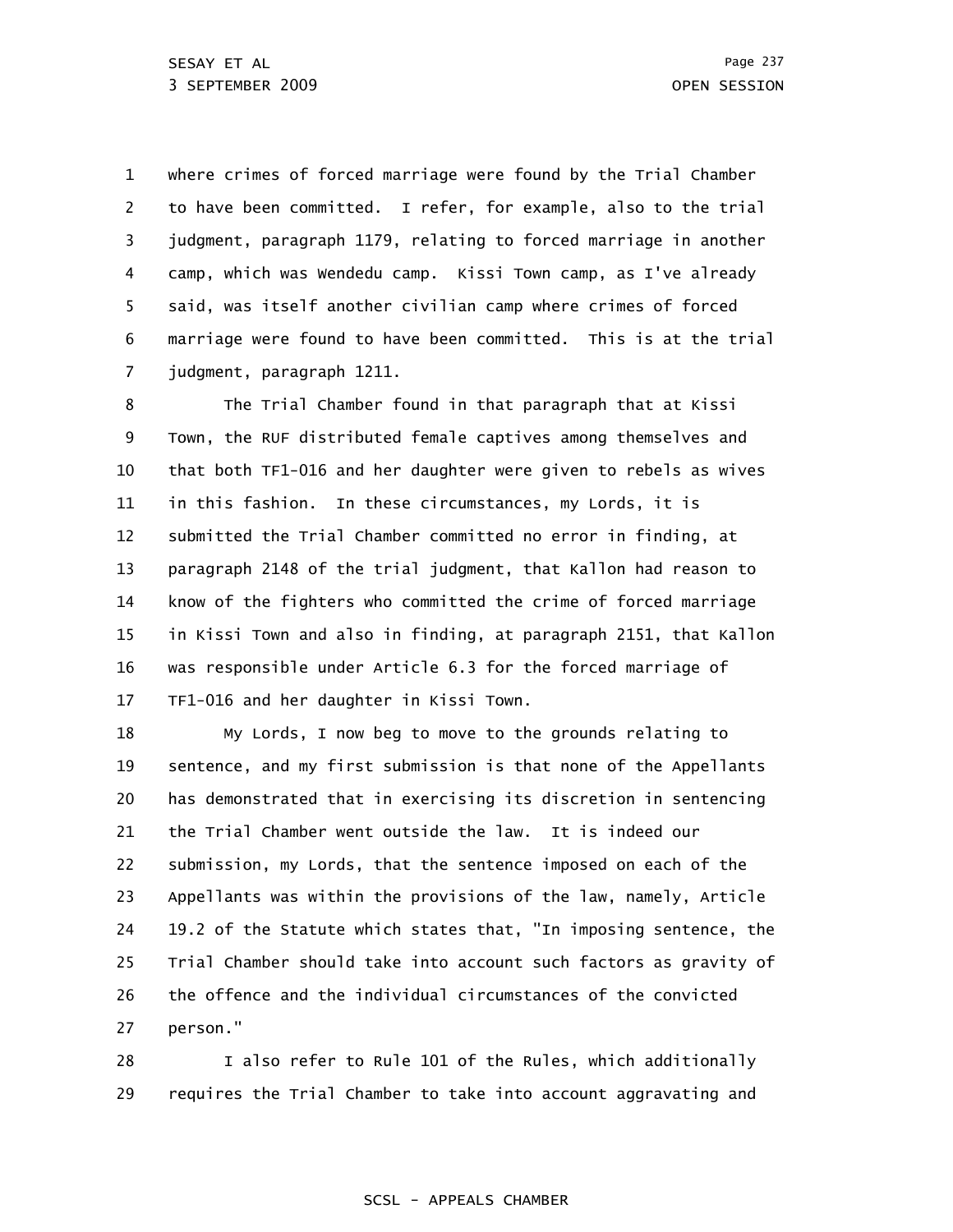1 2 3 4 5 6 7 mitigating circumstances. None of the Appellants has shown that the Trial Chamber failed to follow this applicable law. Indeed, these are the factors that the Trial Chamber did consider for each of the Appellants, and in this regard I refer to the trial judgment -- to the sentencing judgment, paragraphs 220 to 232 in respect of Sesay, paragraphs 250 to 262 in respect of Kallon and paragraphs 277 to 279 in respect of Gbao.

8 9 10 11 12 At this point, my Lords, the Prosecution wishes to emphasise the high standard of review that is applicable before the Appeals Chamber would interfere with sentence imposed by a trial chamber. The Prosecution refers to its response brief, paragraphs 1.16 to 1.20, and emphasises the following points:

13 14 15 16 "The sentencing discretion conferred upon Trial Chambers is very broad, due to the obligation to individualise sentence to fit the individual circumstances of the accused and the gravity of the individual accused's criminal conduct."

17 18 19 20 21 22 23 24 25 26 27 28 29 The weighing and assessing of aggravating and mitigating factors is a matter primarily within the discretion of the Trial Chamber. It is up to the Trial Chamber to determine what weight to attach to aggravating and mitigating factors. As a result, the Appeals Chamber will not interfere with the exercise of this discretion unless it finds that there has been a discernible error or that the Trial Chamber has failed to follow the applicable law. It is for the Appellant to establish the existence of a discernible error in the exercise of the Trial Chamber's discretion, and in doing this it's not sufficient, for example, to simply show that a different sentence was imposed in another case in which the circumstances were similar. The Appellant must show that the sentence imposed was so unreasonable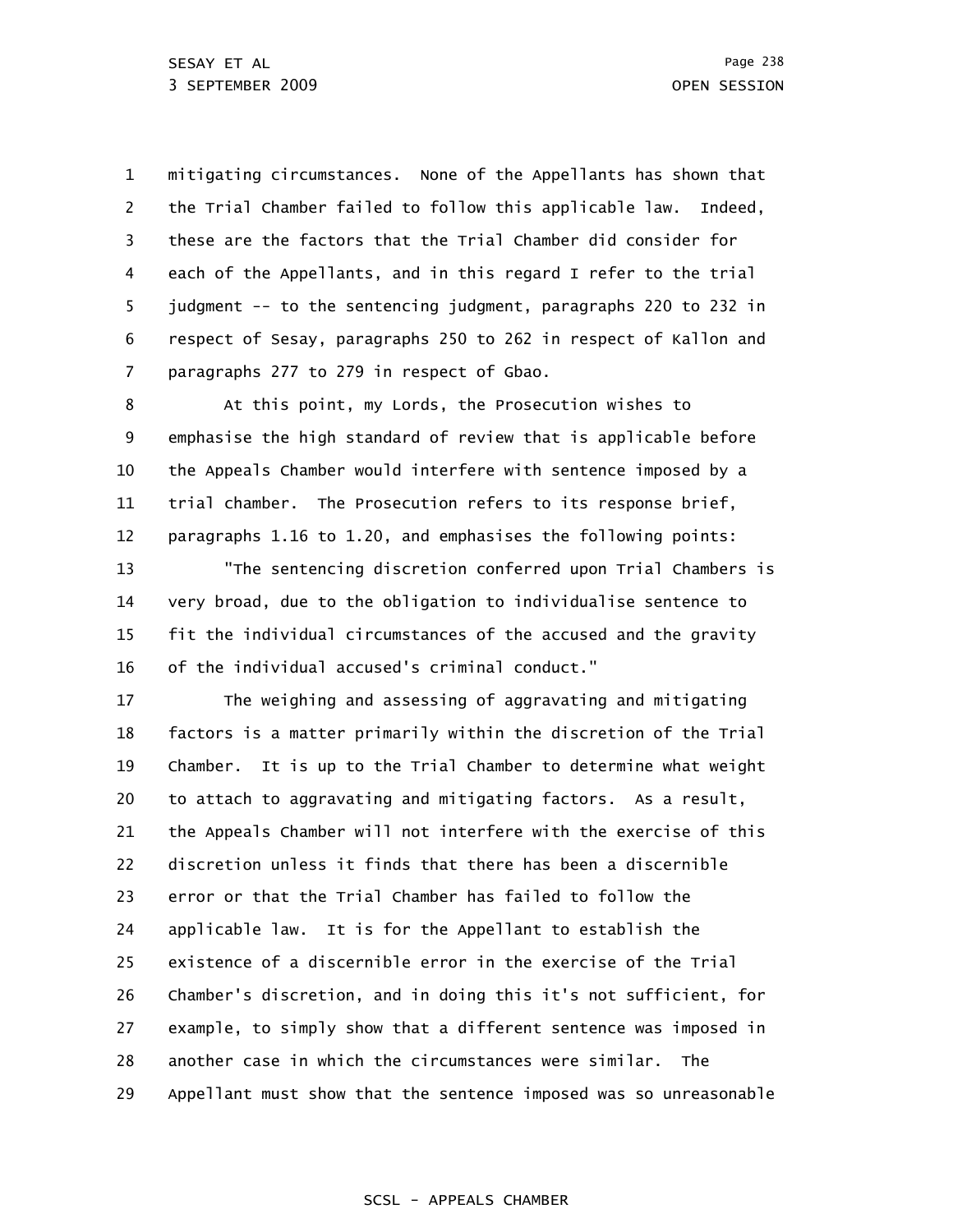29

1 2 3 4 5 6 7 8 9 10 11 12 13 14 15 16 17 18 19 20 21 22 23 24 25 26 27 28 or plainly unjust in that it underestimated, or like in this case, that it overestimated the gravity of the convicted person's criminal conduct, that the Appeals Chamber is able to infer that the Trial Chamber failed to exercise its discretion properly. None of the Appellants, we say, has established the existence of a discernible error. Instead, the Appellants merely repeat their submissions made at sentencing, which were all already considered. And in this regard it's not correct to say that some mitigating factors were simply ignored. My Lord, I refer to paragraph 33 of the sentencing judgment, where the Trial Chamber indicated that in issuing its sentencing judgment, the Trial Chamber had taken into consideration both the written and oral submission of the parties and further, and more importantly, at paragraph 100 of the sentencing judgment, the Trial Chamber commenced its sentencing deliberations by noting that it had fully considered the submissions of the parties in relation to sentencing. The factors that the Defence claim were ignored were all referred to in sentencing submission, which the Trial Chamber fully considered, including the individual circumstances of each of the Appellants. So it's not correct to say that factors were ignored. What is correct is that some mitigating factors were given little weight, while others were given no weight, which we say was all perfectly in the Trial Chamber's discretion to determine what amounted to a mitigating factor and also to determine what weight, if any, to give to each factor. My Lords, it was not mandatory for the Trial Chamber to attach any particular weight to any particular factor such as,

SCSL - APPEALS CHAMBER

for example, Sesay's peace efforts as a mitigating factor. The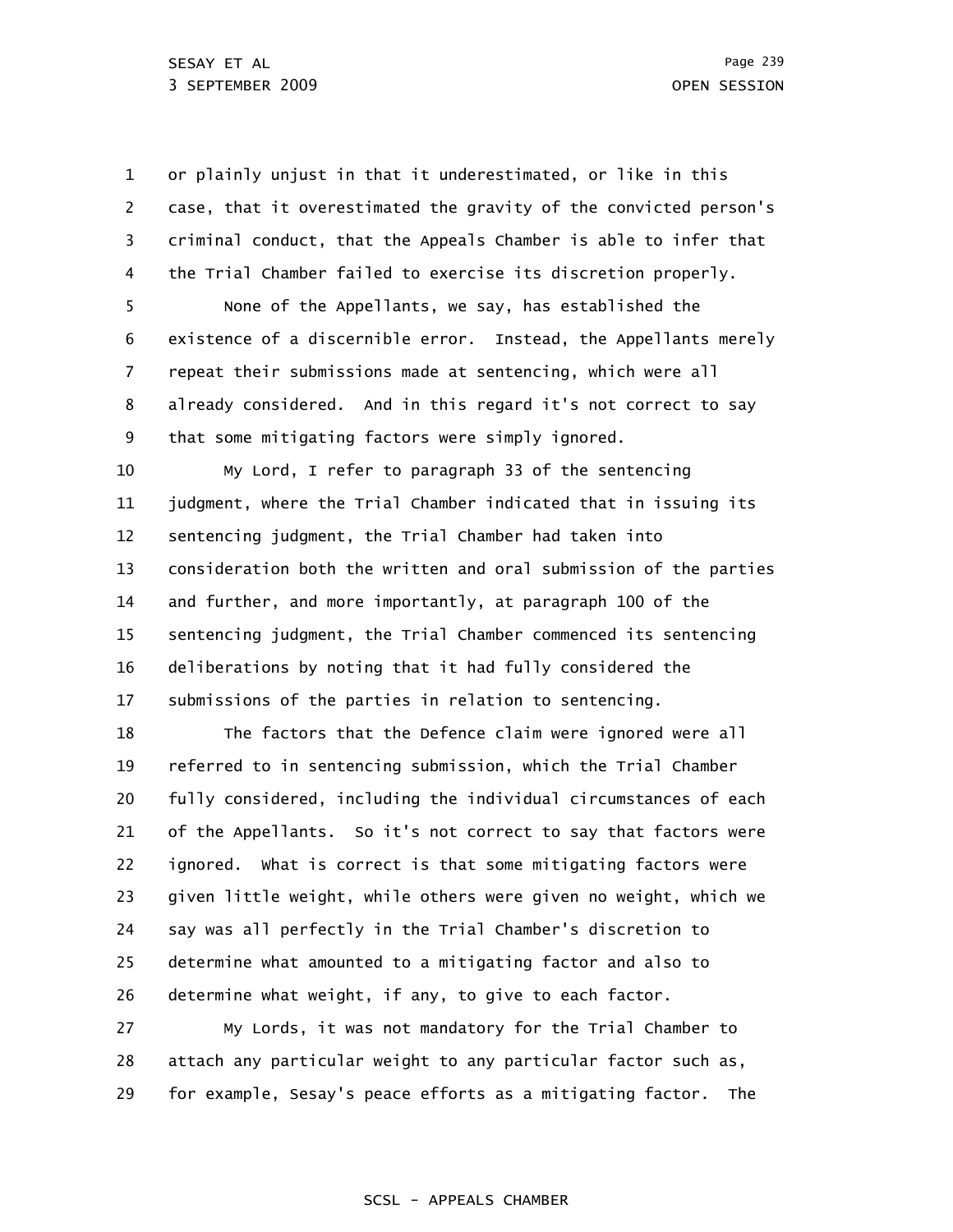1 2 3 4 5 6 gravity of Sesay's criminal conduct in the crimes against UNAMSIL peacekeepers, Counts 15 and 17, which conduct it is submitted was at the same time contrary to peace, given the mandate -- given that the mandate of UNAMSIL -- given the mandate of UNAMSIL, clearly outweighed any mitigation arising from Sesay's peace efforts.

7 8 9 10 11 12 As the Trial Chamber found in the sentencing judgment at paragraph 190, UNAMSIL peacekeepers were acting in fulfillment of their mandate to assist with the process of disarming, demobilising and reintegrating combatants, as well as monitoring a ceasefire and facilitating humanitarian assistance. Peacekeepers were therefore acting for the peace process.

13 14 15 16 17 18 19 20 Sesay's form and degree of participation in his Article 6.3, criminal responsibility for Counts 15 and 17, as found by the Trial Chamber in the sentencing judgment at paragraphs 217 to 218, directly contradicted his peace effort claims. It is recalled that the Trial Chamber found that the gravity of the crimes -- it's recalled that the Trial Chamber found the gravity of these crimes to be exceptionally high. I refer to the sentencing judgment, paragraph 191 to 204.

21 22 23 24 25 26 27 28 In the circumstances, my Lords, it is submitted the Trial Chamber committed no error in finding that Sesay's failure to prevent or punish perpetrators of the attacks against UNAMSIL personnel was a direct affront to the international community's own attempt to facilitate peace in Sierra Leone. I refer to sentencing judgment paragraph 228. And so the Trial Chamber made no error in opting to give no weight to Sesay's role in peace as a mitigating factor.

29

With regard to serving sentence in a foreign country,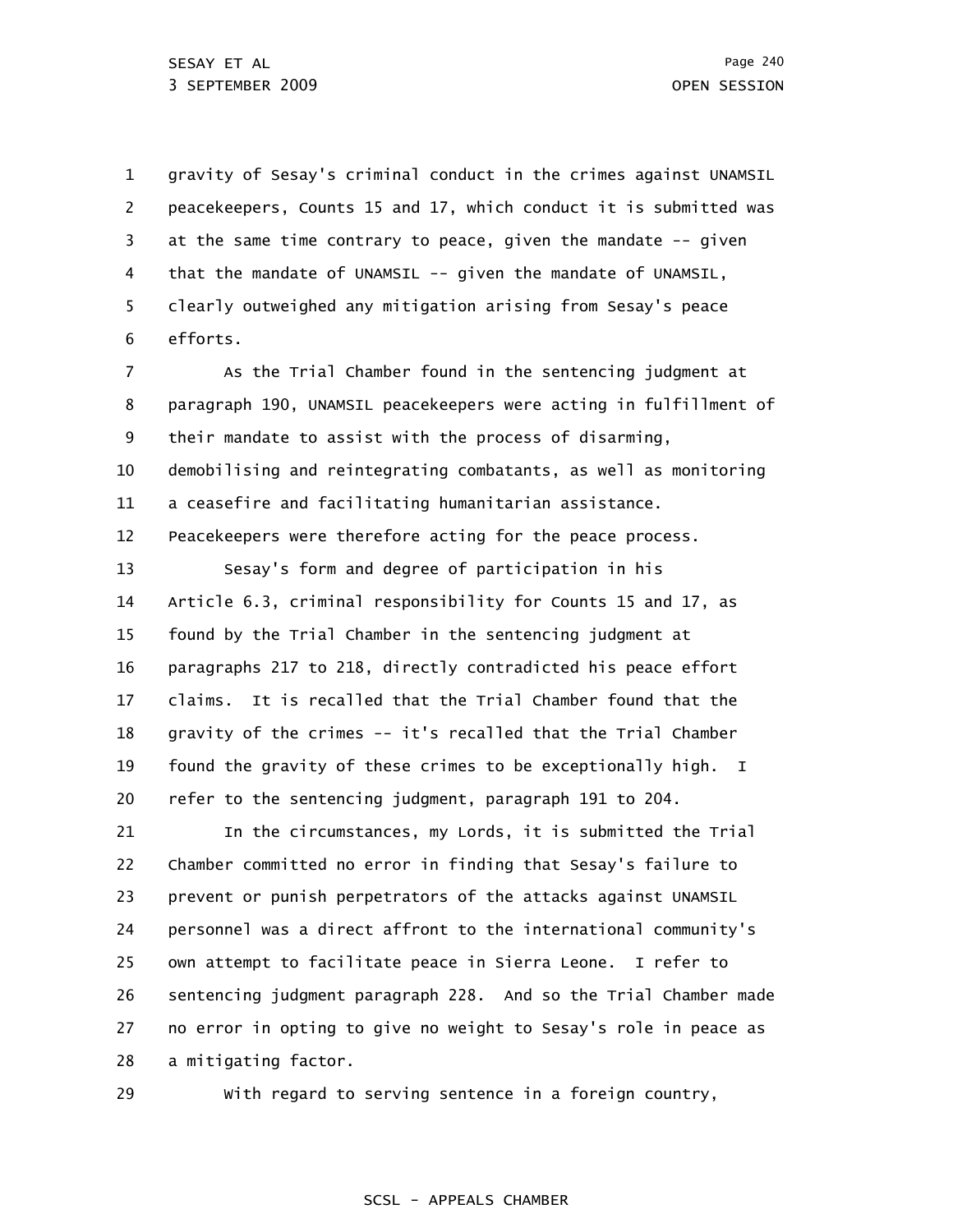1 2 3 4 5 although the Trial Chamber did not consider -- did not give any weight to this factor, as found in the sentencing judgment paragraph 205 to 206, this concern is adequately addressed by the recently issued practice direction for designation of state for enforcement of sentence, especially Rule 5 thereof.

6 7 8 9 10 11 12 13 My Lords, with regard to harsh or excessive sentence as compared to other cases, I refer to the sentencing judgment, paragraph 18, where the Trial Chamber stated that the sentence should be individualised and also proportionate to the conduct of the accused, reflecting the inherent gravity of the totality of the criminal conduct of the convicted person, taking into consideration the particular circumstances of the case and the form and degree of participation of the accused.

14 15 16 17 18 19 20 This is what the Trial Chamber did, because different factors relating to gravity, aggravation and mitigation found in different cases dictates different results in sentencing. And in this particular regard, the Prosecution recalls the gravity of the crimes for which the Appellants were convicted and their forms and degrees of participation in JCE and other responsibilities.

21 22 23 24 25 26 27 28 29 With regard to the gravity of the crimes, my Lords, the details are in the sentencing judgment, paragraphs 104 to 105, and 107 to 204. What I want to emphasise, however, is this: that after considering all the relevant factors, the Trial Chamber did find in respect of Counts 3 to 13, and Counts 15 to 17, that the inherent gravity of the criminal acts was exceptionally high. In the case of pillage, Count 14, that the inherent gravity of the criminal acts was high. I refer to sentencing judgment paragraph 107 to 204.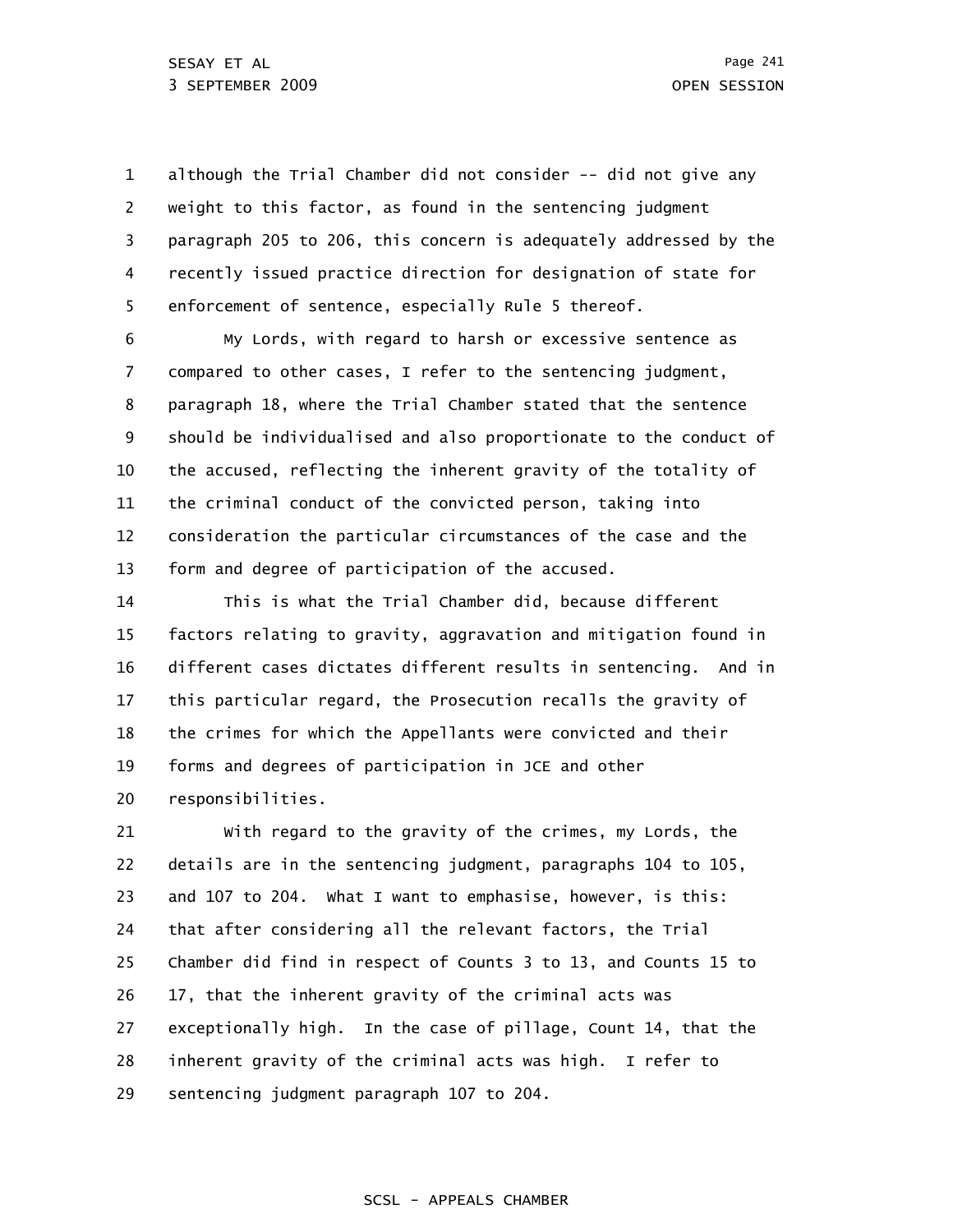1 2 3 4 5 6 7 8 9 It is submitted further, my Lords, that the form and degree of participation of each Appellant in JCE, and in the crimes as found by the Trial Chamber, was equally grave, so grave as to justify the sentences imposed on each of the Appellants. I refer to the Trial Chamber's findings in the sentencing judgment at paragraphs 211 to 212 and in 214 to 215, 209 and 217 to 218 in respect of Sesay, and paragraphs 235 to 237 and 239 to 240, and then 245 to 245 -- to 246 in respect of Kallon, and paragraphs 264, 267 and 272 in respect of Gbao.

10 11 12 13 14 15 16 17 18 19 20 21 22 23 24 25 26 27 28 29 In summary, my Lords, I would emphasise the following points: In respect of Sesay, his level of participation in the JCE was found to be key to the furtherance of the objectives of the JCE, and his culpability was found to reach the highest level. The gravity of his criminal conduct in relation to his Article 6.3 responsibility for the crimes in Count 15 and 17 these are attacks on UNAMSIL peacekeepers - was found to reach the highest level. The gravity of his criminal conduct in relation to his Article 6.1 responsibility for the crimes in Count 12, use of child soldiers, was found to reach the highest level. It was suggested yesterday that Sesay was sentenced not -- that Sesay was sentenced not for his own role in the use of child soldiers but for the role of the entire RUF. Contrary to that suggestion, Sesay was not sentenced for RUF's use of child soldiers. He was convicted and sentenced for his own role. JUSTICE WINTER: If you could come to the end, please. MR WAGONA: Thank you, my Lords. My Lords, I present the same summary in respect of Kallon, that the gravity of his contribution to the JCE was substantial and his culpability reached the highest level. It was the same conclusion for his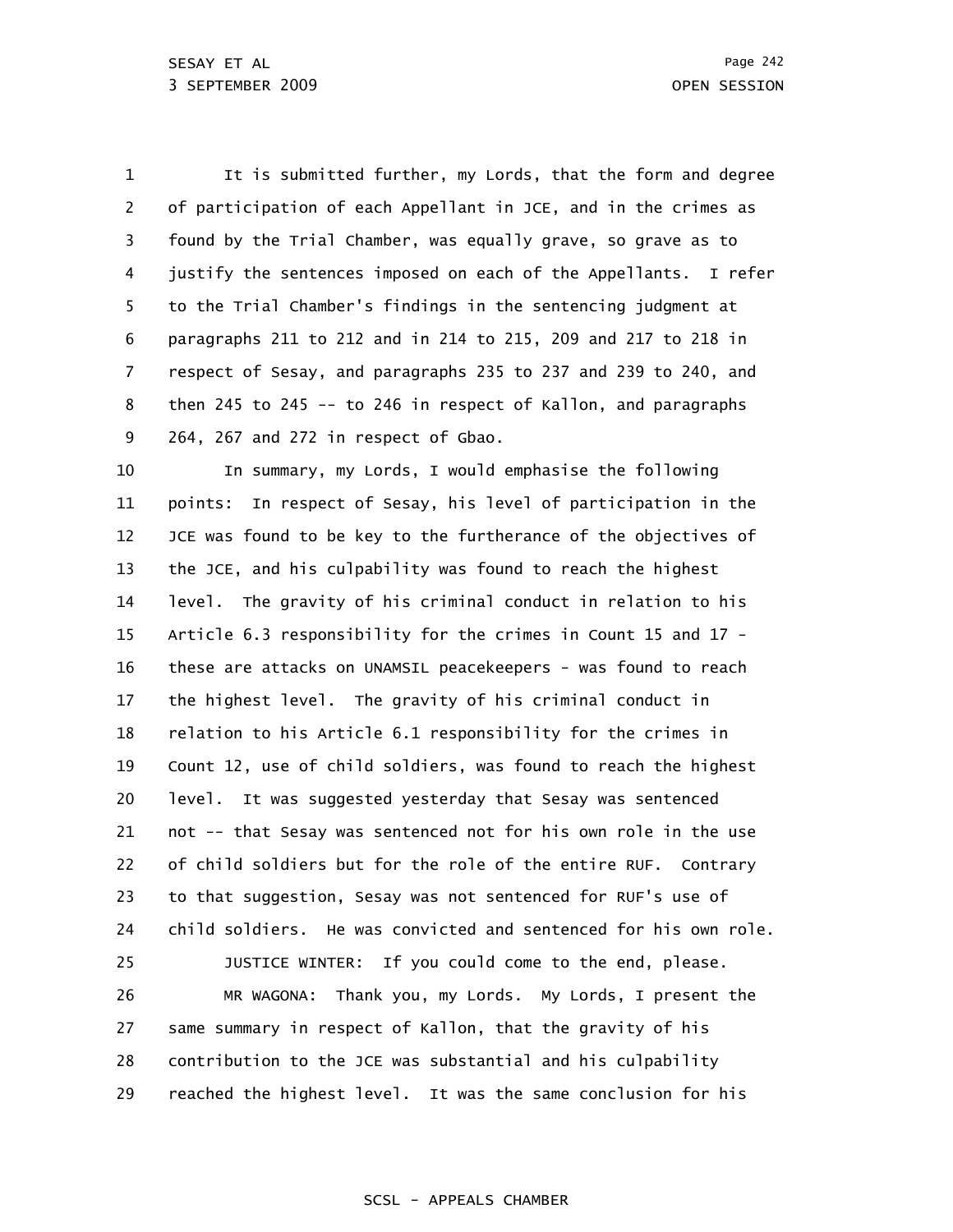1 2 3 4 Article 6.1 responsibility on Counts 15 and 17, same conclusion for his Article 6.3 responsibility for crimes in Counts 15 to 17, and his involvement in the matter of a Nigerian woman was found to be direct and serious.

5 6 7 8 9 10 11 12 13 14 15 Gbao's role, coming to Gbao, his role should not be underestimated or be downplayed, based especially on the sentencing judgment finding at paragraph 267 regarding his role in the large-scale management of the crime of forced farming which continued from 1996 to 2001 and also his involvement in the design and securing of forced labour. The brutality of that crime was also found to be high. My Lords, I would want to emphasise Gbao's submission concerning his role in the assault of the two peacekeepers. His commission of this offence was not a small role and the abuse of his leadership position was considered aggravating.

16 17 18 19 In conclusion, my Lords, it's contended that none of the Appellants has been able to justify any interference in their sentences by the Appeals Chamber, and we pray that the grounds in this respect be rejected.

20 That will be all, my Lords.

21 JUSTICE WINTER: Thank you.

22 MR WAGONA: Thanks for the time.

23 24 JUSTICE WINTER: Any questions from the Bench? Okay. Then thank you very much.

25 Dr. Staker.

26 27 28 29 MR STAKER: If I could just provide a response to your Honour Judge Fisher's second question. We would refer the Appeals Chamber to the Prosecution's final trial brief, paragraphs 112 to 121, where the issue's addressed.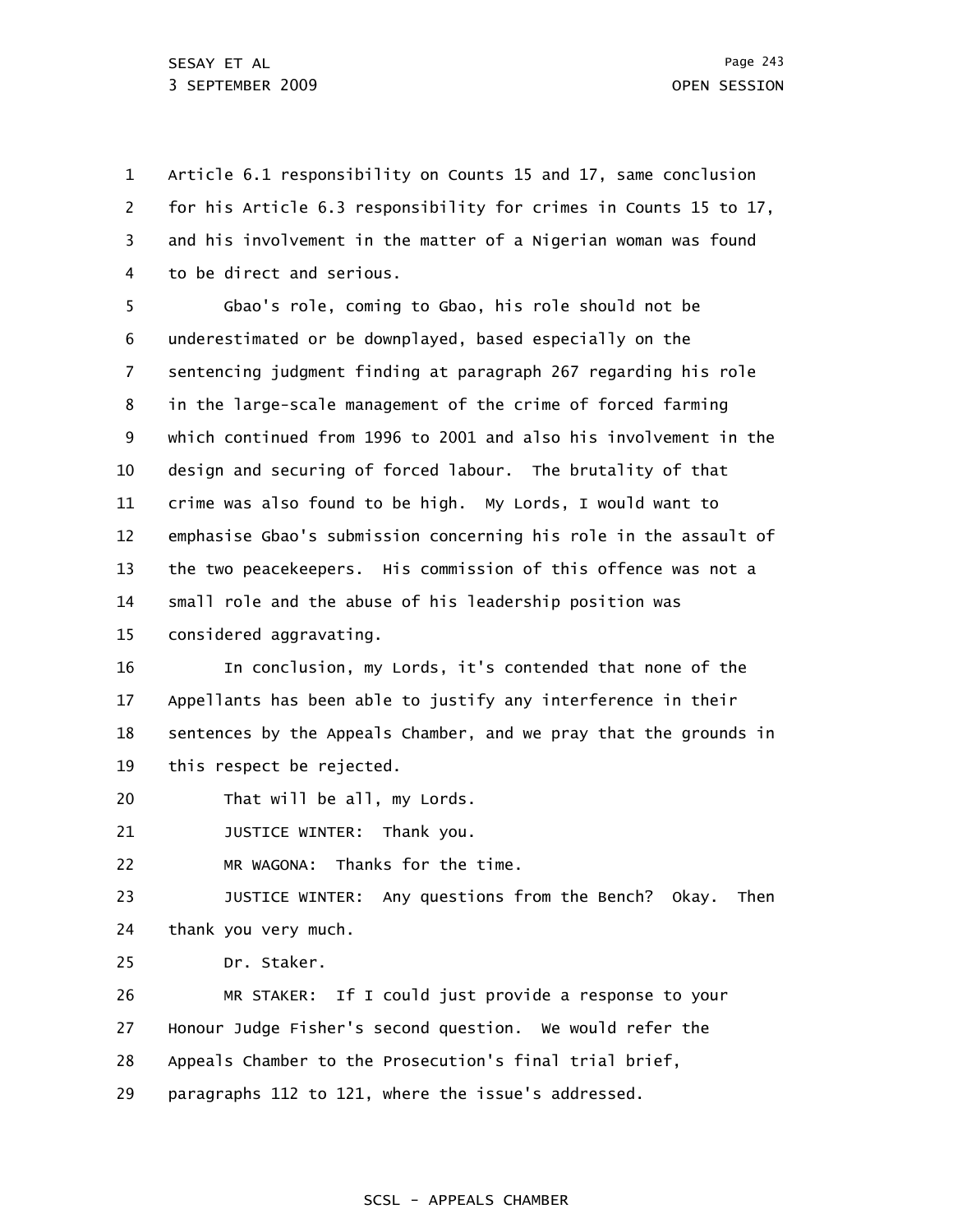1 2 3 4 5 6 7 8 9 10 11 12 13 14 15 16 17 18 19 20 21 22 23 24 25 26 27 28 29 JUSTICE FISHER: I'm inviting the Prosecution to expand on that. But you have no desire to do so? MR STAKER: The reason I didn't intend to expand on it was because of the time limitations. It's about four or five pages long. We're not suggesting that there was any particular disclosure made at a point in time, but a number of ways are canvassed in which notice was given. Rather than read it out, if I could just refer the Appeals Chamber to it. JUSTICE FISHER: No, I don't want you to read it out. I just wondered if there was anything in addition you wanted to add. MR STAKER: Nothing I would want to add now to what's there. JUSTICE FISHER: Okay. Thank you. MR STAKER: Thank you. JUSTICE WINTER: Thank you very much. MR JORDASH: Sorry. First of all, could I apologise for my late arrival. I simply lost sight of the time, and I do apologise, and no disrespect was intended. JUSTICE WINTER: Thank you. MR JORDASH: And the second thing is, could I just ask the Prosecution to repeat the paragraph numbers again? I missed that. JUSTICE WINTER: 112. MR STAKER: 112 to 121. MR JORDASH: Thank you. JUSTICE WINTER: Mr Jordash, it's you. Thirty minutes. MR JORDASH: May I just gather a lectern and put my files into order, please. And, hopefully, that won't count against me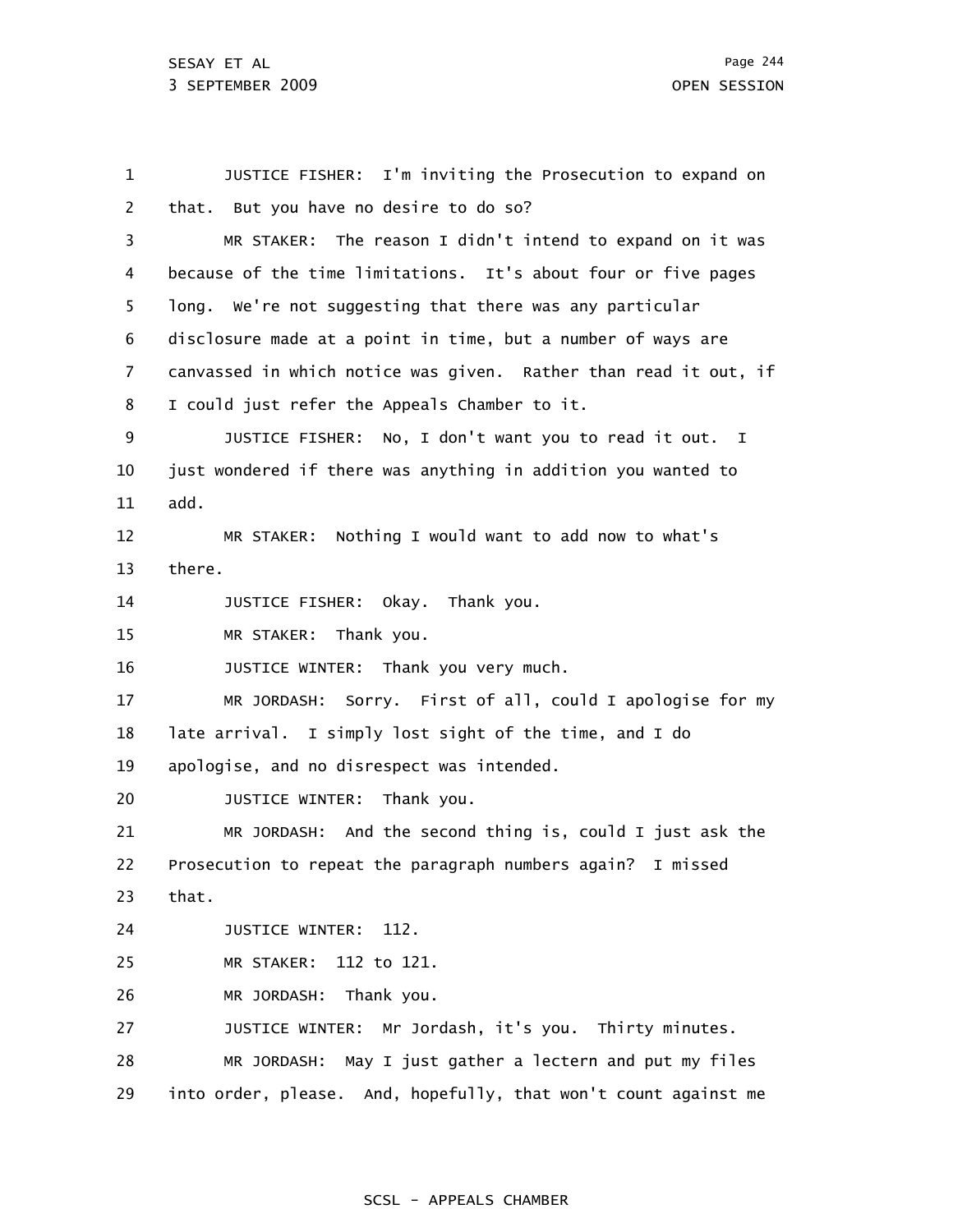1 in time.

2 3 4 5 6 Sorry to keep you waiting. And could I just make the point that I will not be able to hand out the documents perhaps I would have liked to because there's no time between the submissions, but I can, I hope, clarify the Appellant's position and meet some of the Prosecution's points.

7 8 9 10 11 12 13 The Prosecution opened their submissions with an urge to the Appeal Chamber, when dealing with the problems which we've highlighted in this appeal, to not ignore that the Trial Chamber was the place to raise them and not to ignore that specific remedies were available at trial. In our submission, in relation to the principal problems we've outlined in our appeal brief, that was not the case.

14 15 16 17 18 19 20 21 22 23 24 25 26 27 28 29 If I may deal first of all with the issue of defects of the indictment. My learned friend sums the position up well in the sense that there is two issues: One is was the indictment specific enough; was the evidence, as a second point, disclosed in sufficient time, and the two obviously are closed related. Your Honours will recall perhaps from yesterday the reference we made to a test employed by the Trial Chamber in dealing with new evidence. What the Appellant was facing was an indictment, and I'll hand up an indictment shortly when copies arrive for your Honours to look at, in your Honours' time, the case of Mico Stanisic, and an indictment which was very recent, the 29th of September 2008, and we say this indictment from the ICTY is what this indictment should have looked like, containing a fixed list of locations, a fixed list of crimes which made up the means which went to prove -- went, as the Prosecution would say, "were committed," as the Prosecution say in that case, in furtherance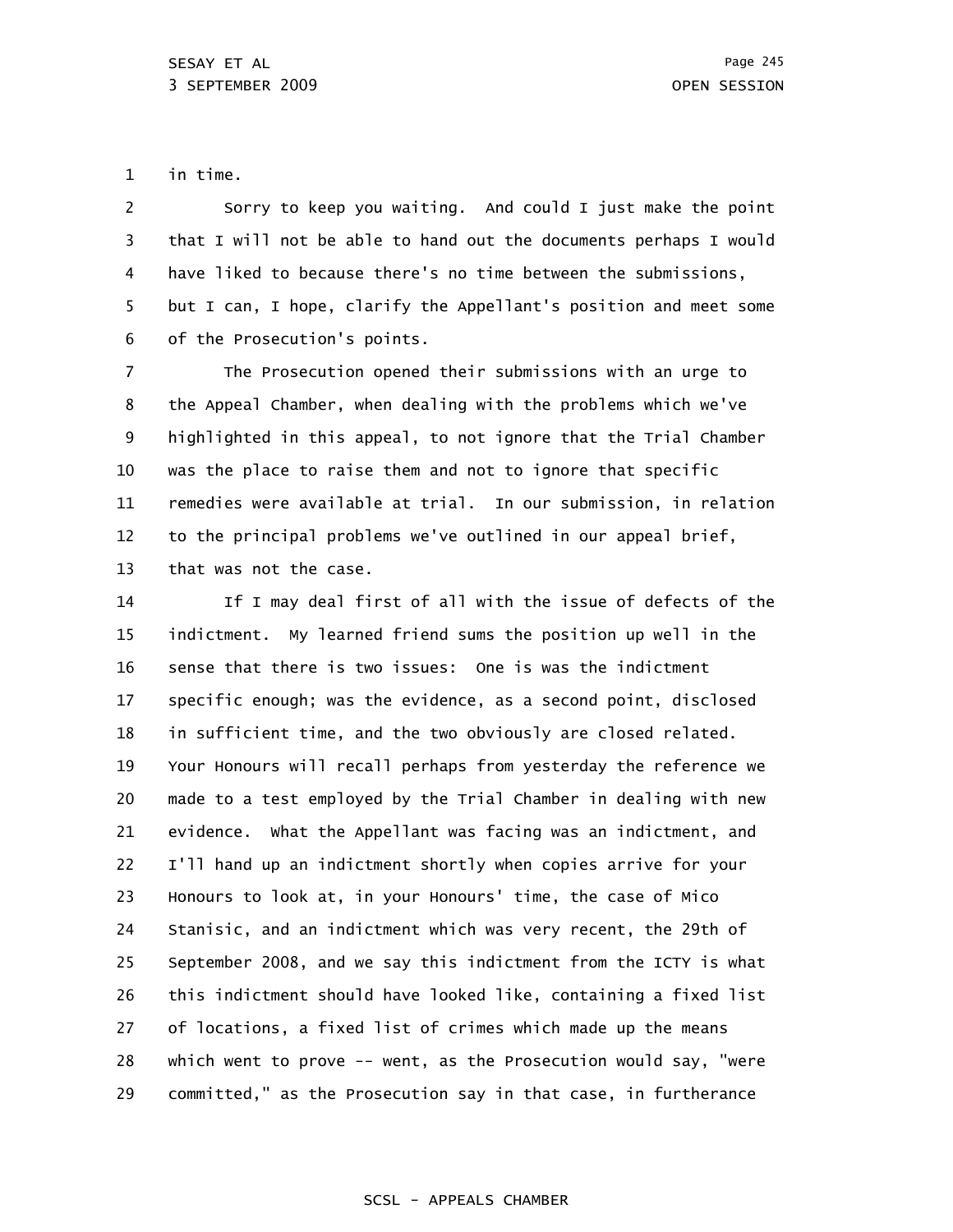1 2 3 4 5 6 7 8 9 10 of a common purpose, a fixed list of crimes and a common purpose which is clearly defined. And I'll hand up that indictment towards the end. You will not see in that indictment and you will not see in the indictments of the ICTY the all-encompassing words of "including," locations named but caveated by including these crimes. The crimes are listed, they're fixed and they're defined. The right of the Appellant and the right of an accused at trial is prompt notice of the charges, detailed prompt notice of the charges, not, "Here's a selection. We might lead some more evidence later detailing the rest."

11 12 13 14 15 16 17 18 19 20 Annex 1 of our appeal brief is the result of, firstly, the indictment not having that fixed list; secondly, a result of a series of -- series of decisions by the Trial Chamber, urged by the Prosecution. The Prosecution say, "We never sought an advantage." The Prosecution met our applications to exclude evidence outside of the indictment with the following submission, and you'll see reference to these decisions in our Appellant's brief. There's a series of them. We were fighting every step of the way. Every time the Prosecution brought a new witness, new challenges were led.

21 22 23 24 25 26 27 28 29 Charges. Counts are the broad description we found in our indictment. Charges at the ICTY and ICTR are the distinct basis for convictions which fall within the counts. The Prosecution's submissions attempt to confuse the issue. What they have done is plead an indictment with the counts but without the charges, and the charges were led continuously through evidence. When we complained, the Trial Chamber said, in response to an allegation that these charges were new evidence, they said, "They're not new evidence. They're episodic events, as it were, building blocks,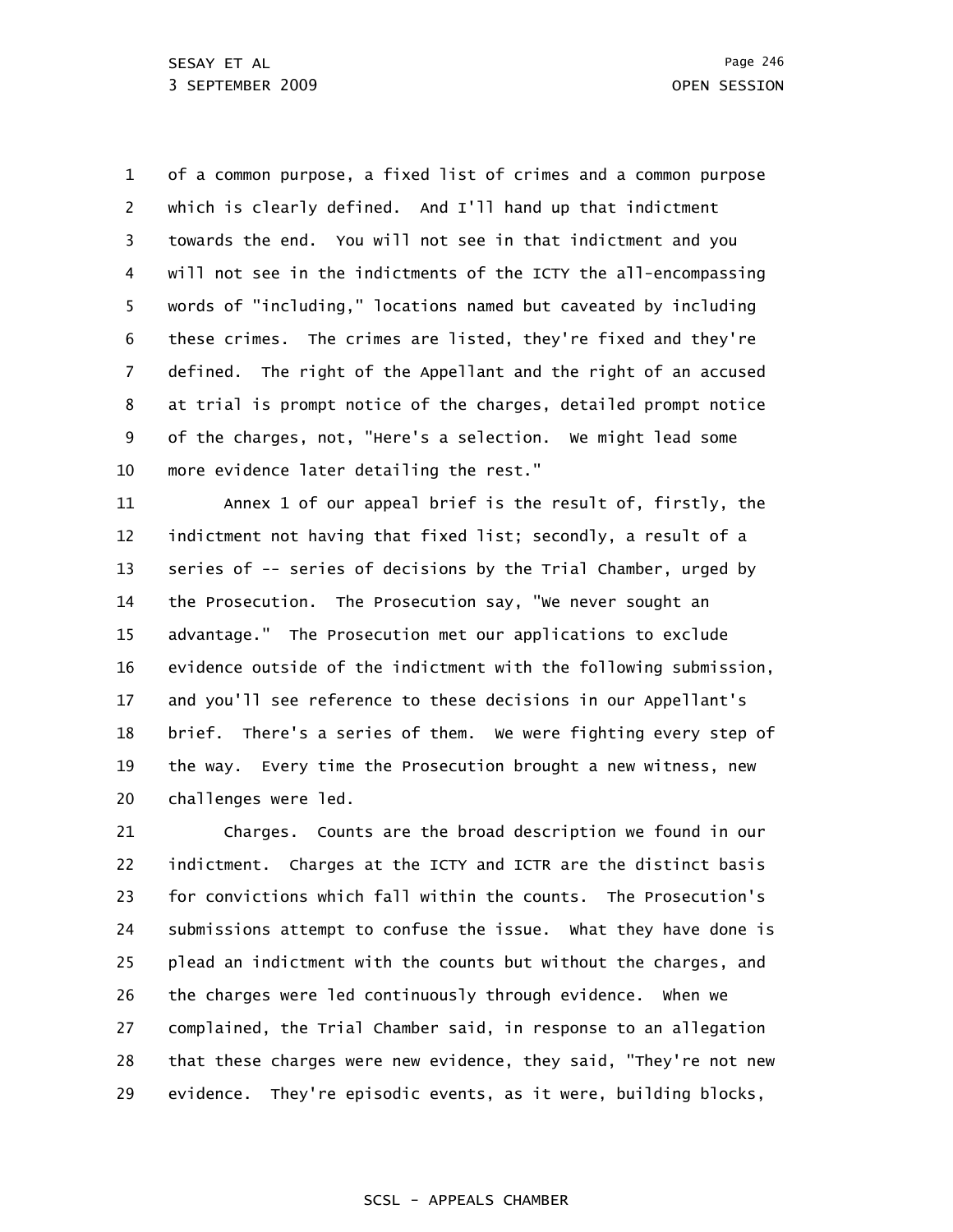1 2 of the substratum of the charges of the indictment; therefore, not new."

3 4 5 6 7 8 9 10 11 12 13 14 15 16 17 Secondly, what they decided, and this is critical to your Honours' consideration, is that they also decided they did not increase the incriminatory nature of the evidence. In other words, the Prosecution were permitted continuously to lead such things as Sesay involving himself in mining in Kono in new locations, Sesay committing crimes which had never before been mentioned, but according to the Trial Chamber, it wasn't new, it was an episodic event, a building block of the substratum of the charges of the indictment. There is no such definition. There is no such definition of substratum of the charge. A charge is a distinct basis for conviction. We know it, the Prosecution knew it, and the Prosecution took advantage of that decision to continuously disclose the charges. So when they say they did not seek an advantage, it is an advantage to ignore established jurisprudence.

18 19 20 21 22 23 24 25 26 27 28 And that point is important, we say, for this reason: That it might be suggested during deliberations that why didn't the Defence apply for recall of witnesses? Well, the reason we didn't apply for recall of witnesses was because the Trial Chamber was saying to us there's no need. "You've had notice, there's no prejudice here whatsoever, nothing is new," despite the fact killings, rape, sexual violence, use of child soldiers was coming day by day in new charges. According to the Trial Chamber and according to the Prosecution, this wasn't new, "You've had sufficient notice of it. No prejudice arises." So why would we apply for recall?

29

In relation to the payments issue and the relocation issue,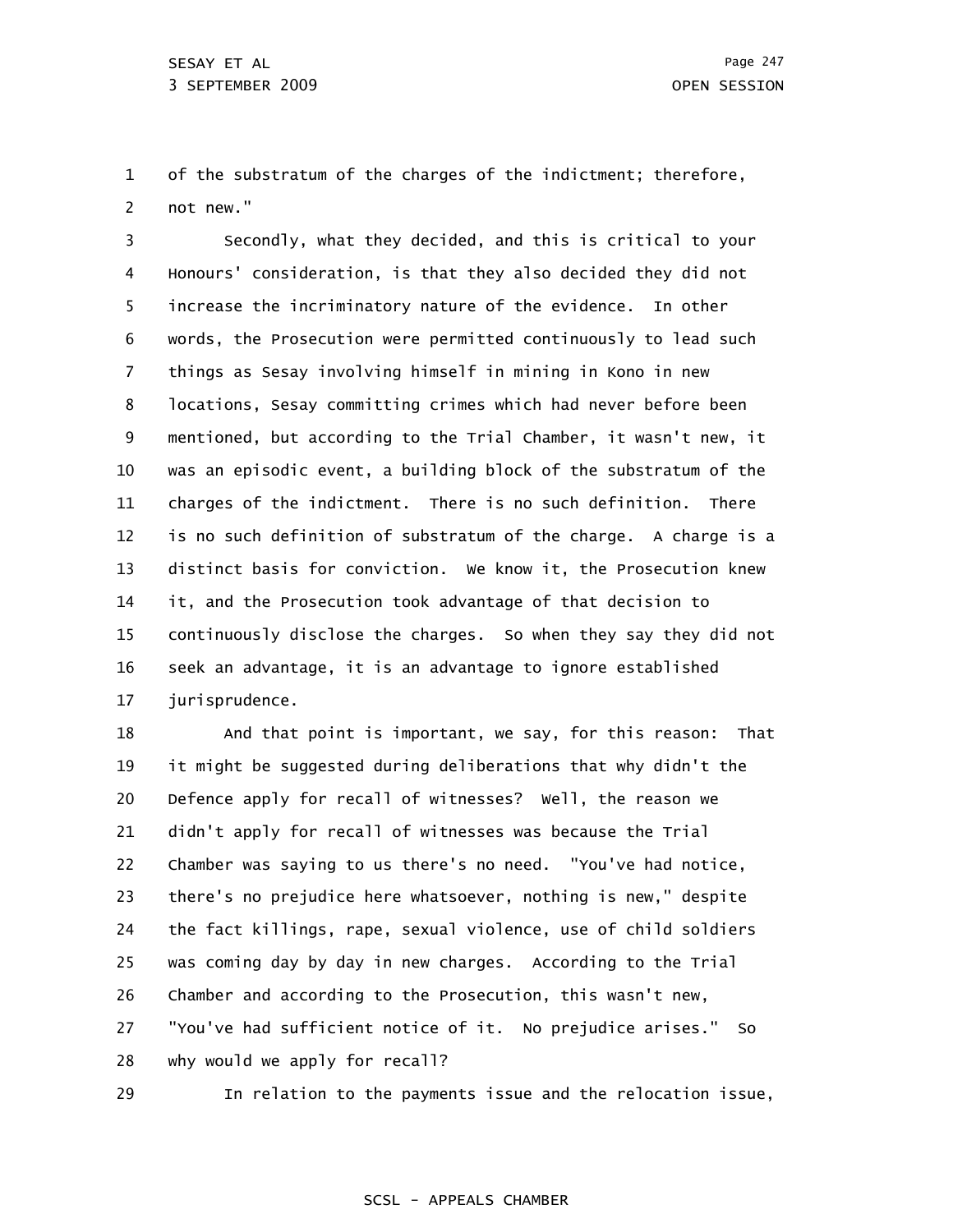1 2 3 4 5 6 7 8 9 10 11 12 13 14 15 the Prosecution agree that payments and relocation are Rule 68. We had that concession today, for the first time, perhaps. Certainly in relation to relocation, for the first time. The Prosecution said relocations only happened after testimony, and that of course is logical. Some relocations can occur during trial if the security position is particularly dangerous, but relocations often happen after the testimony's been given. That is not a reason, clearly, for not disclosing that information. The whole point is that a witness obtains an assurance that his security will be secured by relocation before giving his testimony, and that relocation is then operable on the witness's mind, possibly to encourage, we say, unreliable evidence. It's no point the Prosecution's simply delaying relocations until the end of the trial and then saying, "Well, it's not Rule 68." Clearly, it is.

16 17 18 JUSTICE WINTER: Sorry to interrupt at this point. What kind of assurance would you propose to give to a witness in danger, other than relocate, if necessary?

19 20 MR JORDASH: What other assurance would the Prosecution give?

21 JUSTICE WINTER: Yes.

22 23 24 25 26 27 28 29 MR JORDASH: Well, in this is case, we don't know because if the Prosecution's taken the position that relocations were not disclosable, we don't know what else the assurances were given which equally were not, in their minds, disclosable. If I may refer you to John Tanu, a witness who gave evidence in public, relocated -- not just relocated. His family relocated, money given, but not just that. Also, his immigration status sorted out in a very prosperous western country, a massive inducement to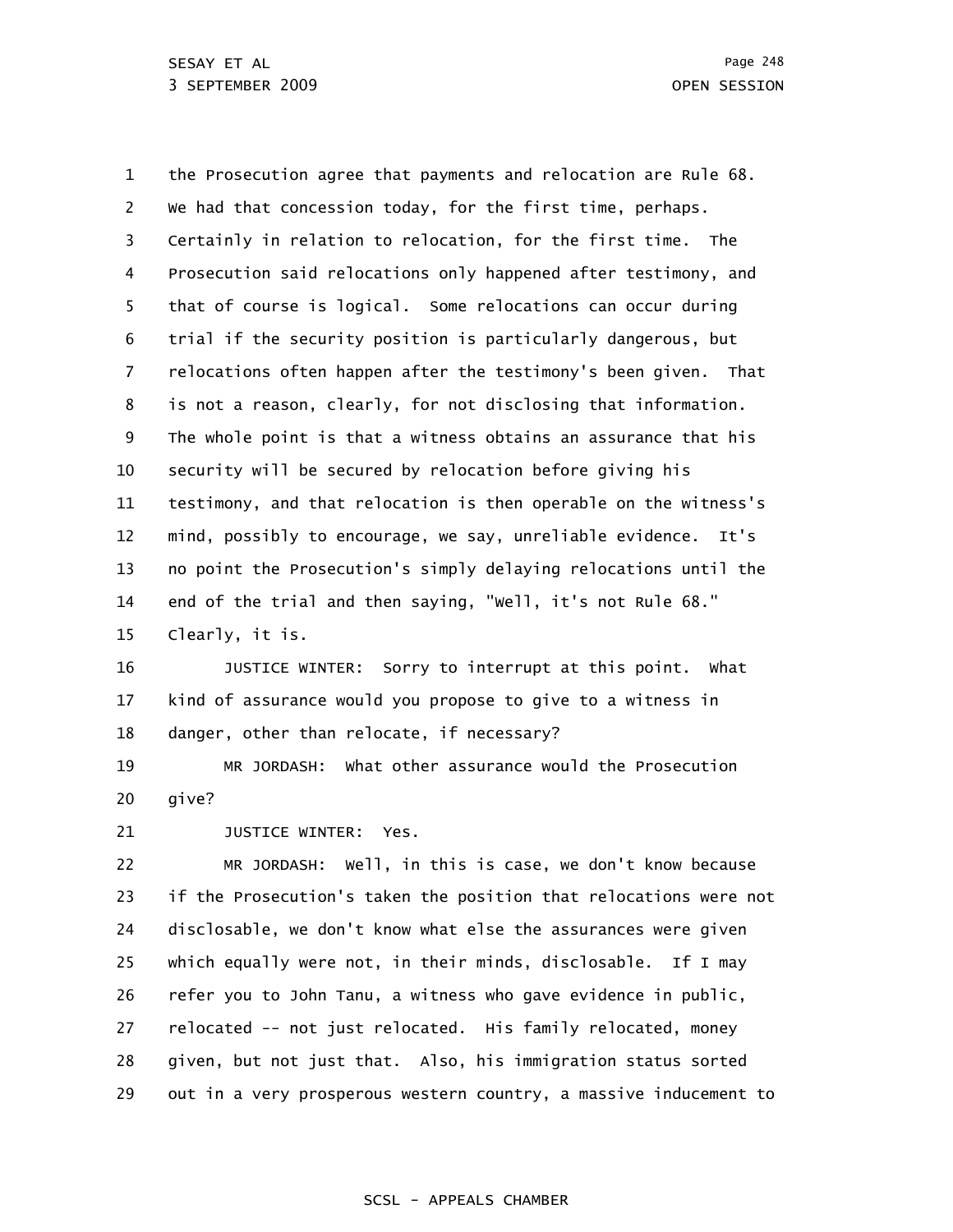1 2 3 the right witness. And John Tanu was the right-hand man also, he said, of Charles Taylor. According to the Prosecution then, right in the thick of crime.

4 5 6 JUSTICE WINTER: Is there any possibility for a location that would not cost money and would not need to imply -- to use the immigration services?

7 8 9 10 11 12 13 MR JORDASH: Well, a relocation within Sierra Leone, perhaps. But a relocation out of the country, then that assistance would -- well, even within Sierra Leone. These were insiders who were desperately poor. None of them have employment, or if they do, they have the lowest-paid employment. To relocate to a part of this country or out of the country requires funding.

14 15 16 17 18 19 JUSTICE WINTER: Thank you. That is what I wanted to know. MR JORDASH: In relation to the payment issue, I'll deal with it very briefly. Yes, it's right the Prosecution did disclose some payment to Prosecution witnesses. The first point I raise there is: Why was the Prosecution paying witnesses in the first place, when we have an active WVS?

20 21 22 23 24 25 26 27 Secondly, the point I raise is this: That the most compelling evidence of something going wrong in the Prosecution investigation came out in the Taylor case. You'll see from the motion we filed on this subject that the evidence that was most compelling came out of the Taylor case in February/March of 2008, and the motion was filed in 2008. Witnesses who were saying not just that -- the disclosures from the Prosecution raised a certain suspicion.

28 29 JUSTICE WINTER: Sorry, would you leave the Taylor trial to the Taylor trial.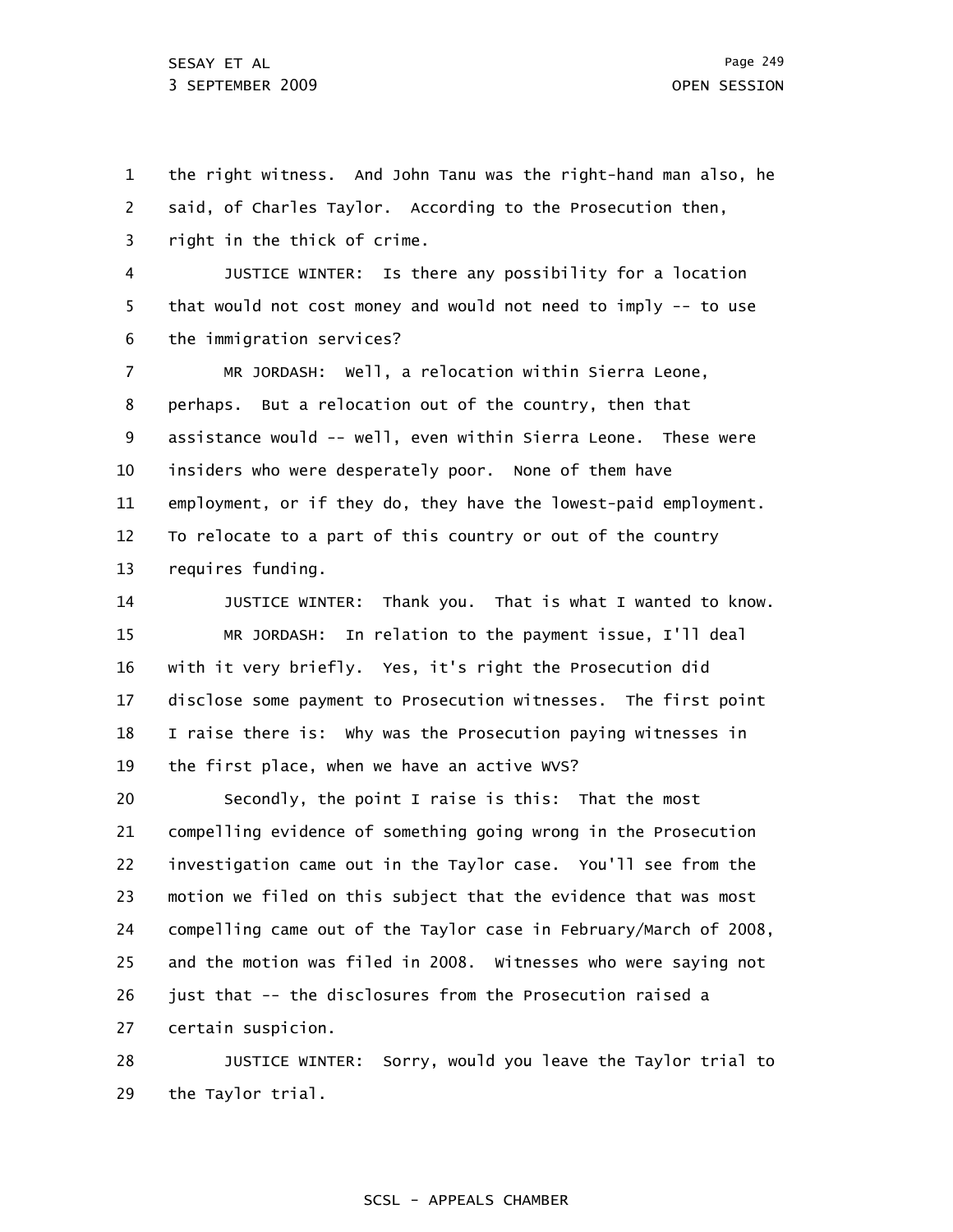1 2 3 4 5 6 7 MR JORDASH: Well, the point is that these were RUF witnesses, RUF witnesses who then went to testify in the Taylor trial, and what happened was that in our trial no such disclosures emerged. When they got to the Taylor case, 362, for example, said "I was given money in an envelope." When asked when it was, she said April 2005. She gave evidence in the RUF case April 2005.

8 9 JUSTICE WINTER: Again, kindly leave the Taylor issues to the Taylor trial.

10 11 12 13 14 15 16 17 18 19 20 21 MR JORDASH: Well, this is an RUF issue, in that witnesses who are here were -- testified here, said they'd been paid whilst here, whilst -- during their time testifying here. So I'm talking about here, Madam President. So, witnesses who have confessed on oath to being paid while during their testimony here, the Prosecution never disclosed that. As I said yesterday, it may not be true but it required, we say, some investigation. It was a coincidence that four witnesses all said the same thing: Money for no obvious reason. And the Prosecution's suggestion that the motion was brought late simply takes advantage of the fact that we didn't discover those facts until after the -- well, until close to the end of the RUF case.

22 23 24 25 26 27 28 29 My learned friend raised another point about accomplices, and I think the point that was being made was the Trial Chamber did not have the same -- the Trial Chamber did have the same discretion with these witnesses in terms of evaluating their evidence. We submit that's fundamentally wrong. It is clear that accomplices fall into a special category in international criminal law, and logically that must be right. These are, by their own omissions, often, the worst perpetrators of crimes, the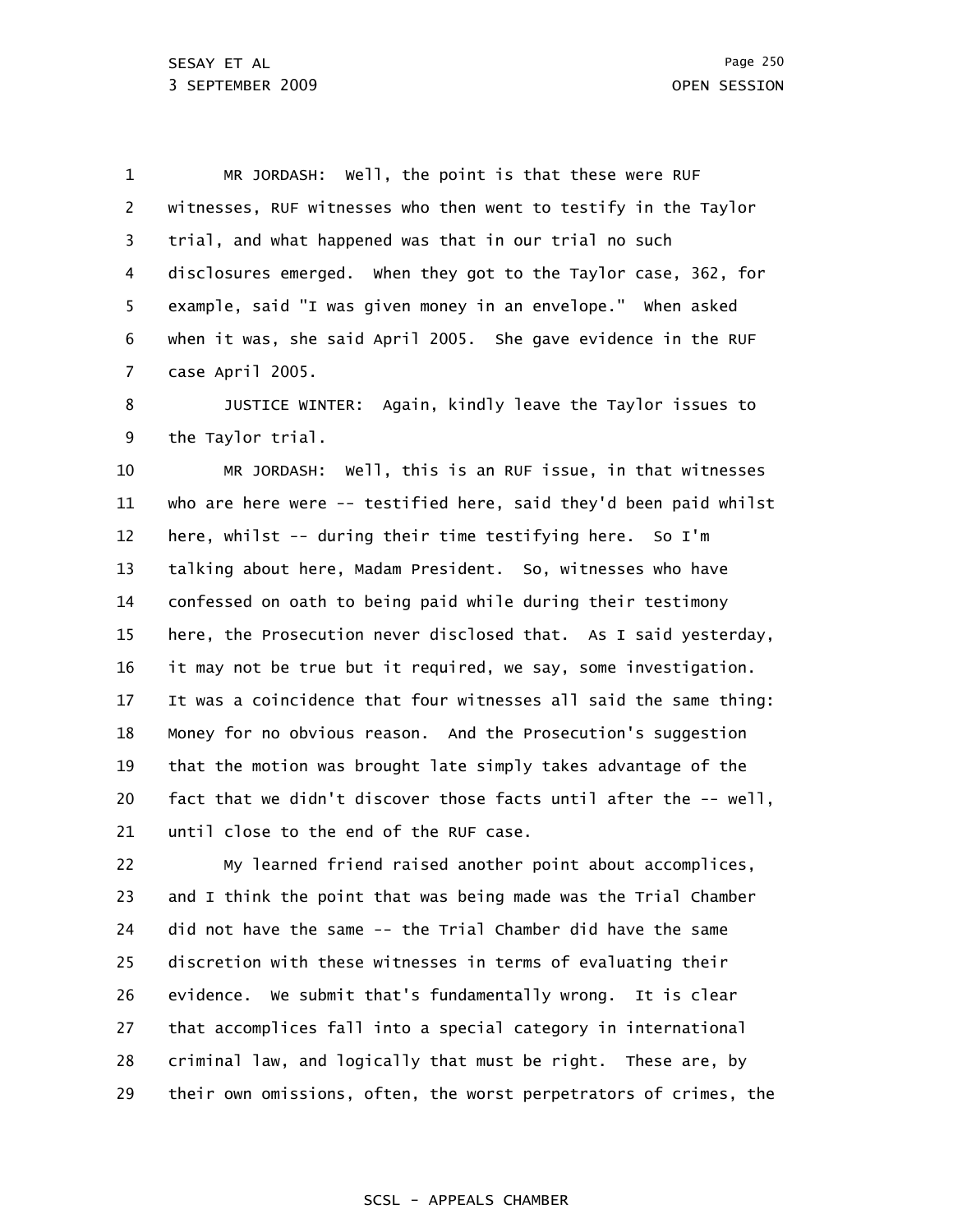1 biggest criminals in the conflict.

2 3 4 5 6 7 8 9 10 11 12 13 14 15 16 17 As a result of that, the Prosecution -- sorry, the Trial Chamber has to do two things, which is, one, approach their evidence generally with caution and two, when assessing their evidence and providing a reasoned judgment, they have to explain how, if doubt arises from that accomplice status, or from motives which arise from that accomplice status, they must explain how that doubt was resolved. What they've done in this judgment, with due respect to Trial Chamber I, is to simply say, "We've approached it with caution," but have not demonstrated that that is so. And that, in our submission, is the real gravamen about a reasoned judgment. They had to go into the charges when a witness said a particular -- an accomplice said a particular allegation which supported a particular charge but was drawn into doubt because of obvious motives or accomplice status they had to say how that doubt had been resolved. They didn't do that in relation to any single charge.

18 19 20 21 22 23 24 25 26 27 28 29 In relation to notice, again. I beg your pardon to return to this. I missed it out. I wanted to say something more about mining in Kono and the conviction, Mr Sesay, for enslavement of civilians in the area of Kono, between December of 1998 until January 2000. The notice we were first given in the indictment I detailed yesterday simply dealt with Tombodu, the pre-trial brief dealt with Tombodu, and more importantly in relation to this, or as importantly, the pre-trial brief detailed, in effect, that Sesay between 14 February to January 2000 was present in Kono on a regular basis attending AFRC camps and was present at a meeting in which he ordered mining to take place, and gave instruction that whether there was a loss in -- wherever there was a loss in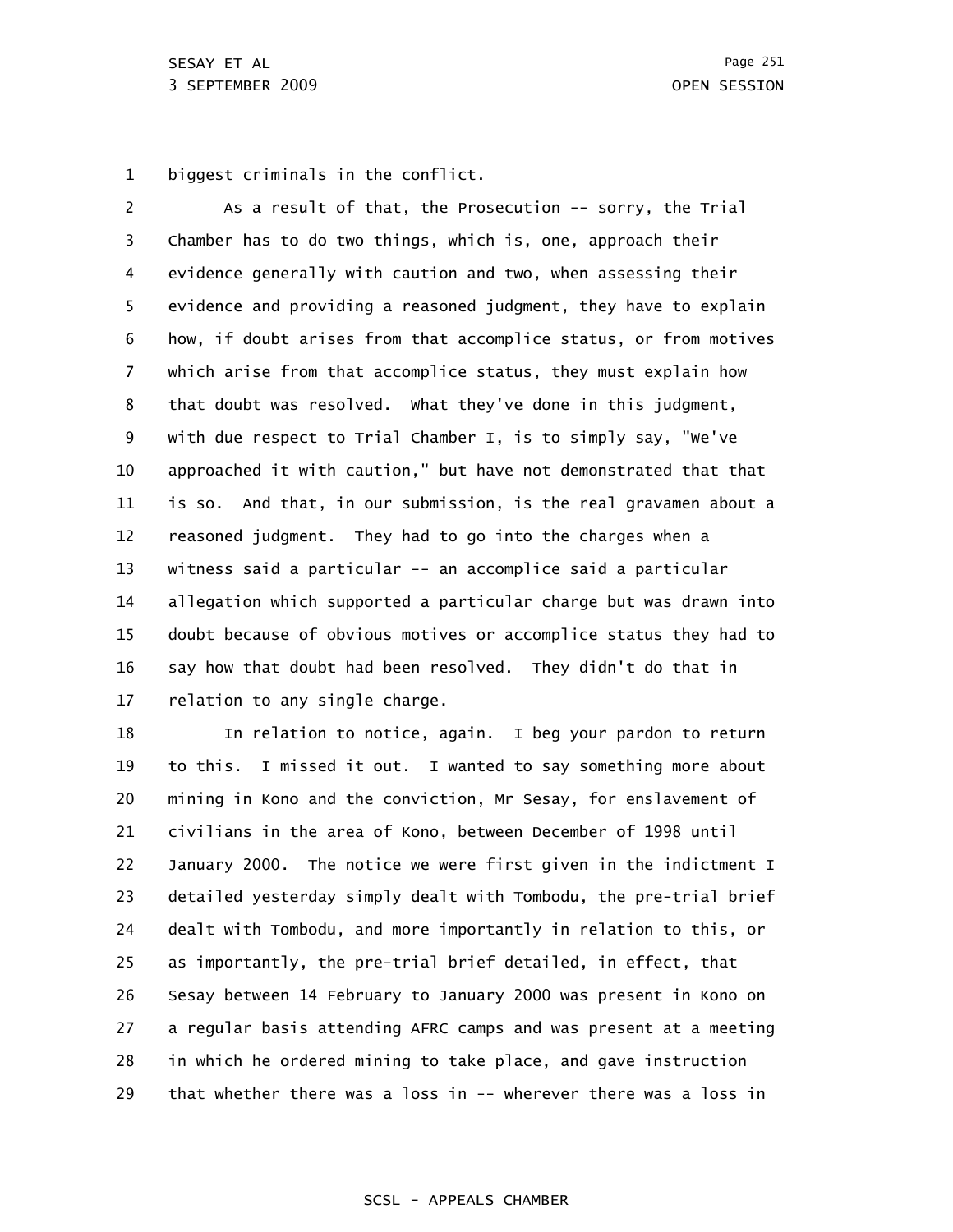1 2 3 4 5 6 7 8 manpower at the mines, more workers were to be forcibly brought in. The notice in relation to the mining was that Sesay was in Kono, and that changed. That changed and it became Sesay was in Kono -- when the evidence came out and it was obvious that no witness was implicating Sesay being in Kono from February 1998 until December 1998, when he returned to carry out an operation in Koidu, the Prosecution's case demonstrably changed. And this is key, we say.

9 10 11 12 13 14 15 16 17 18 19 20 21 22 23 24 25 26 27 28 29 At one stage the Prosecution say he's supervising Kono in 1998. Then the mining case changes, and I dealt with that yesterday. And now the Trial Chamber finds that one of Sesay's contributions to the joint criminal enterprise is his presence in Buedu working hand-in-hand with Sam Bockarie. So what we had was a very specific case pleaded through the -- well, I won't say a specific case. A case pleaded which placed Sesay in Kono. When that didn't work, we had Sesay in Buedu. When the evidence came out that Sesay was in Buedu from February '98 until the end of the joint criminal enterprise in April 1998, but the evidence didn't establish what he was doing except being on the radio, receiving reports from the frontlines, but nothing more, the Prosecution failed to establish what he was doing, we find the section in the judgment referred to by Mr Fynn this morning which basically is this global, general paragraph that he worked hand-in-hand with Bockarie. That's why we say the pleading, defective pleading in this case is critical, because once you follow the way in which the changes -- the case changed and the Prosecution adopted a new stance and then the Trial Chamber adopted perhaps even a new stance on that, one can see the massive transformation from beginning to end. It was never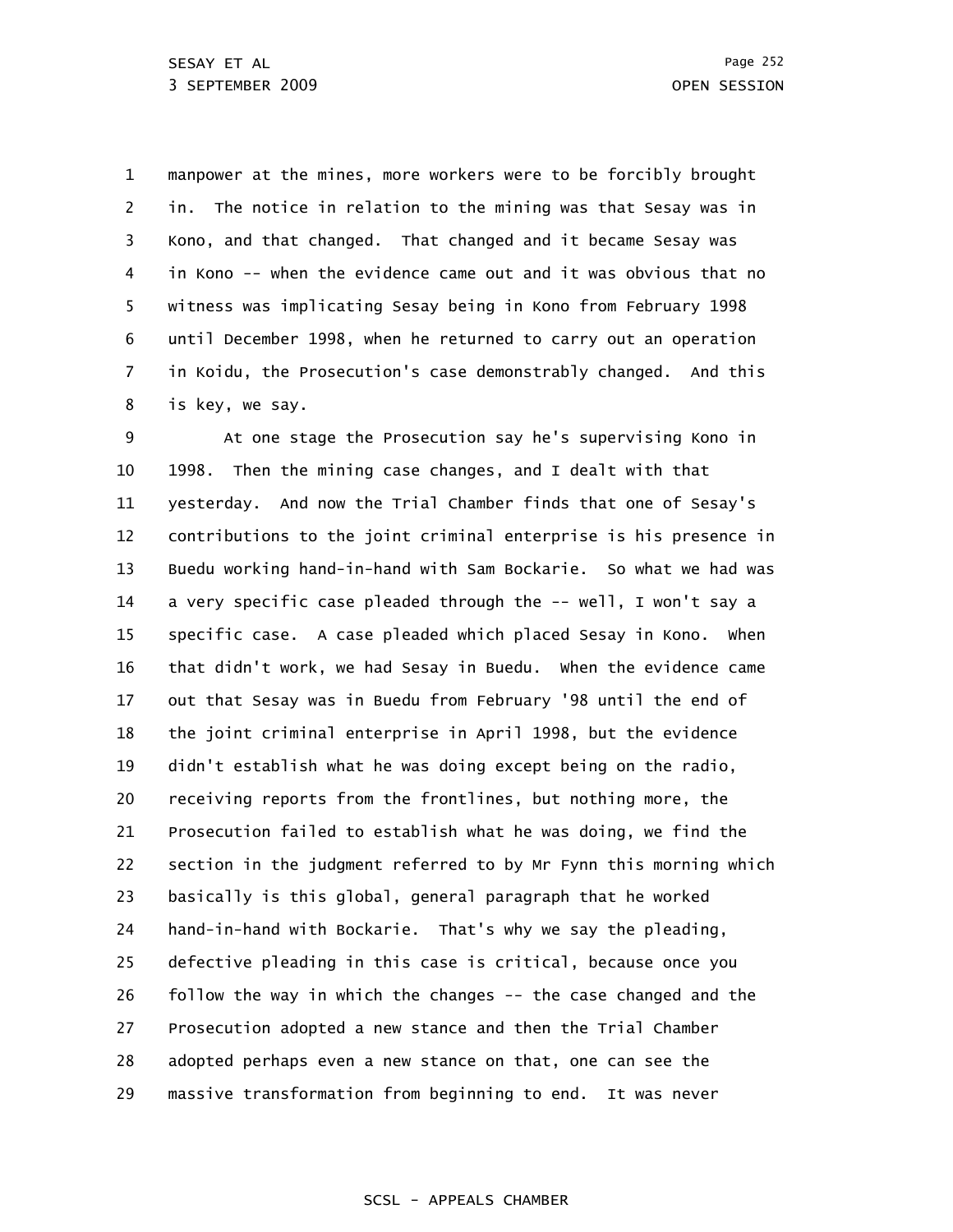1 2 3 4 alleged that Sesay was in Buedu from February to the end of April 1998 dealing with frontline operations until evidence was led which the Prosecution grabbed hold of and used it to convict the accused, the Appellant.

5 6 7 8 9 10 11 12 Finally, the -- well, two last things I would like to deal with briefly. There's joint criminal enterprise and the sentence. If I can just try to simplify things, because the Prosecution's approach is to try to complicate things because the joint criminal enterprise they're inviting the Trial Chamber to uphold, in fact, doesn't work when one looks at the judgment and sees what the Trial Chamber did, and that's why they're trying to fudge it, we would submit.

13 14 15 16 17 18 19 20 21 22 23 24 25 26 27 28 29 Paragraph 257 of the Trial Chamber judgment to 261 deals with the assessment that must be made: First, a plurality of persons is required. It needs to be shown that this plurality is acting in concert. The common objective in itself is not enough. Second, the existence of a common plan, design or purpose which amounts to or involves the commission of a crime in the Statute. Thirdly, the participation of the accused in the common purpose is required, and that contribution must be significant. This is the assessment the Trial Chamber must make: identify the plurality, identify the actions in concert, identify the concrete crime, the common purpose. And it cannot be overstated enough, in our submission, the importance of establishing a definable common purpose because that is the key to joint criminal enterprise one. Contributions to that purpose are key to an assessment of an accused's responsibility. Contributions to that common purpose are key to inferring criminal intent, and finally, key to passing an appropriate sentence.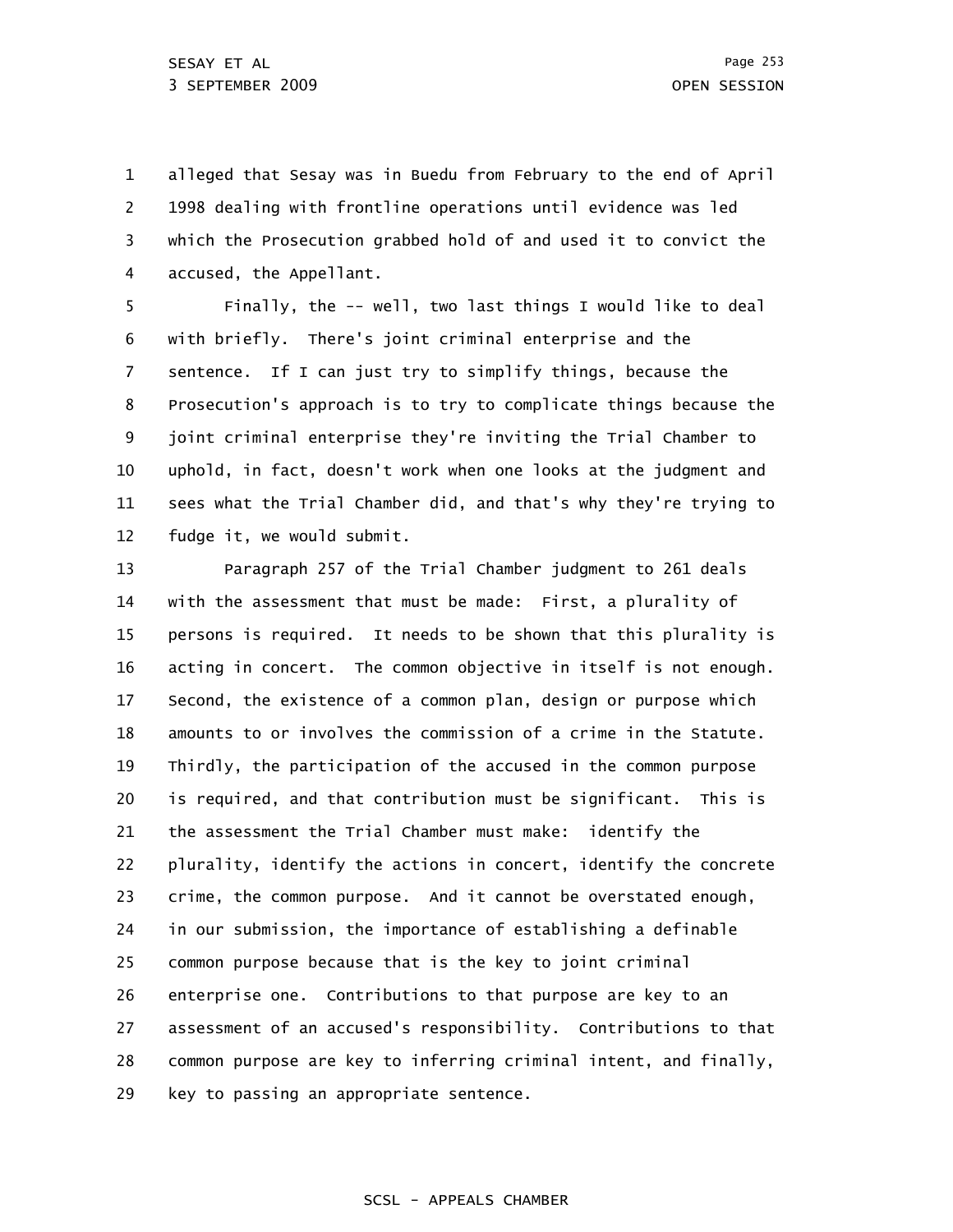1 2 3 4 5 6 7 8 The Prosecution here, we submit, attempt to -- sorry, I've just lost my notebook -- attempt to fudge the issue. You will not have heard during the Prosecution's submissions reference to a significant contribution to the criminal purpose. What you will have heard is significant contribution to the JCE. That, if one looks at the transcript, and it's there throughout their submissions on joint criminal enterprise, it's a significant, for them, significant contribution to a JCE.

9 10 11 12 13 14 15 16 That is not the test. It's a significant contribution to a common purpose, a common purpose being a crime within the statute. The reason that they're avoiding the issue, because the Trial Chamber's error becomes obvious when one takes the correct approach. It's not a contribution to a liability. That's what effectively the Prosecution are saying: significant contribution to a liability. It's a significant contribution to a concrete crime, a common purpose.

17 18 19 20 21 22 23 24 25 26 27 28 29 With the Prosecution's joint criminal enterprise and the Trial Chamber's joint criminal enterprise, they say it's a common purpose to take over the country by committing the crimes. So what is the common purpose? What is the concrete crime? Is it the taking over the country? Well, that's not a crime. That's a non-criminal purpose. So it's not that. We say, in our Appellant's brief, that that's what the approach the Trial Chamber appeared to have made because what it does continuously in the judgment is repeat that Sesay's contribution was to secure revenue, men, and to further the war, effectively. That's why the Prosecution this morning talked about his contribution to the joint criminal enterprise being collaboration with Sam Bockarie. Well, collaboration with Sam Bockarie could be two things: It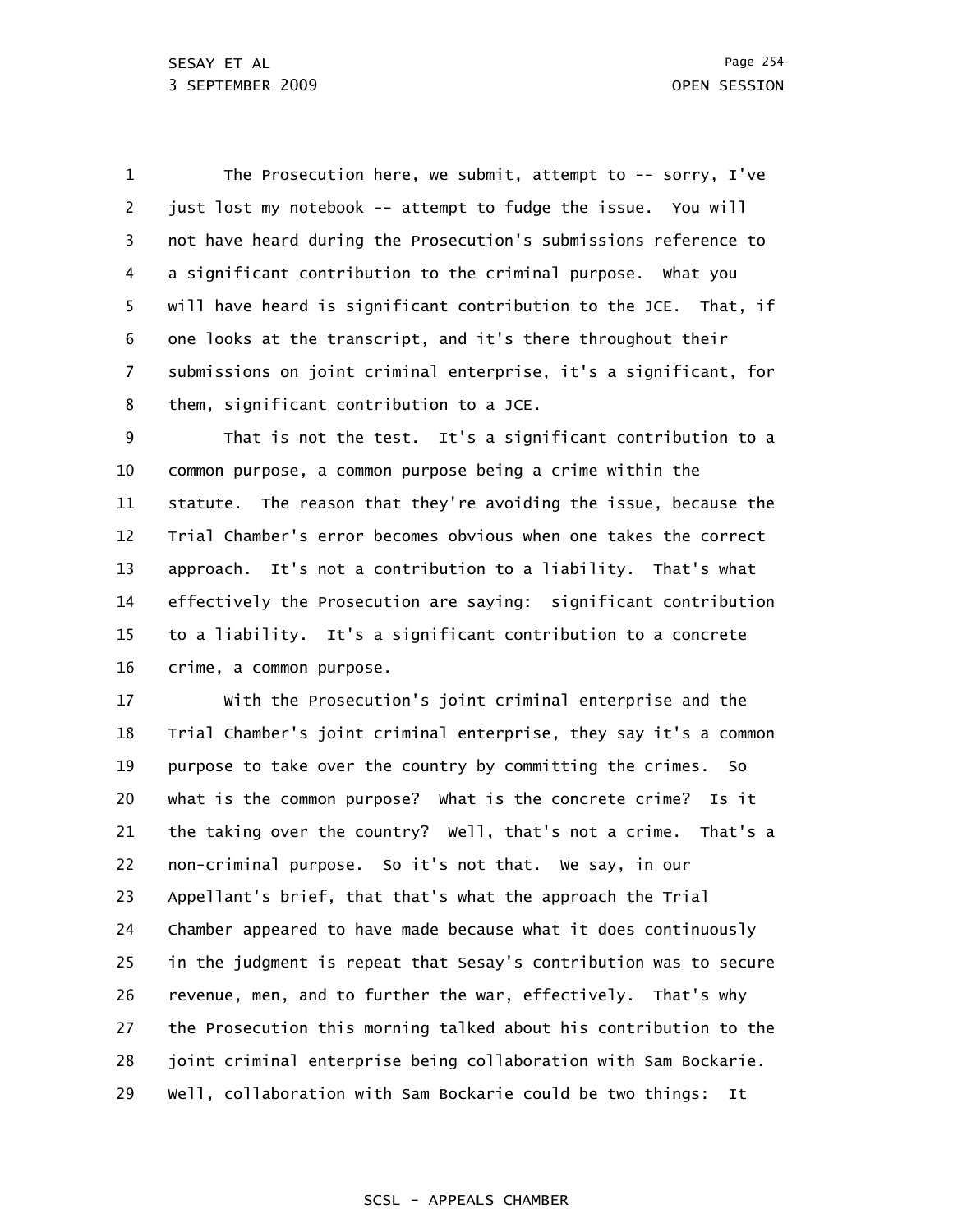1 2 3 4 5 6 7 could be to further a legitimate -- legitimate in terms of international criminal law, a legitimate war, or it could be to further crime. It's not enough for the Trial Chamber or the Prosecution to simply say, "You were working in a military capacity to further the war." That's the non-criminal purpose. The criminal purpose, as they put it, is common -- take over the country using the crimes within the indictment.

8 9 10 11 12 13 14 15 16 17 18 19 20 So how do you assess significant contribution in relation to that? Well, you can't use the non-criminal purpose alone. What you can use, perhaps, is all the crimes taken together: the unlawful killings, the sexual violence, the child soldier use in pursuit of taking over the country. What do you then assess the significant contribution to? Well, it must be, if the Prosecution are right, and they don't want to say this because, as I said, it exposes the Trial Chamber's error, then they must establish significant contribution to each crime. The reason for that is this: If it's just a significant contribution to one crime, for example, the killings, that doesn't allow you to infer a criminal intent, which is the final stage to commit sexual violence. Killings are one thing, sexual violence is another.

21 22 23 24 25 26 27 28 29 If it was that, then effectively what the Prosecution have done and the Trial Chamber has done is conflate JC1 and JC3 by saying, "All we require is a significant contribution to one set of crimes. We're going to infer from that guilt or criminal intent for the remainder." That's foreseeability. They're saying significant contribution to the killings, it was foreseeable that the rest of the crimes would be committed. That is not JC1, and that's why my learned friends cannot offer a single authority from the ICTY or ICTR; it doesn't exist.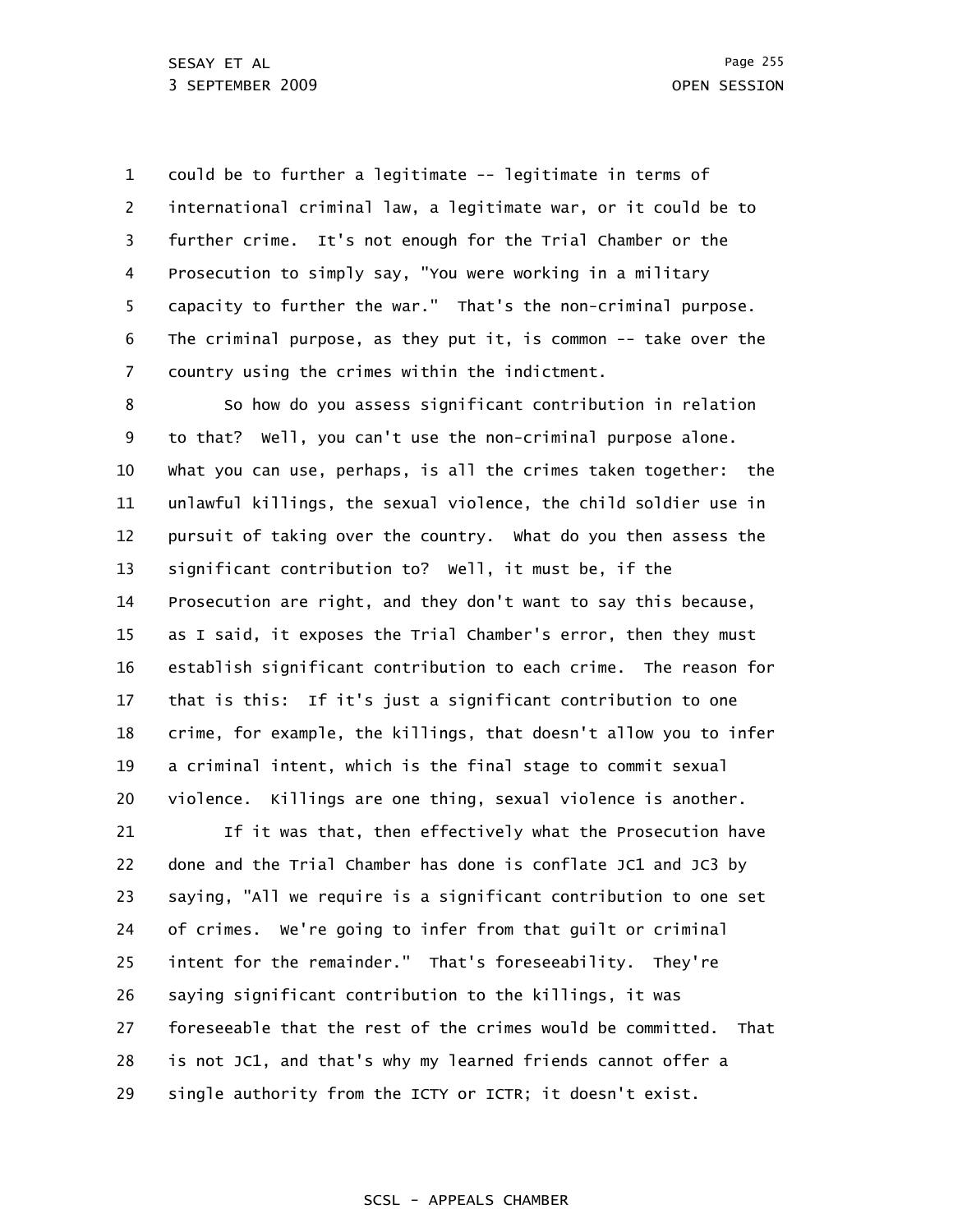1 2 3 4 5 6 7 8 9 10 11 12 13 14 15 16 17 18 19 20 21 So, we are left with this: If the Prosecution and Trial Chamber are right, we're left with a joint criminal enterprise where the Prosecution have to prove Mr Sesay had a significant contribution to each set of crimes. We're not suggesting each actual crime, we're suggesting each type of crime: Unlawful killings, sexual violence, and so on. And that, as we I hope demonstrated yesterday, just doesn't exist. These are global findings, for example, using -- abusing the levers of power, three arrests in Kenema. That doesn't allow you to infer the other crimes. That physical violence doesn't allow you to infer killings, rape, enslavement, his involvement in enslavement. It doesn't, in and of itself, a significant contribution to killing, allow you to infer the rest. And that's the problem with the judgment. You will not find the findings which allow an inference -- which support an inference that he, Mr Sesay, intended all the crimes because the Trial Chamber erred by itself, with the greatest respect to them, fudging it as well. Those are my submissions for the moment on joint criminal enterprise and we will, I'm sure, return to it tomorrow with the Prosecution appeal. Finally, I want to say something briefly about sentence,

22 23 24 25 and I only want to address really two points, which is the UNAMSIL sentence, sentence for Mr Sesay's 6.3 responsibility for the UNAMSIL attacks, Counts 15 and 17. I want to make the following points, if I may.

26 27 28 29 First of all, the judgment findings indicate that at the earliest Mr Sesay became involved or knew about the attacks was on 3 May. The judgment doesn't allow any other reading, in our submission. By 3 May, nine of the 14 attacks had occurred. In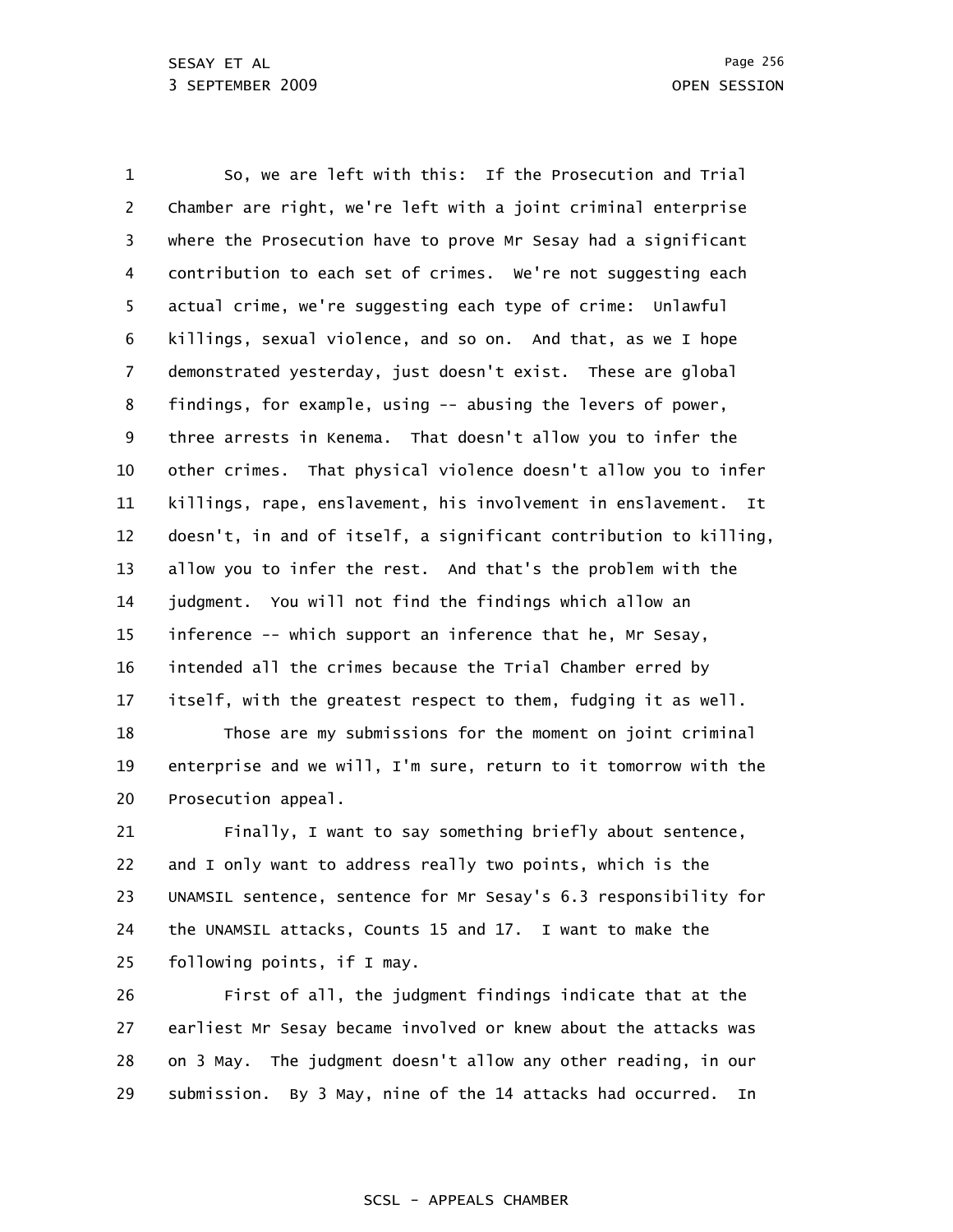1 2 3 4 5 6 7 8 9 10 11 relation to the attacks found after 3 May, they were never -- in particular, those at judgment 1859 and 1860, helicopter attack on -- sorry, an attack on a helicopter by the RUF, and secondly an attack on Indian contingent, they were disclosed to us during evidence first on 13 February 2005 and second on 28 to 30 March 2006. We never had notice of them. But putting that point aside, what the Trial Chamber had to do was therefore sentence Mr Sesay for command responsibility, not 6.1, for not preventing attacks, nine attacks, which he had no notice of, and then not punishing the whole sequence of attacks. Fifty-one years, 51 years for UNAMSIL, 6.3.

12 13 14 15 16 17 18 19 20 21 22 23 24 25 26 27 If I can just very briefly take you to just one case I think demonstrates the point. Laurent Semanza was convicted at the ICTR of genocide, complicity in genocide, assisting extermination, murder, torture, and rapes as crimes against humanity as well as rape as a war crime, found to have de facto control over and organised the Interahamwe, who were the attackers there, to attack and kill Tutsi refugees in a church, attacked and killed other refugees, tortured and murdered other -- another man, directed men to rape and then kill a specific group of Tutsi women and to have directed the Interahamwe to kill a specific Tutsi tribe -- Tutsi family. For these crimes he was sentenced to 35 years. That -- could I make just two more sentences, if I may, Madam President? JUSTICE WINTER: Depends on the length of the sentences. MR JORDASH: I make this point about why Mr Sesay should be

28 given credit for his cooperation with the international

29 community. If he's not, it basically removes the right of any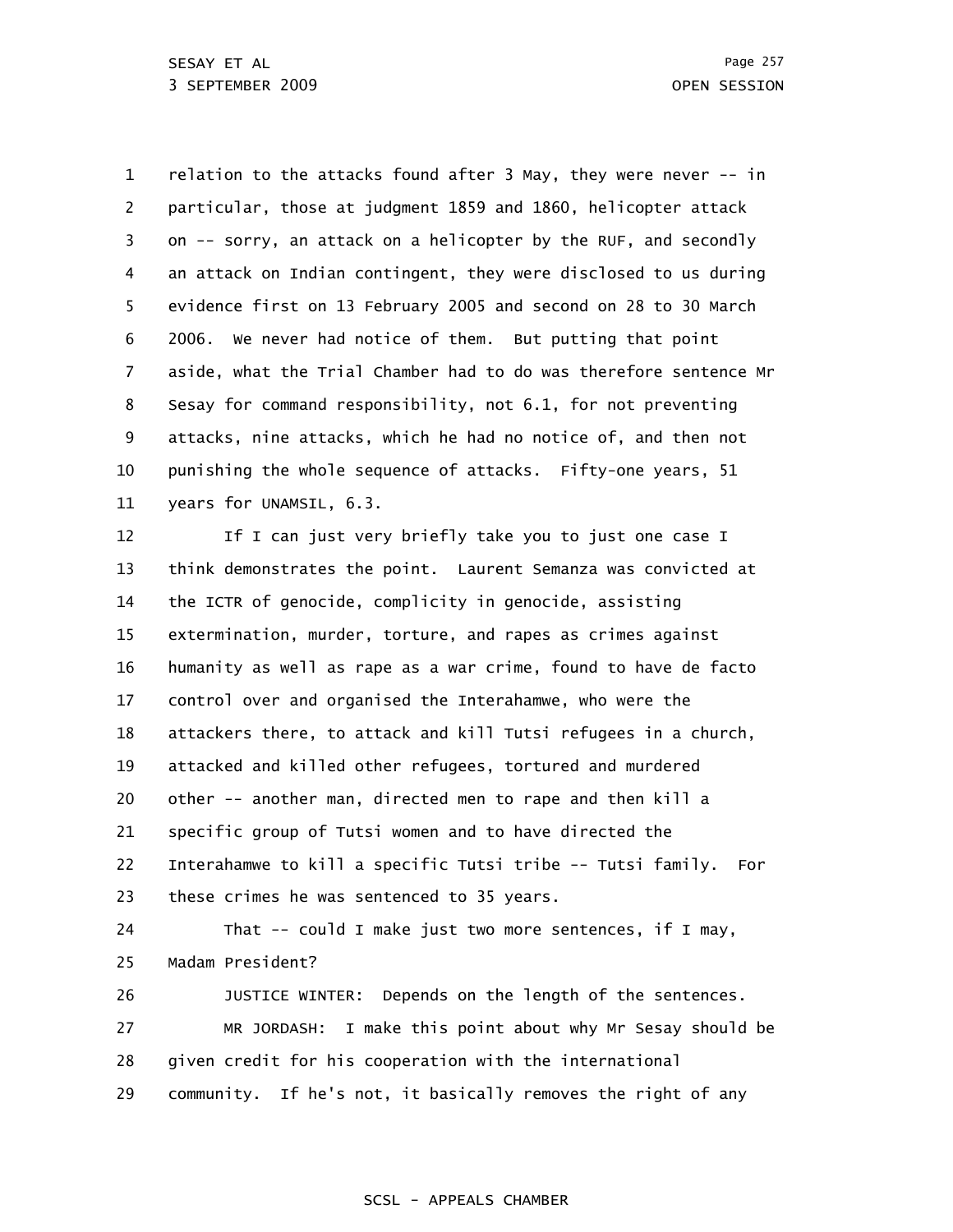1 2 3 4 5 6 7 8 9 10 11 12 13 14 15 16 17 18 19 20 21 22 23 24 25 26 27 28 29 accused to that kind of mitigation. Every accused who is entitled to that mitigation, and it was found on the balance of probabilities here, evinces a series of crimes which stop and then the cooperation starts. That's what happened here. The crimes were committed, according to the Trial Chamber, the 6.3 failure to prevent and punish occurred, at some point Sesay turned his back on crime and cooperated with the international community. That's the same with any accused who starts to cooperate with the international community and gives up crime. There's no difference here because they were UN peacekeepers. Egregious as that is, it is not a reason to then say, "The next two years of your life, Mr Sesay, bringing the RUF to the rebels -- the rebels to the peace table, stopping -- playing your part in stopping the war is not worth a dime." In our submission, it clearly must be. Thank you. JUSTICE WINTER: Thank you very much. Any more questions? No? Thank you. MR JORDASH: Thank you. JUSTICE WINTER: Can I ask now please the Defence of Kallon. MR TAKU: Yes, my Lord, I think I will take about seven minutes, and I will leave the rest of the time to my friend. And I will just make certain points at random to correct the record of some of the things the Prosecution said. Now, my Lords, paragraph 399 of the judgment, they found that the personal commission of Kallon for the crimes, his personal commission was never pleaded, and the Prosecution provided no reason why they could not have given better particulars. At paragraph -- thereafter, my Lord, the Trial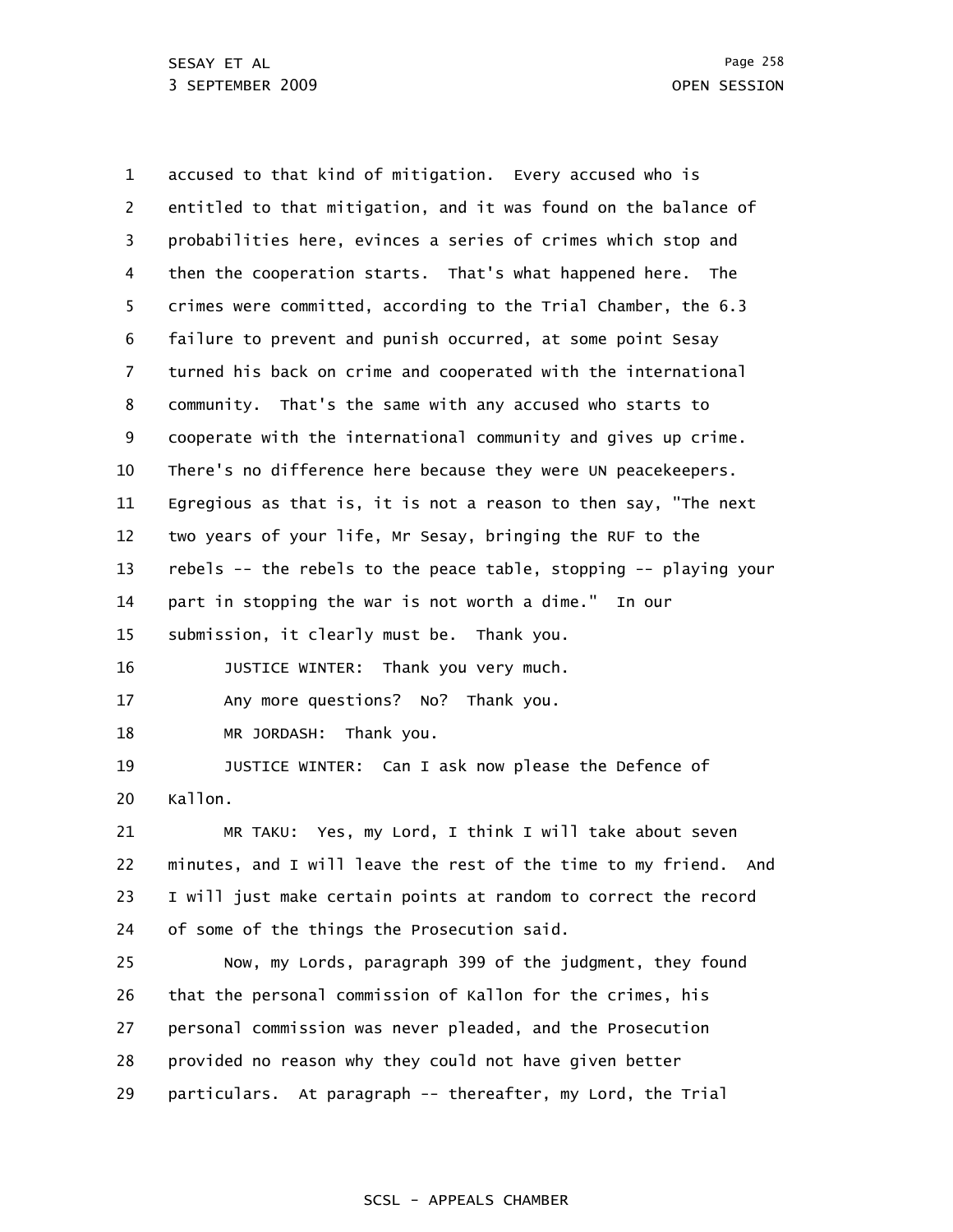1 2 3 4 5 6 7 8 Chamber undertook to cure, they themselves undertook to cure the defects. As you will find, my Lord, that they found the cure only in two instances. UNAMSIL, they found a cure only on the attack on Salahuddin, not based on his own witness statement, because he never testified, but on the witness statement of another witness. The rest of the UNAMSIL adoptions, Maroa, Jaganathan, Mendy, Gjellestad, they didn't find any cure and yet they proceeded to convict.

9 10 11 12 13 14 15 16 I would submit, my Lord, that this goes to the gravamen of the submissions my learned colleague made yesterday with regard to Maroa. That was purely a conviction that proxy of these witnesses, Maroa, Gjellestad and Salahuddin, that was a conviction of proxy because they never testified the person knew the whereabout, he gave no explanation why he could not bring them to testify. At any case, they didn't find a cure for that personal commission.

17 18 19 20 21 22 23 The next point, my Lord, is this: The Trial Chamber stated clearly at paragraph 2311 that they would not -- it would be inappropriate to convict under both Article 6.1 and 6.3 for the same crimes. You will find that in the disposition to the judgment, Count 15, they convicted Kallon for these crimes under both 6.3 and 6.1 despite their finding, giving judgment to the contrary at paragraph 2311.

24 25 26 27 28 29 The next point, my Lord, is this: The pursuance of about the curing of the indictment with regard to paragraph -- I mean to Count 17 in paragraph 2.57 of the Prosecution response, footnote 90, page 26, they refer -- the notice is referred to. It's to Count 16 and paragraph 82 of the indictment. Count 16, Mr Kallon was acquitted, so for Count 17 there is no notice.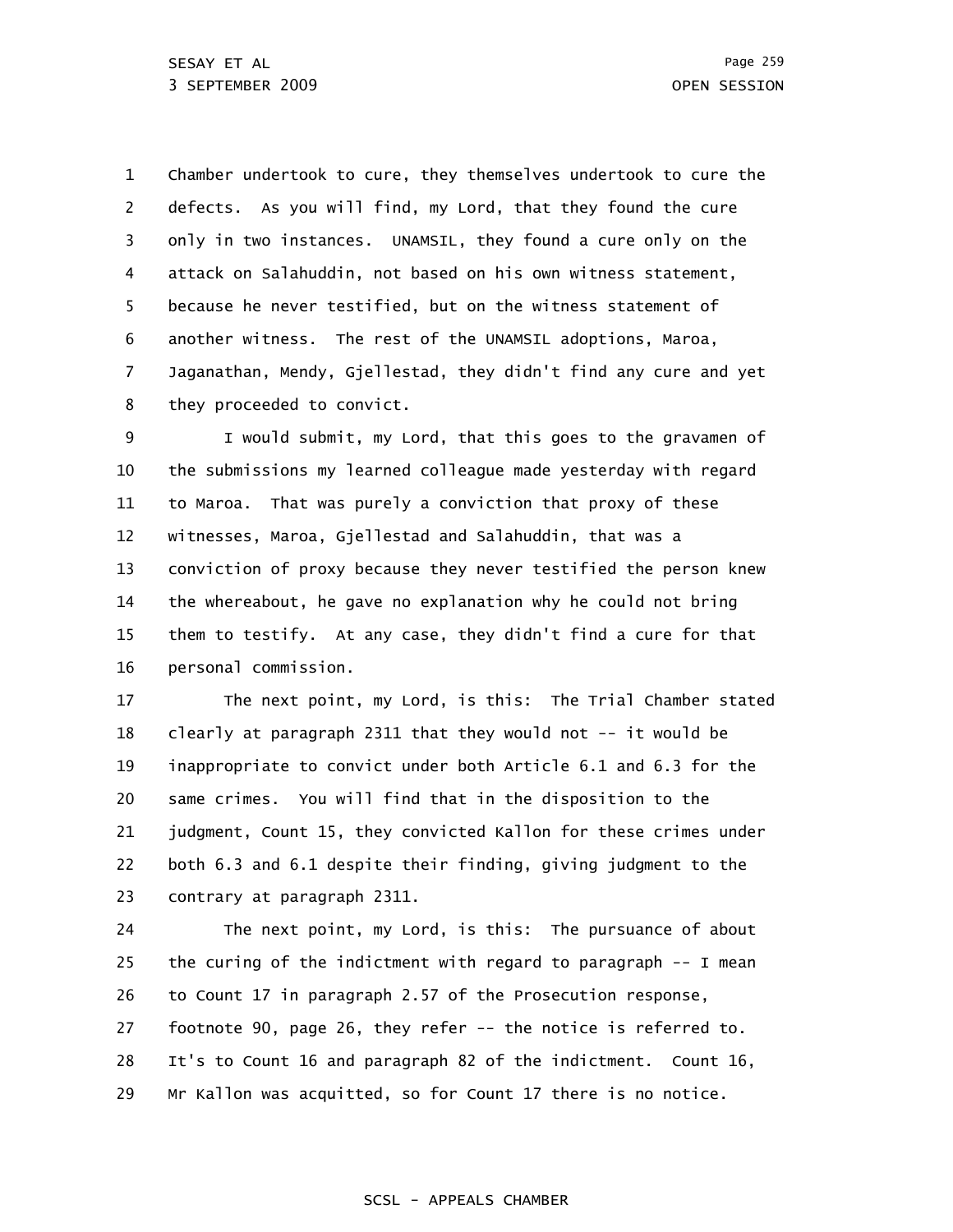1 2 3 4 5 6 7 8 9 10 With regard to -- one minute, my Lord. With regard to the curing of the indictment, the pleading standard that the Prosecution has talked about, in paragraph 329, the Trial Chamber referred to the standard that you laid down in the AFRC trial. That is the sheer scale of the crimes. But in the next sentence, the Trial Chamber departed from the standard laid by you and laid down a new standard. That is the standard of the scale of the conflict, and that is what -- that, the standard they will apply. We submit the conflict started in 1991 and it has absolutely nothing, so that was a wrong standard they applied.

11 12 13 14 15 16 17 18 19 20 21 And with regard to the Witness DH-111, we have annexed here, my Lord, at number 1 to the folder that we supplied to Your Lordships, the summary of his testimony that he said about Mr Kallon and the Trial Chamber, there he stated that, "The crimes for which my colleague submitted yesterday, that was to lead evidence to show, were committed by Kailondo with the third accused and many others, and he did that twice. He gave that notice consistently. And therefore there was no indication where you will come to trial and say it was Mr Kallon when the notice we had, which we annex here, progressively said that it was Kailondo, his client, and a number of people listed therein.

22 23 24 25 26 27 28 29 That said, my Lord, and also, my Lord, about the common purpose, they said that the common purpose was to overthrow the Government of Sierra Leone. So far, the Prosecution has not told us which government of Sierra Leone because, in paragraph 21 and 22 of the judgment, they indicated that by the time the RUF left the forest and joined the AFRC, the Government of Sierra Leone had been overthrown. So they have so far not made a determination which government of Sierra Leone in respect of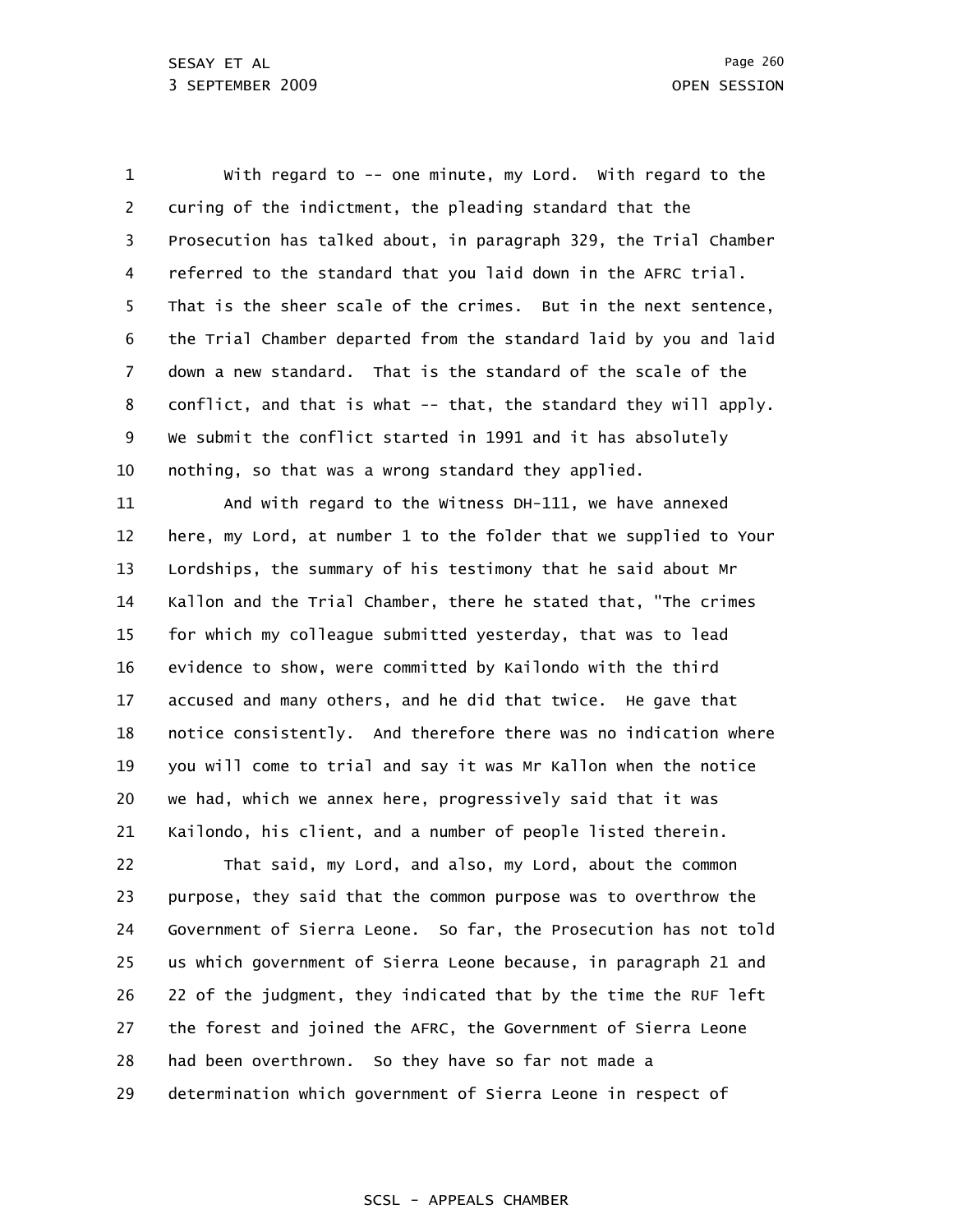1 paragraph 21 and 22 of the judgment.

| $\overline{2}$ | And finally, my Lord, with regard to the standard of a            |
|----------------|-------------------------------------------------------------------|
| 3              | appellate review we annex here the Lockerbie judgment, the        |
| 4              | Lockerbie judgment. That set the appropriate standard that Your   |
| 5              | Lordships would follow, and I would refer Your Lordship to        |
| 6              | paragraphs 25 to 26. That gives you the power, your Honours.      |
| 7              | You will read it. It is a bit long; I can't read it now.<br>But   |
| 8              | I'll attach these other. I'll put it in the folder that goes to   |
| 9              | your lordship.                                                    |
| 10             | Thank you. And my friend Kennedy can take over.                   |
| 11             | JUSTICE WINTER: Thank you. Any questions from the Bench?          |
| 12             | MR OGETTO: Good morning, your Honour, my Lords,                   |
| 13             | colleagues.                                                       |
| 14             | I will start by responding to the submissions made by my          |
| 15             | learned friend Mr Fynn in relation to the significant             |
| 16             | contribution by the Appellant Kallon to the joint criminal        |
| 17             | enterprise. My learned friend listed I think about three points   |
| 18             | which he submitted constitute significant contribution by Mr      |
| 19             | Kallon to the joint criminal enterprise.                          |
| 20             | The first issue that Mr Fynn dealt with relates to the fact       |
| 21             | that Mr Kallon is alleged to have brought people to be trained at |
| 22             | Bunumbu, and my Lords, we have dealt with this issue at ground 20 |
| 23             | of our appeal brief and specifically at paragraph 211 of our      |
| 24             | appeal brief. And my Lords, what is important for my submission   |
| 25             | this afternoon is the finding of the Chamber at paragraph 2221.   |
| 26             | And my Lord, because this paragraph is important, with your       |
| 27             | permission I'll read the entirety of it.                          |
|                |                                                                   |

28 29 "Although there is evidence that Sesay used child soldiers as bodyguards and in combat and that Kallon may have personally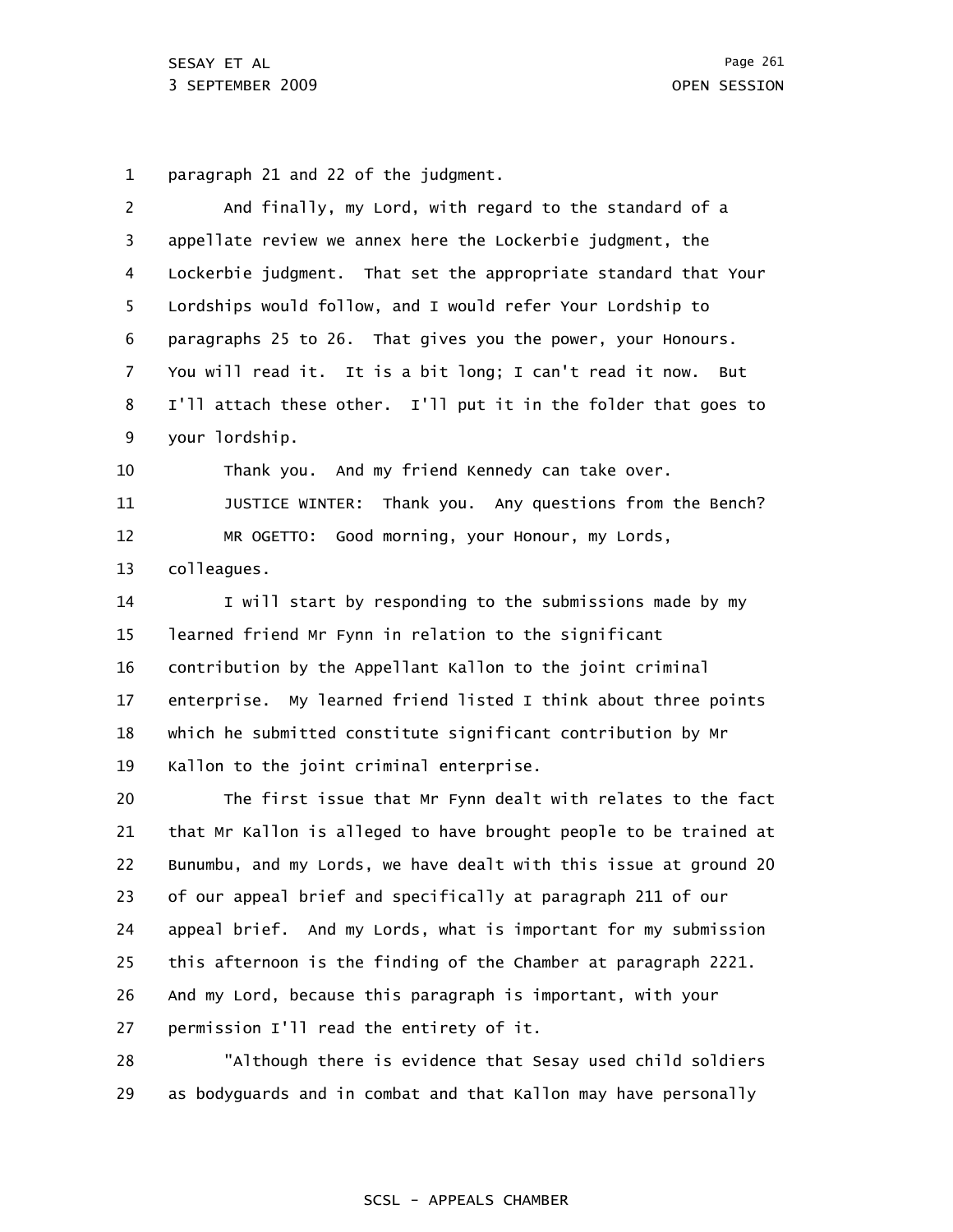1 2 3 4 5 6 7 8 9 10 11 conscripted children by bringing them for training at Bunumbu, the Prosecution failed to plead these material particulars in the Indictment. Although the Prosecution disclosed the Defence documents containing allegations that the Accused were seen with SBUs or used SBUs as bodyguards at various times throughout the Indictment period, we hold that this does not constitute clear, timely and consistent notice of the material facts pertaining to alleged personal commission of those crimes by the Accused. We are of the view that this failure to provide adequate and sufficient notice occasioned material prejudice to the Sesay and Kallon Defence in the preparation of their respective cases."

12 Then the next paragraph:

13 14 15 16 "We therefore find that none of the Accused are liable under Article 6(1) for the personal commission of the use of persons under the age of 15 to actively participate in hostilities."

17 18 19 20 So, my Lord, that particular piece of evidence was disregarded and excluded by the Trial Chamber, and it cannot constitute significant contribution to JCE by the Appellant Kallon.

21 22 23 24 25 26 27 28 29 My Lord, the second issue that my learned friend raised relates to forced -- to the fact that Kallon forced civilians to mine at Tongo, and he referred to paragraphs 2005 to 2006 of the judgment. Our submission is that we have sufficiently addressed this issue at ground 10 of our brief, and specifically paragraph 111, but for purposes of my submission this afternoon, I wish to state that although Mr Fynn referred to the testimonies of 045, 366 and 035 as supporting the allegation that Mr Kallon forced civilians to mine in Tongo, those witnesses actually did not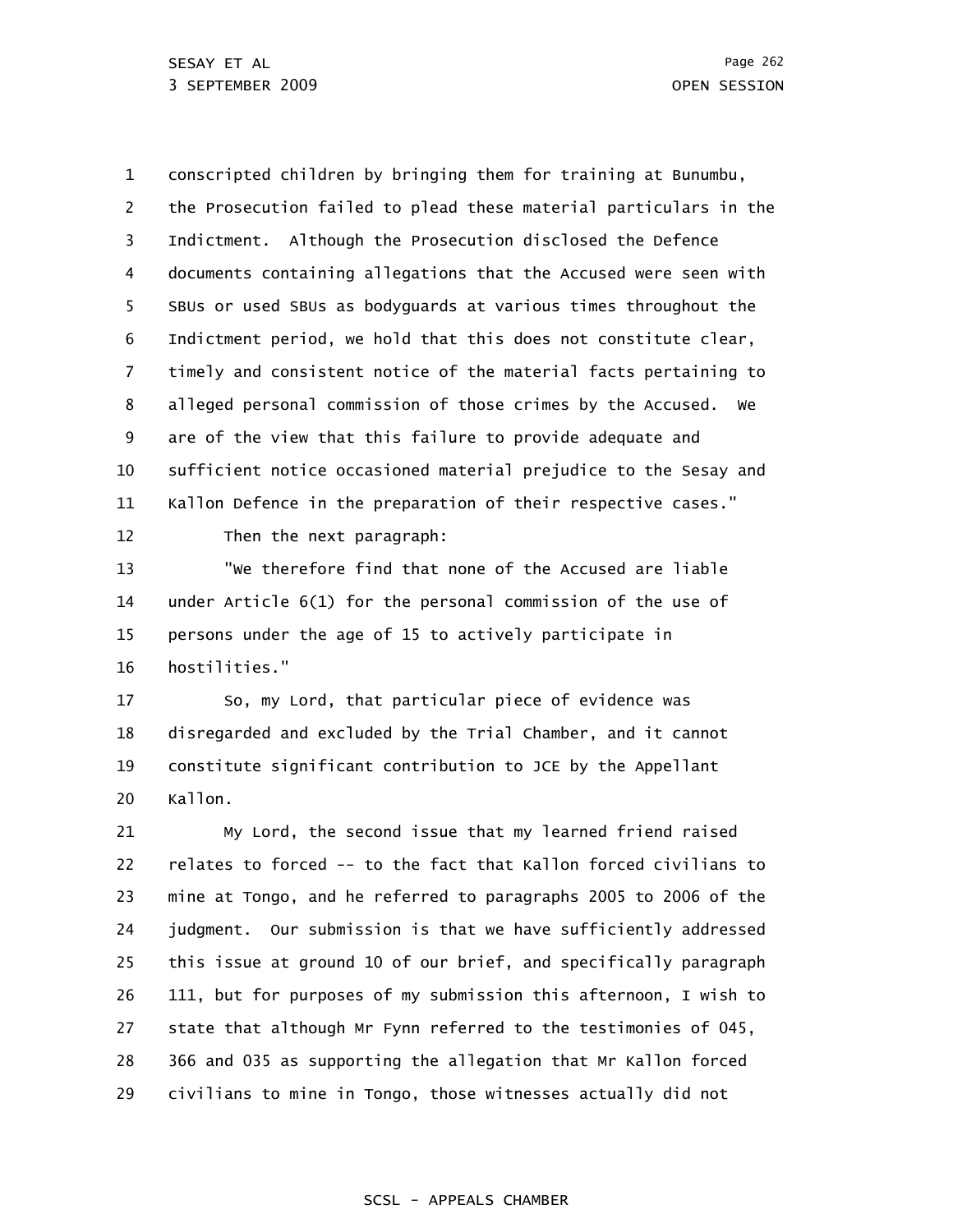1 2 implicate Kallon, and we have adequately dealt with that issue in our brief.

3 4 5 6 7 8 9 10 11 12 13 14 15 But I want to mention something about Witness T035 -- T1-035, and I made submissions on this witness yesterday. But let me point out that this witness is the only witness who placed Kallon in Tongo Field, but this very witness was not able to identify Mr Kallon as the person that he was talking about. We raised this issue during cross-examination. We raised the issue in our final submissions after the trial, and the Trial Chamber did not resolve it. So it is subject of our appeal at paragraph 111, ground 10, and our submission is that it was not reasonable for the Trial Chamber to have relied on the testimony of TF1-035 when that particular witness did not positively identify the Appellant as the person who was present in Tongo when these crimes were committed.

16 17 18 19 20 21 22 23 24 25 26 27 28 29 My Lord, the next issue raised by my learned friend Mr Fynn relates to the Supreme Council. Mr Fynn contends that because Kallon was a member of the Supreme Council, that constituted significant contribution to the joint criminal enterprise. Some preliminary points, my Lords: We dispute that Mr Kallon was a member of the Supreme Council, and we have addressed that adequately in ground 8 of our appeal brief. We contend that Mr Kallon was a member of the AFRC council, and we submit further that there's a distinction between the AFRC council and the Supreme Council. But even assuming Mr Kallon was a member of the Supreme Council and assuming the Appeals Chamber upholds the Trial Chamber's conclusion about Kallon's membership in the Supreme Council, our submission is that that alone cannot constitute significant contribution in the joint criminal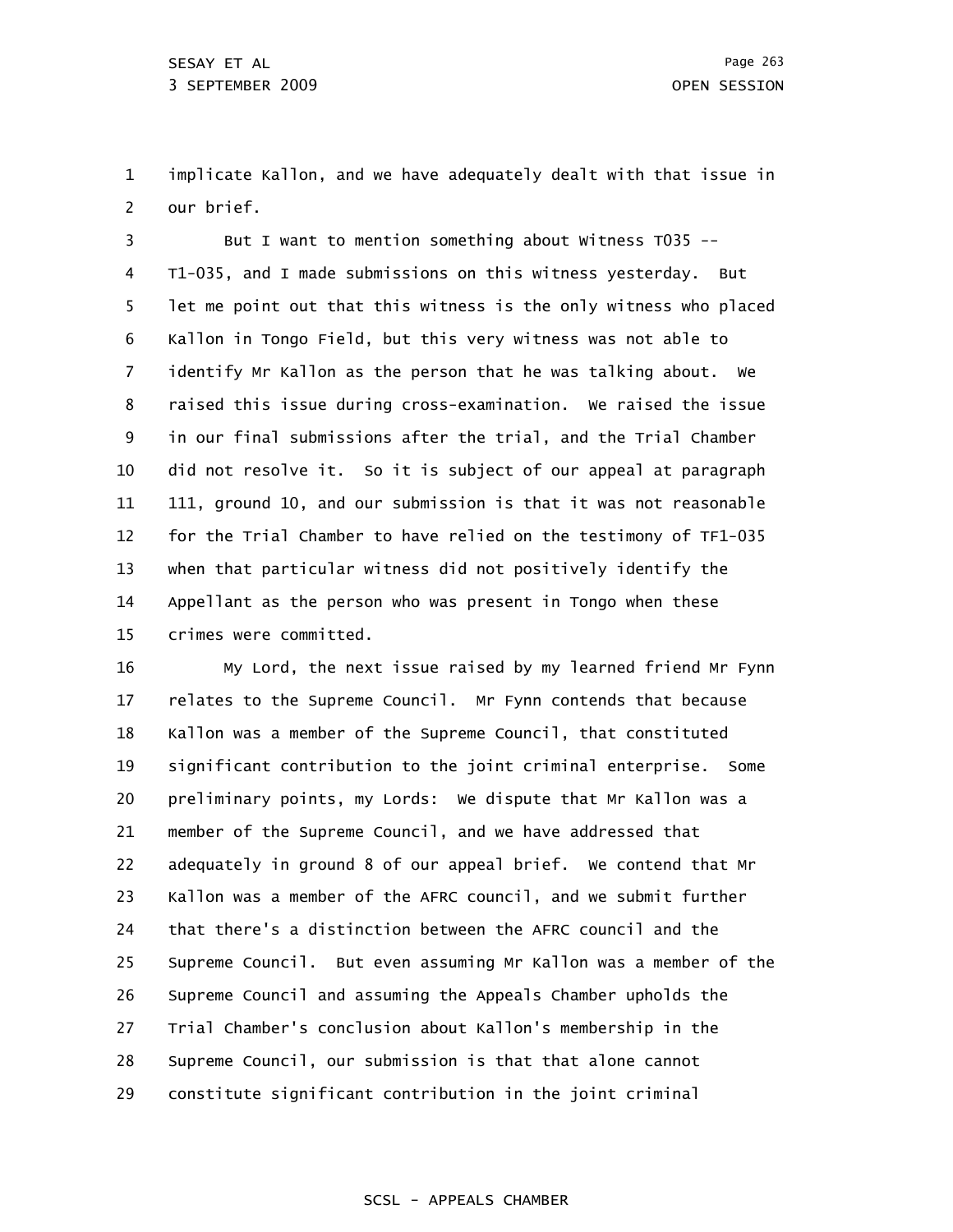1 enterprise.

| $\mathbf{2}$   | And my Lords, I would refer you to an authority by the            |
|----------------|-------------------------------------------------------------------|
| 3              | ICTY. It's in the bundle that we distributed yesterday to Your    |
| 4              | Lordships. It's at number 10 in that bundle, paragraph 26 of      |
| 5              | that decision. It's a decision of 21 May 2003, Milan Milutinovic  |
| 6              | and others, paragraph 26. It's to the effect that criminal        |
| $\overline{7}$ | liability pursuant to a joint criminal enterprise is not a        |
| 8              | liability for mere membership or for conspiring to commit crimes, |
| 9              | but rather a form of liability concerned with the participation   |
| 10             | in the commission of a crime as part of a joint criminal          |
| 11             | enterprise, a different matter.                                   |

12 13 14 15 16 17 18 19 20 21 So, my Lords, mere membership of the Supreme Council cannot, by any stretch of the imagination, constitute significant contribution. We have argued in our appeals brief that Mr Kallon was not shown to have participated in any meeting of the Supreme Council that may have decided on the commission of any crimes. In fact, the Trial Chamber found that Mr Kallon participated in only few meetings because at the time of his membership in the Supreme Council, he was holed up in Bo because of Kamajor attacks. And that finding will be found at paragraph 774 of the judgment.

22 23 24 25 26 27 28 29 The other critical point about the Supreme Council is that the Chamber itself found that decisions on critical and key issues were made by a clique of a few individuals: JPK, SAJ Musa and a few others, all affiliated to the AFRC. And Kallon was not one of those personalities. So there's no demonstration whatsoever in the evidence or in the judgment to demonstrate that Kallon made any significant contribution to any illegal, wrongful activities by the Supreme Council. So his membership therefore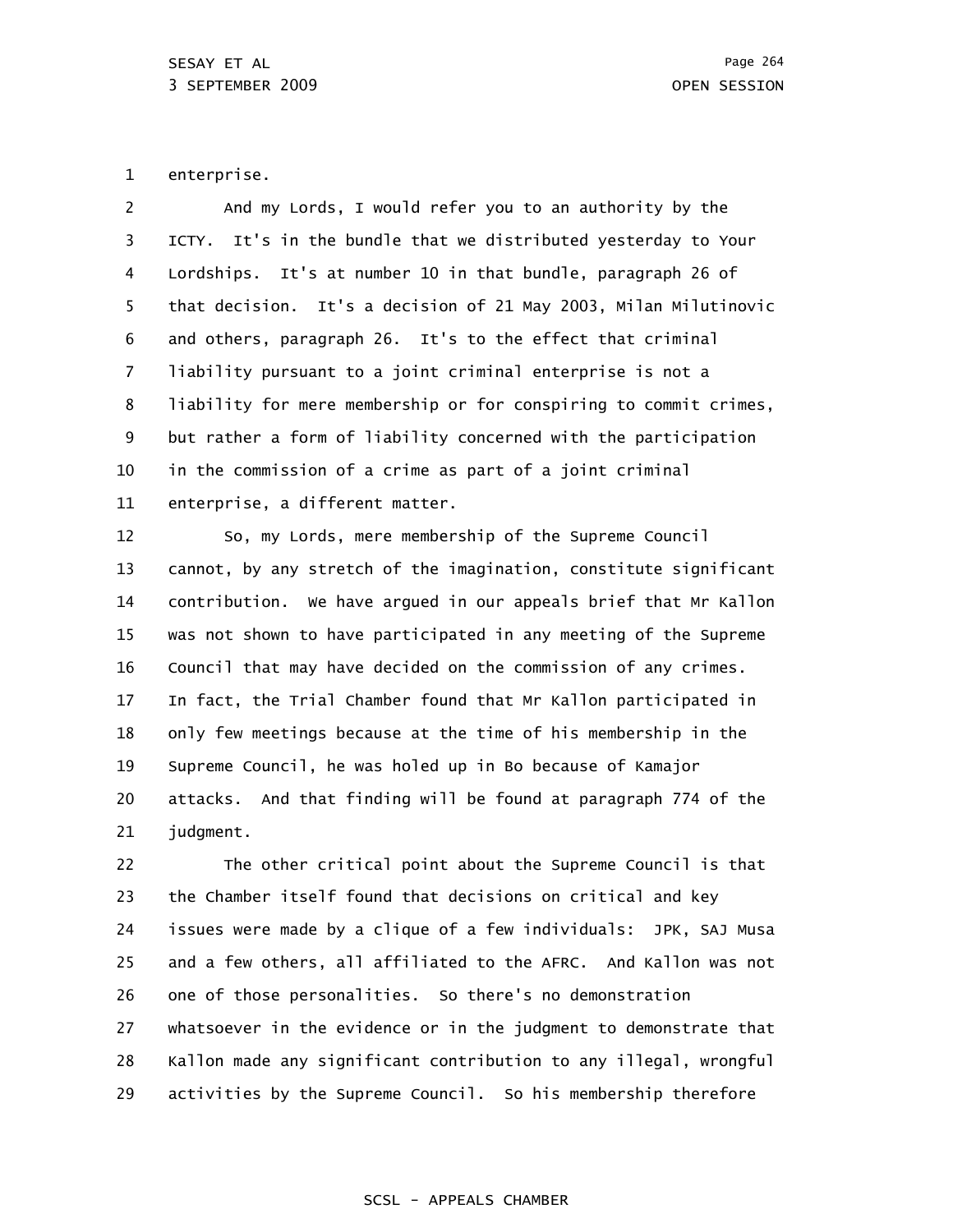1 2 cannot constitute significant contribution to the joint criminal enterprise.

3 4 5 6 7 8 9 10 11 12 13 My learned friend, Dr Staker very, very generously stated that -- I think in answer to a question by the Honourable Justice Kamanda, that significant contribution takes the form of giving practical assistance to the joint criminal enterprise, and I cannot agree more with him. So that the question for the Appeals Chamber, my Lords, to decide is which practical assistance did Mr Kallon give in the commission of the various crimes that he has been convicted for? Take Bo, for instance. Which significant contribution did he make? Which practical assistance did he give to the commission of these crimes? Look at the entire judgment. Such practical assistance is nowhere.

14 15 16 17 18 19 20 21 22 23 24 25 26 27 28 29 Talk about the 200 who were killed in Bo. Kallon is not even mentioned. It's not indicated that he even knew about the killing of these 200 people. It's not even indicated that he had any link, any practical link, to the perpetrators of this crime in Bo. It's interesting that one of the crimes for which Mr Kallon is convicted in respect of Bo relates to the looting of some money by Sam Bockarie, 800,000 leones. How can Mr Kallon possibly be responsible for the looting of money for the personal use of Sam Bockarie under the joint criminal enterprise? Kailahun, there's absolutely nothing in the judgment to link Mr Kallon to the crimes that were committed there, no practical assistance given by Mr Kallon whatsoever. Take for instance the killing of the 60 suspected Kamajors, 60 or 63; I'm not very sure. Which practical assistance did Mr Kallon give? None. It's not indicated that Mr Kallon even knew about the perpetration of this crime. And this is -- this applies to many,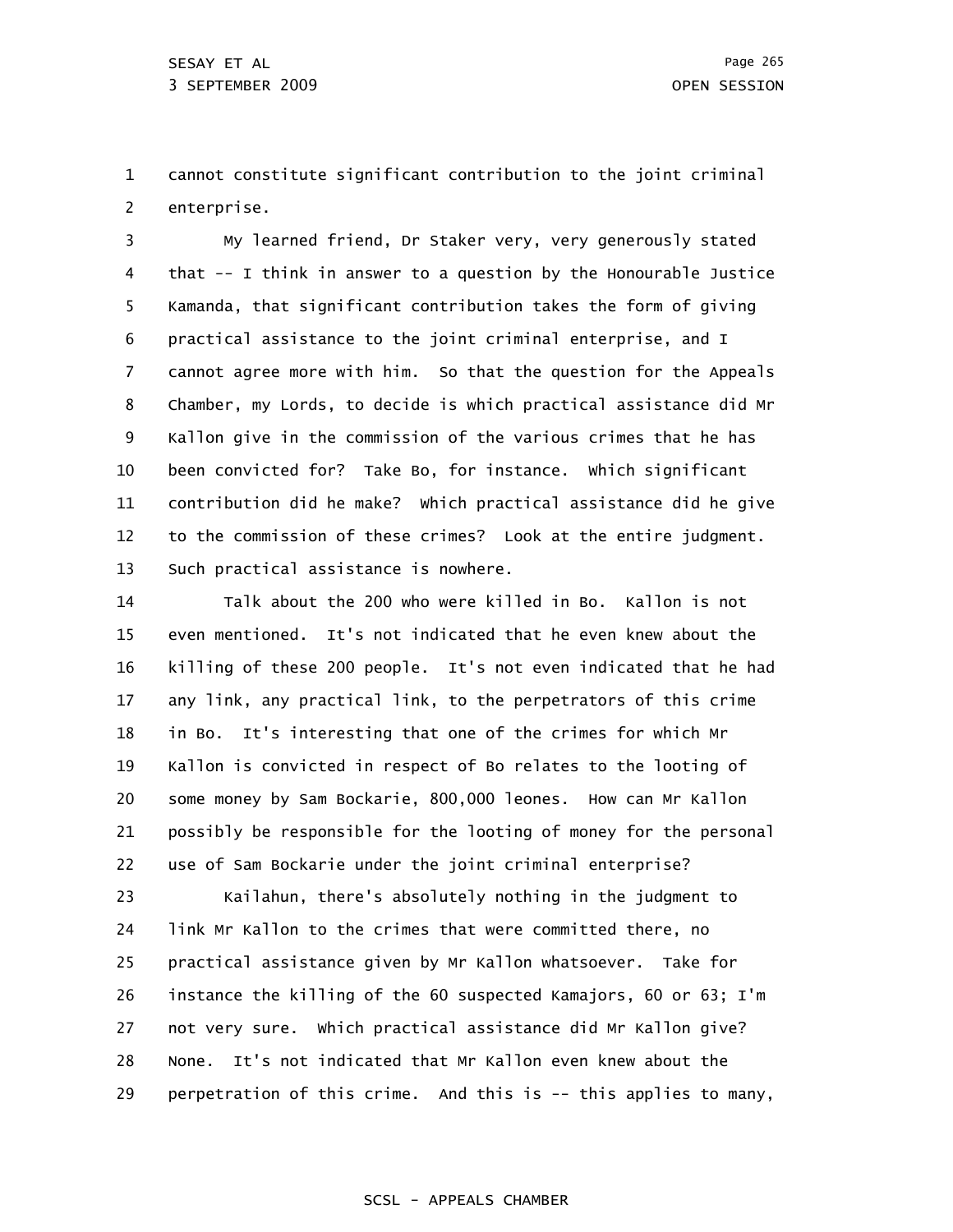1 2 many of the crimes that have been the basis of conviction of Mr Kallon.

3 4 5 6 7 8 9 10 11 12 Now, finally, my Lords, I will deal with Mr Wagona's submission in relation to forced marriage in Kissi. Mr Wagona relies on the fact that Mr Kallon held a supervisory role over civilian camps in Kono. Yesterday I made submissions on this issue, but I want to make a few clarifications in view of the submissions by my learned friend Mr Wagona. And to help me make my submission, I would refer Your Lordships to paragraph 2149, 2149 of the judgment. It's a very important paragraph in relation to this issue, and I would like to read it, with the permission of your Honours.

13 14 15 16 17 18 19 20 21 22 23 24 "However, the Prosecution has failed to establish that Kallon knew or had reason to know of the mutilation inflicted on the civilian men at Tomandu. We recall that Kallon, although a senior RUF Commander, did not occupy a formal position within the operational command structure of the RUF and it is therefore unclear to what extent he received reports on the actions of troops throughout Kono District. In particular, the Prosecution has not proven that Kallon was ever in Tomandu or had reason to know of events there. We therefore find that the Prosecution has not proved beyond reasonable doubt an essential element of superior responsibility and we find Kallon not liable under Article 6(3) for this act of mutilation."

25 26 27 28 29 Now, there's a special relationship between Tomandu and Kissi, and this is the gist of my submission. Kissi Town. In relation to Tomandu, the Trial Chamber says Mr Kallon cannot be liable for crimes committed there under 6.3 for a number of reasons: One, there was no clear evidence of the extent to which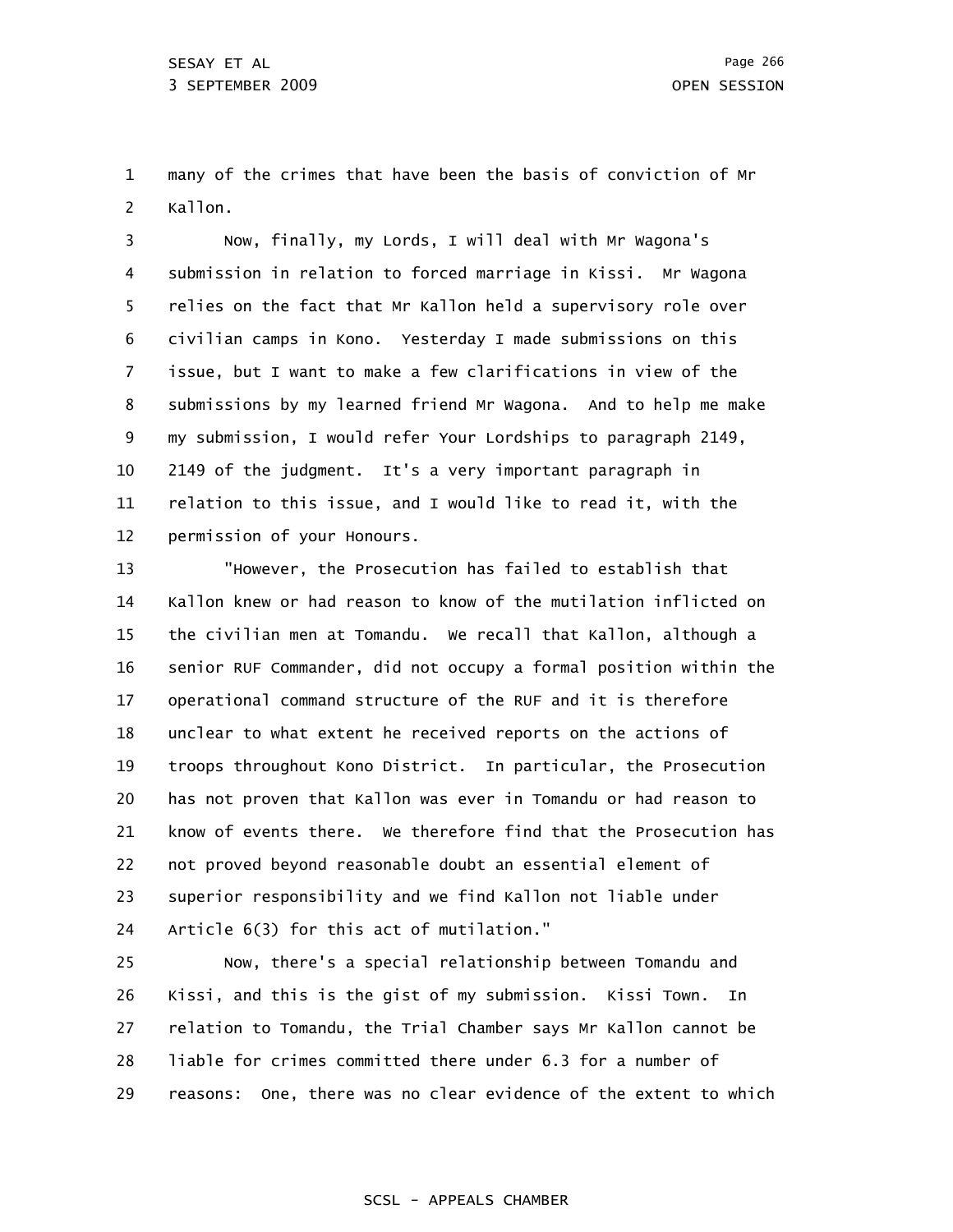1 2 3 he received reports from Tomandu, notwithstanding the fact that the Chamber has already said that he had a supervisory role over civilian camps.

4 5 6 7 8 9 Second, no evidence that Kallon was ever in Tomandu, notwithstanding the fact that the Chamber has already said that he had a supervisory role over camps. And, finally, no evidence that he had reason to know of events in Tomandu, again notwithstanding the fact that he had a supervisory role over civilian camps in Tomandu.

10 11 12 13 14 15 16 17 18 19 20 21 22 23 24 25 26 27 28 29 What is important about this submission, my Lords, is that Witness TF1-016, on whom the Trial Chamber relied to convict Kallon, in her testimony of 21 October 2004, at pages 7 to 8 and then page 13, he stated that Tomandu and Kissi -- or, rather, stated that Kissi was a walking distance from Tomandu. Let me read what the witness said. Transcript of 21 October 2004, page 7, line 25. That is the witness TF1-016. "We were all captured there on the farm. PRESIDING JUDGE: Was the town Tomandu? MR STEVENS: Yes, Your Honour, she said Tomandu. Tomandu is in what chiefdom? Lei Chiefdom." My Lords, let's now go to page 13, at paragraph 21. "How did you travel to Kissi town? What mode of transportation was used to travel from Tomandu to Kissi town? We walked. Could you tell this Court where Kissi town is located, which chiefdom, in which district? Lei chiefdom, the same, Kono."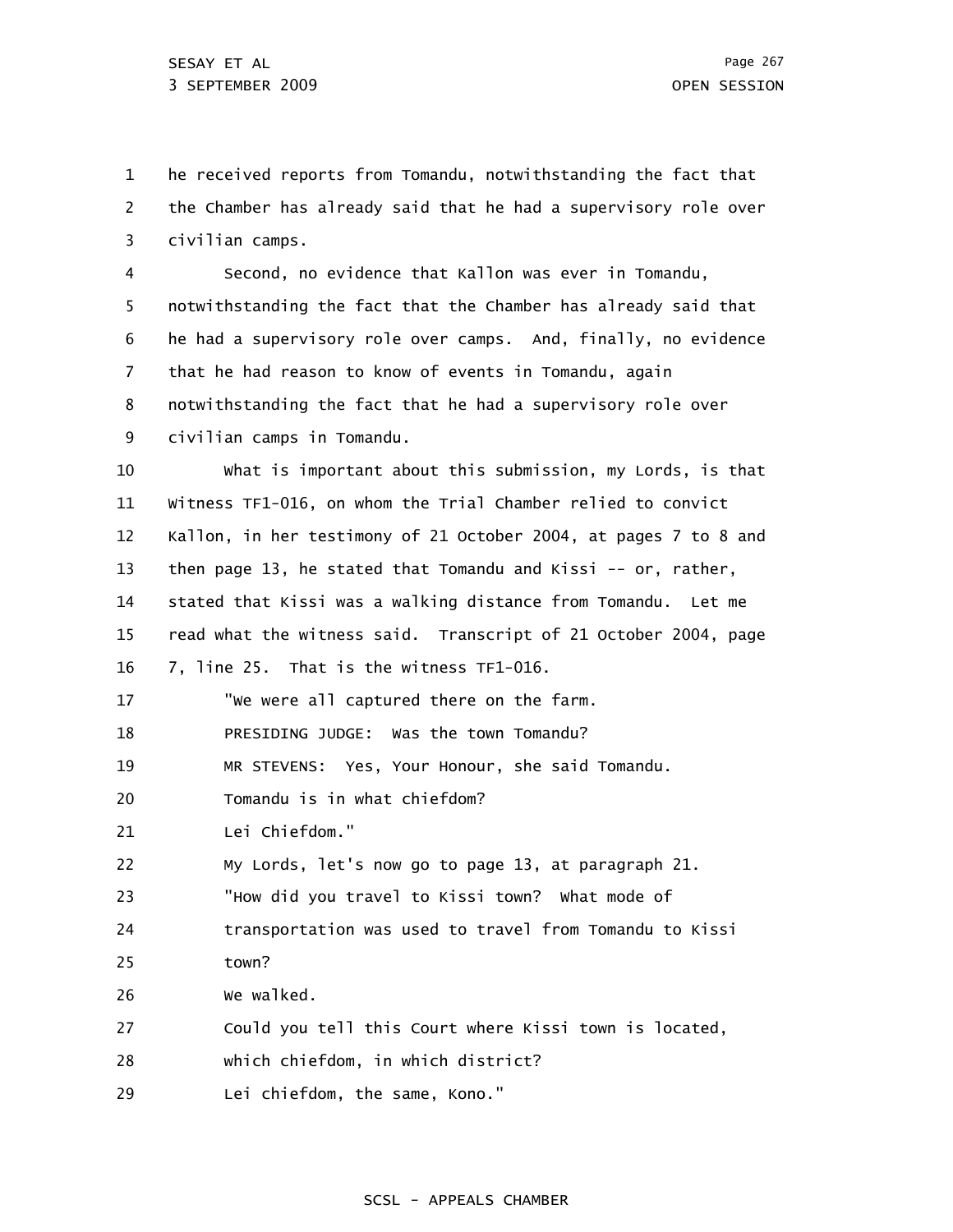1 2 3 4 5 6 7 8 So, my Lords, we are here talking about a town by the name Kissi which is walking distance from Tomandu, and Tomandu is the area where Mr Kallon has been acquitted because he has no command authority over fighters in that area, and the reason for that is that it is not clear the extent to which he received reports in relation to crimes committed in Tomandu, and also the other reason is that there's no evidence to suggest that he knew of crimes committed in Tomandu.

9 10 11 12 13 14 15 16 So that on what basis then does the Chamber conclude that Kallon knew about crimes committed in Kissi Town, which is a walking distance from Tomandu? This evidence, in my humble submission, is lacking and no reasonable trier of fact would have concluded on the basis of the finding at 2149 that Mr Kallon would have knowledge of crimes committed in Kissi Town, only on the basis that he had a supervisory role over civilian camps in Kono.

17 18 19 20 21 22 23 24 25 More importantly, my Lords, I wish to refer to a decision of the ICTY, and I'm sorry I keep repeating -- referring to ICTY jurisprudence. And the gist of this jurisprudence is that it is not the mere knowledge of crimes generally that determines liability under 6.3. Rather, it is the knowledge of crimes committed by subordinates. So that these are two different issues. You can have knowledge of crimes generally, but that is not the same thing as having knowledge of crimes committed by subordinates.

26 27 28 29 So that, even assuming Mr Kallon had command authority over Kissi, which we deny, there is no demonstration, either on the trial record or in the judgment, that he actually knew about the commission of this specific crime. And the authority I wish to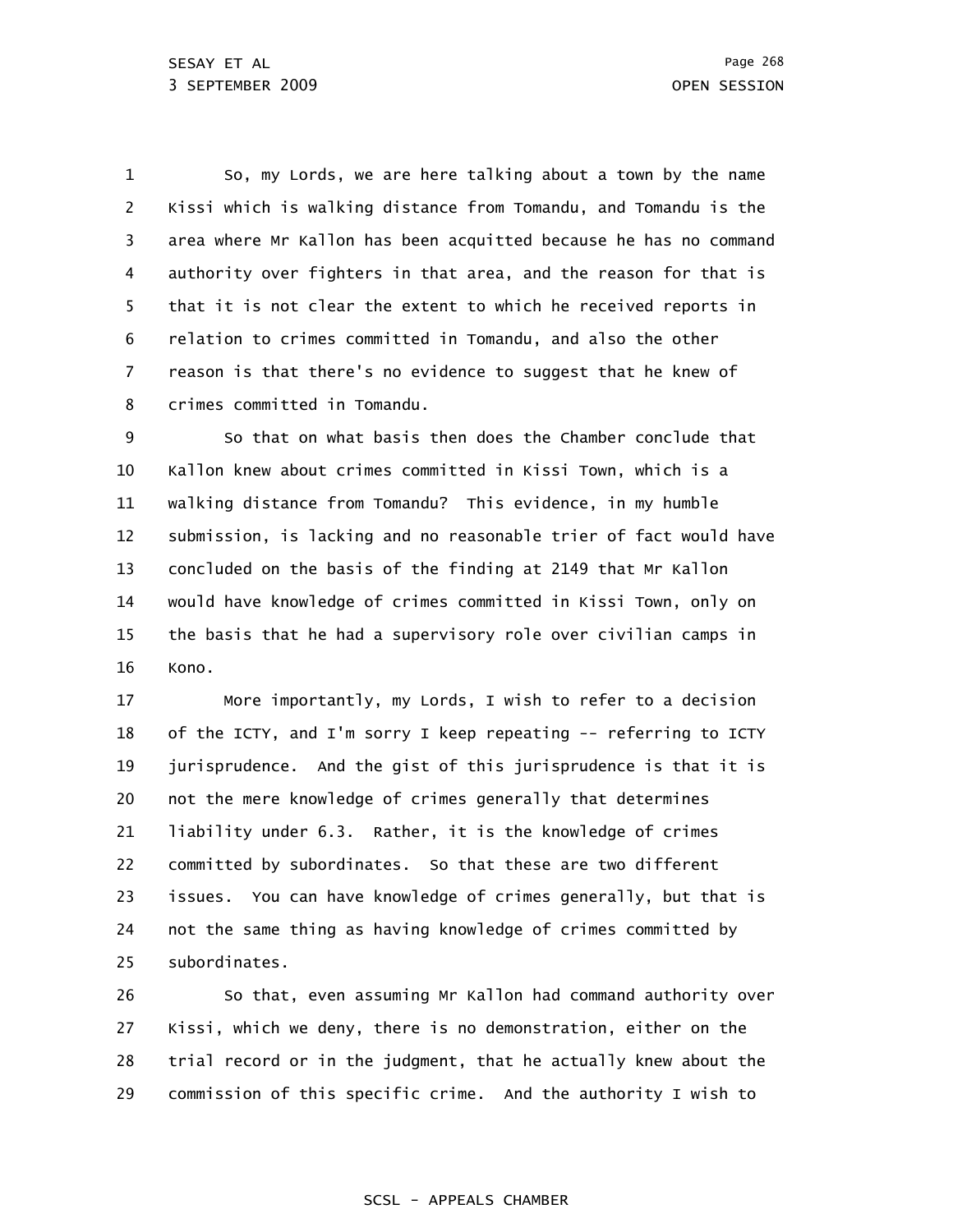1 refer to --

2 3 4 5 6 7 8 JUSTICE WINTER: Would you kindly come to an end? MR. OGETTO: Yes. That is my last point I am making, your Honour. It's number three, my Lords, number three on the list. It's a decision -- it's actually a judgment of 3 July 2008, Prosecutor v Oric, and paragraph 56. Of course, I would ask the Chamber to look at paragraph 55 to 61. But with your permission and because of time let me read out paragraph 56:

9 10 11 12 13 14 15 "On such a crucial element of the accused's criminal responsibility under 7(3) of the Statute as his knowledge or reason to know of his subordinate's criminal conduct, the Appeals Chamber emphasises that neither the parties nor the Appeals Chamber can be required to engage in this sort of speculative exercise to discern findings from vague statements by the Trial Chamber."

16 57:

17 18 19 20 21 22 23 24 "The difficulty in detecting the necessary Trial Chamber findings on this issue appears to arise from the approach taken in the Trial Judgement. Rather than examining Oric's knowledge or reason to know of his subordinate's alleged criminal conduct, the Trial Chamber concentrated its entire analysis on Oric's knowledge of the crimes themselves, which were not physically committed by Atif Krzic, his only identified culpable subordinate."

25 Paragraph 60:

26 27 28 29 "In conclusion, the Appeals Chamber finds that in order to establish Oric's responsibility under 7(3) of the Statute, the Trial Chamber was under the obligation to make a finding on whether he knew or had reason to know that Atif, the only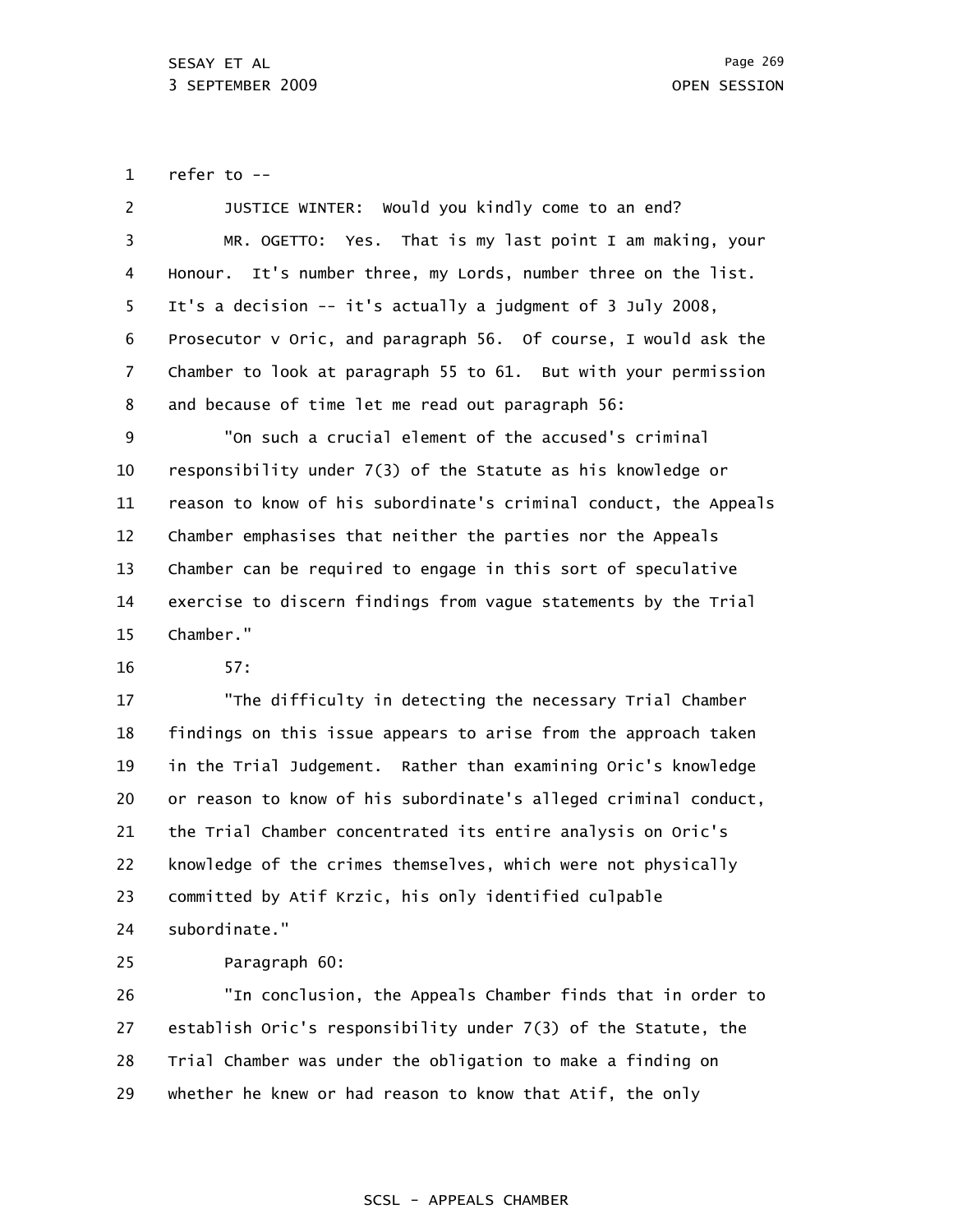SESAY ET AL 3 SEPTEMBER 2009 OPEN SESSION

1 2 3 4 5 6 7 8 identified culpable subordinate, was about to or had engaged in criminal activity. The Trial Chamber's failure to do so constitutes an error of law." So, my Lords, it's our submission that Kallon's liability and criminal responsibility under 6.3 has not been established in respect of this crime in Kissi Town. Thank you. JUSTICE WINTER: Thank you very much. A question from the Bench? Thank you.

9

Can I now ask the Defence for Gbao?

10 11 12 13 14 15 16 17 MR OGETTO: My Lord, I'm sorry, I just forgot one small point. My Lord, we would have wished to make submissions on Count 12, but because of time I just wish to state that we rely on the authorities submitted by my learned friend Mr Jordash for the first appellant in relation to planning, and our submission is that there is no demonstration of significant contribution to the planning of the use of child soldiers by the appellant Kallon.

18 19 JUSTICE WINTER: Thank you. I think you are not short of authorities in any case.

20 We could start, please.

21 22 23 24 25 26 MR CAMMEGH: My Lady, my Lords, I will endeavour to be as brief as I can, hopefully within the 30-minute limit, to deal with various of the points that were raised by the Prosecution earlier on today. And can I begin by responding to Mr Staker's comments in relation to the finding of Augustine Gbao's significant contribution as an ideologist?

27 28 29 We note, or we noted, that today the Prosecution accepted that they did not plead, nor did they offer any evidence that Gbao contributed to the joint criminal enterprise in a guise of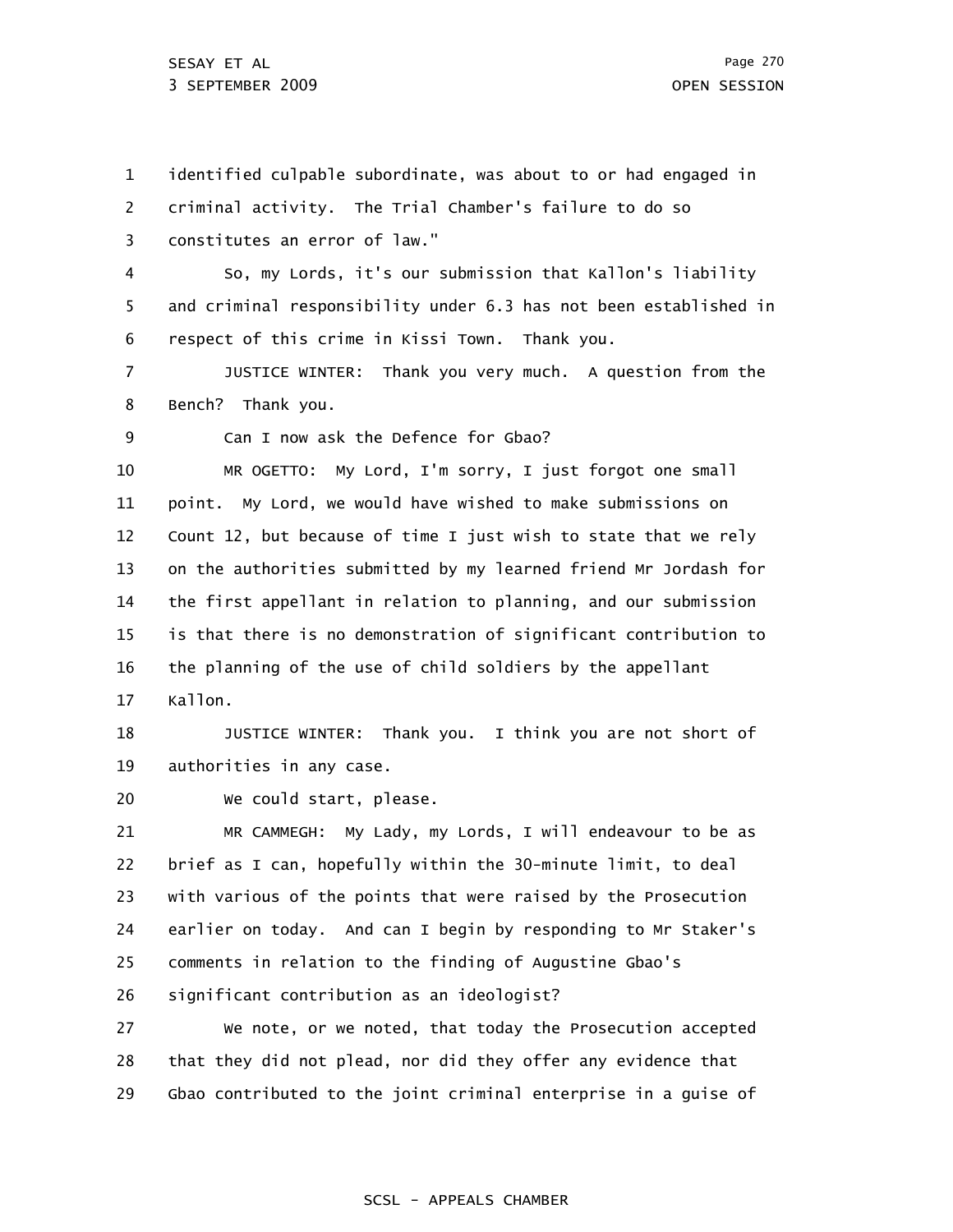1 2 3 4 5 6 7 8 9 10 ideologist. The Prosecution appeared to submit this morning that, nevertheless, the Trial Chamber had a discretion to make various findings or, rather, different findings upon the evidence than that was presented by the Prosecution. They referred this morning to the Trial Chamber's discretion to consider all the evidence in the case. There was a further comment by Mr Staker that it was  $-$ - I'm not quoting him but I think the words that he said were to the effect that it was up to the Gbao Defence to deal with any evidence from which inferences in relation to Gbao's role could reasonably have been drawn.

11 12 13 14 15 16 Whilst taking on board Mr Staker's comments, it is unequivocally the case that in any event not a single witness stated Gbao acted as an ideologist or taught ideology. And we repeat, it was never pleaded, from the indictment until the end of trial proceedings. And in fact, the very first time the notion of ideologist was ever raised was in the trial judgement.

17 18 19 20 21 22 23 24 25 26 27 28 29 In our respectful submission, the basis of my appeal or our appeal on ground 8(a) yesterday has not been covered by the Prosecution in any way, shape, or form today. And, indeed, it is an irony, we submit, that whilst on the one hand, having accepted today that they never averred or pleaded ideology -- I'm sorry, that Gbao was an ideologist, it is deeply ironic, we say, that in their appeal the Prosecution nevertheless appear, by virtue of paragraph 2.168, to still be seeking to extend the joint criminal enterprise yet further in its temporal form to April of 1999 and thereby attempt yet further convictions, to secure yet further convictions on account of Gbao's alleged contribution to the JCE as an ideologist, whilst seeking that at the same time as accepting that it was never their case that he acted in that role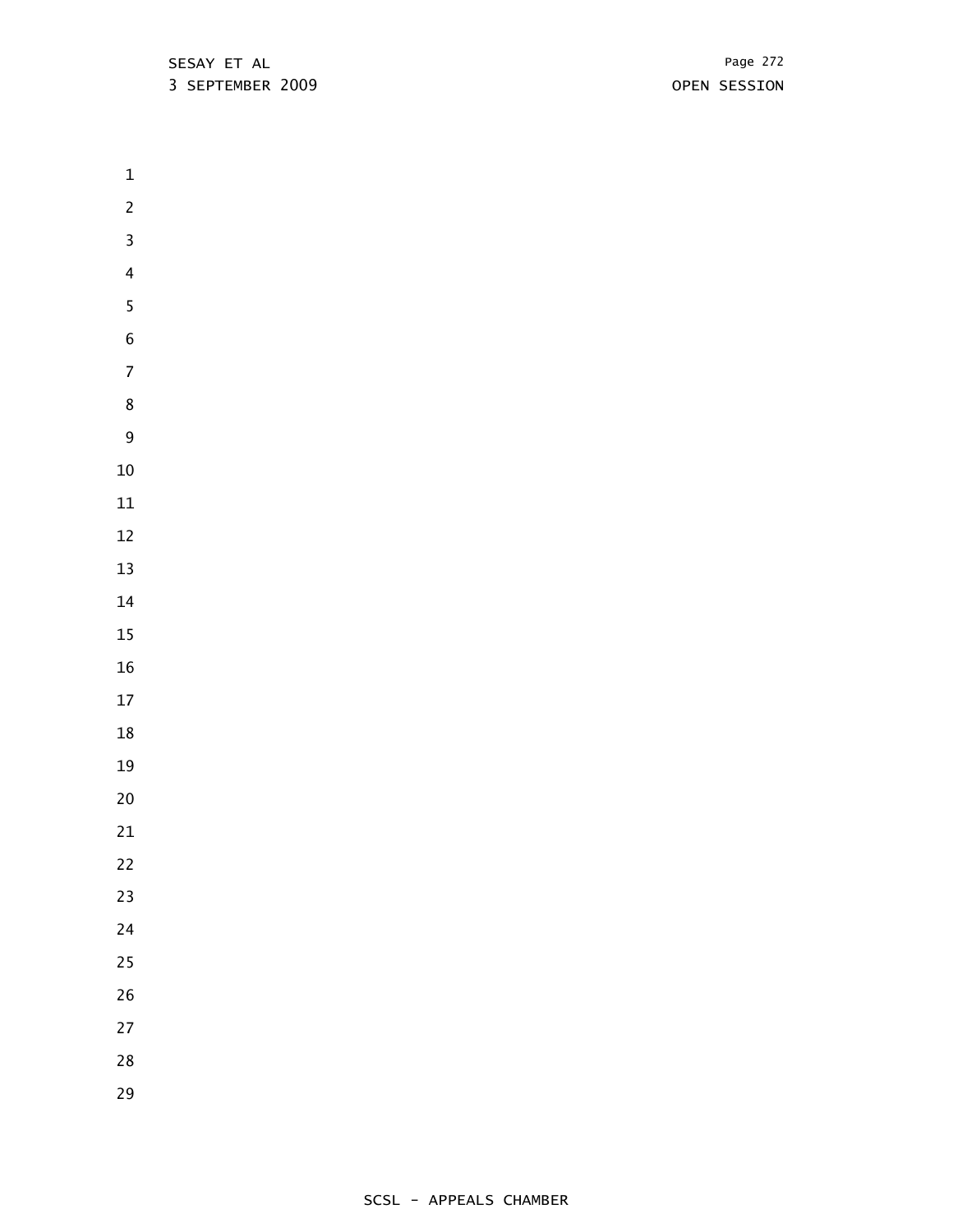1 2 3 4 5 6 7 Prosecution appear today to have failed to pay heed to the Trial Chamber's comment in their judgment at paragraph 265, and this is the crucial point which, in our submission, once and for all -- I made the point yesterday but I repeat it today because the Prosecution didn't deal with it -- it once and for all destroys the possibility that Form 3 can act as mens rea for a Form 1 crime, and I quote at 265:

8 9 "The intent to commit the crimes must be shared by all participants in the joint criminal enterprise."

10 11 12 13 It is unequivocal. It is a well-established standard in other international criminal tribunals and has been since, I believe, the case of Tadic. And we agree, with respect, with Justice Fisher that there are no cases that point otherwise.

14 15 16 17 It is again ironic that the Prosecution appear to have stated that Form 1 and 3 can co-exist whilst in their appeal -- I'm sorry, in their response brief on appeal -- in relation to Sesay and Kallon, they make these two comments.

18 19 20 At paragraph 9.4 of the response brief from the Prosecution, they say, they state that Sesay's contribution to the joint criminal enterprise is thus:

21 22 23 He should be found guilty if, and I quote -- or sorry, guilt may be found provided, and I quote, "that the accused shares the mens rea or intent to pursue a common purpose."

24 25 26 27 28 29 And in paragraph 9.6, in determining the way by which Mr Kallon could have been convicted, his mens rea should have been the same. I quote: "The accused shares the mens rea or intent." So quite how the Prosecution now can -- I'm sorry. Quite how the Prosecution now may appear to ride two horses at once is unclear to us.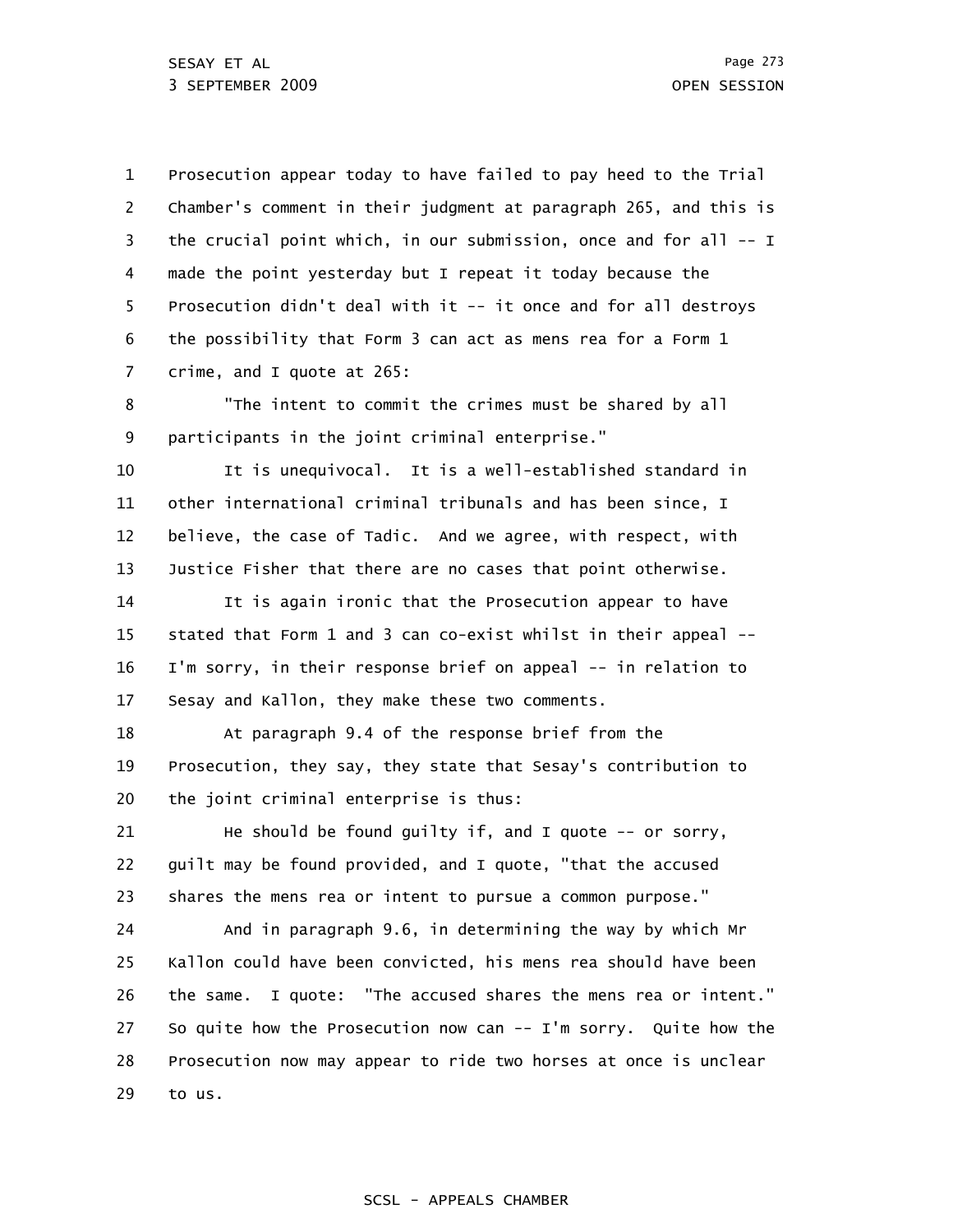1 2 3 4 5 6 Mr Staker claimed this morning that employing Form 3 mens rea to establish a Form 1 crime doesn't impermissably extend the JCE. Indeed, I think he said it doesn't actually extend the nature of joint criminal enterprise at all. We say that this is, with respect, to gravely misunderstand what the function and the ingredients of joint criminal enterprise are.

7 8 9 10 11 12 13 14 15 16 17 It clearly does extend the ambit of joint criminal enterprise and to a very worrying degree, because what Mr Staker's theory implies is an effective modification of the theory of joint criminal enterprise to accommodate even those who are not acting in concert in the commission of the particular crimes committed. So it is a desperately dangerous precedent that the Trial Chamber inadvertently perhaps set, and that is why I made the comment yesterday that this is a worthy opportunity for the Appeals Chamber in this case to set the law straight once and for all in order that such misuse of this complicated mode of liability cannot be allowed to continue beyond this case.

18 19 20 21 22 In relation to the Prosecution's response to our ground 8(d), that was the ground of appeal in which we claim that there'd been insufficient linkage to attribute non-members of the JCE to crimes, I think I dealt with that comprehensively yesterday.

23 24 25 26 27 28 29 Today, just as a passing comment - I don't want to dwell on this - but the Prosecution referred to the evidence as a whole and suggested that such linkage from crimes of non-members of JCE to members of JCE may be attributed by reference to the generic term "the evidence as a whole". We suggest that this is not permissible. The case of Krajisnik has been supplied to the Chamber this afternoon. I'm not going to go into the citation,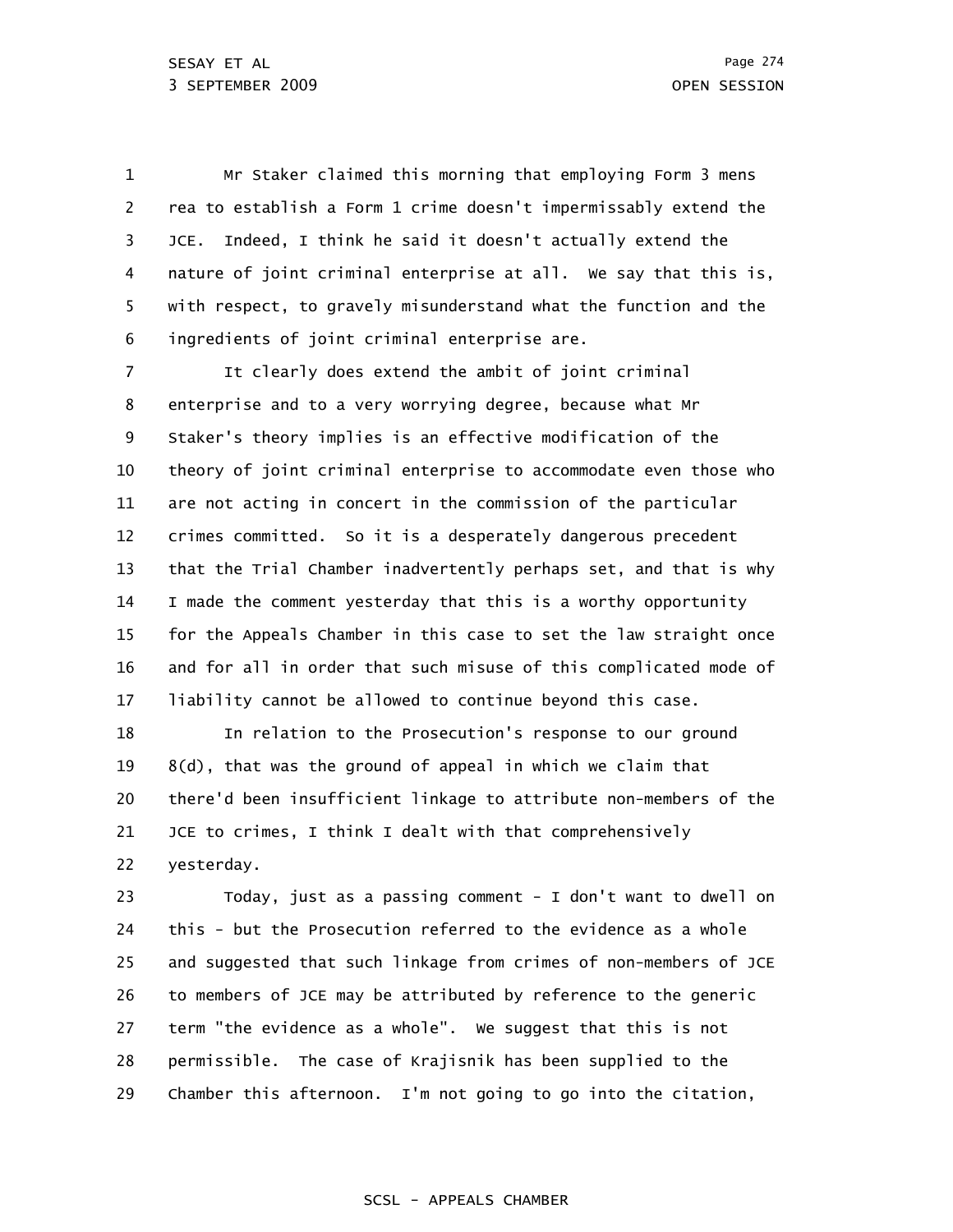1 2 3 4 5 simply to repeat as I said yesterday that that authority states that the linkage, the connection, to perpetrators on the ground to members or alleged members of the JCE has to be done on a subjective evidential case-by-case basis. I simply provide the authority for the Chamber's perusal.

6 7 8 9 In a similar vein, as a general point, I would like to say this: This doesn't pertain to a particular ground of our appeal but it probably applies across the board to the various complaints made by the appellate counsel in this trial.

10 11 12 13 14 15 16 17 18 19 The Prosecution this morning, in response to those general arguments that insufficient factual findings were made across the board in the Trial Chamber's judgment, maintain today that large cases, or the Prosecution and proceedings of large cases, and they don't come much larger than this, make it necessarily difficult to detail and specify factual findings within a judgment. As Mr Staker pointed out this morning, otherwise, the judgment would be far too long. Well, that, frankly, is not the Defence's problem. We are here to safeguard the rights of the accused and, moreover, to safeguard and uphold a fair trial.

20 21 22 23 24 25 26 27 28 29 Additionally, the Prosecution said it's very difficult to detail crimes that occurred on a very, very large scale. Well, it's one thing to say that. It's yet -- it's quite another to say that that is a fair process. Because what the Prosecution if one looks at the logical extension of their comments - what the Prosecution are really suggesting is that, in practicality, what we're really looking at there, it must amount to a reversal of the burden of proof. How can defendants possibly be expected to defend themselves in situations where matters are alleged too generally?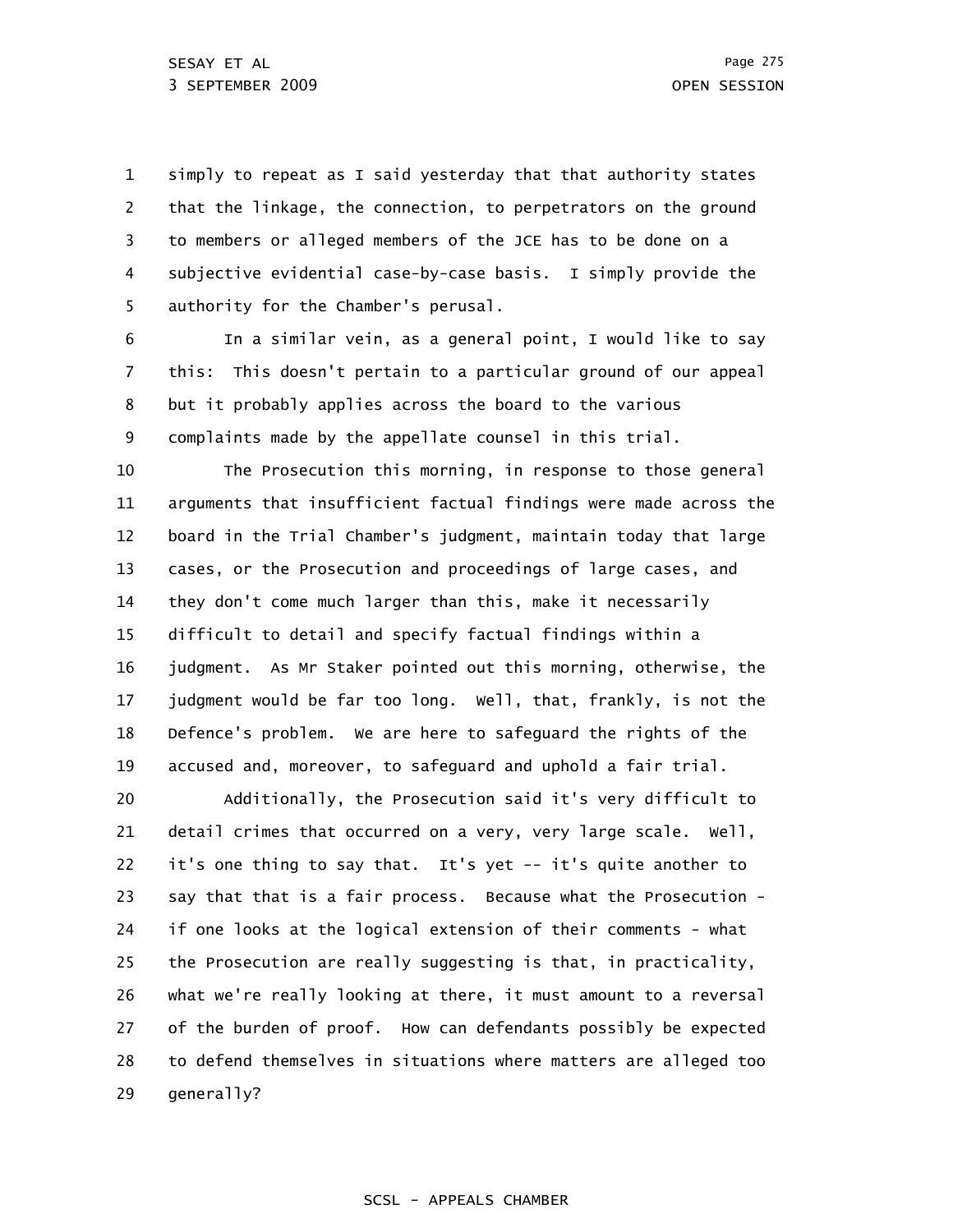1 2 3 4 5 6 7 8 9 How can the - this is the most important point - how can a judgment be said to be fair where there are insufficient factual findings, almost on an arbitrary and generic nature, the excuse being well, we can't give individual, precise findings because we haven't got the time, or because the judgment would be too long? Well, it is an unfortunate state of affairs if that's the best the Prosecution can do. The fact is that in order for proper scrutiny to be rendered to trial judgments, proper factual findings have to be made.

10 11 12 13 14 15 16 17 I want now to spend the last few minutes on the abuse point that we raised yesterday. I'm sorry if it appeared that I broke my pledge and ventured into hyperbole or emotive language, but with the greatest of respect, it is difficult not to be affected by the consequences of a 25-year sentence pursuant to the finding of a crime which appeared to be denied or utterly contradicted by the contents of a statement which we sadly were not shown until 28 months after it was written.

18 19 20 21 Just to correct Mr Staker, I think he - I think I'm right he said it was served a year-and-a-half too late. That's not right. The statement was served on the Defence in October 2006, having been written just before the case was opened in June 2004.

22 23 24 25 26 I am prepared to be candid and accept and admit that it was not professional by the Gbao team to fail to notice that statement for some 20 months, but I do take issue with Mr Staker when he suggests that we chose not to attempt to cure the prejudice.

27 28 29 On the contrary, proceedings, written proceedings, flowed as soon as the existence of that statement was discovered. It's not for me to venture excuses or reasons as to why it wasn't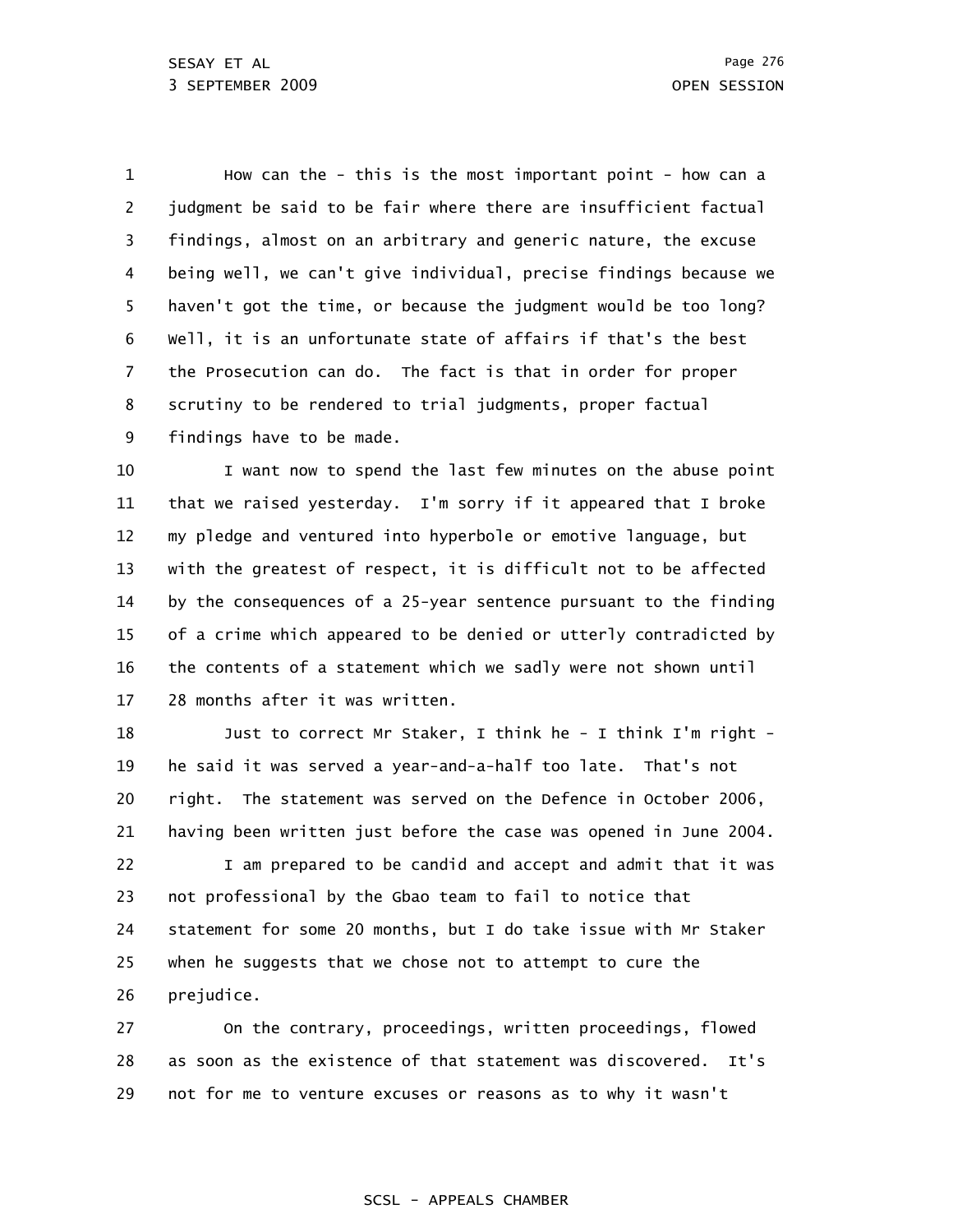1 2 3 4 5 6 dealt with for some 20 months, because I'm not prepared to go into private issues and I'm certainly not in a position, rightly, to give evidence to explain why that took place. But to go into these arguments as the Prosecution do, to suggest that we failed to cure the prejudice or that we sat on it for too long, is sadly to entirely miss the point.

7 8 9 10 11 The point is much more fundamental than that. It's much more grave than that. The point is that never having any reason to doubt the credibility or the accuracy of the Kenyan major's statement, the Prosecution failed, one, to disclose it; secondly, we say failed to withdraw the charge.

12 13 14 15 16 17 18 It is very crucial that one considers the import of this point. The Prosecution will have had no reason to doubt that statement's accuracy or truthfulness. The Prosecution have never -- and today was as good an opportunity for them to give an explanation as ever they have had. Still, they have never attempted to explain to us or to this Court why they did not disclose that statement.

19 20 21 22 23 24 25 26 27 28 29 The statement was from a high-ranking Kenyan officer, a major, who had a high -- clearly, a very important assignment in Makeni and particularly around the Makump DDR camp. As I said yesterday, he would have been an extremely important witness to the Prosecution, a prized witness. The Prosecution would have been anxious to secure his testimony. If that is the case, why is it that they never showed his statement to anybody? The bigger question, of course, is why is it that they chose, notwithstanding possession of that statement, to continue to prosecute a man whilst running the risk that he should be convicted for something of which they unequivocally, in writing,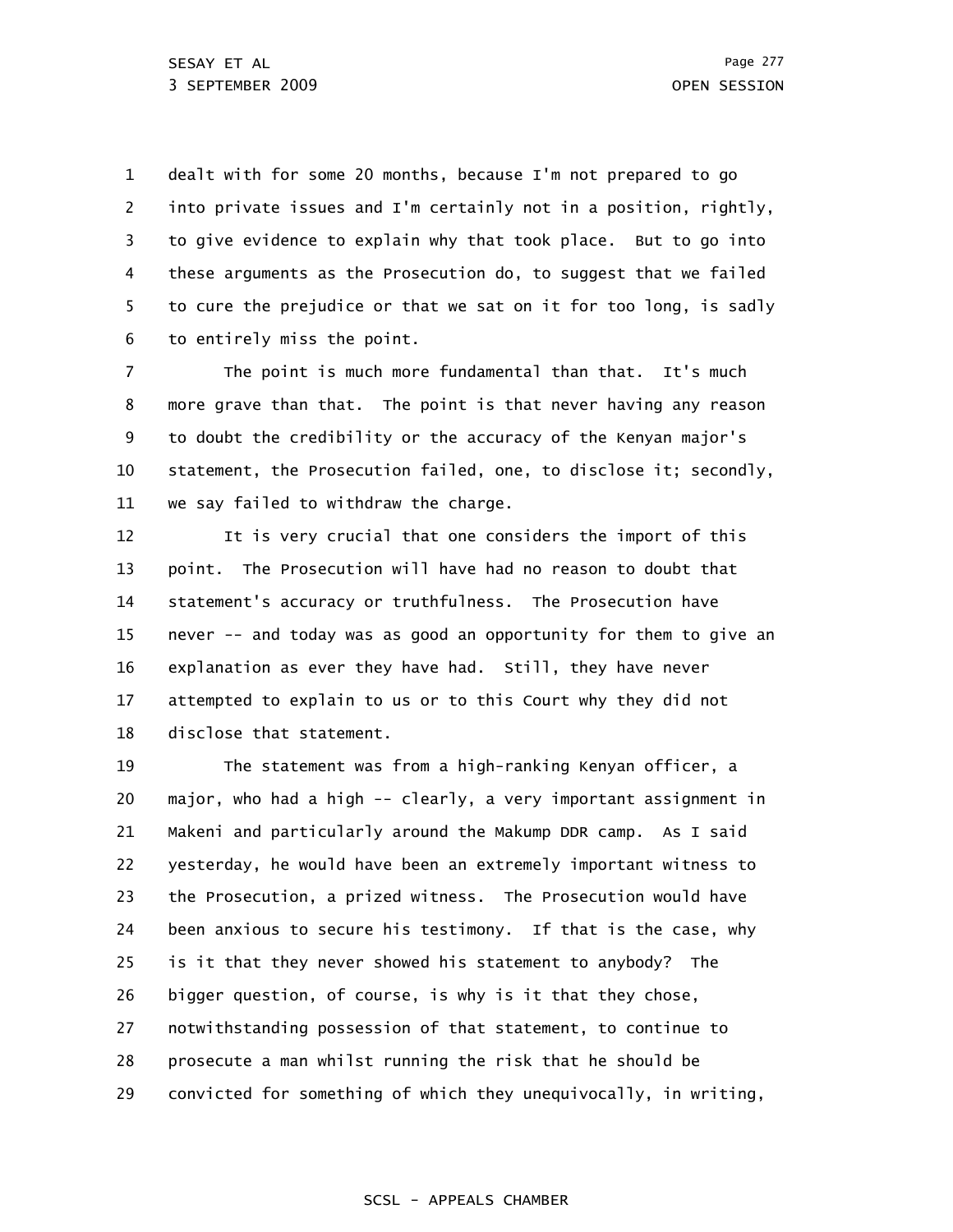1 had evidence did not commit?

2 3 4 5 6 7 8 9 10 11 12 It is disappointing to see how the Prosecution attempt to extract themselves from this predicament. It is disappointing to see the Prosecution rely on, we say, pedantic arguments concerning Defence failure to locate the statement and bring it to the Court's attention for 20 months. I'm perfectly candid, it was not professional of us to do that. We failed our duty. Why can't the Prosecution observe and display the same candor? Why is it that to this day the only response that we've ever had from them as to the question of why it was never disclosed is, "It should have been disclosed earlier." Why is it that they continued to run the case?

13 14 15 16 17 18 I don't know how relevant it would be to discuss other jurisdictions but, in England, the duties of disclosure are probably no more stringent than anywhere else, but to contemplate a prosecution not only -- well, one would expect that the Prosecution would not only disclose such a statement, they would necessarily withdraw the case.

19 20 21 22 23 24 25 26 27 28 29 For what possible credible reason could a prosecution continue when one of their alleged victims says, "The man didn't do it. He was trying to stop somebody else doing it, but he didn't do it"? And indeed, I repeat what I said yesterday. If one reads the statement, the statement's actually beneficial to Mr Kallon because it points out that Kallon and Gbao agreed to discuss something. And I ask the Appeal Chamber today to require the Prosecution once and for all to unredact that statement so we know what it fully contains. Until we know what it fully contains, how can we be sure that justice is being observed here? I simply say this: That to rely on concepts such as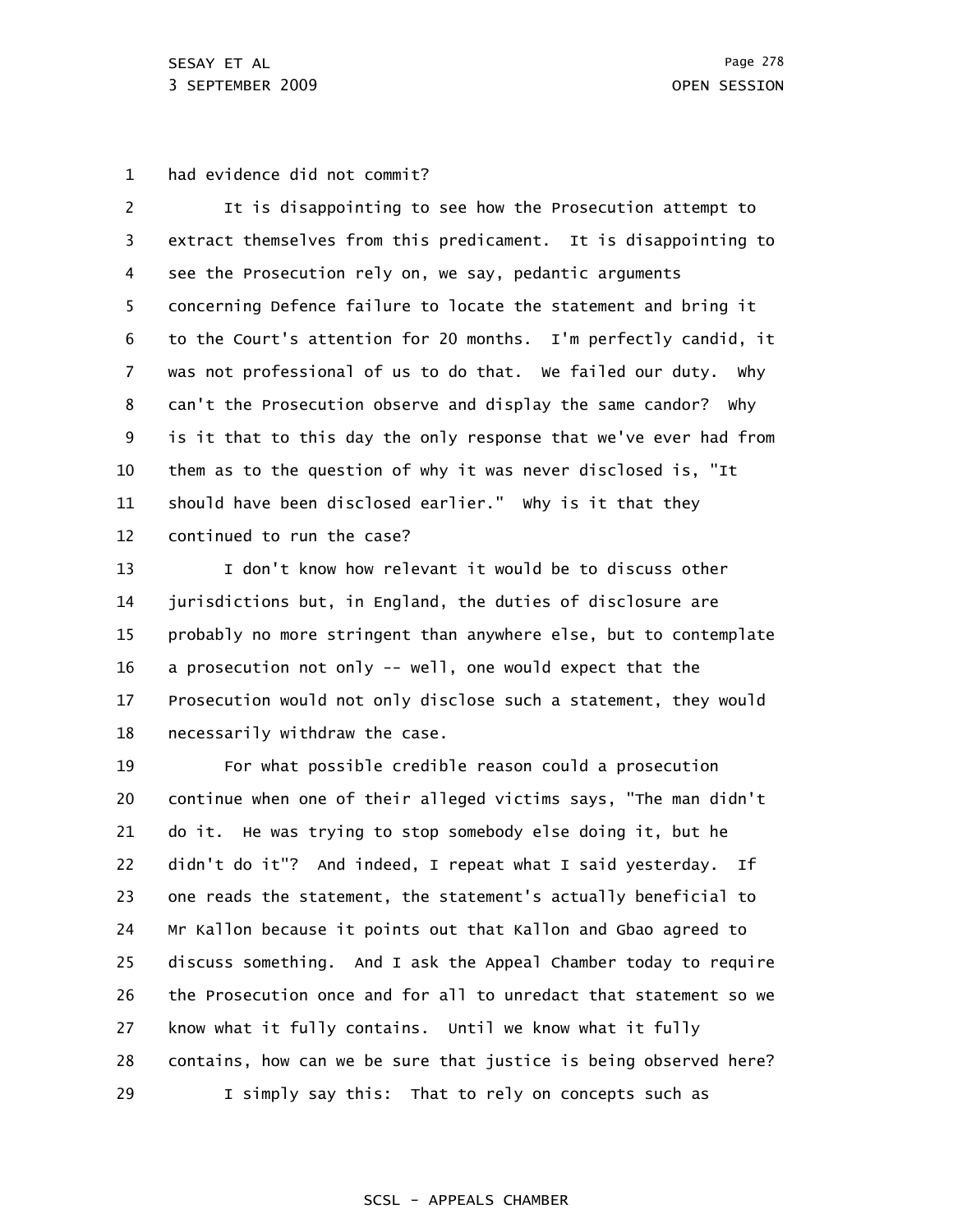1 2 3 4 5 6 7 8 9 10 11 prejudice to the - I forget the phrase now - prejudice to the accused, to continue to rely on narrow issues like that is to miss the point. Material prejudice. The question to be addressed, as I suggested yesterday, is whether the Prosecution's conduct of the proceedings have contravened this Court's sense of justice, following some pre-trial impropriety or misconduct. Has it violated the rights of the accused? The answer, surely, is yes. For what kind of prosecution continues to run the risk of someone getting a 25-year sentence when they have a statement from someone as high-ranking as this major to say what it says - saying what it says?

12 13 14 15 16 17 This is a court that was supposed to have acted to banish impunity. We say, with the greatest of respect, and we take no pleasure in saying this, that the Prosecution so far have got away with this with impunity. The Prosecution are supposed to come here with clean hands and we would be grateful if they were required to uphold that basic standard.

18 19 20 21 22 I want to finish on this issue by reference to what Mr Antonio Cassese said in the case of Kupreskic. And this, in our submission, is perhaps as good a definition of the role of the prosecutor but, moreover, as good a definition of how justice should be seen to be done as one will ever find.

23 24 25 26 27 28 29 He wrote, "It should be noted that the Prosecutor at the Tribunal is not, or not only, a party to adversarial proceedings but is an organ of the Tribunal and an organ of international criminal justice whose object is not simply to secure a conviction but to present the case for the Prosecution which includes not only inculpatory but also exculpatory evidence in order to assist the Chamber to discover the truth in a judicial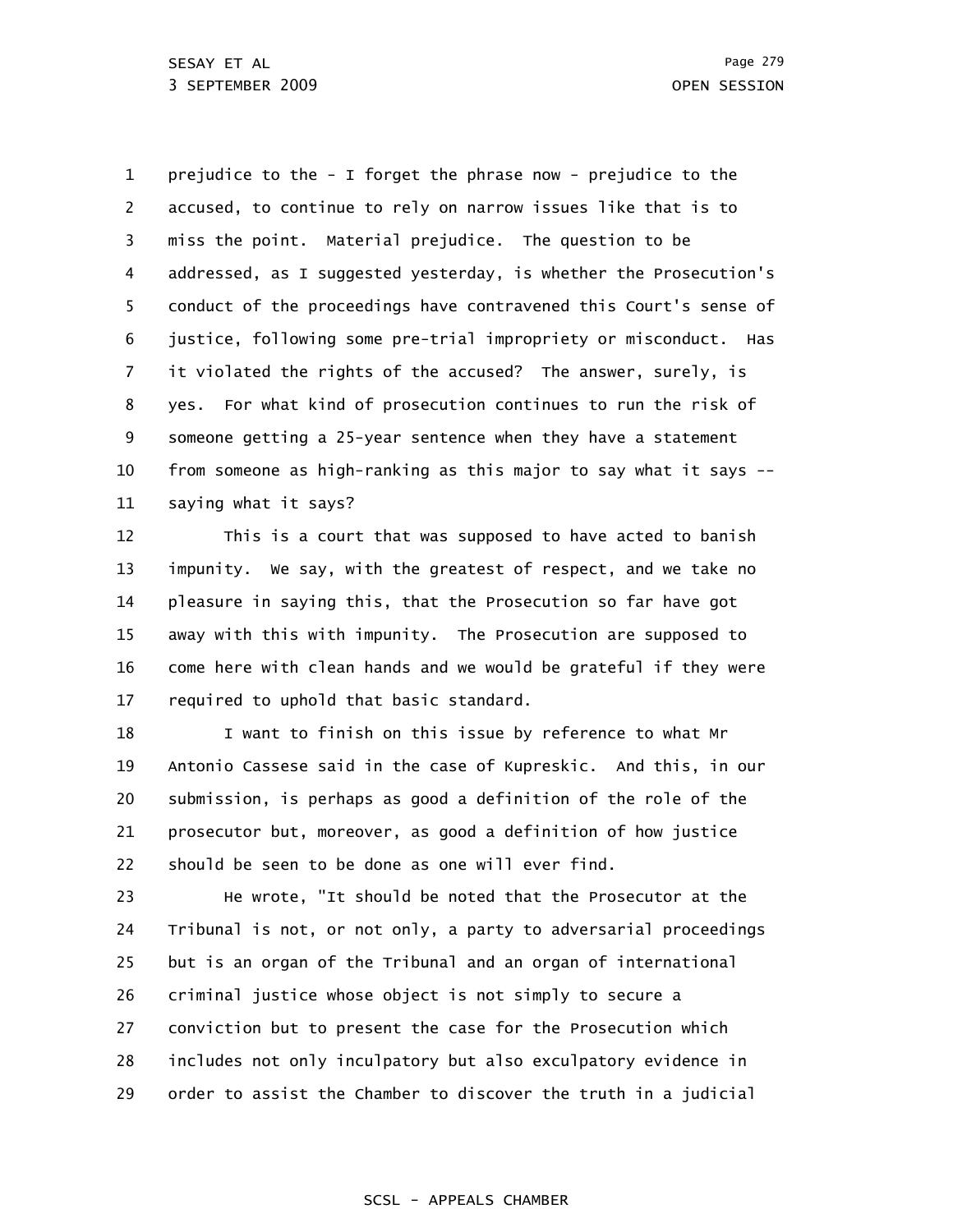1 setting."

2 3 4 5 6 7 Those words, more than any other, put the Prosecution's misconduct into a true perspective. I emphasise, it gives us no pleasure to make complaints of such gravity, but we do so and accordingly invite the Appeals Chamber to stay the proceedings on Count 15 against Mr Gbao. And I want to just clear this point up in case there's any confusion.

8 9 10 11 12 13 As I made clear yesterday, Mr Gbao was convicted of just two assaults and the abduction of two individuals, on one single occasion at Makump DDR camp on 1 May. He was not convicted of any other offence stretching over the days that followed. And if one reads the major's statement, it comprises the events pursuant to which Mr Gbao was, we say, wrongly convicted.

14 15 16 17 18 19 It is a complete absolution, we say. And the President was right, it was not evidence in the case, but it is something subject to previous proceedings, and we do invite the Chamber to take that statement fully into account when considering whether an abuse argument lies. It's the bigger picture that counts, not the narrow definition of material prejudice.

20 21 My Lady, my Lords, I don't think I can improve the argument, and I'll leave it there. Thank you very much.

22 23 JUSTICE WINTER: Any questions from the Bench? Please go ahead.

24 25 26 27 28 29 JUSTICE AYOOLA: Could I just clear a point in your submission. Are you suggesting that the mens rea, the participant must have to be a member of a JCE, that a participant in a JCE, an alleged participant in a JCE, must have mens rea in regard to the JCE as well as mens rea as to the cognate offence? MR CAMMEGH: Of the what?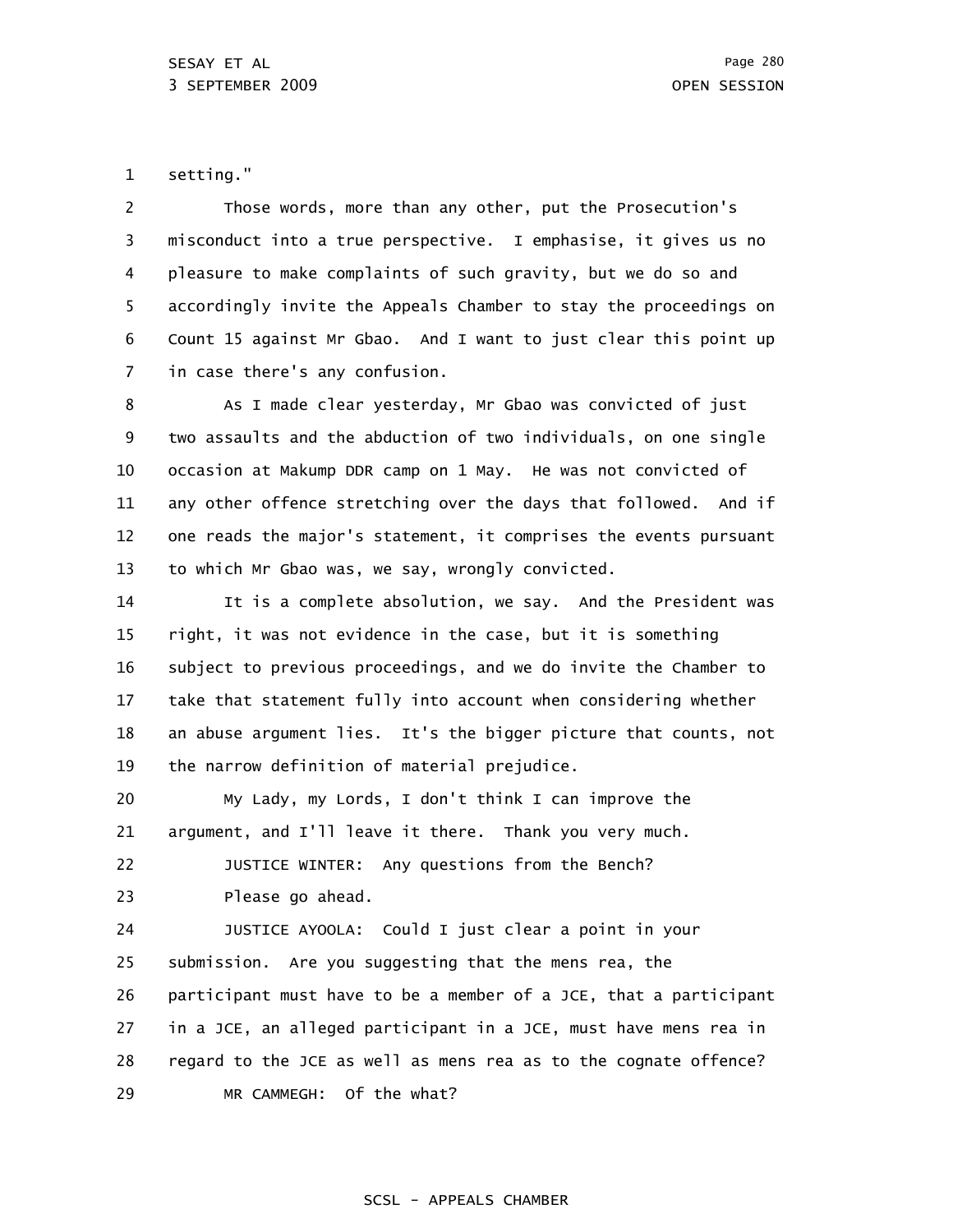1 2 3 JUSTICE AYOOLA: Of the offence, of the crime. Must he have mens rea, intention to be part of the JCE, as well as mens rea in regards to intention in respect of the crime?

4 5 6 7 8 MR CAMMEGH: If one talks about a Form 1 JCE, the intent, we say, may be properly inferred from an alleged member's role - the significant contribution made by an alleged member, or what may be deemed to be a... Perhaps it would be better if I set out what my understanding of the role of intent within JCE is.

9 10 11 12 13 14 15 16 In a Form 1 joint criminal enterprise, what we're suggesting is that an accused has in mind a common goal, a common purpose, and in furtherance of that common goal intends that crimes should be committed. Now, within that definition -- or setting that definition aside for a moment, for an accused to be convicted of specific crimes alleged, so let's just suggest the murders in Kailahun or mining in Tongo, it has to be shown that he intended those particular crimes to take place.

17 18 19 20 21 Now, if I can refer back to the Trial Chamber's findings in relation to Bo, Kenema and Kono, it was found to the opposite, that the Trial Chamber found that Gbao did not intend those crimes to take place, they were Form 3. I don't know if that answered the question.

22 23 24 25 26 JUSTICE AYOOLA: Partially. What is the position of - well, when he did not intend those crimes to take place, but nevertheless went along with the enterprise, appeared to have gone -- went along with the enterprise, as found by the Trial Chamber?

27 28 29 MR CAMMEGH: If he didn't intend the crimes, then -- JUSTICE AYOOLA: Let us assume he did not intend the crimes but nevertheless he gave the appearance of going along with the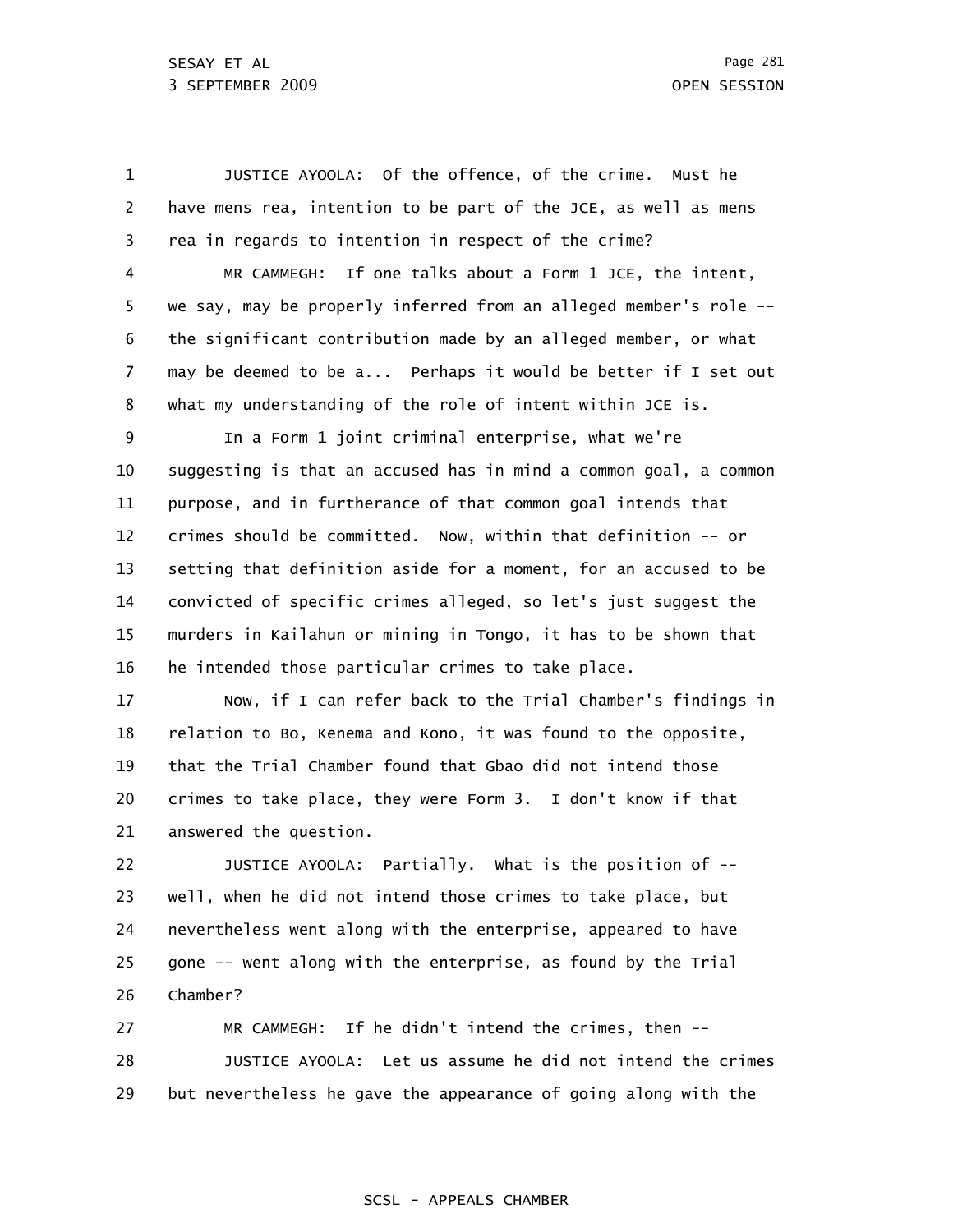1 2 3 4 5 6 rest of the members of the JCE in furtherance of the enterprise. MR CAMMEGH: If, for example, it could not be shown that he intended the crimes - just a random example - in Tongo, then he automatically falls outside those who are acting in concert and that ingredient, acting in concert in furtherance of the common goal, is not made out.

7 8 9 10 11 12 13 14 15 If he didn't intend certain crimes to be committed, then it can't be said that he was acting in concert with those who did intend those crimes to be committed. So if A and B intend the mining or the killing in Tongo to take place, and C, who may be acting in pursuance of a common goal didn't intend, however, the crimes in Tongo to happen, then it cannot be said that he is guilty of those crimes within the joint criminal enterprise because the intent's not there and therefore he's not acting in concert with those who did intend it.

16 17 18 19 20 21 22 It's also right to say that even if he reasonably foresaw those crimes to be taking place in Tongo but carried on regardless in furtherance of a common goal, he again cannot be said to be guilty of the events in Tongo because he didn't intend them. He's not acting in concert with those who did and so he's not within the joint criminal enterprise to commit crimes in Tongo.

23

JUSTICE AYOOLA: Thank you. Thank you.

24 25 26 27 JUSTICE KING: I think you started, Mr Cammegh, by your response by stating that the Trial Chamber had held in paragraph 265 that the intent to commit the crime must be shared by all the participants --

28 MR CAMMEGH: Yes.

29 JUSTICE KING: -- to the joint criminal enterprise. Now,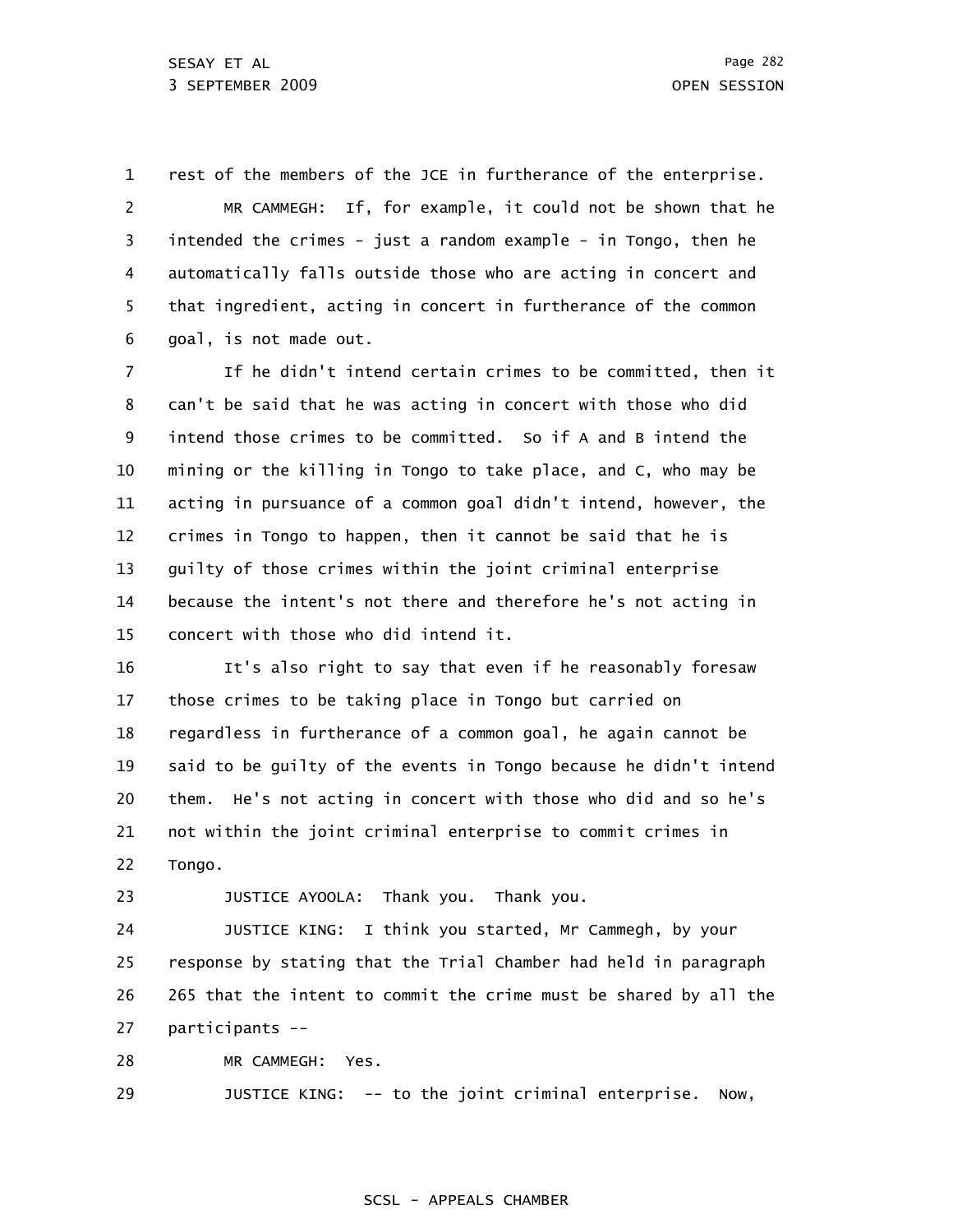1 2 3 4 5 6 7 8 9 10 11 12 13 14 15 16 17 18 19 20 21 22 23 24 25 26 27 28 29 that is with regard to Category 1 of joint criminal enterprise. What I think that you consider in joint criminal enterprise you must also consider the third category, so I would like to know your views as to what was said by the Trial Chamber in paragraph 266, the immediately following paragraph, because I think that dealt with the third category. MR CAMMEGH: I don't have that in front of me, my Lord. JUSTICE KING: If somebody has that they can give it to you. Because that's very crucial because all the submissions that you've made about the duty that we have, we'll need your help to -- MR CAMMEGH: Yes. JUSTICE KING: -- as far as that 266 is concerned. Because it seems to me that that's a quite separate category and it's more extensive than Category 1. You can read it out aloud. MR CAMMEGH: Yes, I'll do so. JUSTICE KING: Read the whole thing aloud, so we can all follow. MR CAMMEGH: Yes, I will do that. JUSTICE KING: Read the whole thing aloud, it's not long. MR CAMMEGH: Can I just follow up one point with my Lord Justice Ayoola? JUSTICE KING: Oh, you've gone back to that now. MR CAMMEGH: Can I just finish this very quickly? JUSTICE KING: All right. MR CAMMEGH: Because, of course, what we're saying is that as Gbao was never an ideologist, the ingredient requiring him to make a significant contribution has not been made out, so I just want to make that quite clear. You have to satisfy the finding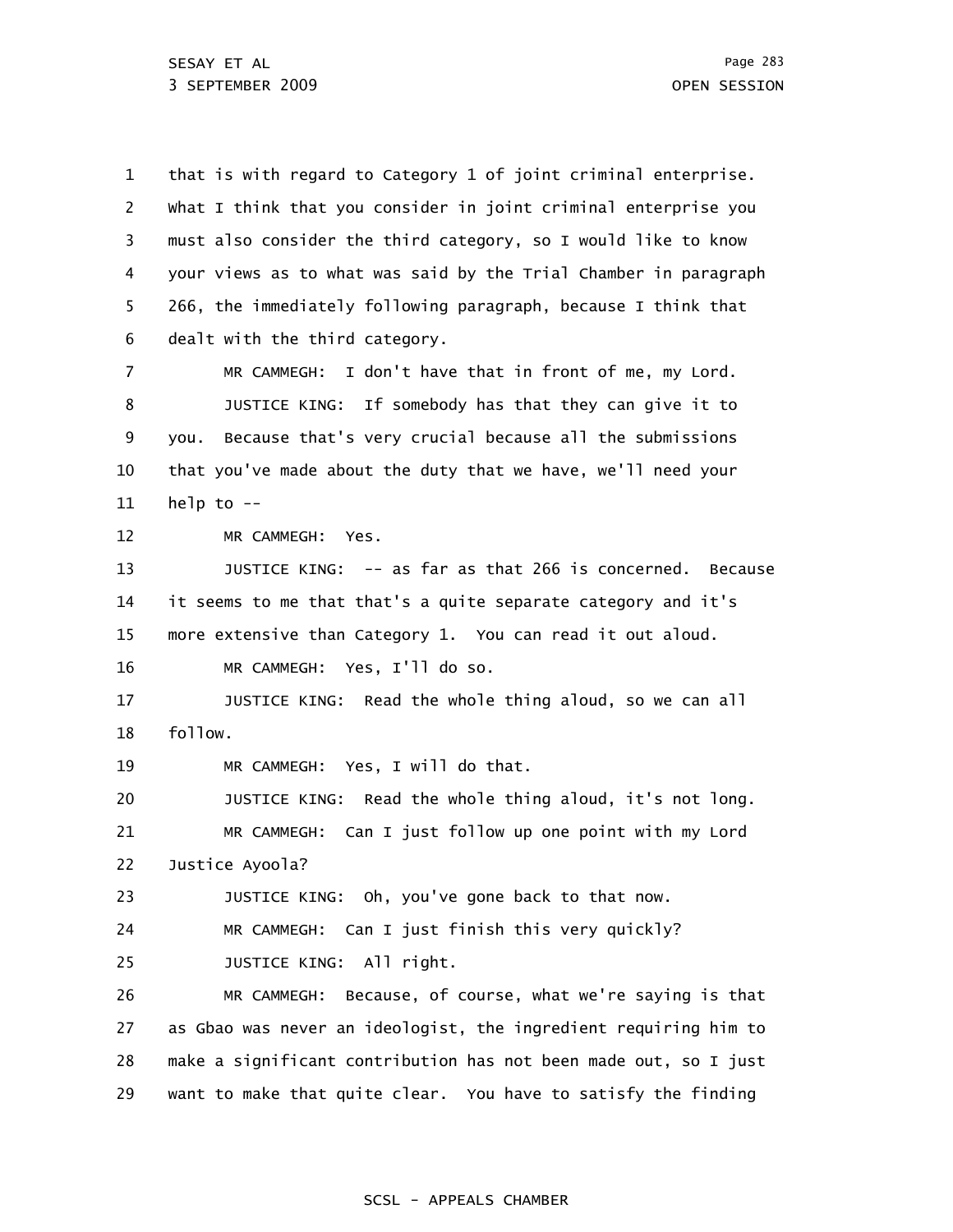1 2 3 4 that he made a significant contribution before you analyse what the intent was, Form 1 or Form 3. I just want to make that clear. I don't want to make it sound as if I'm conceding anything in the answer that I gave.

5

The paragraph 266 reads:

6 7 8 9 10 11 12 13 14 15 16 17 18 19 20 21 22 23 24 "The mens rea for the third category of joint criminal enterprise is two-fold. In the first place, the accused must have had the intention to take part in and contribute to the common purpose. In the second place, responsibility under the third category of joint criminal enterprise for a crime that was committed beyond the common purpose of the joint criminal enterprise but which was a natural and foreseeable consequence thereof arises only if the Prosecution proves that the accused had sufficient knowledge that the additional crime was a natural and foreseeable consequence to him in particular. The accused must also know that the crime which was not part of a common purpose but which was nevertheless a natural and foreseeable consequence of it might be perpetrated by a member of the group or by a person used by the accused or another member of the group. The accused must willingly take the risk that the crime might occur by joining or continuing to participate in the enterprise. The Chamber can only find that the accused has the requisite intent if this is the only reasonable inference on the evidence."

25 26 That, my Lord, I would suggest is a full, comprehensive definition of Form 3 joint criminal enterprise.

27 JUSTICE KING: Can you support that?

28 29 MR CAMMEGH: Well, we don't demur from -- excuse me. We don't demur from that at all, but I want to emphasise something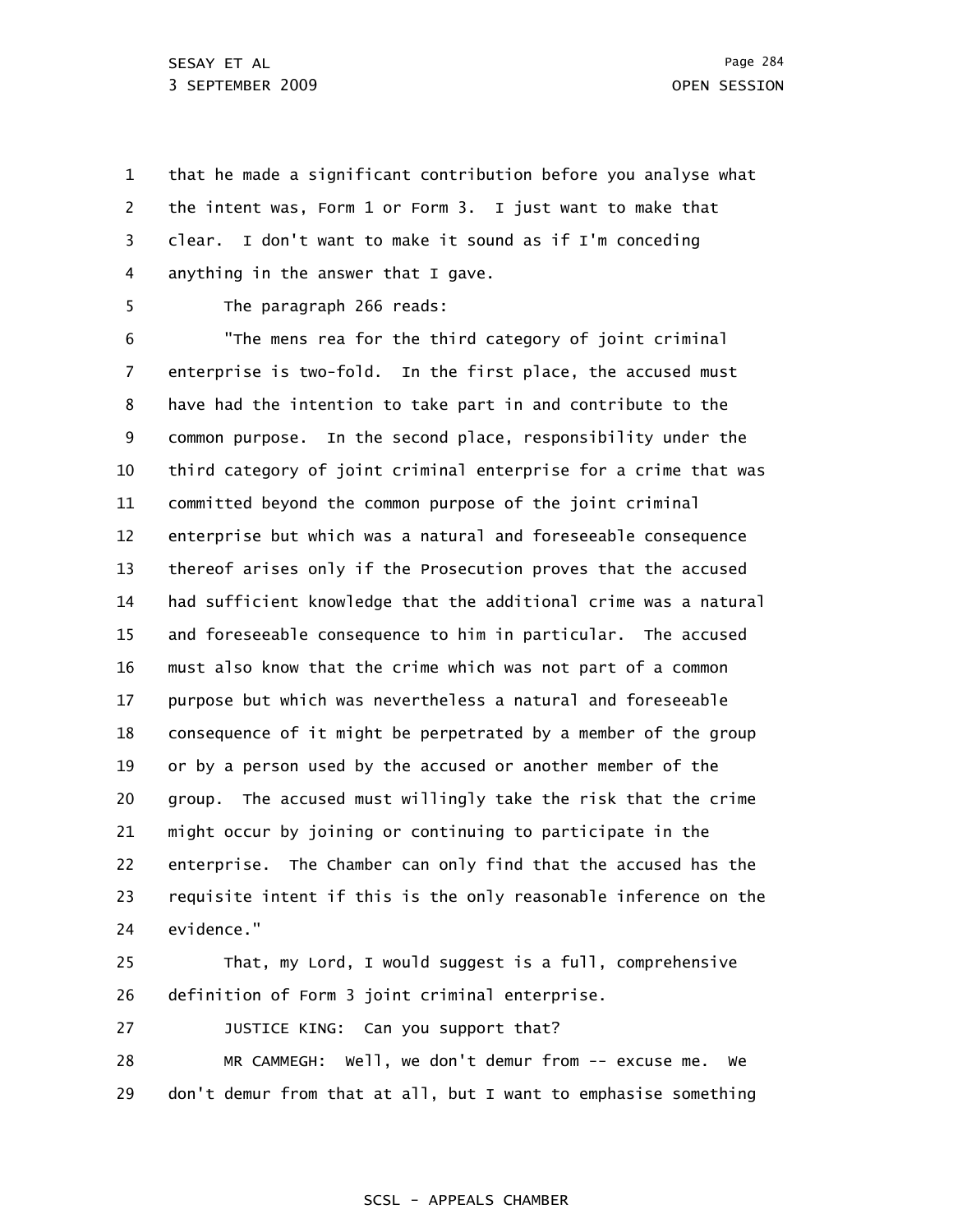1 2 3 4 5 6 7 8 9 10 11 12 13 14 15 here: The Trial Chamber were absolutely clear that Counts 1 to 14 - and I made this point yesterday - were all said to be crimes of basic intent; that is to say, they were all intended by the members of the joint criminal enterprise. So the question of Form 3 joint criminal enterprise shouldn't really apply, and I drew the Chamber's attention yesterday to the contradiction in relation to Bo, Kenema and Kono where, on the one hand, having ruled that crimes in those districts were Form 1, in other words, they were committed pursuant to the direct intent of the accused, on the other hand, when it came to Gbao, they made an explicit finding - and I have the paragraph, I think I related to referred to it yesterday, they made the explicit finding that Gbao did not intend them. They made explicit findings on the basis that both Sesay and Kallon intended those crimes and convicted them as Form 1 participants.

16 17 18 19 20 21 22 23 24 With Gbao, they mixed things up. They found, on the one hand, these were basic Form 1 crimes, but the mens rea that Gbao had was pursuant to Form 3. I have no trouble with the definition of Form 3 here. In my submission, Form 3 is something of a red herring because one cannot, on the one hand, say Counts 1 to 14 are all basic Form 1 crimes, and then simply because on closer inspection it's impossible to make findings that show Gbao intended them, then move over to a substitute which is, well, we shall say that he reasonably foresaw them instead.

25 26 27 28 29 First of all, there is no basis, we say, in the Trial Chamber's findings to show that Gbao could have reasonably foreseen them. But that's not the point. The point is, will be, and always has been, that you cannot have a Form 3 mens rea to substantiate what the Chamber has found to be a Form 1 crime.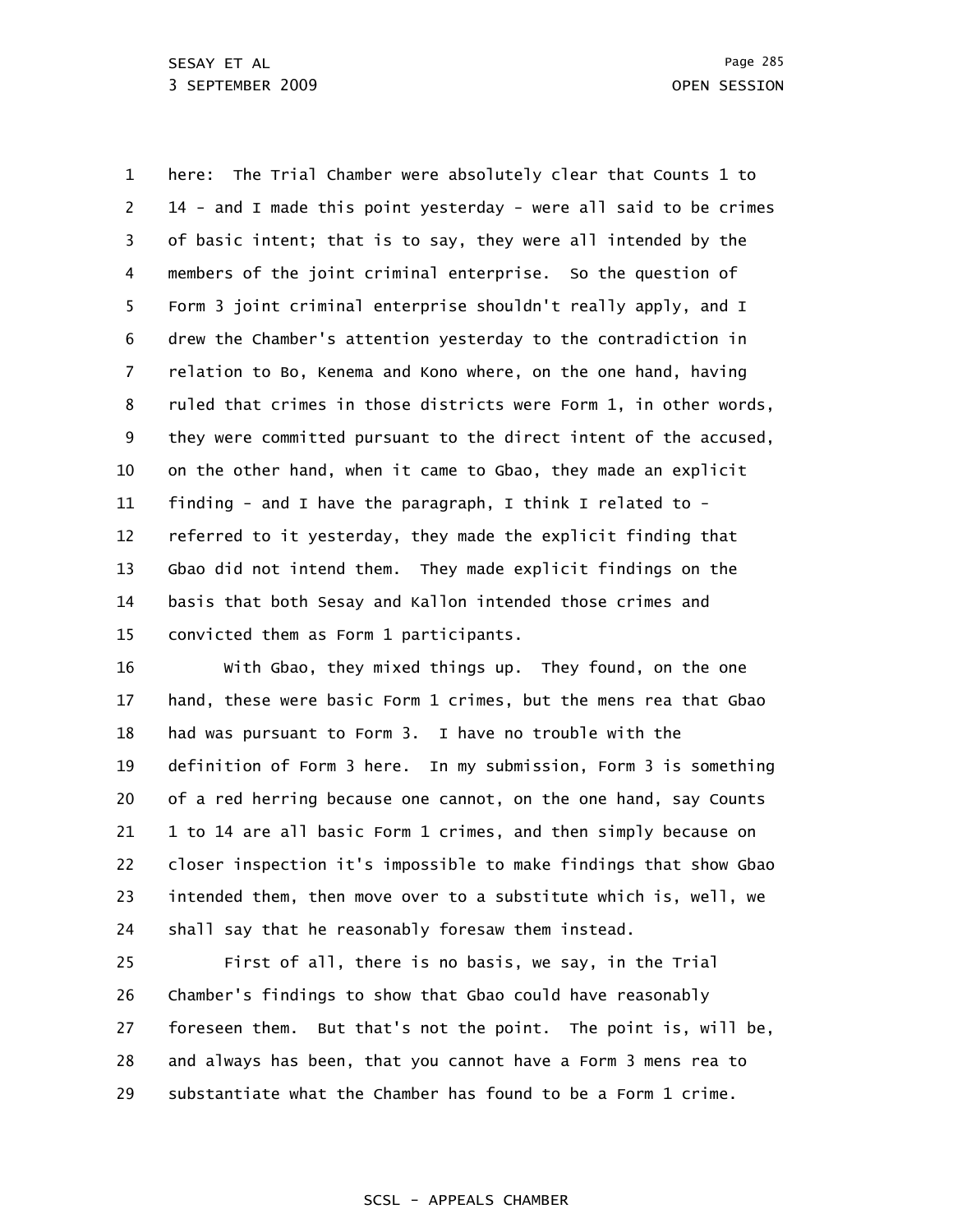1 2 3 4 5 6 7 8 9 10 11 12 13 14 15 16 17 18 19 20 21 22 23 24 25 26 27 28 29 JUSTICE KING: All right. I don't want to interrupt you, but just to be absolutely clear about it, can you point out the record where the Trial Chamber held that Counts 1 to 14 were Form 1 of the JCE. MR CAMMEGH: Yes, certainly, my Lord, if you'll just give me a moment, I will. It was at 1985. JUSTICE KING: Yes. MR CAMMEGH: Where. JUSTICE KING: Yes, could you read it out, please. MR CAMMEGH: I'm sorry, I'm going to have it ask Mr Ogetto for his judgment again because we only have an electronic copy here. If someone else can assist. Thank you very much. I stand corrected, it's 1982. I'll read it out loud. JUSTICE KING: Yes, please. MR CAMMEGH: Perhaps that's put right a confusion that I might have inadvertently created yesterday because I think I told the Court yesterday 1995. JUSTICE KING: 1992, you said? MR CAMMEGH: 1982. JUSTICE KING: 82. MR CAMMEGH: "The means... " JUSTICE KING: Just a minute, please. MR CAMMEGH: Yes. JUSTICE KING: Yes, go on. MR CAMMEGH: Does my Lord want me to quote from it? JUSTICE KING: Could you please read it. MR CAMMEGH: Certainly. "The means to terrorise the civilian population included unlawful killings, Count 3 to 5, sexual violence, Counts 6 to 9,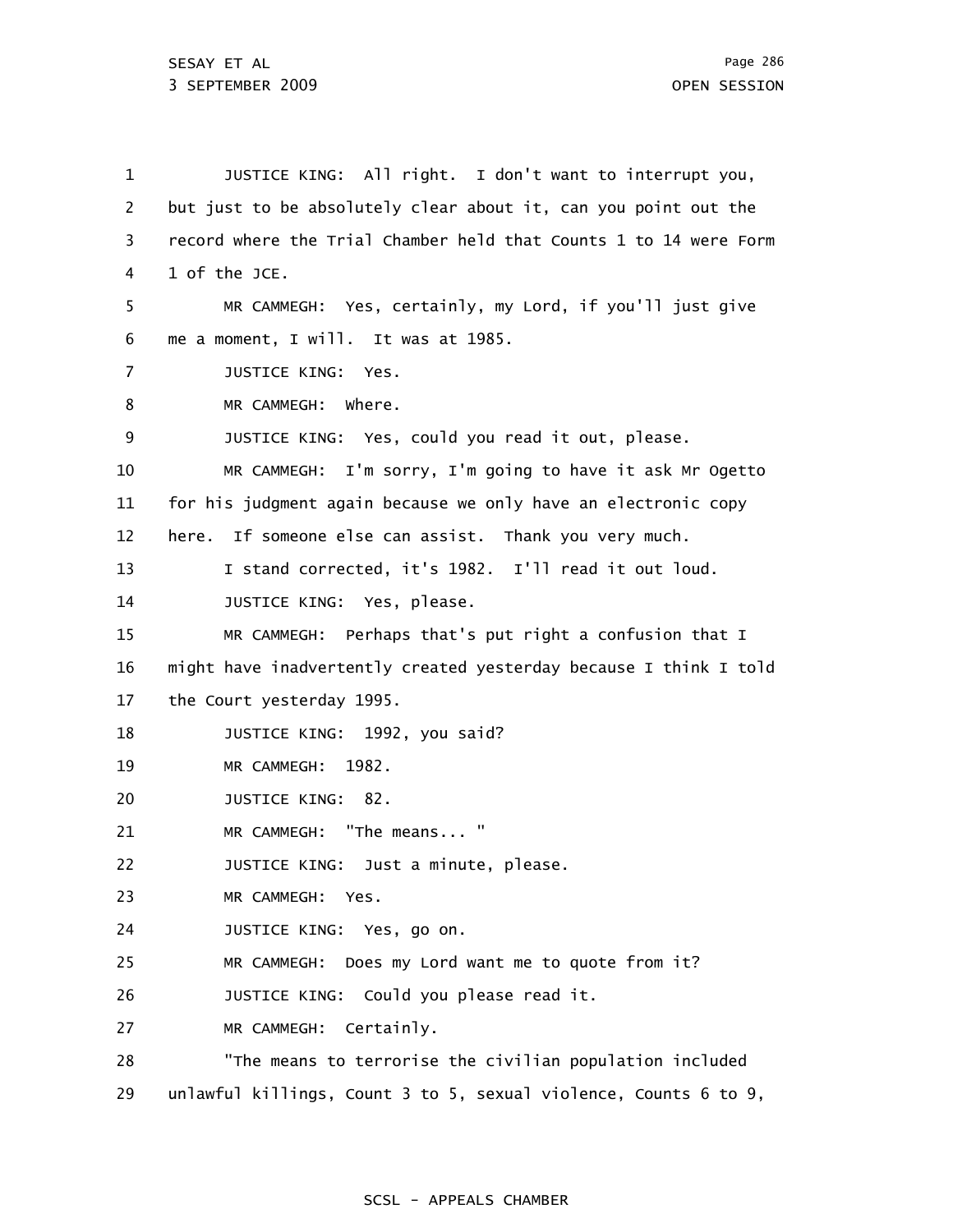1 2 3 4 5 6 7 8 9 10 11 12 13 14 15 16 17 18 19 20 21 22 23 24 25 26 27 28 29 and physical violence, Counts 10 to 11. Additional criminal means to achieve the common purpose included the enlistment, conscription and use of child soldiers, Count 12, as a means to enforce the military components of the AFRC/RUF forces in order to assist in specific military operations, forced labour of civilians, Count 13, to perform farming, logistical chores or diamond mining which was necessary for the furtherance of the common purpose. In addition the practice of pillage, Count 14, was endorsed and ordered or tolerated by senior RUF commanders in order to serve as compensation to satisfy their fighters and thereby further the common purpose, as it ensured the willingness of the troops to fight. The punishment of the civilian population for their alleged support of opposing forces was also a means to further the joint criminal enterprise." And then this: "The Chamber therefore finds that the crimes charged under Counts 1 to 14 were within the joint criminal enterprise and intended by the participants to further the common purpose to take the power and control..." JUSTICE KING: That's the whole point. Nowhere do they say it belonged to the first category of JCE. MR CAMMEGH: Well --JUSTICE KING: What you've read there doesn't say that at all. That is the problem. MR CAMMEGH: No, but, well, my Lord --JUSTICE KING: That's why I asked for your assistance because it seems to me that whatever you consider joint criminal enterprise, the concept, you cannot just stop at paragraph 265; you have to read paragraph 265 in conjunction with paragraph 266.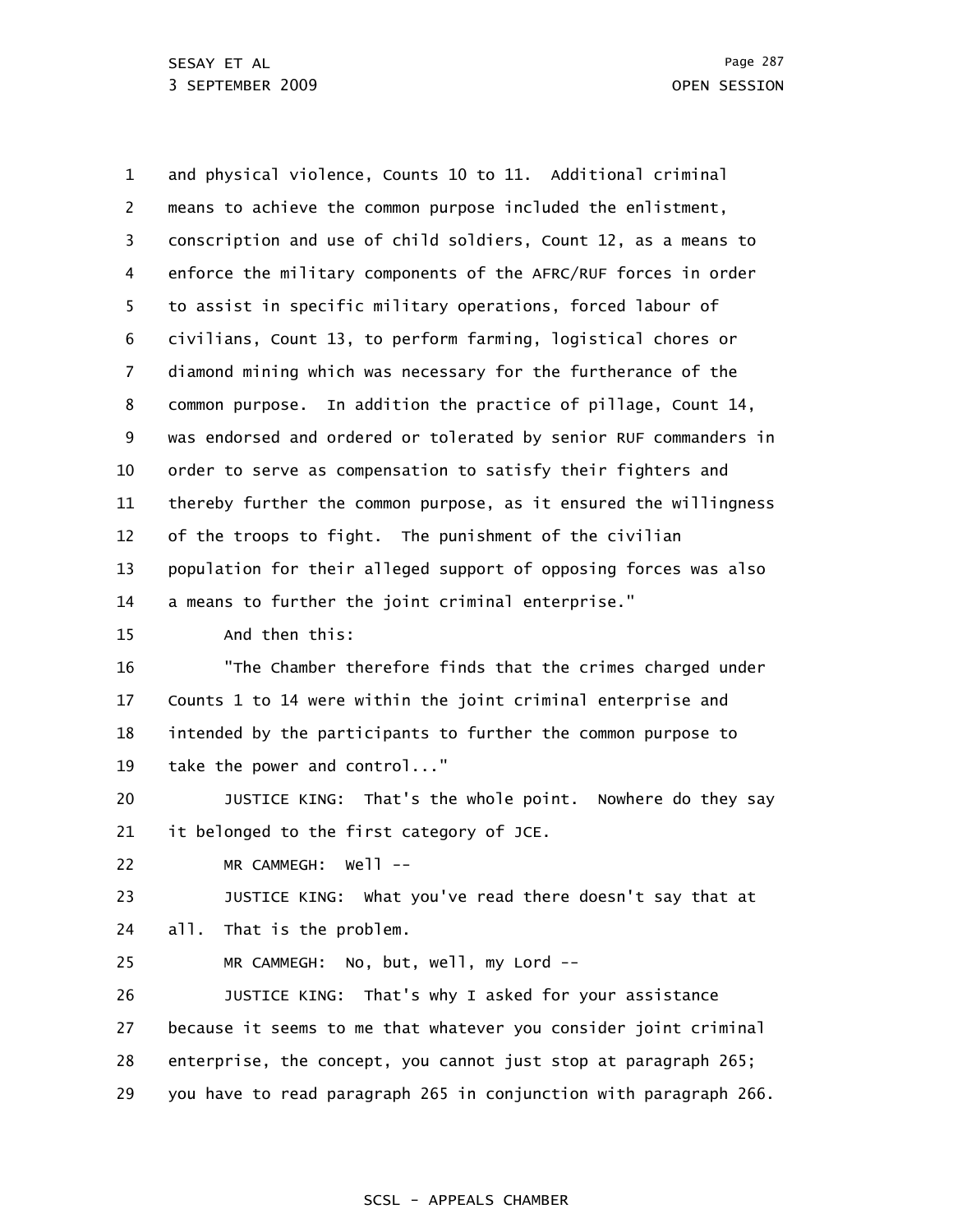1 2 3 4 And the passage you've just read, nowhere does it say that they were restricting what they found to the first category. It's nowhere there, as you yourself have seen. That's why I asked you to read it.

5 6 7 8 9 10 11 12 MR CAMMEGH: It doesn't use that phraseology, no, but I would suggest that as a matter of common sense, the word in 1982 "intended" or the phrase "intended by the participants" has to be taken at its ordinary, literal meaning. If there were to be any -- if the Trial Chamber meant anything else other than the literal, basic definition of intending or intention, they would have cited the alternative, surely, would have intended, been intended by the participants or would have been a reasonable... "

13 14 15 16 17 18 19 20 JUSTICE KING: I have to stop you, Mr. Cammegh, because we know probably common sense is not a common commodity but you see, if you look at the recorded, your submission was quite clear that as regards Counts 1 to 14, the Trial Chamber held that they were Category 1 -- they came under Category 1 of the joint criminal enterprise and nowhere have they said that there. And I wondered how they could have said that, when immediately thereafter, 266, it states, "the full concept of joint criminal enterprise."

21 That's why I've asked you this question.

22 MR CAMMEGH: Well --

23 24 25 26 27 28 29 JUSTICE KING: So it's not a question really of just common sense. The question of what was actually said by the Trial Chamber with regards to Counts 1 to 14. You yourself have read it. It says quite clearly, "The Chamber therefore finds that the crimes charged under Counts 1 to 14 were within the joint criminal enterprise and intended by the participants to further the common purpose to take power and control over Sierra Leone."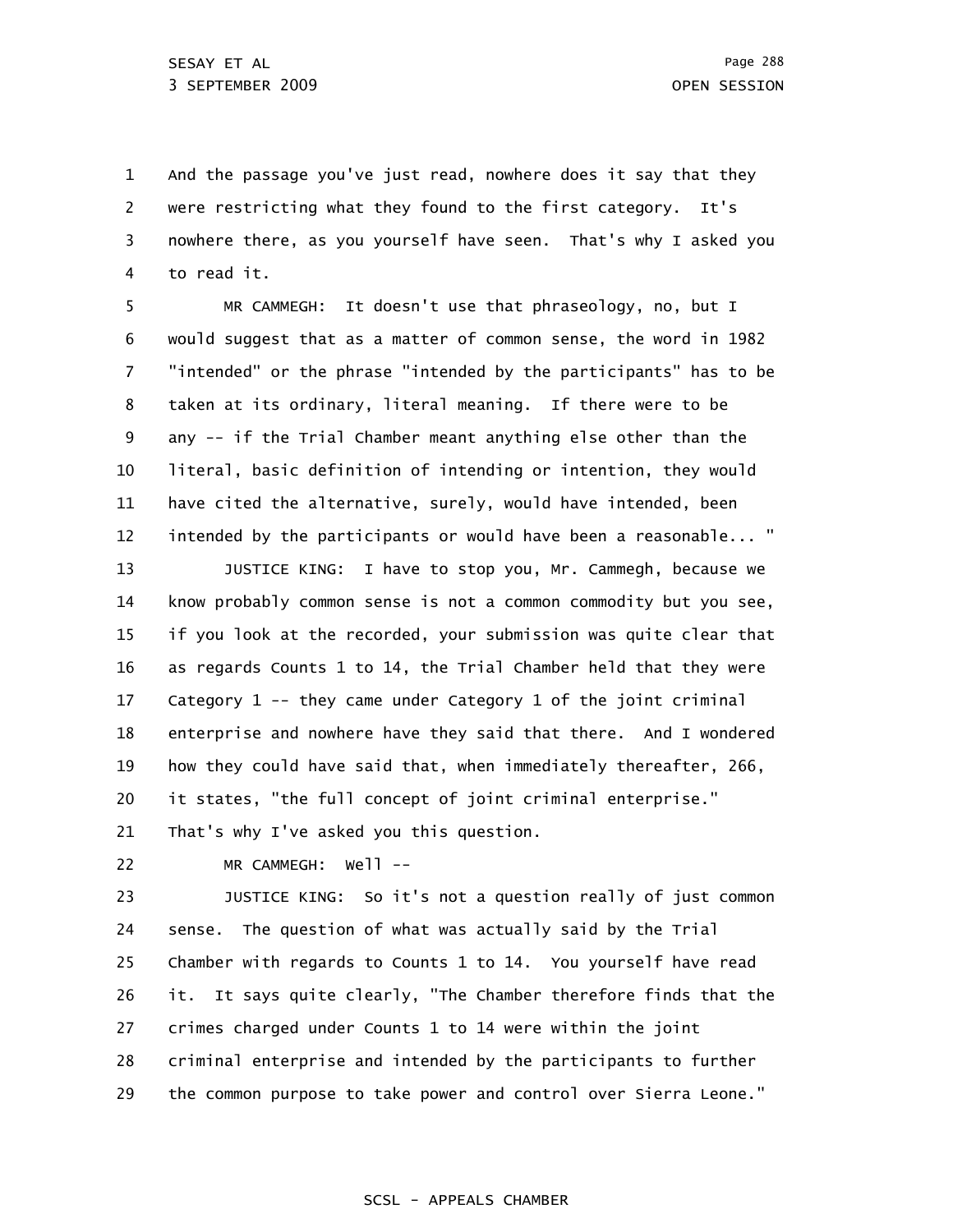1 2 Nowhere does it say it comes under Category 1 to the exclusion of the third category.

3 4 5 6 7 MR CAMMEGH: No, no, it doesn't. JUSTICE KING: Well, that's the point I'm making. MR CAMMEGH: Well, in my submission, my Lord, it's more clear than that. It states unequivocally the counts to 14 were within the joint criminal enterprise.

8 JUSTICE KING: Yes.

9 10 11 12 13 14 15 16 MR CAMMEGH: Well, that, in our submission, can only mean "were intended," but if there's any doubt over the meaning of the word "within" and "intended by the participants." Now, by virtue of the words "intended by the participants," we take that at face value. If the Trial Chamber meant anything other than "intention" by use of the words "intended by the participants," then we're not at liberty to guess what was in their minds. We have to take that at face value.

17 18 19 20 21 JUSTICE KING: You see, what I'm trying to tell you, Mr Cammegh, because you've been helpful most of the time, your submission would have been unquestionable if, in fact, you had interpreted that in the way you have without saying that the Trial Chamber said so. Because nowhere there have they said so.

22 MR CAMMEGH: I accept --

23 24 JUSTICE KING: You are interpreting that to mean that it's limited to Category 1.

25 MR CAMMEGH: Well, I am.

26 JUSTICE KING: That's what you should have said.

27 28 29 MR CAMMEGH: Well, my Lord, if that's -- I take my Lord's point. But in reply, can I once again refer back to paragraph  $265 - -$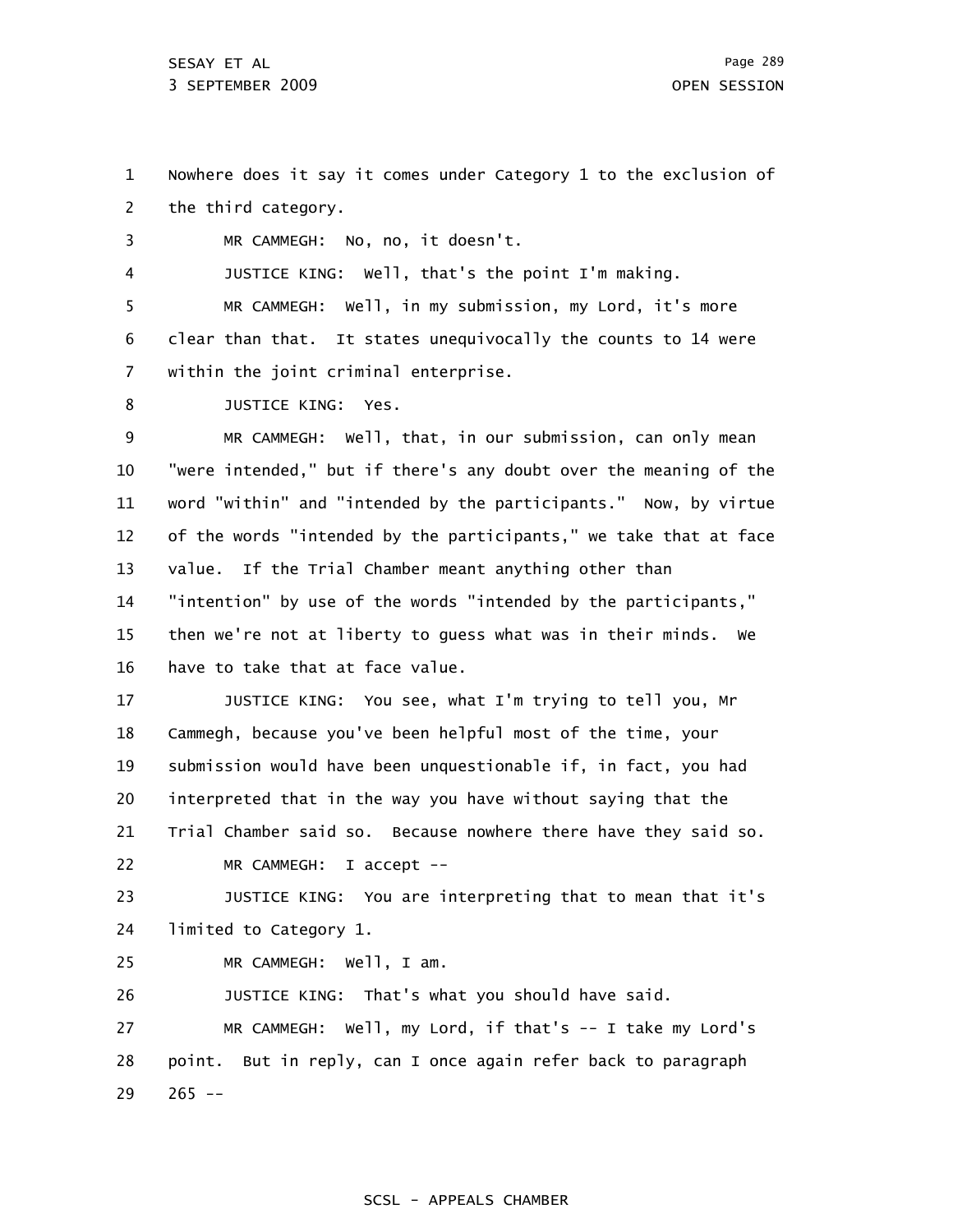1 JUSTICE KING: Yes.

2 3 4 5 6 7 8 9 10 11 12 13 14 15 16 17 18 19 20 21 22 23 24 25 26 MR CAMMEGH: -- where there is no reference there to Form 3 reasonable foreseeability. The words are plain, "shared intent." JUSTICE AYOOLA: Could I please interrupt you? Before you go further on that, can you look at paragraph 37 of the indictment and let us know your own interpretation and scope of the indictment. Paragraph 37 of the indictment. MR CAMMEGH: If my Lords would just give me one moment, please. "The joint criminal enterprise included gaining and exercising control over the population of Sierra Leone in order to prevent or minimise resistance to their geographic control and to use members of the population to provide support to the members of the joint criminal enterprise. The crimes alleged in this indictment," and then it lists them, "were either actions within the joint criminal enterprise or were a reasonably foreseeable consequence of the joint criminal enterprise." One  $--$ JUSTICE AYOOLA: What do you understand that to mean? MR CAMMEGH: Well, quite simply, my Lord, one would understand the final phrasing in this section were either actions within the joint criminal enterprise or were a reasonably foreseeable consequence thereof to assist me in the answer I just gave to my Lord Mr Justice King because here, it is quite clear that the distinction is drawn between actions within the joint criminal enterprise and actions that were a reasonably

27 foreseeable consequence.

28 29 My reading of this, and I'm sure my learned friends on this side of the room would agree, is that here we see in alternative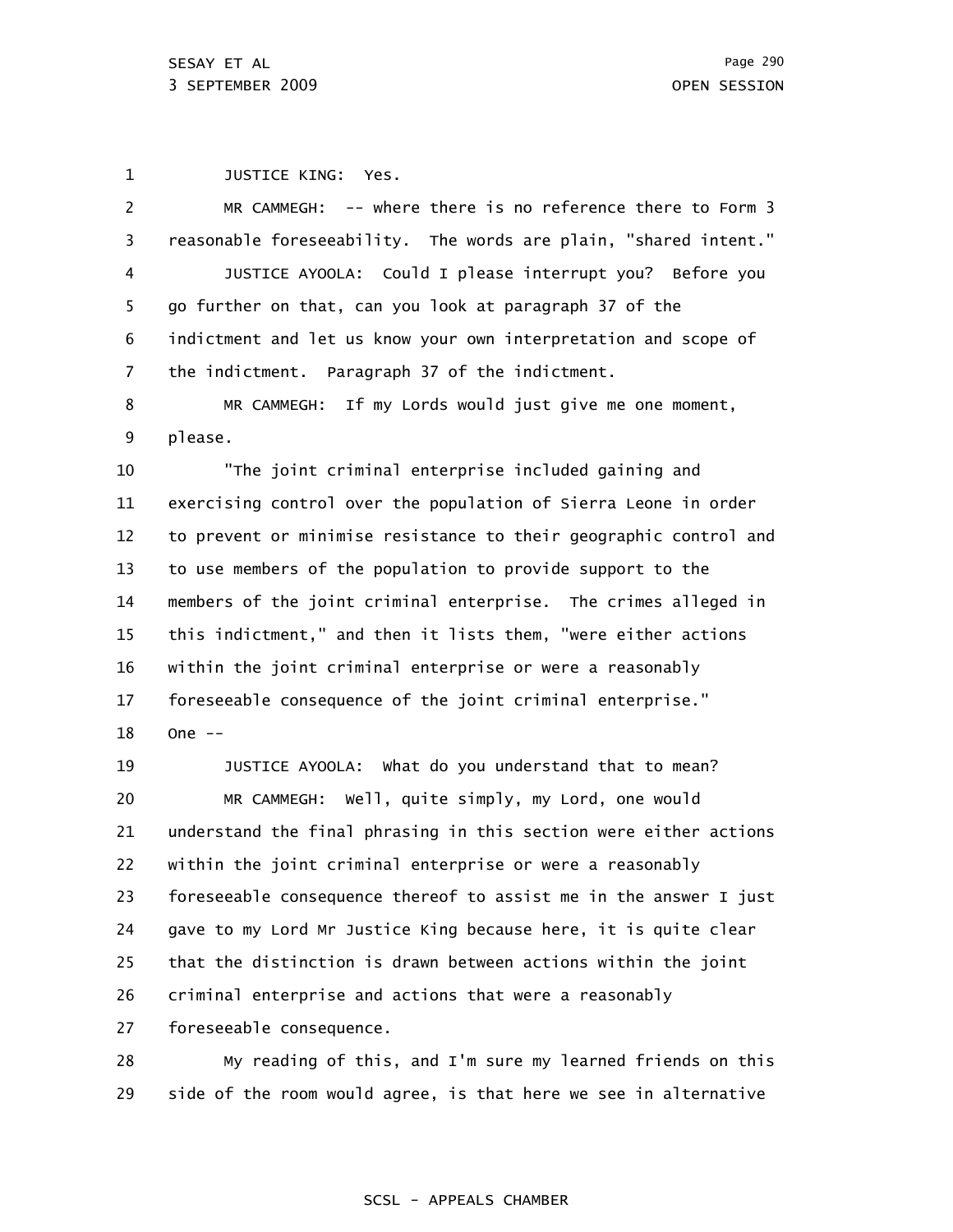1 2 3 4 5 language the averment of both forms of joint criminal enterprise within the indictment. "Actions within the joint criminal enterprise," inferentially one would assume is Form 1, distinct from "or were a reasonably foreseeable consequence of," one would assume here, quite sensibly, is Form 3.

6 7 8 JUSTICE KING: But that's the whole point, isn't it, here, Mr Cammegh? That's the whole point I'm trying to make, that in every instance you have to consider the various categories.

9 MR CAMMEGH: Yes.

10 11 12 13 14 JUSTICE KING: You cannot limit it to Category 1. And what my Brother has pointed out, quite clearly, the Judges had that in mind in that last sentence there. You find both Category 1 and Category 2. That reasonably foreseeability there refers to Category 3. The other part of it is dealing with Category 1.

15 16 17 18 MR CAMMEGH: It does. But, my Lord, the issue is that those crimes outside Kailahun were found to be Form 1, which we say were actions within the joint criminal enterprise, as opposed to those that were reasonably foreseeable.

19 20 21 22 23 24 I repeat, the Trial Chamber held that the crimes were basic form. Mr Kallon and Mr Sesay were convicted of those crimes following a finding of basic form mens rea; in other words, they were found to have intended. Mr Gbao distinctly was separated. The findings were that he reasonably foresaw. That invokes Form 3.

25 26 27 28 What the indictment does here is nothing more than, number one, advertise the two types of mens rea that may apply to joint criminal enterprise in this case; in other words, the Prosecution are putting in this paragraph of the indictment their case.

29 We say that Gbao was guilty either of Form 1 JCE within the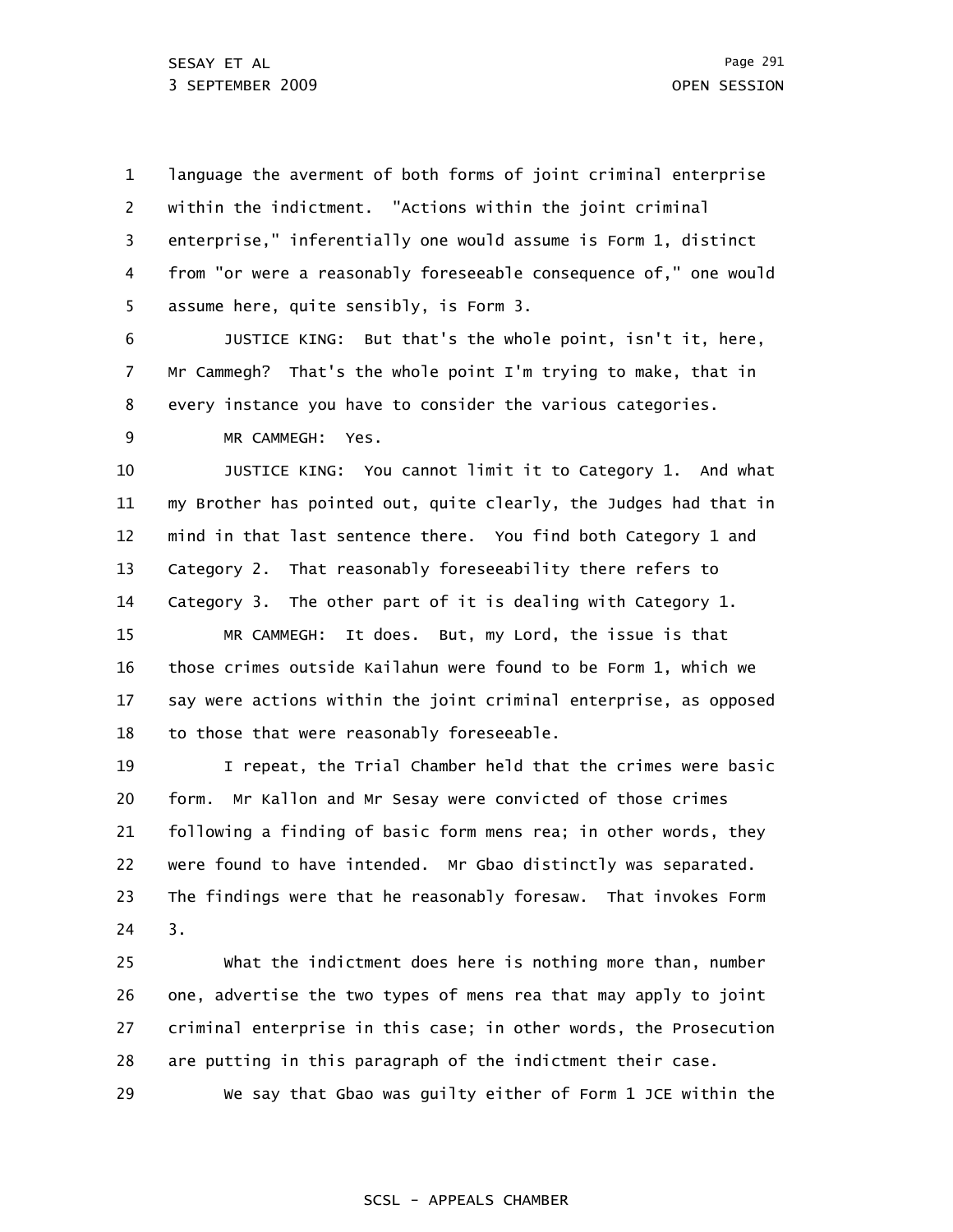1 2 3 4 5 6 7 8 9 10 11 12 13 14 15 16 17 18 19 20 21 22 23 24 25 26 27 28 29 JCE, or Form 3, reasonably foreseeable. There's nothing wrong with that. But what is wrong is that having assessed all of the evidence in relation to the crimes outside Kailahun, the Trial Chamber came to a definitive conclusion: Yes, there were crimes committed. Yes, they were intended by the members of the joint criminal enterprise. But in relation to Gbao, there was no such intention. They were simply reasonably foreseeable. JUSTICE KING: That's it. MR CAMMEGH: And my point is, I've said many times, is that takes him outside the joint criminal enterprise to commit crimes in those districts because he doesn't share the intent. Therefore, he is not acting in concert with those who did have the intent, in this case, Mr Kallon and Mr Sesay, to pursue the common goal or to commit those crimes. JUSTICE KING: You see, my difficulty is, you know, as far as the two other appellants are concerned, it is quite clear that the Trial Chamber found that they came under Category 1. MR CAMMEGH: Yes. JUSTICE KING: With regard to your client, Category 3 will have to be looked into. MR CAMMEGH: Well, in my --JUSTICE KING: That he did not necessarily have a common intent but reasonable foreseeability that those crimes would or could be committed. That is the point I'm stressing, and that is the important thing because, you see, you ask us to make a definitive ruling on what was said by the Trial Chamber and we must have these positions cleared up so there can be no doubt, no confusion, on the issue. MR CAMMEGH: My Lord, if Mr Gbao is, unlike the others,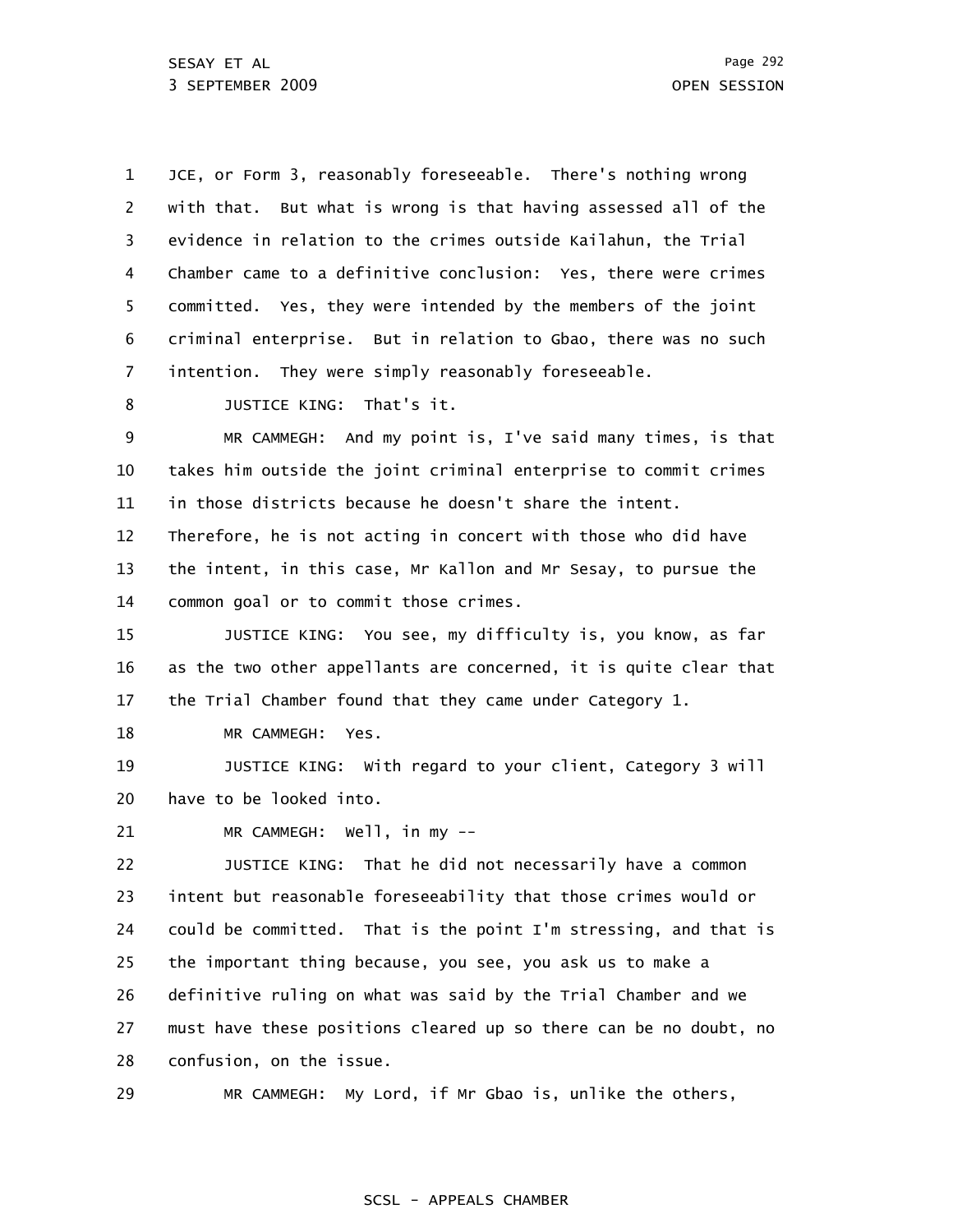1 2 3 4 taken to be a member of a plurality acting together in furtherance of a common purpose, agreeing to commit crimes in pursuit of that common purpose but is the only one who doesn't intend crimes to be committed --

5

JUSTICE KING: Yes.

6 7 8 9 MR CAMMEGH: -- is the only one who is said to be reasonably foreseeing that the crimes were committed, then how can the final ingredient of JCE be satisfied, that he is acting in concert? He's not acting in concert; he's outside.

10 11 12 13 14 15 16 JUSTICE KING: You see, I would have appreciated your submissions if they were to the effect that there's no basis for the Trial Chamber coming to the conclusion that your client could be said to have naturally foreseen that those crimes would have been committed; in other words, Category 3. I would appreciate that. And that's the distinction I'm trying to make all the time.

17 18 19 20 21 22 23 24 25 26 But if you talk about intent, intent, intent, as you started, you started by quoting 265, we dealt with the intent to commit a crime by those who are participating in joint criminal enterprise. But you cannot read that, you know, separate from the next paragraph, 266. In between, of course, you have the systemic or systematic category which doesn't apply here anyway, the issue before us, you see, and the widest one is Category 3, where you don't have the intent but it's sort of presumed either objectively or subjectively, the natural foreseeability that certain crimes would be committed.

27 28 29 MR CAMMEGH: But my Lord, my rhetorical question is this: Given that to be convicted one must be acting in concert with the other members, how can it be said that if someone doesn't -- let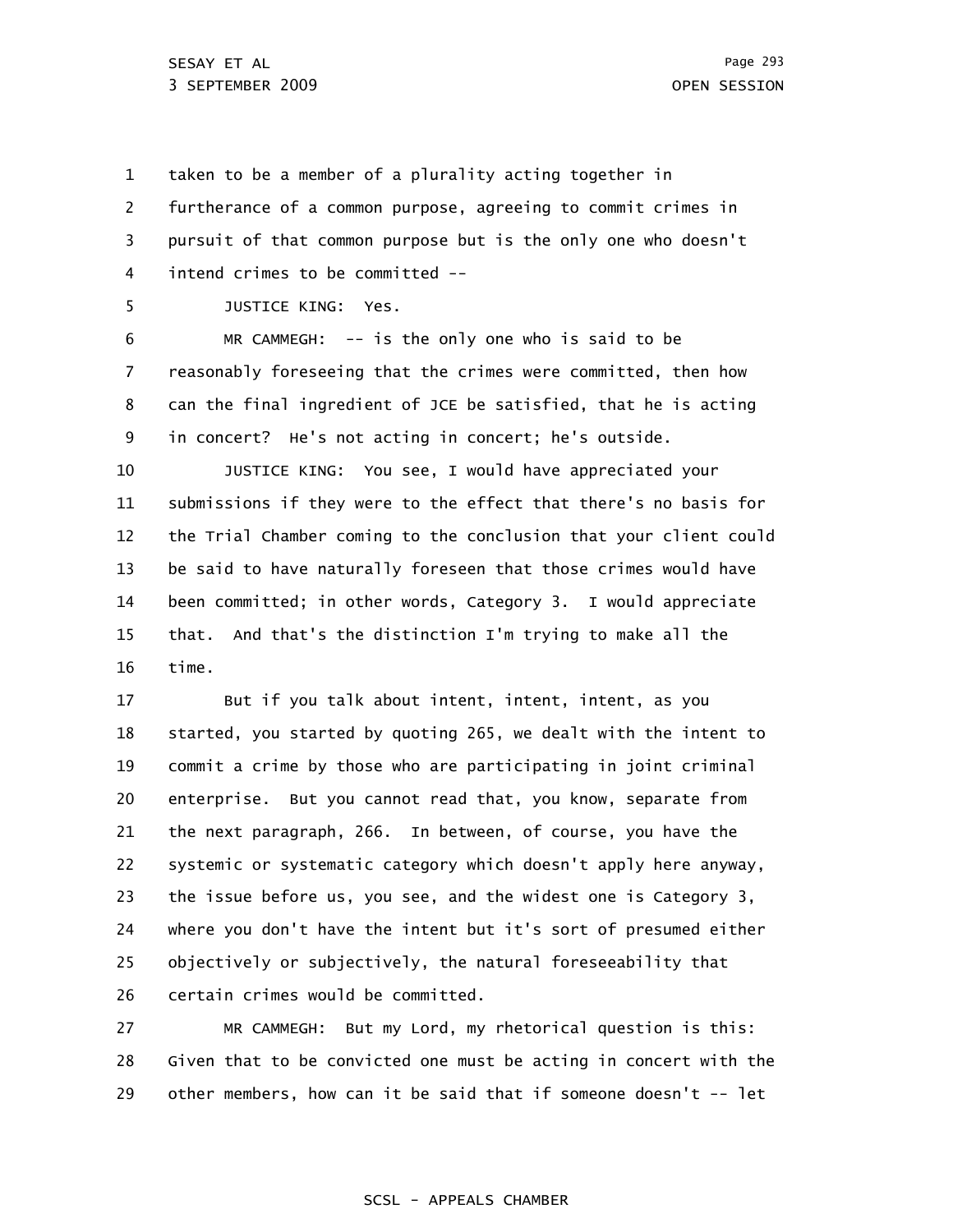1 2 3 4 5 6 7 8 9 10 11 12 13 14 15 16 17 18 19 20 21 22 23 24 25 26 27 28 29 me refer, to go back to the example I gave yesterday. You have ten people sitting around a table. They want to take over - well, they want to commit a crime. I'll start again. They want to take over the country. Nine of them say, "Right, we want to take over Sierra Leone. Let's bomb Freetown." Nine of them agree with that, and it's set in motion and Freetown is bombed. The tenth person says, "No, no, I don't like that idea. In fact, I don't agree with that idea at all." Now, he might still want to take over the country, so he's still acting generally in pursuit of the common goal, but is he acting in concert with the nine who intend the bombing of Freetown? No. JUSTICE AYOOLA: Are you assuming that he did not withdraw? MR CAMMEGH: Well --JUSTICE AYOOLA: Are you assuming he did not withdraw? MR CAMMEGH: Well, the -- that's --JUSTICE AYOOLA: If he didn't want to be part of the enterprise but he played along, he did not withdraw, what is the common sense conclusion that one can draw from that? He remains part of the enterprise. MR CAMMEGH: Well --JUSTICE AYOOLA: That is a possible conclusion, isn't it, that he remained part of the enterprise when he has an opportunity of withdrawing but did not withdraw. MR CAMMEGH: Well, my Lord, with respect, it's speculation to enter into those sort of arguments. The key question here is, did he share the intent of the others. Whether he withdrew or not, if he doesn't share the intent, he can't fall within a Form 1 conviction. JUSTICE KING: Well, that's why I would never agree with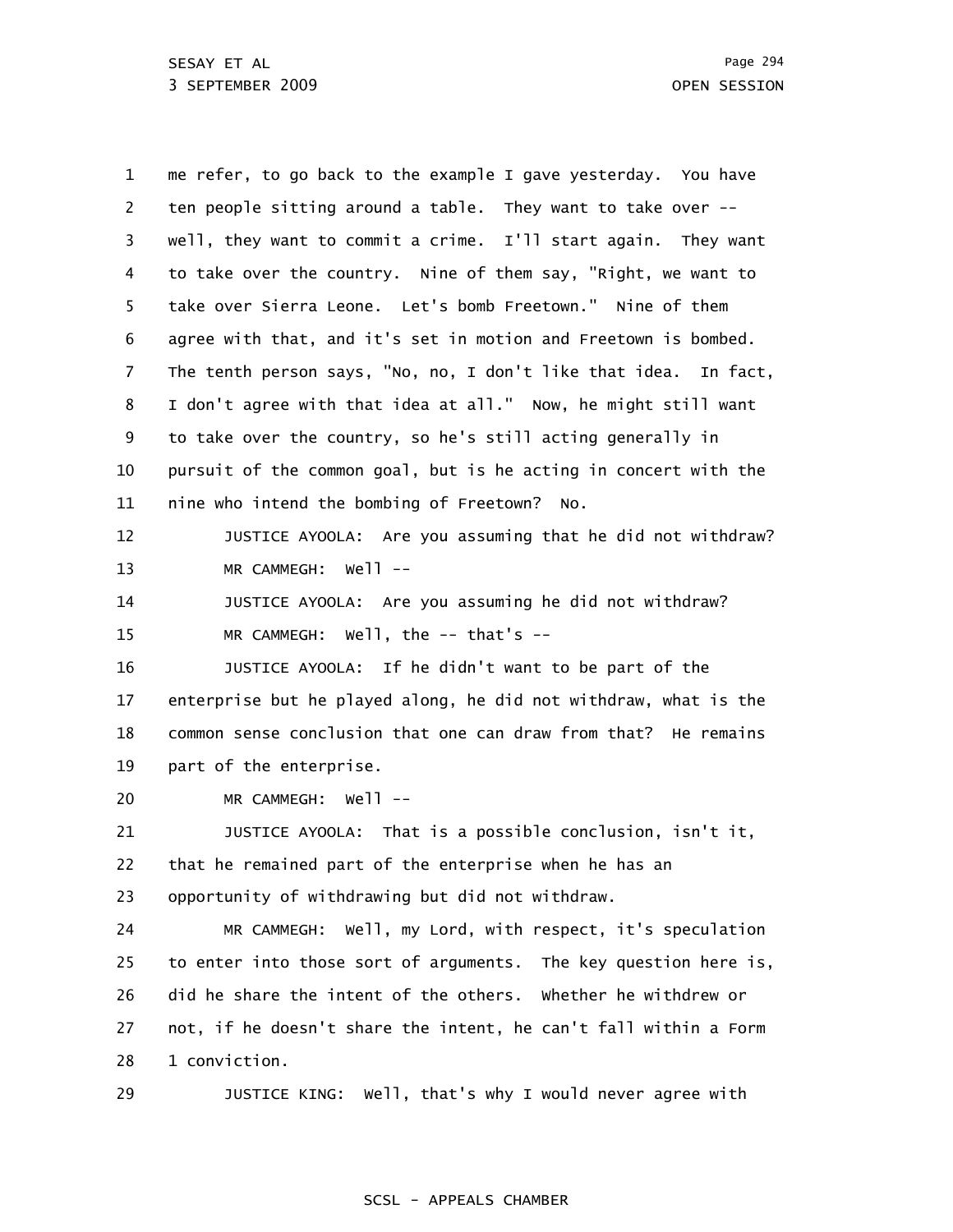1 2 3 4 5 you because if he doesn't share the intent, then you have to go further: Was it a reasonably foreseeable thing that those crimes would be committed? He might not share the intent, but could it be said that he ought reasonably to have foreseen that the crimes in question would have been committed? That is the point.

6 7 8 9 MR CAMMEGH: In this case, and I'm anxious to talk, to restrict our arguments to this particular finding, one must not forget that the Trial Chamber found that all of those crimes were committed via Form 1 intent. They were all intended.

10 11 JUSTICE KING: Oh, God, we're just going round and round in circles. I'll leave it there.

12 13 14 15 16 17 JUSTICE FISHER: If I may, just two points on this, if I can. Perhaps some of the disagreement is arising over the focus on intent, instead of the focus on the shared intent to pursue the common purpose, because it seems to me that it is the common purpose that establishes the number of crimes that form the core JCE.

18 19 20 21 22 23 24 25 26 27 28 29 Without the core JCE1, you can't have a JCE3. So perhaps if you would address the example that was given by the Prosecutor this morning. Let's forget about your ten people sitting around the table and instead worry about the bank robbery. If you recall that, I'm not - if you were here this morning - I believe the example was three people agree to rob a bank. Two of those people have a side agreement that the third one doesn't know about that they're going to cause harm to the people in the bank in the course of robbing the bank, and then the question became who has what kind of liability, if you put it in terms of JCE1 and 3. Perhaps if you use that example, you might be able to clarify some of these issues.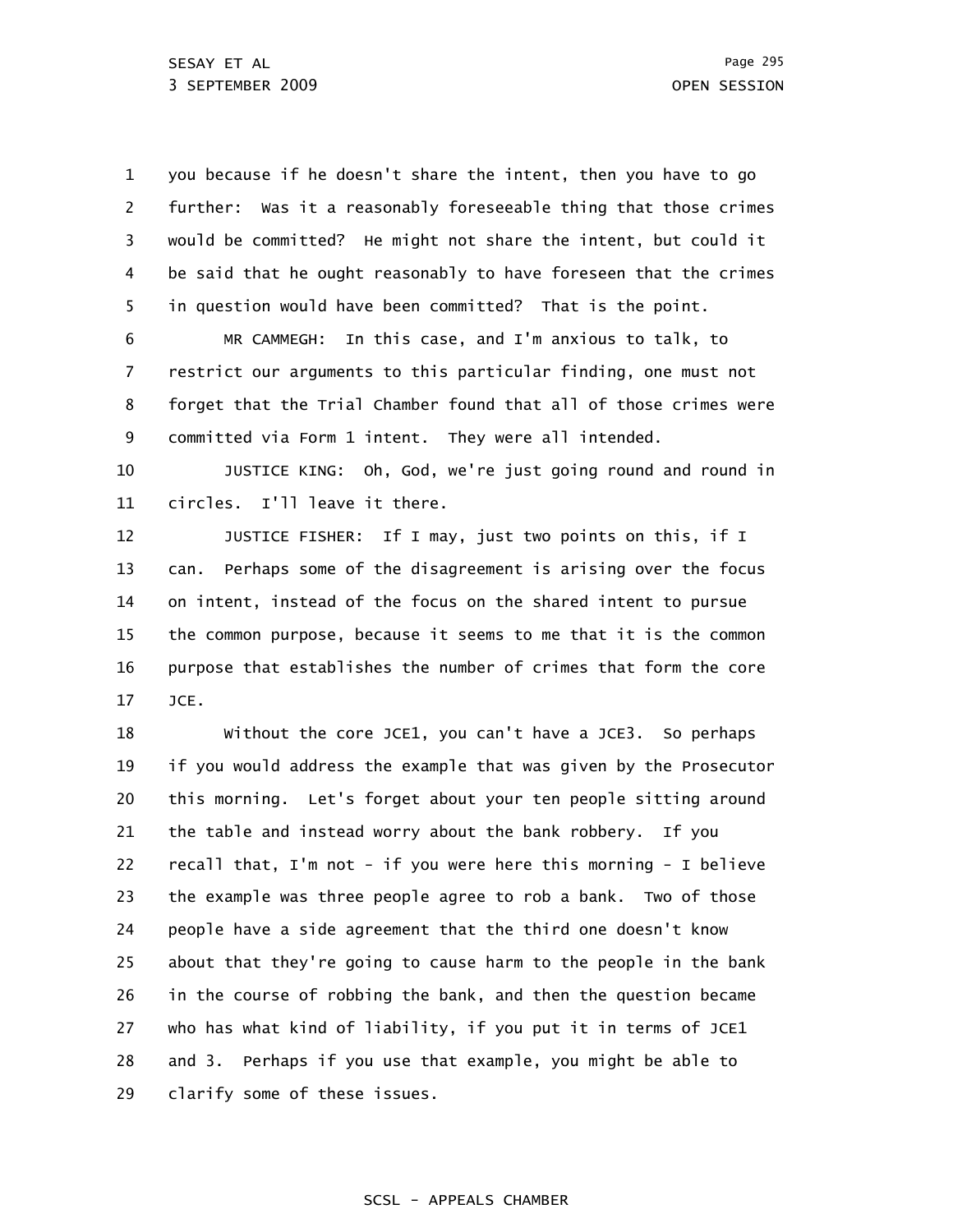29

1 2 3 4 5 6 7 8 9 10 11 12 13 14 15 16 17 18 19 20 21 22 23 24 25 26 27 28 MR CAMMEGH: In that case, if somebody agrees to rob a bank, there is the common purpose to rob the bank. JUSTICE FISHER: And that common purpose is what? MR CAMMEGH: To rob the bank. But if within that there is a private agreement between others that someone should be injured in the course of robbing that bank, then the other individual cannot possibly be found under any liability to be guilty of that. He didn't intend it and it can't be said that he reasonably foresaw it. He's entirely absolved of that crime pursuant to the theory of JCE. JUSTICE FISHER: Okay. So do we have two different JCEs? MR CAMMEGH: In that case it could be argued that you - that you do because -- well, the common goal is the same for both, for both groups of people, for the single person and the group. But one has to look at the ingredients one by one to establish liability, and I've been through them already: plurality, the acting in concert, et cetera, et cetera, et cetera. Now, to become liable for a joint criminal enterprise, one has to be found to have played a significant contribution. JUSTICE FISHER: Can we just focus on common purpose -- MR CAMMEGH: Yes. JUSTICE FISHER: -- in this analogy, or any analogy you choose. MR CAMMEGH: In this case they don't share the common purpose because if one is entirely outside -- if there is a totally separate common purpose, then it could be argued that there's two JCEs there. JUSTICE FISHER: Okay. Now, using that same approach, can

# SCSL - APPEALS CHAMBER

you explain for us why you believe that Gbao cannot be found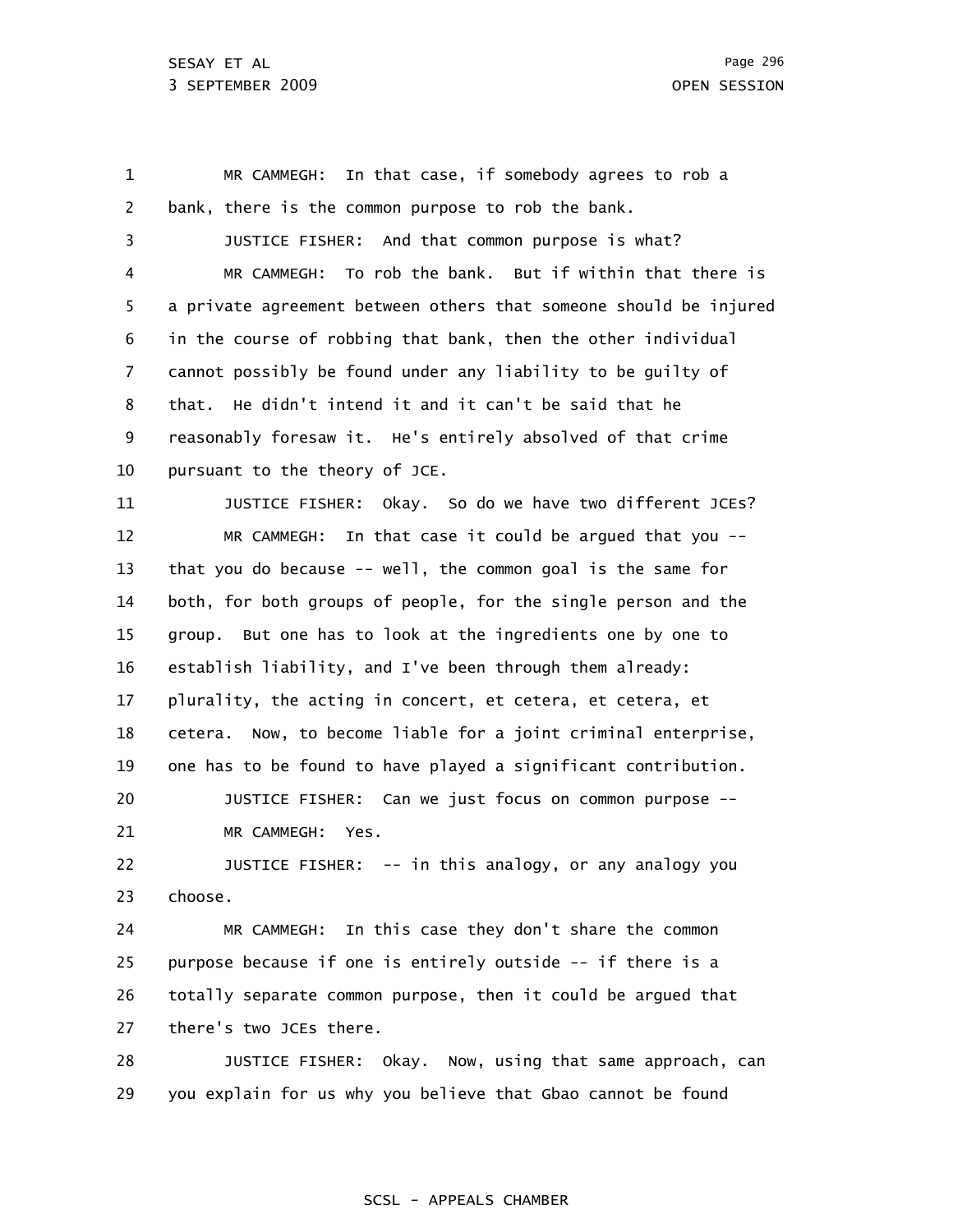1 2 3 4 5 6 7 8 9 guilty of a JCE3 under the findings as they appear in 1982? MR CAMMEGH: There are two main reasons: The first one is that there was an entire lack of findings to demonstrate that Gbao could have reasonably foreseen what was going on. If one is going to suggest Form 3 at all, there has to be findings that he reasonably foresaw it. That's one point that I think has to be made that might have been neglected so far. There were no findings to show that Gbao could have reasonably foreseen what was going on.

10 11 12 13 14 15 I return to the point. I have to -- we deal with the Trial Chamber's findings. It's not our job at this stage to make an overview of the evidence. We're dealing with the findings for the purposes of this appeal, and I repeat, in relation to Counts 1 to 14, the Trial Chamber found that those were crimes of Form 1 basic intent -- basic intent.

16 17 18 19 JUSTICE FISHER: Can we talk instead about common purpose? Let's not talk about Form 1 basic intent. Can you describe this in terms of the common purpose which they shared the intent to pursue.

20 21 MR CAMMEGH: Well, the common purpose as alleged was to take over the country, but --

22 JUSTICE FISHER: And the means?

23 24 25 26 27 28 29 MR CAMMEGH: Well, the means was to commit crimes. That's what was alleged, that the -- what was alleged here was the common purpose taking over the country through commission of crimes. But what has to be proved is a series of ingredients, and one of those ingredients is that when one looks at the individual crimes committed, an individual has to be acting in concert with other members of the JCE in order to be found a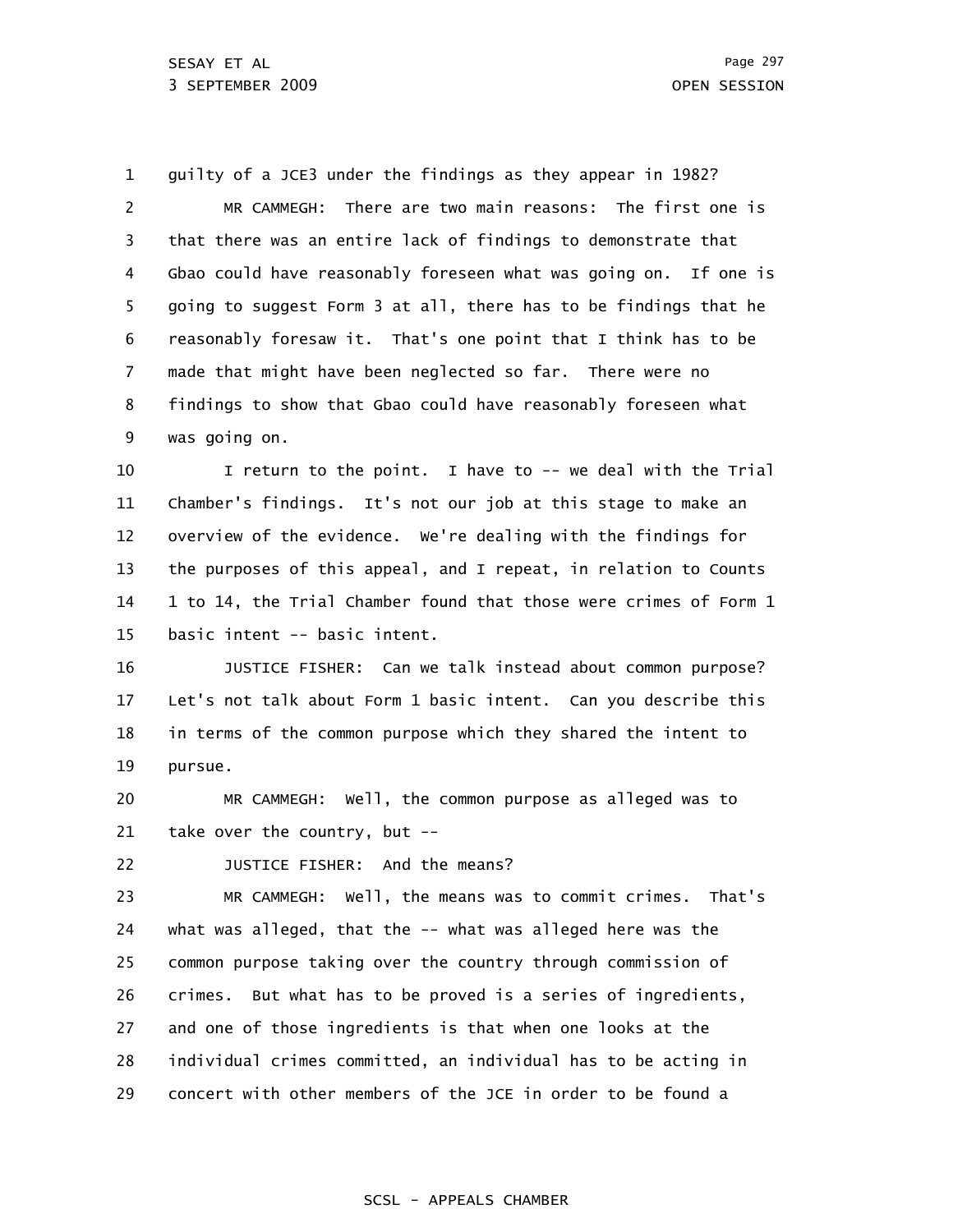1 2 3 4 5 6 7 8 9 10 11 12 13 14 15 16 17 18 19 20 21 22 23 24 25 26 27 28 29 member of the JCE pursuant to that particular crime. JUSTICE FISHER: And your reading of 1282 -- or 1982, is that the JCE1 in order -- that the JCE1 as described in that paragraph had the -- all of its participants acting in concert toward the common purpose of taking over the country by commission of those 14 crimes? Is that your position? MR CAMMEGH: Yes. JUSTICE FISHER: Okay. MR CAMMEGH: Yes, that's how we put it, by the commission of those crimes, and that Gbao was not in concert in order to commit those crimes. JUSTICE FISHER: Okay. Thank you. MR CAMMEGH: Or pursuant to those crimes, rather. JUSTICE FISHER: One other -- I don't know if anyone -- any more questions on this? JUSTICE AYOOLA: Does it make any difference that in paragraph 37 there was mention of actions, not crimes? Does it make any difference? MR CAMMEGH: Is it 37, my Lord? JUSTICE AYOOLA: Yes, of the indictment. Talked of actions, not crimes. MR CAMMEGH: Well, "either actions within the JCE or a reasonably foreseeable consequence." Well, my Lord, the lines above refer to a list of crimes and I think generically they're referred to by the word "actions" in this context. It's quite clear that where the word "actions" is used there, it refers to the crimes committed as alleged in the lines above. I'll read it out: "Unlawful killings, abductions, forced labour, physical and sexual violence, use of child soldiers,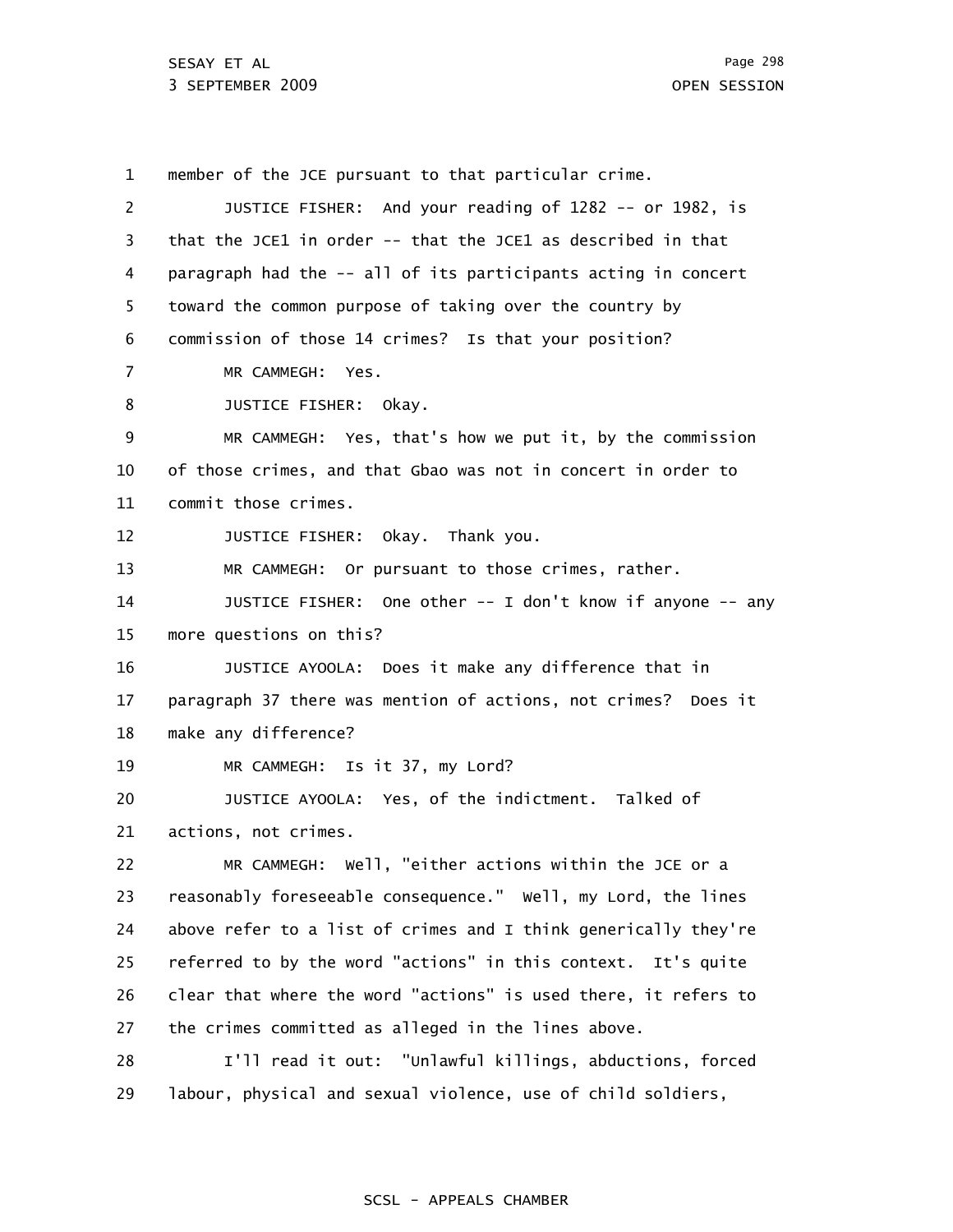1 2 3 4 5 6 7 8 9 10 11 12 looting, burning of civilian structures were either actions within the JCE or a reasonably foreseeable consequence thereof." I think one can -- it's not in dispute that those are crimes. In fact, if one goes to the beginning of the sentence, it suggests that "the crimes alleged in this indictment," and then it goes on to list them, were actions. JUSTICE FISHER: Just one -- oh, I'm sorry. JUSTICE KING: No, no, you go ahead. JUSTICE FISHER: This is on a different subject. Is that okay? JUSTICE KING: Finish. JUSTICE FISHER: Okay, just one more. I did not write down

13 14 15 16 17 18 19 20 21 exactly what you said regarding the role of the Defence in the failure to bring up the issue of the Kenyan major's statement, so I don't want to misquote you because I didn't write it down, but you clearly attributed some responsibility to the Defence team, very candidly. I don't want to use the word "negligence" if you did not use it, but some responsibility. My question to you is that are you suggesting that Mr Gbao has some additional fair trial remedy based on the actions not only of the Prosecution but also the inaction of the Defence team?

22 23 24 25 26 27 28 29 MR CAMMEGH: No, I don't, and I want to make two points there. First of all, I am not at liberty to discuss the dynamics pertaining to the Gbao team at that time, but it's on record that changes were made in, I think, June 2006 or 2007. I can't remember. That's not something that should form part of this discussion. I'm quite content to leave it on the basis that the Gbao team should have been aware of the contents of that document.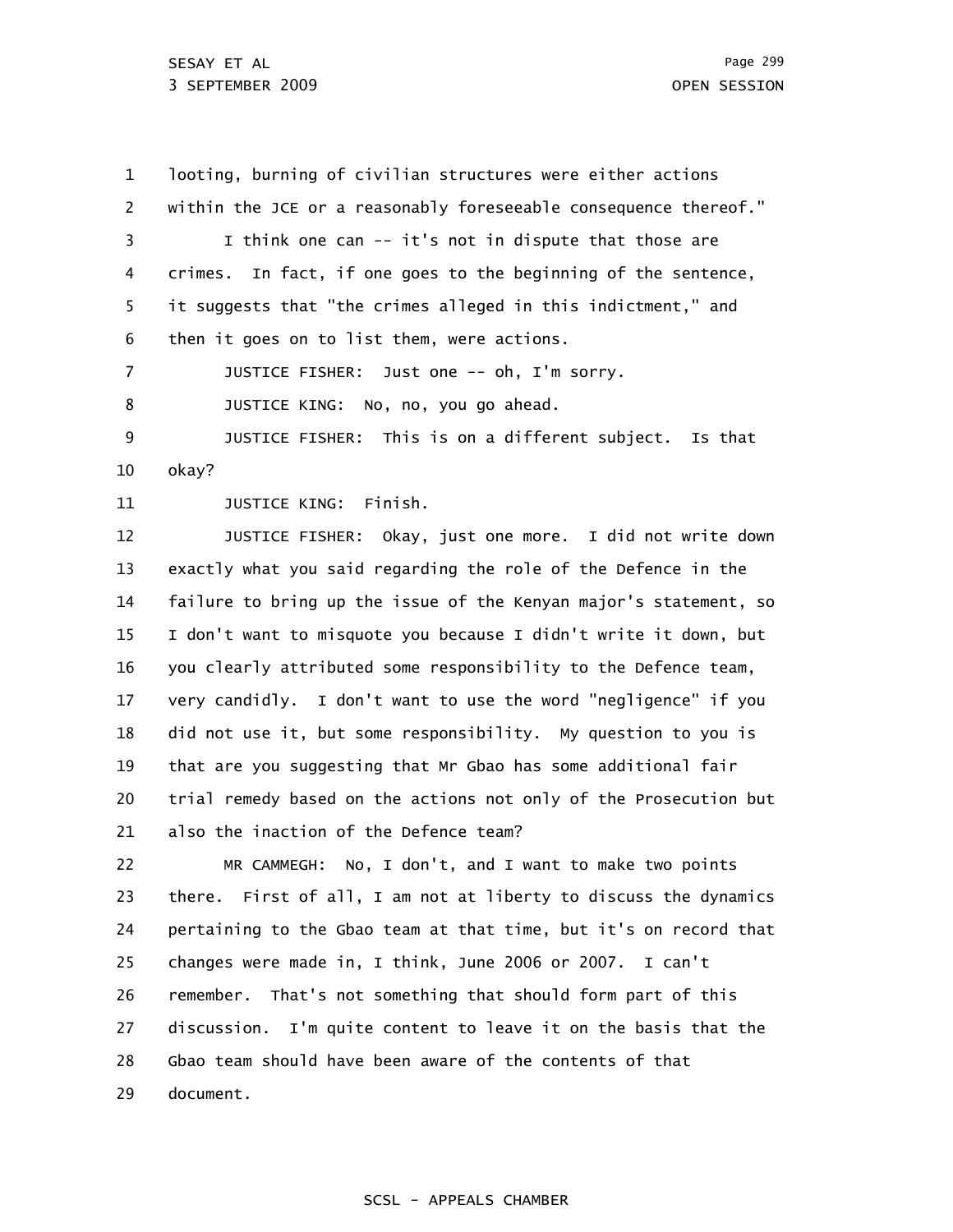1 2 3 4 5 6 7 8 9 10 11 12 13 14 15 16 17 18 19 20 21 22 23 24 But let me just take the logical extension of what my Lady has just said. Even if we had that document -- sorry, even if we had been aware of the existence of that document when it was served in October of 2006, the Rule 98 bis proceedings had already closed. The witnesses Ngondi and Jaganathan had already been and gone some long time previously. So, of course, we hadn't -- whether -- even if we'd acted immediately on receipt of that statement in October of 2006, the opportunity to cross-examine those two witnesses on the ground had already been and gone, and the opportunity to address the Trial Chamber at the half-time proceedings at Rule 98 had been and gone as well. I mean, this would be our response to any suggestion that we weren't materially prejudiced. Of course, we were, because had that statement been put in cross-examination to both Jaganathan and Ngondi, one could have little doubt that the Trial Chamber would have had a different -- would have put an entirely different complexion on the state of the case. So that's the material prejudice, if you want to discuss that. Of course, our point is this really isn't about material prejudice, it's a much more fundamental point. But -- so what I'm saying is that even if we had become aware of the existence of that statement and its contents in October 2006 there is nothing we could have done anyway. The Prosecution case was already over.

25 26 JUSTICE FISHER: Okay. I understand your position. Thank you.

27 28 29 MR CAMMEGH: And I want to assure the Court that the moment that the contents were discovered, we did act. It wasn't as Mr Staker suggested earlier a choice by the Defence team for Gbao

## SCSL - APPEALS CHAMBER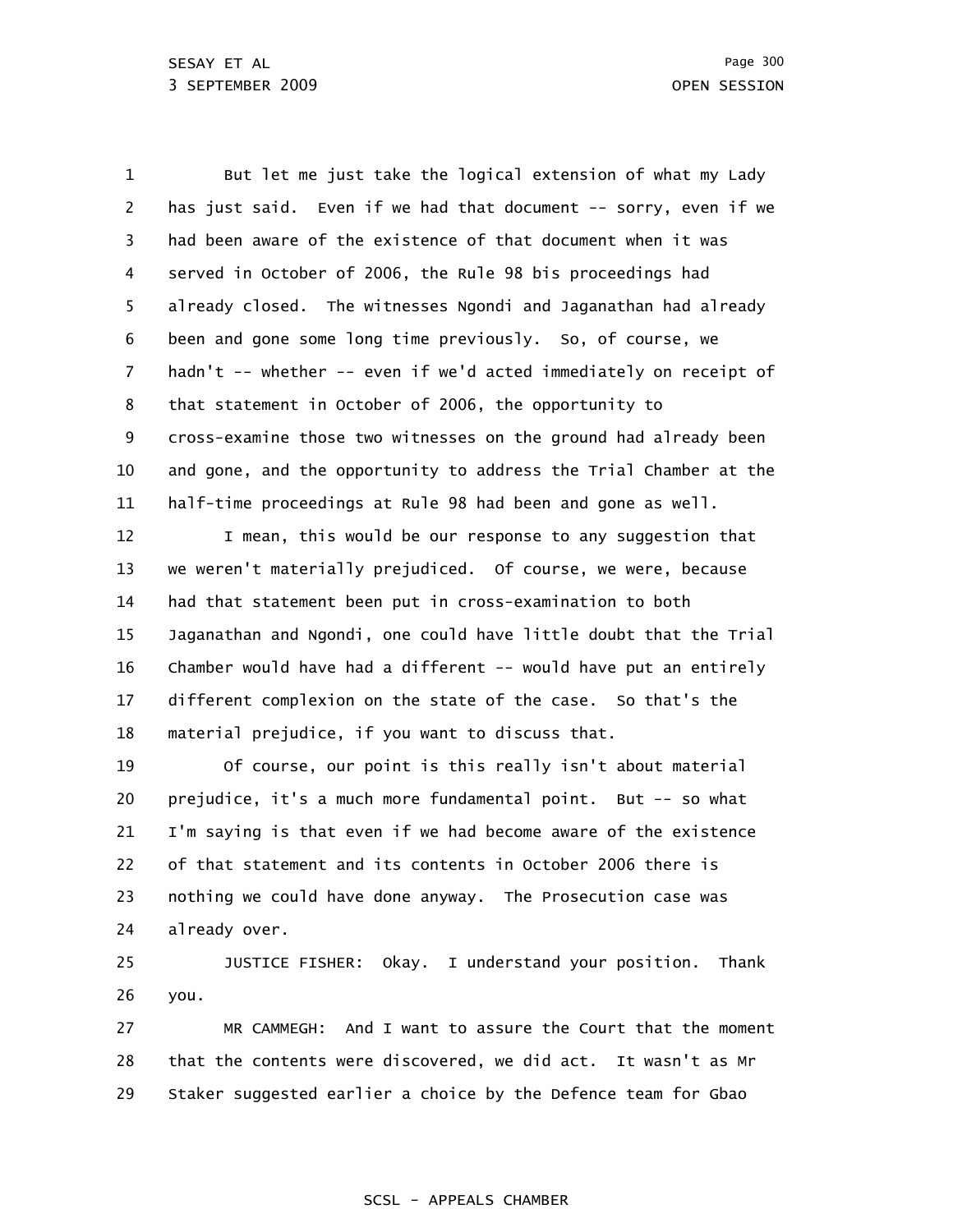1 2 not to do anything. And again I'm not prepared to disclose process -- what we did.

3 4 5 6 7 8 9 10 11 12 13 14 15 MR TAKU: My Lord, may it please the Court. This statement is not on record so all the statements made about Mr Kallon, the submissions made about Mr Kallon about the statement is not part of the record yet. It's not yet part of the record. It's not even part of the record. It should be disregarded, my Lord. We have lost to test the credibility of this major. We thought the Prosecutor would bring him, he did not. We approached him. We recorded a statement from which contradicted materially what he said. And in any case, to request that you admit the statement at this point, when my colleague made copious, lengthy submissions about Mr Kallon in this regard would be highly prejudicial without the ability to test the credibility of this major.

16 17 18 19 20 21 22 23 24 25 26 27 In fact, Your Honours will know that to that extent the Trial Chamber made many rulings about the possibility of adverse evidence from co-accused. And this matter is on appeal; we made our position clear. So to the extent that that statement is not in evidence, all the references made to a statement that is not part of the trial record, especially prejudicial to Mr Kallon, should be disregarded. We invite the Court not to make any adverse -- any adverse considerations about Mr Kallon because of that. And we say Mr Gbao was never convicted because of the document of the major. Mr Kallon was. Whereas by proxy, because that witness never testified and we have lost to test his credibility. That's all I can say now.

28 29 JUSTICE WINTER: Thank you very much, but I remember that yesterday I already stated that this statement was not admitted

## SCSL - APPEALS CHAMBER